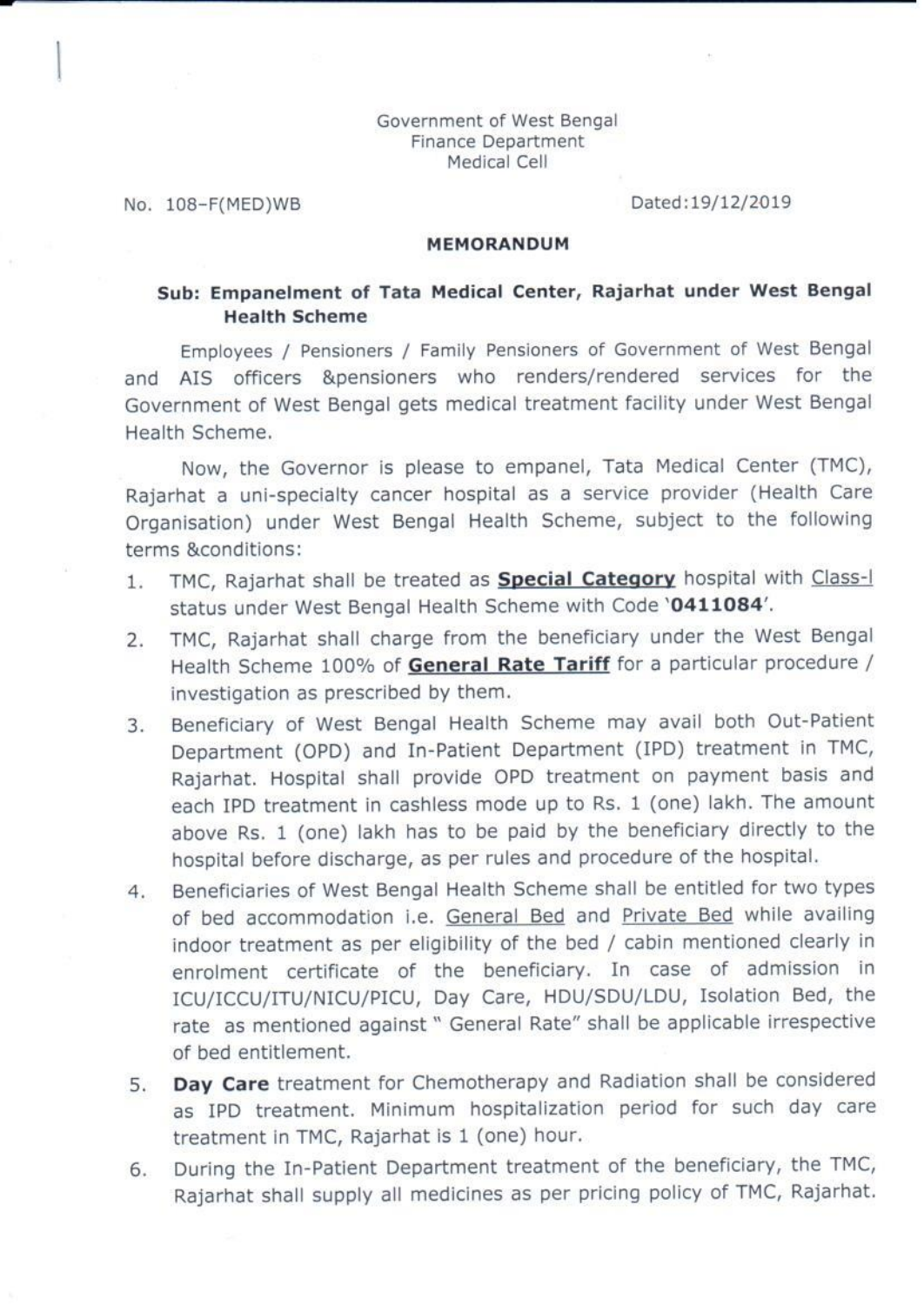But in case of high value chemo medicine which may not available at the store of TMC, Rajarhat and the Hospital Authorities have recommended in writing to procure the same from outside, in such case, beneficiary may procure and provide to the hospital. Hospital shall acknowledge such case and issue a certificate to beneficiary so that s/he can claim reimburse under West Bengal Health Scheme.

- 7. TMC, Rajarhat shall provide suitable accommodation to IPD patient in their wards and cabins as per the entitlement recorded in the enrolment certificate. In case the patient is provided higher category of bed due to non-availability of the bed as per entitlement, excess amount over entitlement would be recovered from patient before discharge of the patient, thus this will be treated as non-admissible charges under WBHS. Hospital will shift the patient to his/her entitled category of bed immediately after availability of the same.
- 8. In case of IPD treatment cost exceeds Rs. 5 (five) lakh, the matter is to be brought to the notice of the West Bengal Health Scheme Authority, Finance Department by the TMC, Rajarhat and also inform the patient party with prognosis report of such as limited/nil/poor/guarded of the patient by the treating physician attaching up to date detailed treatment bill. Where, in the opinion of the attending physician, prognosis of a case is limited or nil, and the patient party opts for continuation of the treatment and the patient is kept in TMC, Rajarhat for indefinite period, no expenses other than bed rent is admissible under WBHS and beneficiary has to bear the entire inadmissible expenditure from his/her own pocket.
- The bed rent also includes the cost of diet and nursing charges. All other 9. costs (which are not related with the treatment, like, extra mattresses, slippers, telephone charges, barber charges, etc.) except medicines and investigations are to be additionally charged and it shall be borne by the beneficiary as inadmissible expenses under WBHS.
- 10. The cost of investigations will be inclusive the cost of drawing the samples.
- 11. In case of cancer chemotherapy, whenever the cost of therapy per cycle exceeds Rs.50,000/-( Rupees fifty thousand) only, the Treating Oncologist shall certify with justification for the use of such chemotherapy drugs with regard to the expected survival/palliation and prognosis of the patient.
- 12. The ceiling of disposables/ consumables mentioned in clause 9 order no. 11253-F(MED), dated; 16.12.2011 shall not be applicable for TMC, Rajarhat. Hospital will use all such consumables based on necessity and charged it to the bill as admissible expenditure.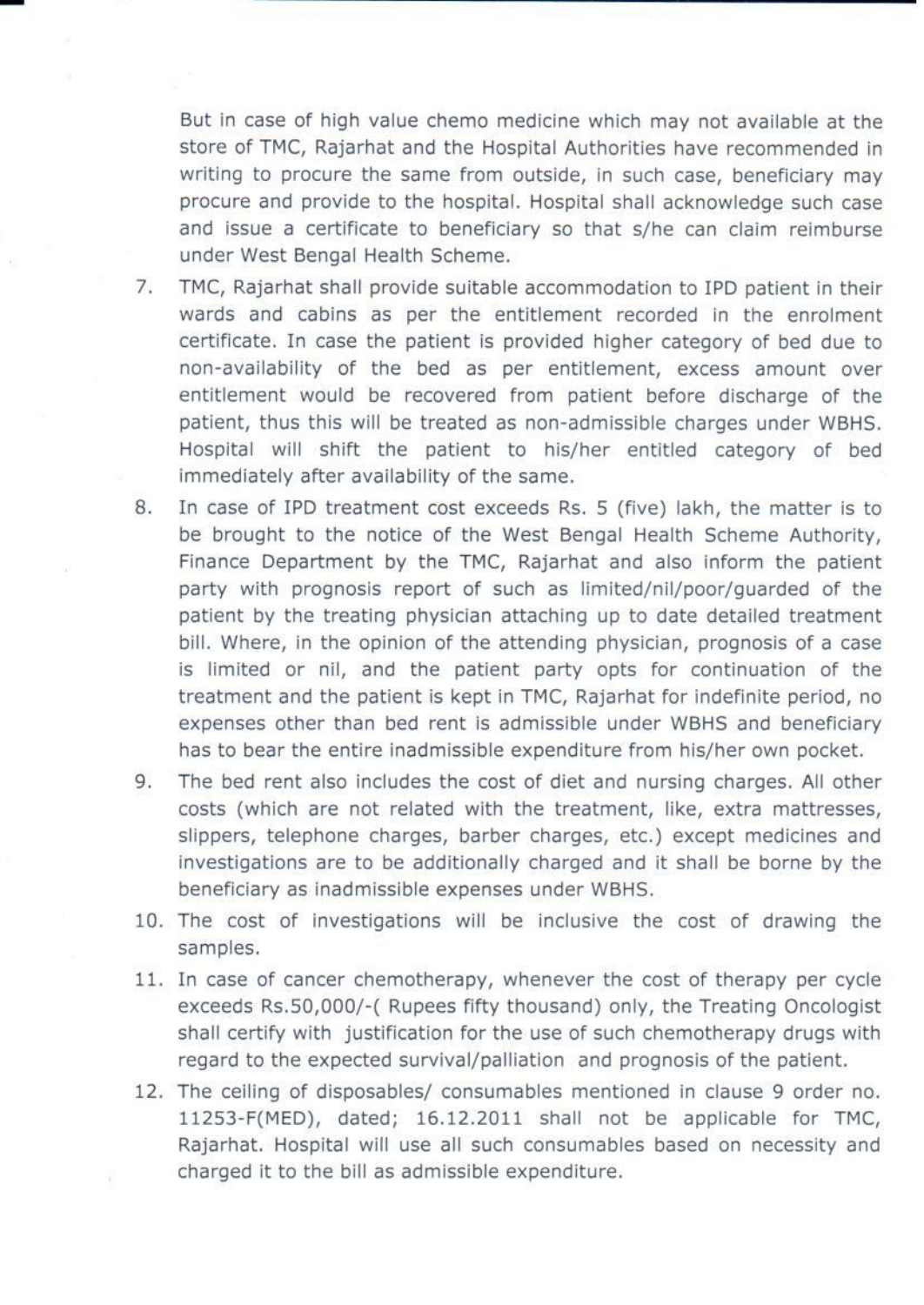- 13. Hospital will have the full right to recover the cost of inadmissible components under West Bengal Health Scheme as per order no. 6586-F(MED), dated; 29.06.2019, except the components mentioned in serial no. (B) from employee / pensioner/ family pensioner or from their dependents at the time of discharge from hospital.
- 14. In case of the death of an enrolled government employee/ pensioner / family pensioner while receiving indoor treatment, TMC, Rajarhat shall release the dead body and if any dues remain unsettled, the hospital authority may send the bills with necessary treatment papers directly to the Medical Cell of Finance Department for clearance of their dues. The Medical Cell shall scrutinize the claim and calculate the total payment amount *(including non-admissible charges)* as per provision of agreement signed and refer the same to the concerned administrative department of the beneficiary for the remaining dues to the respective hospital from the relevant Head of Account.
- 15. The General Rate Tariff of TMC, Rajarhat shall exclusively be applicable for TMC, Rajarhat only and not to be applicable for any other empanelled private hospitals.
- 16. If a beneficiary does any investigation of cancer treatment in TMC, Rajarhat on payment basis as per prescription of an Oncologist of any other empanelled hospital under WBHS, shall get full reimbursement of such charges.
- 17. Treatment in payment basis at TMC, Rajarhat will be reimbursable with immediate effect and cashless facility from 01.01.2020.
- 18. This empanelment will remain valid for 4 (four) years from the date of issuance of this order.

(H K Dwivedi, IAS) Additional Chief Secretary Finance Department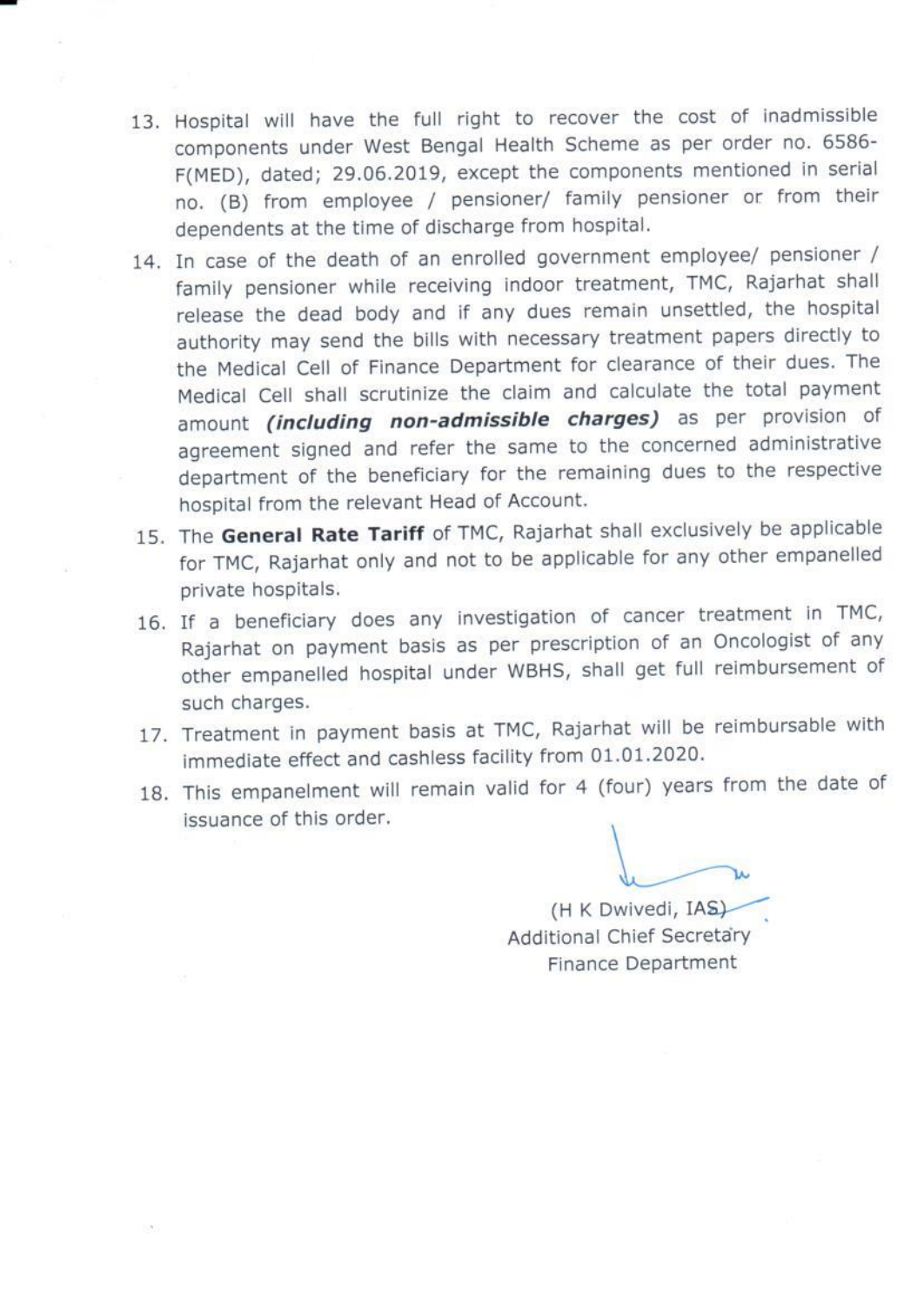| SI. No         | <b>Major Description</b>      | <b>Minor Description</b>     | <b>Service Description</b>                                                       | Code    | <b>General Rate</b><br>(Rs.) |
|----------------|-------------------------------|------------------------------|----------------------------------------------------------------------------------|---------|------------------------------|
| 1              | <b>ACCOMODATION</b>           | DAY CARE WARD                | DAY CARE BED                                                                     | 6001001 | 410                          |
| $\overline{2}$ | <b>ACCOMODATION</b>           | PAEDIATRIC DAY CARE          | DAY CARE PAEDIATRIC                                                              | 6001002 | 410                          |
| 3              | <b>ACCOMODATION</b>           | <b>EMERGENCY WARD</b>        | <b>EMERGENCY BED</b>                                                             | 6001003 | 800                          |
| 4              | <b>ACCOMODATION</b>           | <b>GENERAL WARD 1</b>        | <b>GENERAL BED</b>                                                               | 6001004 | 1300                         |
| 5              | <b>ACCOMODATION</b>           | <b>HDU WARD</b>              | HDU BED                                                                          | 6001005 | 2200                         |
| 6              | <b>ACCOMODATION</b>           | <b>ICU WARD</b>              | <b>ICU BED</b>                                                                   | 6001006 | 2900                         |
| $\overline{7}$ | <b>ACCOMODATION</b>           | PAEDIATRIC ICU               | <b>ICU PAEDIATRIC</b>                                                            | 6001007 | 2900                         |
| 8              | <b>ACCOMODATION</b>           | <b>GENERAL WARD</b>          | <b>ISOLATION ADULT</b>                                                           | 6001008 | 1800                         |
| 9              | <b>ACCOMODATION</b>           | PAEDIATRIC ISO               | <b>ISOLATION PAEDIATRIC</b>                                                      | 6001009 | 1800                         |
| 10             | <b>ACCOMODATION</b>           | PALLIATIVE WARD              | PALLIATIVE BED                                                                   | 6001010 | 500                          |
| 11             | <b>ACCOMODATION</b>           | <b>RECOVERY WARD</b>         | <b>RECOVERY BED</b>                                                              | 6001011 | 400                          |
| 12             | <b>ACCOMODATION</b>           | STEM CELL TRANSPLANT WARD    | <b>STEM CELL BED</b>                                                             | 6001012 | 5700                         |
| 13             | <b>ACCOMODATION</b>           | <b>SURGICAL BAY</b>          | <b>SURGICAL CARE BED</b>                                                         | 6001013 | 1600                         |
| 14             | <b>ACCOMODATION</b>           | PRIVATE WARD                 | PRIVATE BED                                                                      | 6001014 | 5400                         |
| 15             | <b>ACCOMODATION</b>           | PRIVATE WD / ISOLATION BED   | PRIVATE BED ( ISOLATION )                                                        | 6001015 | 1800                         |
| 16             | <b>ACCOMODATION</b>           | <b>PRIVATE WARD VIP</b>      | <b>VIP BED</b>                                                                   | 6001016 | 10600                        |
| 17             | <b>ACCOMODATION SERVICES</b>  | <b>ACCOMODATION SERVICES</b> | OXYGEN(WITHOUT VENTILATOR), PER HOUR                                             | 6002001 | 60                           |
| 18             | <b>ACCOMODATION SERVICES</b>  | <b>ACCOMODATION SERVICES</b> | OXYGEN (WITH VENTILATOR), PER HOUR                                               | 6002002 | 200                          |
| 19             | <b>ACCOMODATION SERVICES</b>  | <b>ACCOMODATION SERVICES</b> | <b>EMERGENCY BED FOR LESS THAN 4 HOURS</b>                                       | 6002003 | 410                          |
| 20             | <b>ACCOMODATION SERVICES</b>  | <b>ACCOMODATION SERVICES</b> | <b>EMERGENCY BED FOR MORE THAN 4 HOURS</b>                                       | 6002004 | 700                          |
| 21             | <b>ADMINISTRATIVE CHARGES</b> | <b>REGISTRATION CHARGES</b>  | <b>REGISTRATION FEE</b>                                                          | 6003001 | 150                          |
| 22             | ANAESTHESIA                   | <b>PROCEDURES</b>            | EPIDURAL CATHETERISATION - EXCLUDING CATHETER<br><b>CHARGES AND CONSULTATION</b> | 6004001 | 580                          |
| 23             | ANAESTHESIA                   | <b>PROCEDURES</b>            | CENTRAL VENOUS ACCESS IN CHILDREN                                                | 6004002 | 1910                         |
| 24             | ANAESTHESIA                   | <b>PROCEDURES</b>            | CENTRAL VENOUS ACCESS IN ADULTS                                                  | 6004003 | 1530                         |
| 25             | ANAESTHESIA                   | <b>PROCEDURES</b>            | SEDATION/ ANAESTHESIA IN NON ANAESTHETISING<br><b>LOCATION</b>                   | 6004004 | 1580                         |
| 26             | <b>CARDIOLOGY</b>             | <b>CARDIOLOGY PROCEDURES</b> | RHYTHM STRIP ECG                                                                 | 6005001 | 150                          |
| 27             | <b>CARDIOLOGY</b>             | <b>CARDIOLOGY PROCEDURES</b> | E.C.G. - OFF TIME/BED SIDE                                                       | 6005002 | 390                          |
| 28             | <b>CARDIOLOGY</b>             | <b>DENTAL PROCEDURES</b>     | ORAL PROPHYLAXIS - SCALING - PARTIAL                                             | 6005003 | 360                          |
| 29             | <b>CARDIOLOGY</b>             | <b>DENTAL PROCEDURES</b>     | ORAL PROPHYLAXIS - SCALING - COMPLETE                                            | 6005004 | 710                          |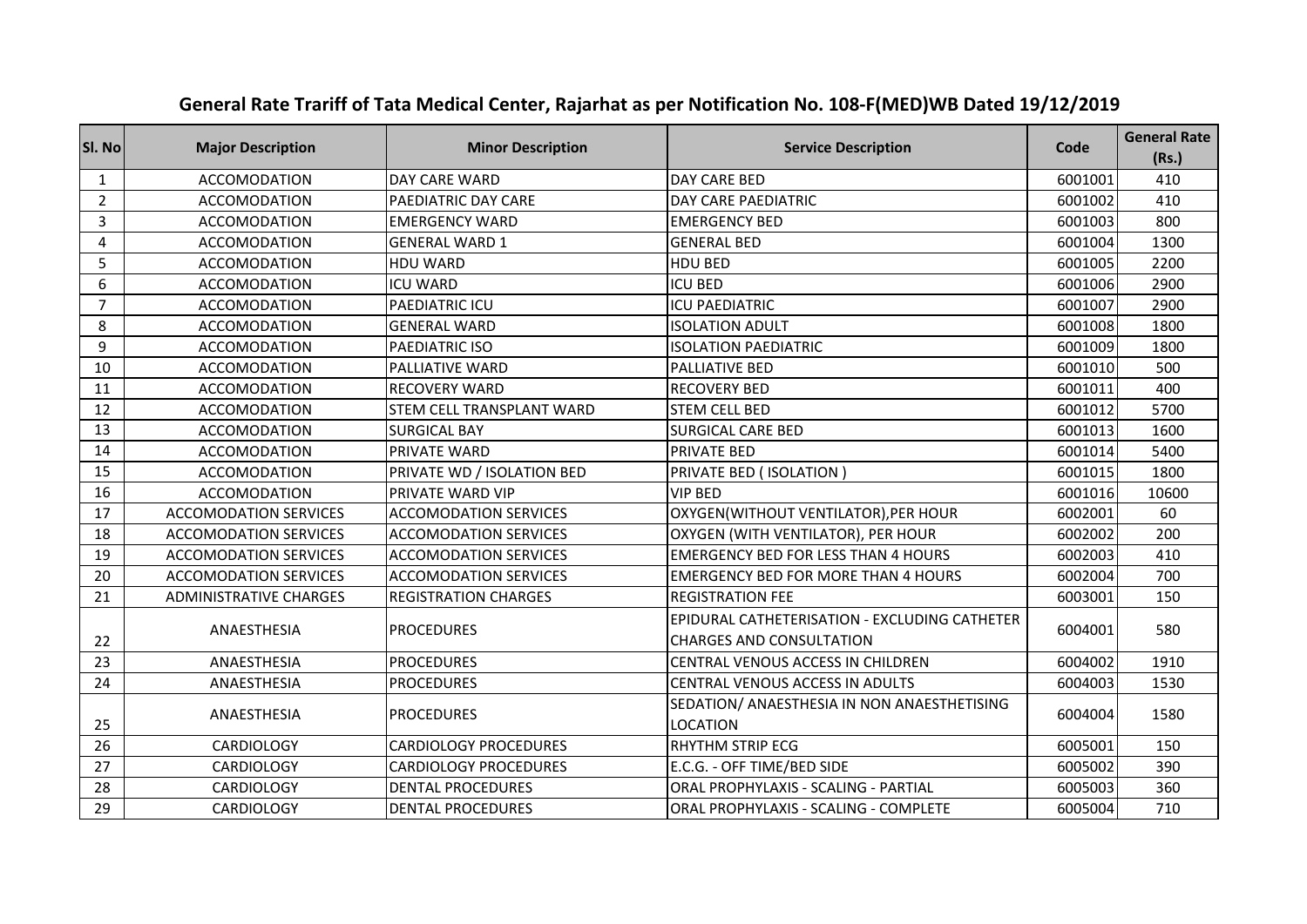| Sl. No | <b>Major Description</b> | <b>Minor Description</b> | <b>Service Description</b>          | Code    | <b>General Rate</b><br>(Rs.) |
|--------|--------------------------|--------------------------|-------------------------------------|---------|------------------------------|
| 30     | <b>CARDIOLOGY</b>        | <b>DENTAL PROCEDURES</b> | <b>RESTORATIONS - TEMPORARY</b>     | 6005005 | 270                          |
| 31     | <b>CARDIOLOGY</b>        | <b>DENTAL PROCEDURES</b> | <b>RESTORATIONS - PERMANENT</b>     | 6005006 | 440                          |
| 32     | <b>CARDIOLOGY</b>        | <b>DENTAL PROCEDURES</b> | ROOT CANAL THERAPY - ANTERIOR       | 6005007 | 1920                         |
| 33     | <b>CARDIOLOGY</b>        | <b>DENTAL PROCEDURES</b> | <b>FLOURIDE THERAPY</b>             | 6005008 | 180                          |
| 34     | <b>CARDIOLOGY</b>        | <b>DENTAL PROCEDURES</b> | <b>OBTURATOR - SIMPLE</b>           | 6005009 | 1280                         |
| 35     | <b>CARDIOLOGY</b>        | <b>DENTAL PROCEDURES</b> | <b>OBTURATOR - COMPLEX</b>          | 6005010 | 3470                         |
| 36     | <b>CARDIOLOGY</b>        | <b>DENTAL PROCEDURES</b> | <b>IMPRESSIONS</b>                  | 6005011 | 140                          |
| 37     | <b>CARDIOLOGY</b>        | <b>DENTAL PROCEDURES</b> | <b>IMF WIRING</b>                   | 6005012 | 580                          |
| 38     | <b>CARDIOLOGY</b>        | <b>DENTAL PROCEDURES</b> | <b>DENTAL XRAY - IOPA</b>           | 6005013 | 260                          |
| 39     | <b>CARDIOLOGY</b>        | <b>DENTAL PROCEDURES</b> | OPG - XRAY                          | 6005014 | 260                          |
| 40     | <b>CARDIOLOGY</b>        | <b>DENTAL PROCEDURES</b> | <b>OCCLUSAL SPLINTS / WAFERS</b>    | 6005015 | 770                          |
| 41     | CARDIOLOGY               | <b>DENTAL PROCEDURES</b> | <b>MINOR ORAL SURGERY</b>           | 6005016 | 640                          |
| 42     | <b>CARDIOLOGY</b>        | <b>DENTAL PROCEDURES</b> | DEBRIDEMENT                         | 6005017 | 200                          |
| 43     | <b>CARDIOLOGY</b>        | <b>DENTAL PROCEDURES</b> | DENTURE REPAIR-COMPLETE             | 6005018 | 1530                         |
| 44     | <b>CARDIOLOGY</b>        | <b>DENTAL PROCEDURES</b> | <b>DENTURE REPAIR-PARTIAL</b>       | 6005019 | 1280                         |
| 45     | CARDIOLOGY               | <b>DENTAL PROCEDURES</b> | EXTRACTION-QUADRANT                 | 6005020 | 1020                         |
| 46     | <b>CARDIOLOGY</b>        | <b>DENTAL PROCEDURES</b> | <b>FULL DENTURES</b>                | 6005021 | 7630                         |
| 47     | CARDIOLOGY               | <b>DENTAL PROCEDURES</b> | G.I.C                               | 6005022 | 390                          |
| 48     | <b>CARDIOLOGY</b>        | <b>DENTAL PROCEDURES</b> | <b>IMPACTION</b>                    | 6005023 | 1530                         |
| 49     | <b>CARDIOLOGY</b>        | <b>DENTAL PROCEDURES</b> | <b>IMPACTION II</b>                 | 6005024 | 1910                         |
| 50     | <b>CARDIOLOGY</b>        | <b>DENTAL PROCEDURES</b> | <b>IMPLANT PROCEDURE</b>            | 6005025 | 4590                         |
| 51     | CARDIOLOGY               | <b>DENTAL PROCEDURES</b> | <b>INCISION AND DRAINAGE</b>        | 6005026 | 200                          |
| 52     | CARDIOLOGY               | <b>DENTAL PROCEDURES</b> | <b>OCCLUSAL GRINDING</b>            | 6005027 | 130                          |
| 53     | <b>CARDIOLOGY</b>        | <b>DENTAL PROCEDURES</b> | PULP EXTRIPATION                    | 6005028 | 640                          |
| 54     | CARDIOLOGY               | <b>DENTAL PROCEDURES</b> | RELINING/REBASING                   | 6005029 | 1780                         |
| 55     | CARDIOLOGY               | <b>DENTAL PROCEDURES</b> | SINGLE FULL DENTURE                 | 6005030 | 3300                         |
| 56     | <b>CARDIOLOGY</b>        | <b>DENTAL PROCEDURES</b> | SPLINTING                           | 6005031 | 890                          |
| 57     | <b>CARDIOLOGY</b>        | <b>DENTAL PROCEDURES</b> | <b>SURGICAL EXTRACTION</b>          | 6005032 | 1010                         |
| 58     | <b>CARDIOLOGY</b>        | <b>DENTAL PROCEDURES</b> | SURGICAL EXTRACTION / MINOR SURGERY | 6005033 | 840                          |
| 59     | <b>CARDIOLOGY</b>        | <b>DENTAL PROCEDURES</b> | SUTURING MATERIAL-VICRYL            | 6005034 | 450                          |
| 60     | <b>CARDIOLOGY</b>        | <b>DENTAL PROCEDURES</b> | <b>TEMPORARY FILLING</b>            | 6005035 | 350                          |
| 61     | <b>CARDIOLOGY</b>        | <b>DENTAL PROCEDURES</b> | <b>CROWN - METAL</b>                | 6005036 | 1910                         |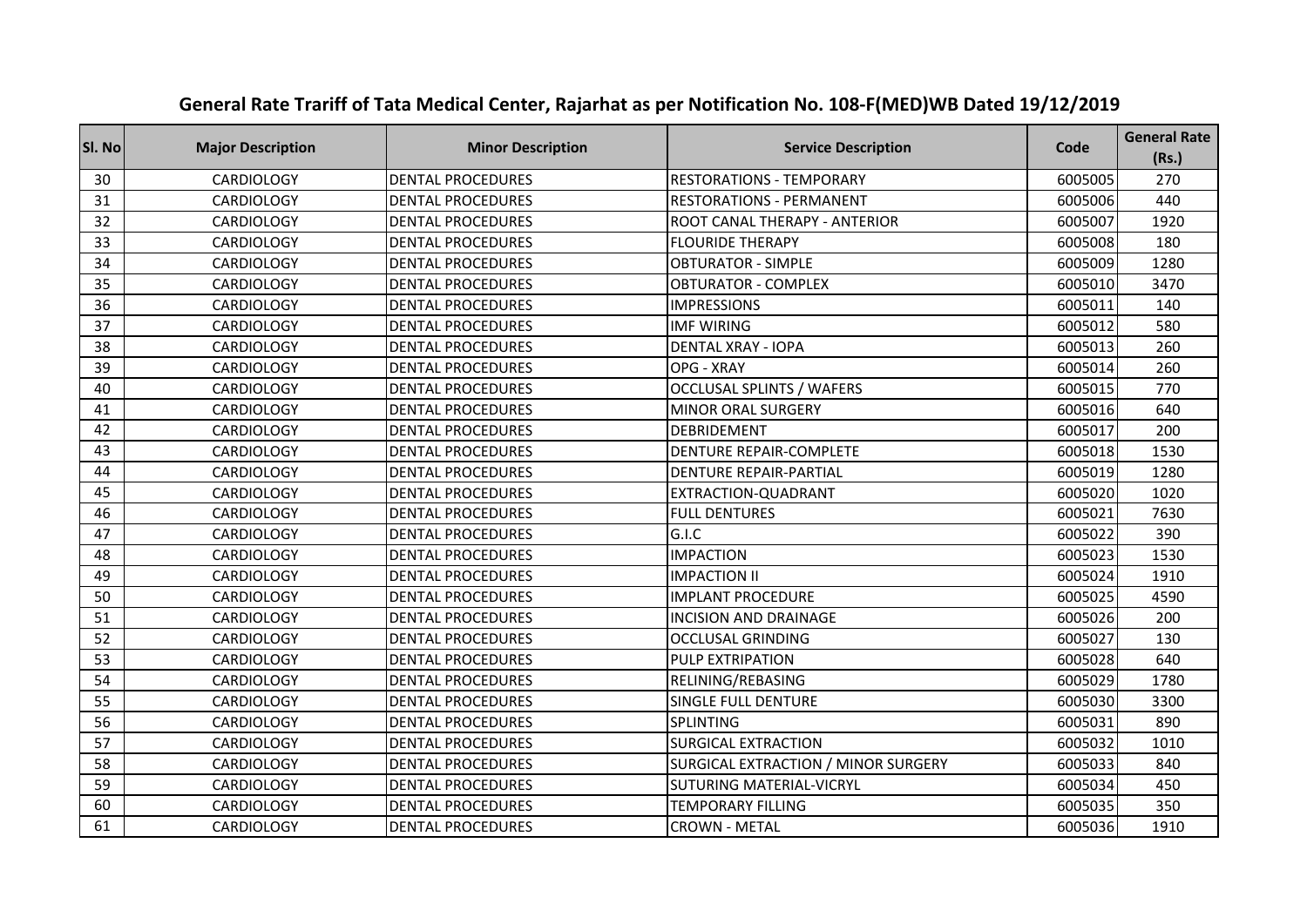| SI. No | <b>Major Description</b>    | <b>Minor Description</b>      | <b>Service Description</b>                               | Code    | <b>General Rate</b><br>(Rs.) |
|--------|-----------------------------|-------------------------------|----------------------------------------------------------|---------|------------------------------|
| 62     | <b>CARDIOLOGY</b>           | <b>DENTAL PROCEDURES</b>      | <b>CROWN - PFM</b>                                       | 6005037 | 3180                         |
| 63     | <b>CARDIOLOGY</b>           | <b>DENTAL PROCEDURES</b>      | <b>CROWN-TEMPORARY</b>                                   | 6005038 | 260                          |
| 64     | <b>CARDIOLOGY</b>           | <b>DENTAL PROCEDURES</b>      | <b>EXTRACTION - PER TOOTH</b>                            | 6005039 | 270                          |
| 65     | <b>CARDIOLOGY</b>           | <b>DENTAL PROCEDURES</b>      | <b>IMF WITH ARCHBAR</b>                                  | 6005040 | 1280                         |
| 66     | <b>CARDIOLOGY</b>           | <b>DENTAL PROCEDURES</b>      | <b>ORAL PROPHYLAXIS - PEDO</b>                           | 6005041 | 320                          |
| 67     | <b>CARDIOLOGY</b>           | <b>DENTAL PROCEDURES</b>      | POST CORE                                                | 6005042 | 1030                         |
| 68     | <b>CARDIOLOGY</b>           | <b>DENTAL PROCEDURES</b>      | <b>RESTORATION - ACCESS CAVITY</b>                       | 6005043 | 390                          |
| 69     | <b>CARDIOLOGY</b>           | <b>DENTAL PROCEDURES</b>      | <b>RESTORATION - ANTERIOR COMPOSITE</b>                  | 6005044 | 640                          |
| 70     | <b>CARDIOLOGY</b>           | <b>DENTAL PROCEDURES</b>      | ROOT CANAL THERAPY - POSTERIOR                           | 6005045 | 3180                         |
| 71     | <b>CARDIOLOGY</b>           | <b>DENTAL PROCEDURES</b>      | <b>OBTURATOR - INTERIM</b>                               | 6005046 | 1740                         |
| 72     | <b>CARDIOLOGY</b>           | <b>DENTAL PROCEDURES</b>      | <b>MANIBULAR GUIDE FLANGE</b>                            | 6005047 | 360                          |
| 73     | CARDIOLOGY                  | <b>DENTAL PROCEDURES</b>      | ROOT CANAL THERAPY-PREMOLAR                              | 6005048 | 2550                         |
| 74     | <b>CARDIOLOGY</b>           | <b>DENTAL PROCEDURES</b>      | PARTIAL DENTURE PER TOOTH                                | 6005049 | 550                          |
| 75     | <b>CLINICAL HAEMATOLOGY</b> | <b>BONE MARROW TRANSPLANT</b> | <b>AUTO/ALLO INFUSION</b>                                | 6006001 | 11550                        |
| 76     | <b>CLINICAL HAEMATOLOGY</b> | <b>BONE MARROW TRANSPLANT</b> | <b>STEM CELL APHERESIS</b>                               | 6006002 | 18480                        |
| 77     | <b>CLINICAL HAEMATOLOGY</b> | <b>BONE MARROW TRANSPLANT</b> | <b>CRYO PRESERVATION</b>                                 | 6006003 | 69300                        |
|        | <b>CLINICAL HAEMATOLOGY</b> | <b>BONE MARROW TRANSPLANT</b> | SPECIAL TRANSPLANT FEES FOR MATCHED                      | 6006004 | 57750                        |
| 78     |                             |                               | UNRELATED DONOR (MUD)                                    |         |                              |
| 79     | <b>CLINICAL HAEMATOLOGY</b> | <b>BONE MARROW TRANSPLANT</b> | <b>CRYOPRESERVATION(DAY 2)</b>                           | 6006005 | 115500                       |
| 80     | <b>CLINICAL HAEMATOLOGY</b> | <b>CLINICAL HAEMATOLOGY</b>   | <b>BONE MARROW ASPIRATION AND BIOPSY</b>                 | 6006006 | 2640                         |
| 81     | <b>CLINICAL HAEMATOLOGY</b> | <b>CLINICAL HAEMATOLOGY</b>   | CENTRAL LINE CARE PER DRESSING                           | 6006007 | 130                          |
| 82     | <b>CLINICAL HAEMATOLOGY</b> | <b>CLINICAL HAEMATOLOGY</b>   | <b>BONE MARROW HARVEST</b>                               | 6006008 | 23100                        |
| 83     | <b>CLINICAL HAEMATOLOGY</b> | <b>CLINICAL HAEMATOLOGY</b>   | AUTOLOGOUS BMT PROFESSIONAL FEES                         | 6006009 | 17330                        |
| 84     | <b>CLINICAL HAEMATOLOGY</b> | <b>CLINICAL HAEMATOLOGY</b>   | ALLOGENEIC BMT PROFESSIONAL FEES                         | 6006010 | 57750                        |
| 85     | <b>CLINICAL HAEMATOLOGY</b> | <b>CLINICAL HAEMATOLOGY</b>   | POST STEM CELL TRANSPLANT EVALUATION CHARGES             | 6006011 | 5500                         |
| 86     | <b>DAYCARE CHARGES</b>      | <b>CHEMOTHERAPY</b>           | 1-2 DRUG BOLUS                                           | 6007001 | 590                          |
| 87     | <b>DAYCARE CHARGES</b>      | <b>CHEMOTHERAPY</b>           | <b>INFUSION LESS THAN 4 HOURS</b>                        | 6007002 | 800                          |
| 88     | <b>DAYCARE CHARGES</b>      | <b>CHEMOTHERAPY</b>           | INFUSION GREATER THAN 4 AND LESS THAN 12<br><b>HOURS</b> | 6007003 | 1690                         |
| 89     | <b>DAYCARE CHARGES</b>      | <b>CHEMOTHERAPY</b>           | SUB-CUTENEOUS/INTRA MUSCULAR INJECTION                   | 6007004 | 70                           |
| 90     | <b>DAYCARE CHARGES</b>      | <b>CHEMOTHERAPY</b>           | 1 DRUG BOLUS / ANTIBIOTIC                                | 6007005 | 220                          |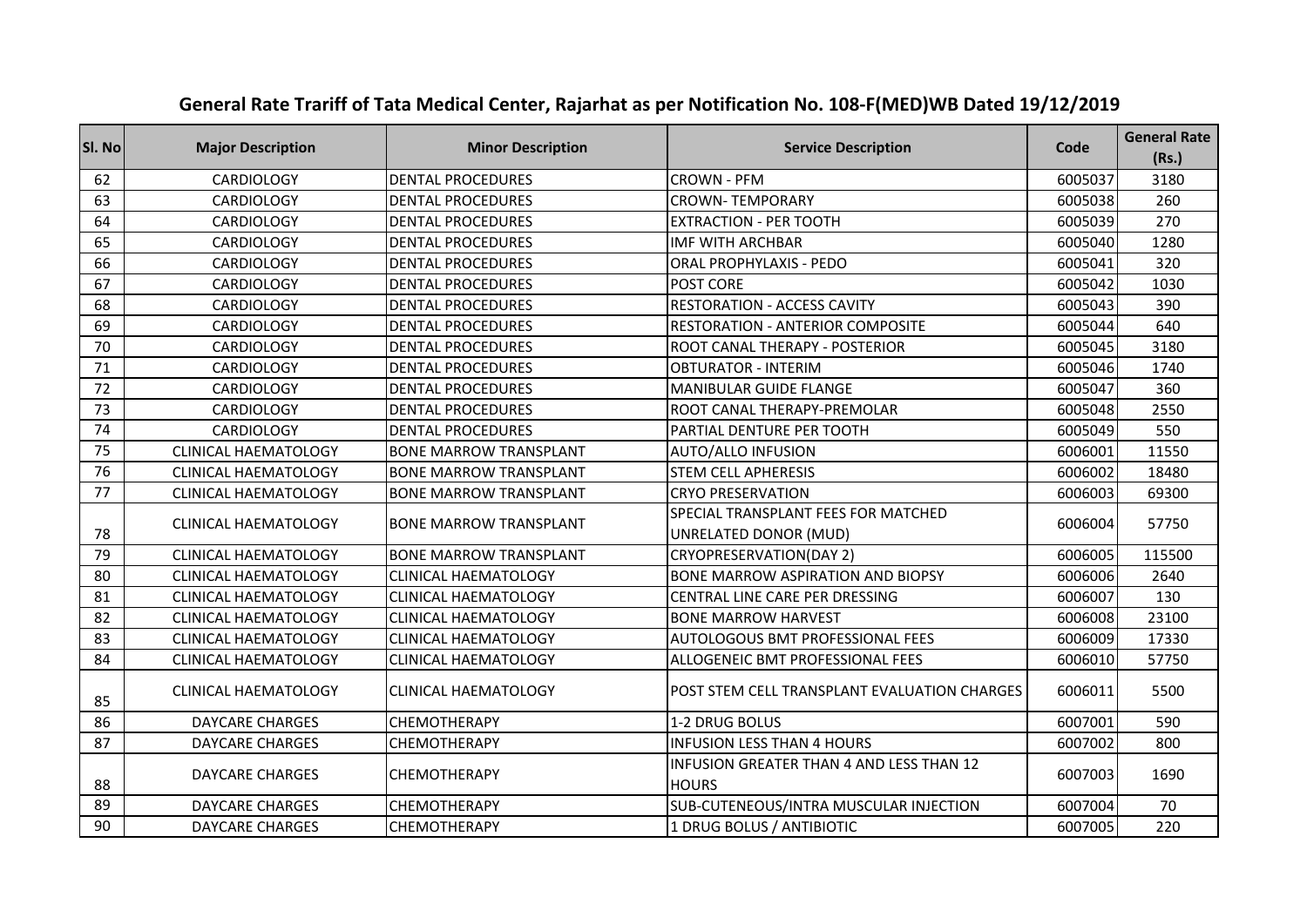| Sl. No | <b>Major Description</b> | <b>Minor Description</b> | <b>Service Description</b>                  | Code    | <b>General Rate</b><br>(Rs.) |
|--------|--------------------------|--------------------------|---------------------------------------------|---------|------------------------------|
| 91     | <b>DAYCARE CHARGES</b>   | <b>CONSUMABLE KITS</b>   | <b>BCG CONSUMABLES PACKET</b>               | 6007006 | 222                          |
| 92     | <b>DAYCARE CHARGES</b>   | <b>CONSUMABLE KITS</b>   | <b>BLOOD TRANSFUSION CONSUMABLES PACKET</b> | 6007007 | 676                          |
| 93     | <b>DAYCARE CHARGES</b>   | <b>CONSUMABLE KITS</b>   | ZOLEDDRONIC CONSUMABLES PACKET              | 6007008 | 370                          |
| 94     | <b>DAYCARE CHARGES</b>   | <b>CONSUMABLE KITS</b>   | <b>3 DRUGS OR MORE WITH INTRAFIX</b>        | 6007009 | 794                          |
| 95     | <b>DAYCARE CHARGES</b>   | <b>CONSUMABLE KITS</b>   | 1 DRUG WITH TRANSFLOW                       | 6007010 | 487                          |
| 96     | <b>DAYCARE CHARGES</b>   | <b>CONSUMABLE KITS</b>   | 1 DRUG WITH MICROGUARD                      | 6007011 | 1373                         |
| 97     | <b>DAYCARE CHARGES</b>   | <b>CONSUMABLE KITS</b>   | <b>2 DRUGS WITH MICROGUARD</b>              | 6007012 | 1506                         |
| 98     | <b>DAYCARE CHARGES</b>   | <b>CONSUMABLE KITS</b>   | <b>1 DRUG WITH INTRAFIX</b>                 | 6007013 | 882                          |
| 99     | <b>DAYCARE CHARGES</b>   | <b>CONSUMABLE KITS</b>   | <b>2 DRUGS WITH INTRAFIX</b>                | 6007014 | 941                          |
| 100    | <b>DAYCARE CHARGES</b>   | <b>CONSUMABLE KITS</b>   | 1 DRUG WITHOUT CANNULA                      | 6007015 | 417                          |
| 101    | <b>DAYCARE CHARGES</b>   | <b>CONSUMABLE KITS</b>   | 2 DRUGS WITHOUT MICROGUARD                  | 6007016 | 558                          |
| 102    | <b>DAYCARE CHARGES</b>   | <b>DAY CARE BED</b>      | DAY CARE BED                                | 6007017 | 410                          |
| 103    | <b>DENTAL</b>            | <b>DENTAL PROCEDURES</b> | ORAL PROPHYLAXIS - SCALING - PARTIAL        | 6008001 | 360                          |
| 104    | <b>DENTAL</b>            | <b>DENTAL PROCEDURES</b> | <b>DENTURE REPAIR-COMPLETE</b>              | 6008002 | 1530                         |
| 105    | <b>DENTAL</b>            | <b>DENTAL PROCEDURES</b> | <b>DENTURE REPAIR-PARTIAL</b>               | 6008003 | 1280                         |
| 106    | <b>DENTAL</b>            | <b>DENTAL PROCEDURES</b> | <b>DEBRIDEMENT</b>                          | 6008004 | 200                          |
| 107    | <b>DENTAL</b>            | <b>DENTAL PROCEDURES</b> | <b>DENTURE REPAIR-COMPLETE</b>              | 6008005 | 1530                         |
| 108    | <b>DENTAL</b>            | <b>DENTAL PROCEDURES</b> | MINOR ORAL SURGERY                          | 6008006 | 640                          |
| 109    | <b>DENTAL</b>            | <b>DENTAL PROCEDURES</b> | DEBRIDEMENT                                 | 6008007 | 200                          |
| 110    | <b>DENTAL</b>            | <b>DENTAL PROCEDURES</b> | <b>OCCLUSAL SPLINTS / WAFERS</b>            | 6008008 | 770                          |
| 111    | <b>DENTAL</b>            | <b>DENTAL PROCEDURES</b> | MINOR ORAL SURGERY                          | 6008009 | 640                          |
| 112    | <b>DENTAL</b>            | <b>DENTAL PROCEDURES</b> | OPG - XRAY                                  | 6008010 | 260                          |
| 113    | <b>DENTAL</b>            | <b>DENTAL PROCEDURES</b> | <b>OCCLUSAL SPLINTS / WAFERS</b>            | 6008011 | 770                          |
| 114    | <b>DENTAL</b>            | <b>DENTAL PROCEDURES</b> | <b>DENTAL XRAY - IOPA</b>                   | 6008012 | 260                          |
| 115    | <b>DENTAL</b>            | <b>DENTAL PROCEDURES</b> | OPG - XRAY                                  | 6008013 | 260                          |
| 116    | <b>DENTAL</b>            | <b>DENTAL PROCEDURES</b> | <b>IMF WIRING</b>                           | 6008014 | 580                          |
| 117    | <b>DENTAL</b>            | <b>DENTAL PROCEDURES</b> | <b>DENTAL XRAY - IOPA</b>                   | 6008015 | 260                          |
| 118    | <b>DENTAL</b>            | <b>DENTAL PROCEDURES</b> | <b>IMPRESSIONS</b>                          | 6008016 | 140                          |
| 119    | <b>DENTAL</b>            | <b>DENTAL PROCEDURES</b> | <b>IMF WIRING</b>                           | 6008017 | 580                          |
| 120    | <b>DENTAL</b>            | <b>DENTAL PROCEDURES</b> | <b>OBTURATOR - COMPLEX</b>                  | 6008018 | 3470                         |
| 121    | <b>DENTAL</b>            | <b>DENTAL PROCEDURES</b> | <b>IMPRESSIONS</b>                          | 6008019 | 140                          |
| 122    | <b>DENTAL</b>            | <b>DENTAL PROCEDURES</b> | <b>OBTURATOR - SIMPLE</b>                   | 6008020 | 1280                         |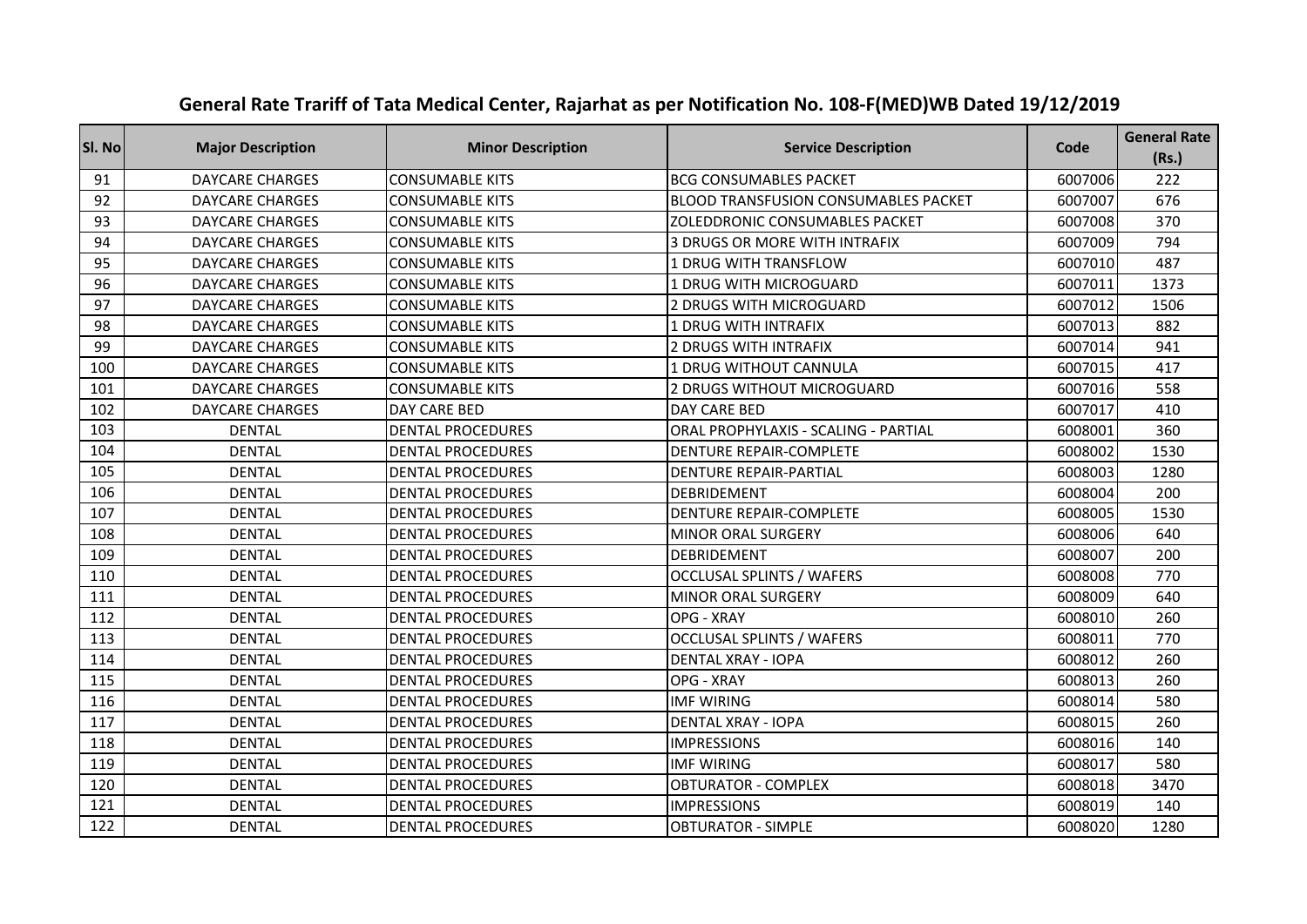| SI. No | <b>Major Description</b> | <b>Minor Description</b> | <b>Service Description</b>            | Code    | <b>General Rate</b><br>(Rs.) |
|--------|--------------------------|--------------------------|---------------------------------------|---------|------------------------------|
| 123    | <b>DENTAL</b>            | <b>DENTAL PROCEDURES</b> | <b>OBTURATOR - COMPLEX</b>            | 6008021 | 3470                         |
| 124    | <b>DENTAL</b>            | <b>DENTAL PROCEDURES</b> | <b>FLOURIDE THERAPY</b>               | 6008022 | 180                          |
| 125    | <b>DENTAL</b>            | <b>DENTAL PROCEDURES</b> | <b>OBTURATOR - SIMPLE</b>             | 6008023 | 1280                         |
| 126    | <b>DENTAL</b>            | <b>DENTAL PROCEDURES</b> | <b>ROOT CANAL THERAPY - ANTERIOR</b>  | 6008024 | 1920                         |
| 127    | <b>DENTAL</b>            | <b>DENTAL PROCEDURES</b> | <b>FLOURIDE THERAPY</b>               | 6008025 | 180                          |
| 128    | <b>DENTAL</b>            | <b>DENTAL PROCEDURES</b> | <b>RESTORATIONS - PERMANENT</b>       | 6008026 | 440                          |
| 129    | <b>DENTAL</b>            | <b>DENTAL PROCEDURES</b> | ROOT CANAL THERAPY - ANTERIOR         | 6008027 | 1920                         |
| 130    | <b>DENTAL</b>            | <b>DENTAL PROCEDURES</b> | <b>RESTORATIONS - TEMPORARY</b>       | 6008028 | 270                          |
| 131    | <b>DENTAL</b>            | <b>DENTAL PROCEDURES</b> | <b>RESTORATIONS - PERMANENT</b>       | 6008029 | 440                          |
| 132    | <b>DENTAL</b>            | <b>DENTAL PROCEDURES</b> | ORAL PROPHYLAXIS - SCALING - COMPLETE | 6008030 | 710                          |
| 133    | <b>DENTAL</b>            | <b>DENTAL PROCEDURES</b> | <b>RESTORATIONS - TEMPORARY</b>       | 6008031 | 270                          |
| 134    | <b>DENTAL</b>            | <b>DENTAL PROCEDURES</b> | ORAL PROPHYLAXIS - SCALING - PARTIAL  | 6008032 | 360                          |
| 135    | <b>DENTAL</b>            | <b>DENTAL PROCEDURES</b> | ORAL PROPHYLAXIS - SCALING - COMPLETE | 6008033 | 710                          |
| 136    | <b>DENTAL</b>            | <b>DENTAL PROCEDURES</b> | ROOT CANAL THERAPY-PREMOLAR           | 6008034 | 2550                         |
| 137    | <b>DENTAL</b>            | <b>DENTAL PROCEDURES</b> | PARTIAL DENTURE PER TOOTH             | 6008035 | 550                          |
| 138    | <b>DENTAL</b>            | <b>DENTAL PROCEDURES</b> | <b>MANIBULAR GUIDE FLANGE</b>         | 6008036 | 360                          |
| 139    | <b>DENTAL</b>            | <b>DENTAL PROCEDURES</b> | ROOT CANAL THERAPY-PREMOLAR           | 6008037 | 2550                         |
| 140    | <b>DENTAL</b>            | <b>DENTAL PROCEDURES</b> | <b>OBTURATOR - INTERIM</b>            | 6008038 | 1740                         |
| 141    | <b>DENTAL</b>            | <b>DENTAL PROCEDURES</b> | <b>MANIBULAR GUIDE FLANGE</b>         | 6008039 | 360                          |
| 142    | <b>DENTAL</b>            | <b>DENTAL PROCEDURES</b> | ROOT CANAL THERAPY - POSTERIOR        | 6008040 | 3180                         |
| 143    | <b>DENTAL</b>            | <b>DENTAL PROCEDURES</b> | <b>OBTURATOR - INTERIM</b>            | 6008041 | 1740                         |
| 144    | <b>DENTAL</b>            | <b>DENTAL PROCEDURES</b> | RESTORATION - ANTERIOR COMPOSITE      | 6008042 | 640                          |
| 145    | <b>DENTAL</b>            | <b>DENTAL PROCEDURES</b> | ROOT CANAL THERAPY - POSTERIOR        | 6008043 | 3180                         |
| 146    | <b>DENTAL</b>            | <b>DENTAL PROCEDURES</b> | <b>RESTORATION - ACCESS CAVITY</b>    | 6008044 | 390                          |
| 147    | <b>DENTAL</b>            | <b>DENTAL PROCEDURES</b> | RESTORATION - ANTERIOR COMPOSITE      | 6008045 | 640                          |
| 148    | <b>DENTAL</b>            | <b>DENTAL PROCEDURES</b> | POST CORE                             | 6008046 | 1030                         |
| 149    | <b>DENTAL</b>            | <b>DENTAL PROCEDURES</b> | <b>RESTORATION - ACCESS CAVITY</b>    | 6008047 | 390                          |
| 150    | <b>DENTAL</b>            | <b>DENTAL PROCEDURES</b> | <b>ORAL PROPHYLAXIS - PEDO</b>        | 6008048 | 320                          |
| 151    | <b>DENTAL</b>            | <b>DENTAL PROCEDURES</b> | POST CORE                             | 6008049 | 1030                         |
| 152    | <b>DENTAL</b>            | <b>DENTAL PROCEDURES</b> | <b>IMF WITH ARCHBAR</b>               | 6008050 | 1280                         |
| 153    | <b>DENTAL</b>            | <b>DENTAL PROCEDURES</b> | <b>ORAL PROPHYLAXIS - PEDO</b>        | 6008051 | 320                          |
| 154    | <b>DENTAL</b>            | <b>DENTAL PROCEDURES</b> | <b>EXTRACTION - PER TOOTH</b>         | 6008052 | 270                          |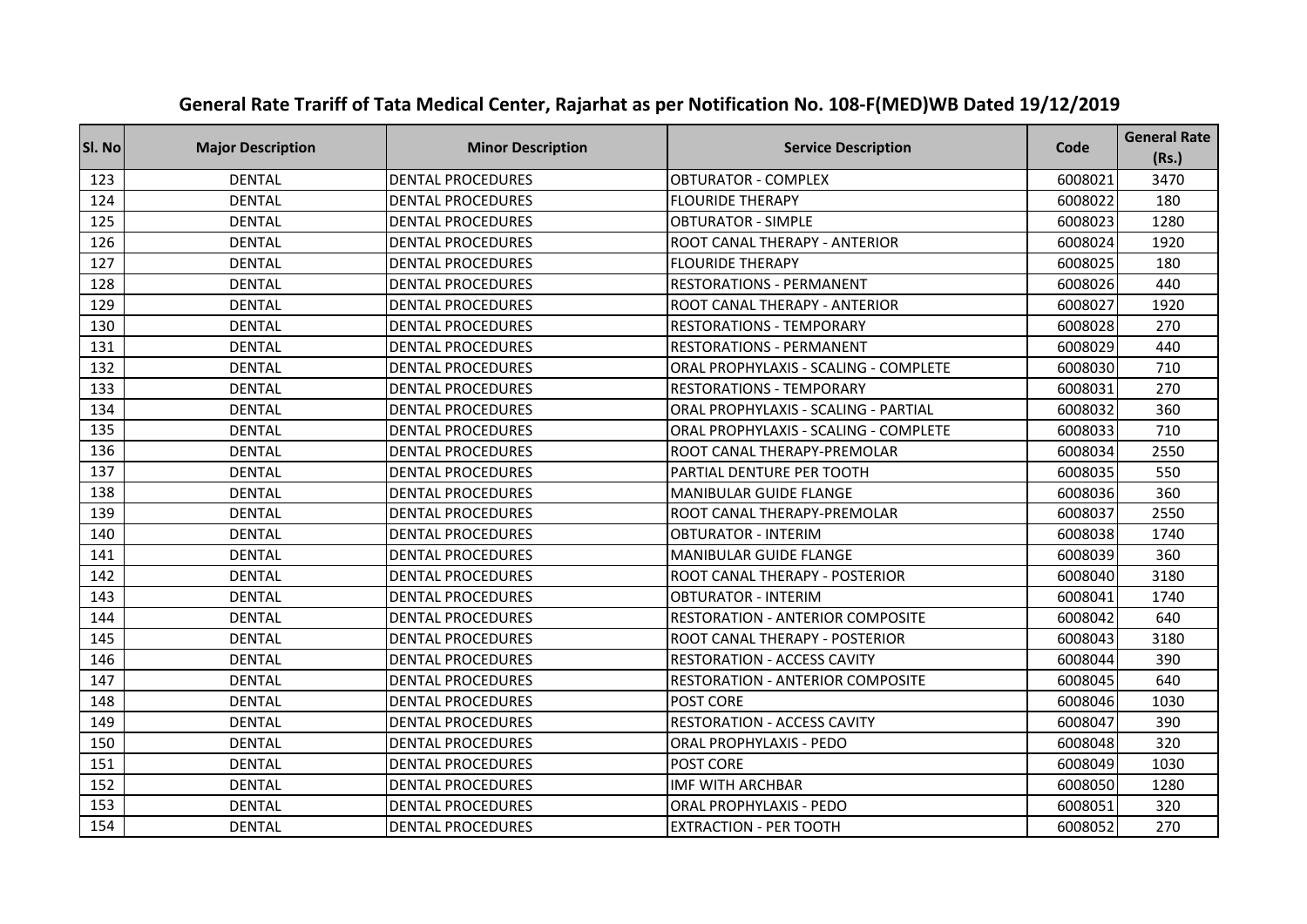| SI. No | <b>Major Description</b> | <b>Minor Description</b> | <b>Service Description</b>          | Code    | <b>General Rate</b><br>(Rs.) |
|--------|--------------------------|--------------------------|-------------------------------------|---------|------------------------------|
| 155    | <b>DENTAL</b>            | <b>DENTAL PROCEDURES</b> | <b>IMF WITH ARCHBAR</b>             | 6008053 | 1280                         |
| 156    | <b>DENTAL</b>            | <b>DENTAL PROCEDURES</b> | <b>CROWN-TEMPORARY</b>              | 6008054 | 260                          |
| 157    | <b>DENTAL</b>            | <b>DENTAL PROCEDURES</b> | <b>EXTRACTION - PER TOOTH</b>       | 6008055 | 270                          |
| 158    | <b>DENTAL</b>            | <b>DENTAL PROCEDURES</b> | <b>CROWN - PFM</b>                  | 6008056 | 3180                         |
| 159    | <b>DENTAL</b>            | <b>DENTAL PROCEDURES</b> | <b>CROWN-TEMPORARY</b>              | 6008057 | 260                          |
| 160    | <b>DENTAL</b>            | <b>DENTAL PROCEDURES</b> | <b>CROWN - METAL</b>                | 6008058 | 1910                         |
| 161    | <b>DENTAL</b>            | <b>DENTAL PROCEDURES</b> | <b>CROWN - PFM</b>                  | 6008059 | 3180                         |
| 162    | <b>DENTAL</b>            | <b>DENTAL PROCEDURES</b> | <b>TEMPORARY FILLING</b>            | 6008060 | 350                          |
| 163    | <b>DENTAL</b>            | <b>DENTAL PROCEDURES</b> | <b>CROWN - METAL</b>                | 6008061 | 1910                         |
| 164    | <b>DENTAL</b>            | <b>DENTAL PROCEDURES</b> | <b>SUTURING MATERIAL-VICRYL</b>     | 6008062 | 450                          |
| 165    | <b>DENTAL</b>            | <b>DENTAL PROCEDURES</b> | <b>TEMPORARY FILLING</b>            | 6008063 | 350                          |
| 166    | <b>DENTAL</b>            | <b>DENTAL PROCEDURES</b> | SURGICAL EXTRACTION / MINOR SURGERY | 6008064 | 840                          |
| 167    | <b>DENTAL</b>            | <b>DENTAL PROCEDURES</b> | SUTURING MATERIAL-VICRYL            | 6008065 | 450                          |
| 168    | <b>DENTAL</b>            | <b>DENTAL PROCEDURES</b> | <b>SURGICAL EXTRACTION</b>          | 6008066 | 1010                         |
| 169    | <b>DENTAL</b>            | <b>DENTAL PROCEDURES</b> | SURGICAL EXTRACTION / MINOR SURGERY | 6008067 | 840                          |
| 170    | <b>DENTAL</b>            | <b>DENTAL PROCEDURES</b> | <b>SPLINTING</b>                    | 6008068 | 890                          |
| 171    | <b>DENTAL</b>            | <b>DENTAL PROCEDURES</b> | <b>SURGICAL EXTRACTION</b>          | 6008069 | 1010                         |
| 172    | <b>DENTAL</b>            | <b>DENTAL PROCEDURES</b> | <b>SINGLE FULL DENTURE</b>          | 6008070 | 3300                         |
| 173    | <b>DENTAL</b>            | <b>DENTAL PROCEDURES</b> | SPLINTING                           | 6008071 | 890                          |
| 174    | <b>DENTAL</b>            | <b>DENTAL PROCEDURES</b> | RELINING/REBASING                   | 6008072 | 1780                         |
| 175    | <b>DENTAL</b>            | <b>DENTAL PROCEDURES</b> | <b>SINGLE FULL DENTURE</b>          | 6008073 | 3300                         |
| 176    | <b>DENTAL</b>            | <b>DENTAL PROCEDURES</b> | PULP EXTRIPATION                    | 6008074 | 640                          |
| 177    | <b>DENTAL</b>            | <b>DENTAL PROCEDURES</b> | RELINING/REBASING                   | 6008075 | 1780                         |
| 178    | <b>DENTAL</b>            | <b>DENTAL PROCEDURES</b> | <b>OCCLUSAL GRINDING</b>            | 6008076 | 130                          |
| 179    | <b>DENTAL</b>            | <b>DENTAL PROCEDURES</b> | PULP EXTRIPATION                    | 6008077 | 640                          |
| 180    | <b>DENTAL</b>            | <b>DENTAL PROCEDURES</b> | <b>INCISION AND DRAINAGE</b>        | 6008078 | 200                          |
| 181    | <b>DENTAL</b>            | <b>DENTAL PROCEDURES</b> | <b>OCCLUSAL GRINDING</b>            | 6008079 | 130                          |
| 182    | <b>DENTAL</b>            | <b>DENTAL PROCEDURES</b> | <b>IMPLANT PROCEDURE</b>            | 6008080 | 4590                         |
| 183    | <b>DENTAL</b>            | <b>DENTAL PROCEDURES</b> | <b>INCISION AND DRAINAGE</b>        | 6008081 | 200                          |
| 184    | <b>DENTAL</b>            | <b>DENTAL PROCEDURES</b> | <b>IMPACTION II</b>                 | 6008082 | 1910                         |
| 185    | <b>DENTAL</b>            | <b>DENTAL PROCEDURES</b> | <b>IMPLANT PROCEDURE</b>            | 6008083 | 4590                         |
| 186    | <b>DENTAL</b>            | <b>DENTAL PROCEDURES</b> | <b>IMPACTION</b>                    | 6008084 | 1530                         |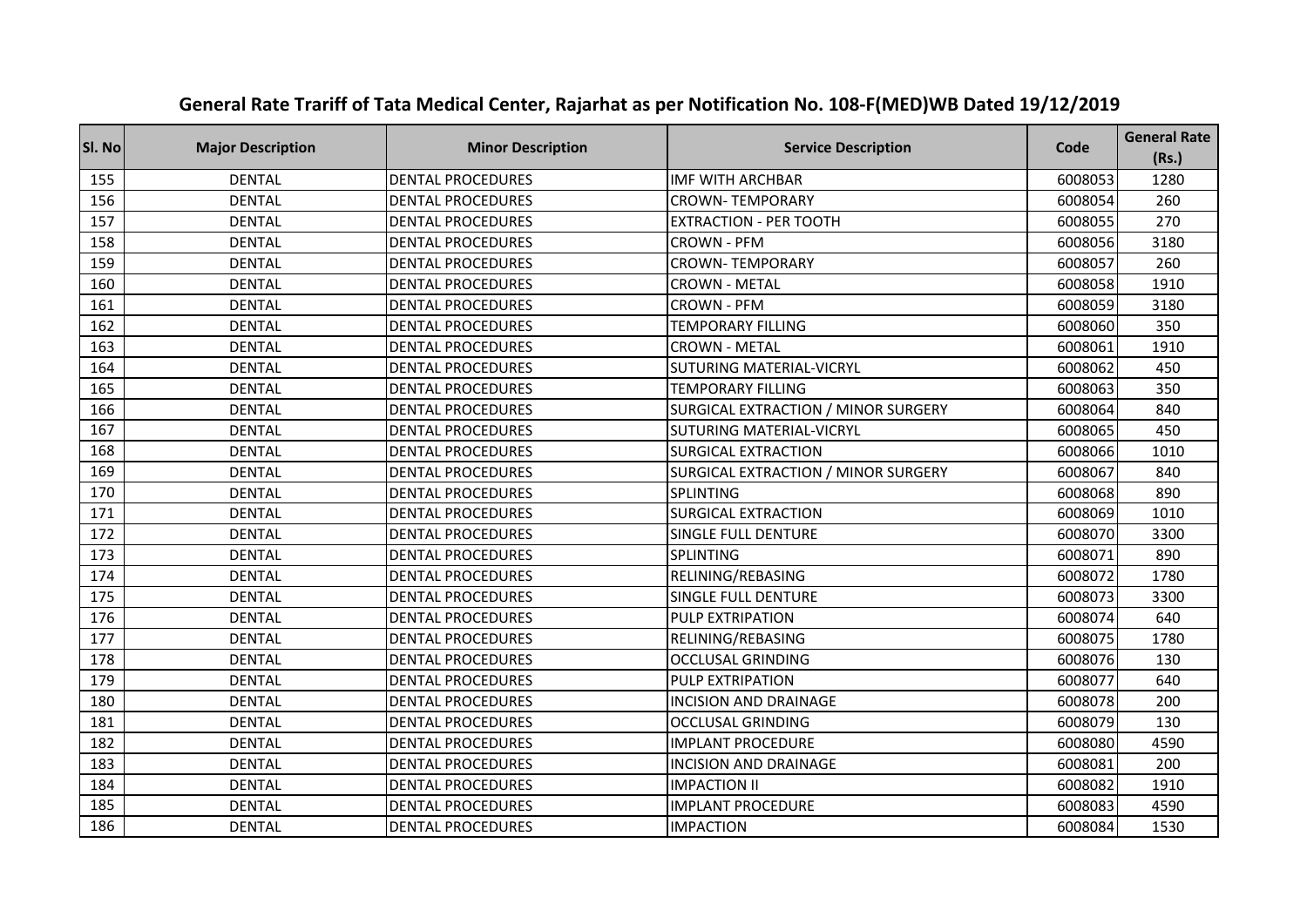| SI. No | <b>Major Description</b> | <b>Minor Description</b> | <b>Service Description</b>                                             | Code    | <b>General Rate</b><br>(Rs.) |
|--------|--------------------------|--------------------------|------------------------------------------------------------------------|---------|------------------------------|
| 187    | <b>DENTAL</b>            | <b>DENTAL PROCEDURES</b> | <b>IMPACTION II</b>                                                    | 6008085 | 1910                         |
| 188    | <b>DENTAL</b>            | <b>DENTAL PROCEDURES</b> | G.I.C                                                                  | 6008086 | 390                          |
| 189    | <b>DENTAL</b>            | <b>DENTAL PROCEDURES</b> | <b>IMPACTION</b>                                                       | 6008087 | 1530                         |
| 190    | <b>DENTAL</b>            | <b>DENTAL PROCEDURES</b> | <b>FULL DENTURES</b>                                                   | 6008088 | 7630                         |
| 191    | <b>DENTAL</b>            | <b>DENTAL PROCEDURES</b> | G.I.C                                                                  | 6008089 | 390                          |
| 192    | <b>DENTAL</b>            | <b>DENTAL PROCEDURES</b> | EXTRACTION-QUADRANT                                                    | 6008090 | 1020                         |
| 193    | <b>DENTAL</b>            | <b>DENTAL PROCEDURES</b> | <b>FULL DENTURES</b>                                                   | 6008091 | 7630                         |
| 194    | <b>DENTAL</b>            | <b>DENTAL PROCEDURES</b> | <b>DENTURE REPAIR-PARTIAL</b>                                          | 6008092 | 1280                         |
| 195    | <b>DENTAL</b>            | <b>DENTAL PROCEDURES</b> | EXTRACTION-QUADRANT                                                    | 6008093 | 1020                         |
| 196    | <b>DENTAL</b>            | <b>DENTAL PROCEDURES</b> | PARTIAL DENTURE PER TOOTH                                              | 6008094 | 550                          |
| 197    | <b>DIAGNOSTICS</b>       | <b>BACTERIOLOGY</b>      | <b>BLOOD CULTURE SENSITIVITY</b>                                       | 6009001 | 1200                         |
| 198    | <b>DIAGNOSTICS</b>       | <b>BACTERIOLOGY</b>      | CSF- MICROSCOPY CULTURE SENSITIVITY- BACTERIAL                         | 6009002 | 900                          |
| 199    | <b>DIAGNOSTICS</b>       | <b>BACTERIOLOGY</b>      | <b>BLOOD CULTURE ANAEROBIC</b>                                         | 6009003 | 750                          |
| 200    | <b>DIAGNOSTICS</b>       | <b>BACTERIOLOGY</b>      | <b>CULTURE SENSITIVITY EAR SWAB</b>                                    | 6009004 | 1050                         |
| 201    | <b>DIAGNOSTICS</b>       | <b>BACTERIOLOGY</b>      | <b>CULTURE SENSITIVITY EYE SWAB</b>                                    | 6009005 | 1050                         |
| 202    | <b>DIAGNOSTICS</b>       | <b>BACTERIOLOGY</b>      | CULTURE SENSITIVITY NASAL SWAB                                         | 6009006 | 1050                         |
| 203    | <b>DIAGNOSTICS</b>       | <b>BACTERIOLOGY</b>      | <b>CULTURE SENSITIVITY PUS SWAB</b>                                    | 6009007 | 1200                         |
| 204    | <b>DIAGNOSTICS</b>       | <b>BACTERIOLOGY</b>      | <b>CULTURE SENSITIVITY SPUTUM</b>                                      | 6009008 | 1200                         |
| 205    | <b>DIAGNOSTICS</b>       | <b>BACTERIOLOGY</b>      | <b>CULTURE SENSITIVITY THROAT SWAB</b>                                 | 6009009 | 1050                         |
| 206    | <b>DIAGNOSTICS</b>       | <b>BACTERIOLOGY</b>      | <b>CULTURE SENSITIVITY ULCER/SKIN SWAB</b>                             | 6009010 | 1050                         |
| 207    | <b>DIAGNOSTICS</b>       | <b>BACTERIOLOGY</b>      | <b>FAECES- CULTURE SENSITIVITY</b>                                     | 6009011 | 700                          |
| 208    | <b>DIAGNOSTICS</b>       | <b>BACTERIOLOGY</b>      | FLUID/ASPIRATE- MICROSCOPY+CULTURE IN<br><b>BACTALERT+ SENSITIVITY</b> | 6009012 | 1050                         |
| 209    | <b>DIAGNOSTICS</b>       | <b>BACTERIOLOGY</b>      | SURVEILLANCE CULTURE- FOR ANTIBIOTIC RESISTANT<br><b>BACTERIA</b>      | 6009013 | 1740                         |
| 210    | <b>DIAGNOSTICS</b>       | <b>BACTERIOLOGY</b>      | URINE- MICROSCOPY CULTURE SENSITIVITY                                  | 6009014 | 800                          |
| 211    | <b>DIAGNOSTICS</b>       | <b>BACTERIOLOGY</b>      | Tissue or body fluid culture sensitivity                               | 6009015 | 950                          |
| 212    | <b>DIAGNOSTICS</b>       | <b>BACTERIOLOGY</b>      | <b>CATHETER TIP CULTURE</b>                                            | 6009016 | 600                          |
| 213    | <b>DIAGNOSTICS</b>       | <b>BACTERIOLOGY</b>      | BLOOD CULTURE SENSITIVITY (PAIRED) - LINE AND<br>PERIPHERAL            | 6009017 | 1600                         |
| 214    | <b>DIAGNOSTICS</b>       | <b>BACTERIOLOGY</b>      | <b>CULTURE SENSITIVITY- HIGH VAGINAL SWAB</b>                          | 6009018 | 1050                         |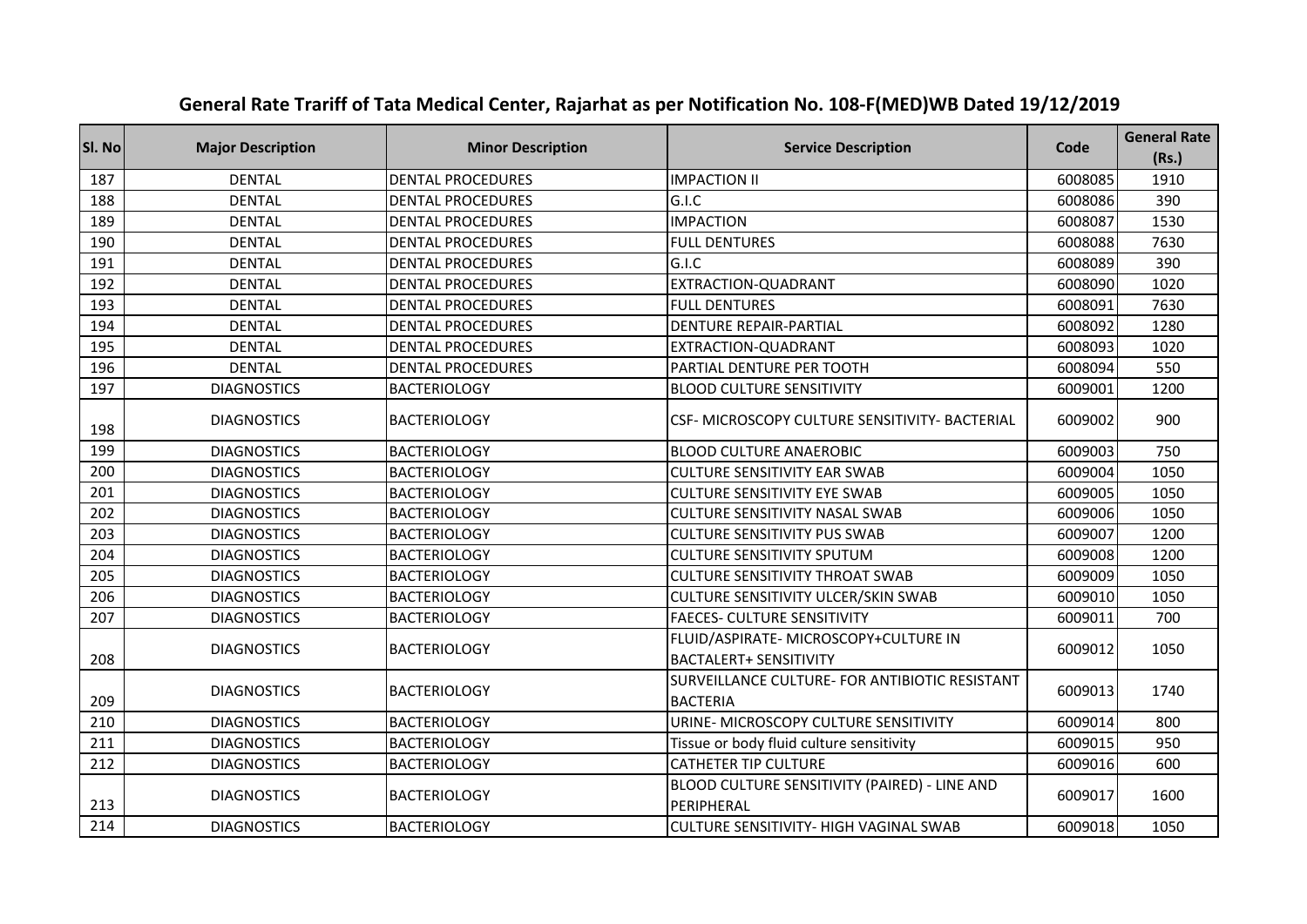| SI. No | <b>Major Description</b> | <b>Minor Description</b> | <b>Service Description</b>                                                      | Code    | <b>General Rate</b><br>(Rs.) |
|--------|--------------------------|--------------------------|---------------------------------------------------------------------------------|---------|------------------------------|
| 215    | <b>DIAGNOSTICS</b>       | <b>BACTERIOLOGY</b>      | BACTERIAL CULTURE AND SENSITIVITY ON BAL                                        | 6009019 | 1200                         |
| 216    | <b>DIAGNOSTICS</b>       | <b>BACTERIOLOGY</b>      | Bacterial culture and sensitivity on Tissue                                     | 6009020 | 1050                         |
| 217    | <b>DIAGNOSTICS</b>       | <b>BACTERIOLOGY</b>      | Bacteria culture and sensitivity on Body Fluid                                  | 6009021 | 1050                         |
| 218    | <b>DIAGNOSTICS</b>       | <b>BACTERIOLOGY</b>      | SURVEILLANCE CULTURE FOR ANTIBIOTIC RESISTANT<br><b>BACTERIA ON STOOL</b>       | 6009022 | 1950                         |
| 219    | <b>DIAGNOSTICS</b>       | <b>BACTERIOLOGY</b>      | SURVEILLANCE CULTURE FOR ANTIBIOTIC RESISTANT<br><b>BACTERIA ON THROAT SWAB</b> | 6009023 | 1950                         |
| 220    | <b>DIAGNOSTICS</b>       | <b>BACTERIOLOGY</b>      | SURVEILLANCE CULTURE FOR ANTIBIOTIC RESISTANT<br><b>BACTERIA ON NOSE SWAB</b>   | 6009024 | 1950                         |
| 221    | <b>DIAGNOSTICS</b>       | <b>BACTERIOLOGY</b>      | SURVEILLANCE CULTURE FOR ANTIBIOTIC RESISTANT<br><b>BACTERIA ON SKIN SWAB</b>   | 6009025 | 1950                         |
| 222    | <b>DIAGNOSTICS</b>       | <b>BACTERIOLOGY</b>      | <b>GRAM STAIN</b>                                                               | 6009026 | 150                          |
| 223    | <b>DIAGNOSTICS</b>       | <b>BACTERIOLOGY</b>      | BILE CULTURE AND SENSITIVITY                                                    | 6009027 | 1750                         |
| 224    | <b>DIAGNOSTICS</b>       | <b>BACTERIOLOGY</b>      | C DIFFICILE TOXIN A/B : RAPID TEST BY ENZYME<br><b>IMMUNOASSAY</b>              | 6009028 | 2350                         |
| 225    | <b>DIAGNOSTICS</b>       | <b>BACTERIOLOGY</b>      | MRSA/ MSSA Staphylococuus aureus PCR                                            | 6009029 | 1100                         |
| 226    | <b>DIAGNOSTICS</b>       | <b>BACTERIOLOGY</b>      | BACTERIAL IDENTIFICATION BY DNA SEQUENCING                                      | 6009030 | 3850                         |
| 227    | <b>DIAGNOSTICS</b>       | <b>BACTERIOLOGY</b>      | <b>MRSA Screening Test</b>                                                      | 6009031 | 1650                         |
| 228    | <b>DIAGNOSTICS</b>       | <b>BACTERIOLOGY</b>      | Carbapenem Resistance gene PCR on culture isolate                               | 6009032 | 800                          |
| 229    | <b>DIAGNOSTICS</b>       | <b>BACTERIOLOGY</b>      | Carbapenem Resistance gene PCR on positive blood<br>culture                     | 6009033 | 1200                         |
| 230    | <b>DIAGNOSTICS</b>       | <b>BACTERIOLOGY</b>      | GENOTYPIC TESTS FOR AMR GENES IN STOOL                                          | 6009034 | 4500                         |
| 231    | <b>DIAGNOSTICS</b>       | <b>BACTERIOLOGY</b>      | Colistin susceptibility by Microbroth dilution test                             | 6009035 | 400                          |
| 232    | <b>DIAGNOSTICS</b>       | <b>BIOCHEMISTRY</b>      | CALPROTECTIN                                                                    | 6009036 | 1920                         |
| 233    | <b>DIAGNOSTICS</b>       | <b>BIOCHEMISTRY</b>      | ADENOSINE DEAMINASE (ADA)                                                       | 6009037 | 400                          |
| 234    | <b>DIAGNOSTICS</b>       | <b>BIOCHEMISTRY</b>      | <b>ALBUMIN</b>                                                                  | 6009038 | 180                          |
| 235    | <b>DIAGNOSTICS</b>       | <b>BIOCHEMISTRY</b>      | <b>ALDOSTERONE</b>                                                              | 6009039 | 940                          |
| 236    | <b>DIAGNOSTICS</b>       | <b>BIOCHEMISTRY</b>      | <b>ALKALINE PHOSPHATASE</b>                                                     | 6009040 | 180                          |
| 237    | <b>DIAGNOSTICS</b>       | <b>BIOCHEMISTRY</b>      | <b>ALPHA 1 - ANTITRYPSIN</b>                                                    | 6009041 | 1070                         |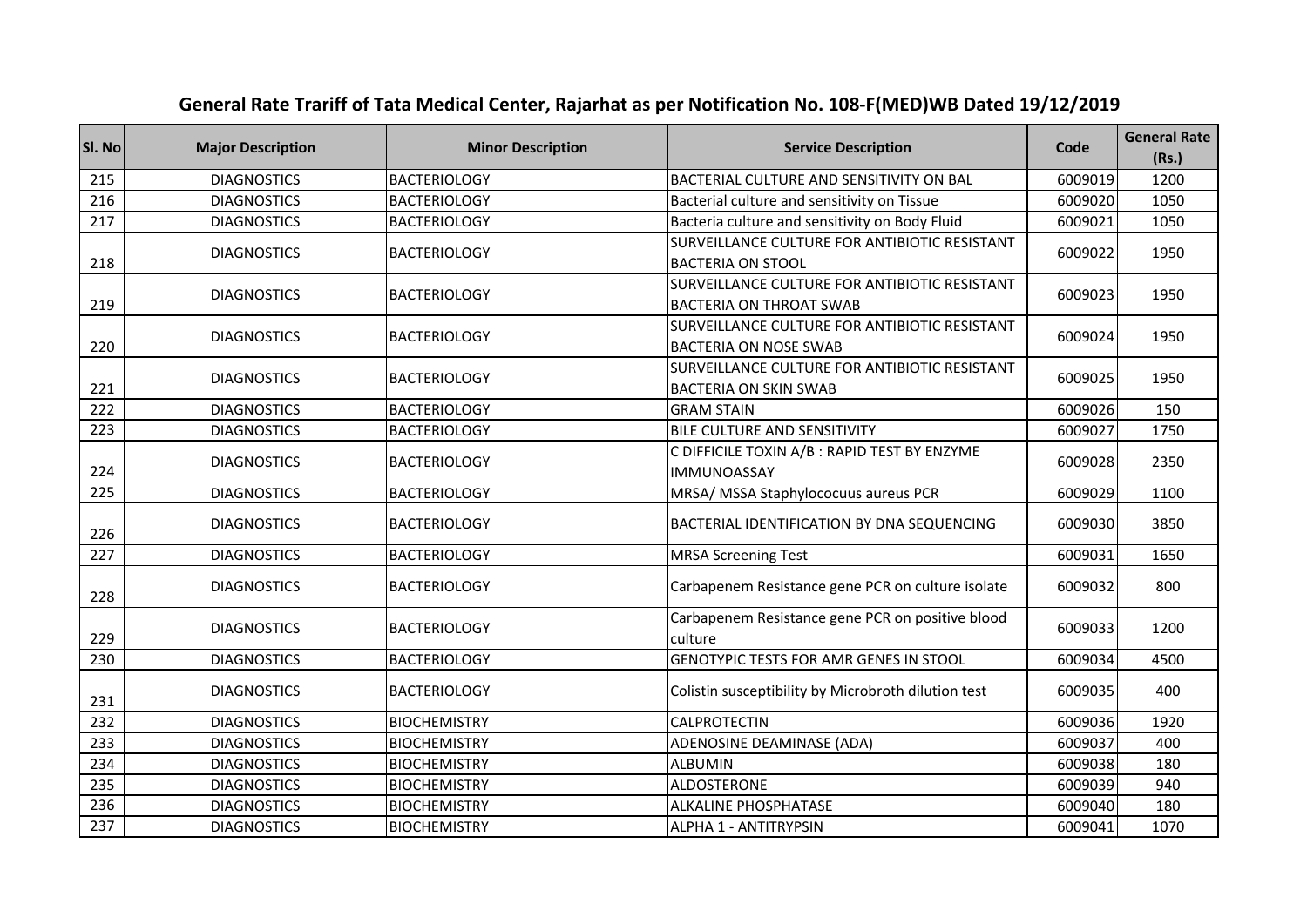| Sl. No | <b>Major Description</b> | <b>Minor Description</b> | <b>Service Description</b>            | Code    | <b>General Rate</b><br>(Rs.) |
|--------|--------------------------|--------------------------|---------------------------------------|---------|------------------------------|
| 238    | <b>DIAGNOSTICS</b>       | <b>BIOCHEMISTRY</b>      | <b>AMYLASE SERUM</b>                  | 6009042 | 530                          |
| 239    | <b>DIAGNOSTICS</b>       | <b>BIOCHEMISTRY</b>      | ANGIOTENSIN CONVERTING ENZYME - ACE   | 6009043 | 600                          |
| 240    | <b>DIAGNOSTICS</b>       | <b>BIOCHEMISTRY</b>      | <b>ASCITIC FLUID ALBUMIN</b>          | 6009044 | 180                          |
| 241    | <b>DIAGNOSTICS</b>       | <b>BIOCHEMISTRY</b>      | <b>ASCITIC FLUID AMYLASE</b>          | 6009045 | 530                          |
| 242    | <b>DIAGNOSTICS</b>       | <b>BIOCHEMISTRY</b>      | <b>ASCITIC FLUID GLUCOSE</b>          | 6009046 | 110                          |
| 243    | <b>DIAGNOSTICS</b>       | <b>BIOCHEMISTRY</b>      | <b>ASCITIC FLUID LDH</b>              | 6009047 | 270                          |
| 244    | <b>DIAGNOSTICS</b>       | <b>BIOCHEMISTRY</b>      | <b>ASCITIC FLUID PROTEIN</b>          | 6009048 | 130                          |
| 245    | <b>DIAGNOSTICS</b>       | <b>BIOCHEMISTRY</b>      | A\G RATIO                             | 6009049 | 270                          |
| 246    | <b>DIAGNOSTICS</b>       | <b>BIOCHEMISTRY</b>      | <b>BETA 2 MICROGLOBULIN</b>           | 6009050 | 1050                         |
| 247    | <b>DIAGNOSTICS</b>       | <b>BIOCHEMISTRY</b>      | <b>BICARBONATE</b>                    | 6009051 | 270                          |
| 248    | <b>DIAGNOSTICS</b>       | <b>BIOCHEMISTRY</b>      | <b>BILIRUBIN TOTAL</b>                | 6009052 | 180                          |
| 249    | <b>DIAGNOSTICS</b>       | <b>BIOCHEMISTRY</b>      | C-PEPTIDE                             | 6009053 | 620                          |
| 250    | <b>DIAGNOSTICS</b>       | <b>BIOCHEMISTRY</b>      | CALCITONIN (THYROCALCITONIN)          | 6009054 | 1220                         |
| 251    | <b>DIAGNOSTICS</b>       | <b>BIOCHEMISTRY</b>      | CALCIUM                               | 6009055 | 180                          |
| 252    | <b>DIAGNOSTICS</b>       | <b>BIOCHEMISTRY</b>      | <b>CALCIUM AND PHOSPHATE</b>          | 6009056 | 240                          |
| 253    | <b>DIAGNOSTICS</b>       | <b>BIOCHEMISTRY</b>      | CARBAMAZEPINE                         | 6009057 | 500                          |
| 254    | <b>DIAGNOSTICS</b>       | <b>BIOCHEMISTRY</b>      | CERULOPLASMIN                         | 6009058 | 650                          |
| 255    | <b>DIAGNOSTICS</b>       | <b>BIOCHEMISTRY</b>      | <b>CHLORIDE</b>                       | 6009059 | 180                          |
| 256    | <b>DIAGNOSTICS</b>       | <b>BIOCHEMISTRY</b>      | CHOLESTROL - HDL                      | 6009060 | 220                          |
| 257    | <b>DIAGNOSTICS</b>       | <b>BIOCHEMISTRY</b>      | CHOLESTROL - LDL                      | 6009061 | 220                          |
| 258    | <b>DIAGNOSTICS</b>       | <b>BIOCHEMISTRY</b>      | <b>CHOLESTROL - TOTAL</b>             | 6009062 | 100                          |
| 259    | <b>DIAGNOSTICS</b>       | <b>BIOCHEMISTRY</b>      | <b>CHROMOGRANIN A - TUMOUR MARKER</b> | 6009063 | 3630                         |
| 260    | <b>DIAGNOSTICS</b>       | <b>BIOCHEMISTRY</b>      | CK-MB                                 | 6009064 | 870                          |
| 261    | <b>DIAGNOSTICS</b>       | <b>BIOCHEMISTRY</b>      | <b>COPPER</b>                         | 6009065 | 730                          |
| 262    | <b>DIAGNOSTICS</b>       | <b>BIOCHEMISTRY</b>      | <b>CORTISOL SERUM</b>                 | 6009066 | 400                          |
| 263    | <b>DIAGNOSTICS</b>       | <b>BIOCHEMISTRY</b>      | CPK - CK                              | 6009067 | 420                          |
| 264    | <b>DIAGNOSTICS</b>       | <b>BIOCHEMISTRY</b>      | CREATININE                            | 6009068 | 180                          |
| 265    | <b>DIAGNOSTICS</b>       | <b>BIOCHEMISTRY</b>      | <b>CREATININE CLEARANCE</b>           | 6009069 | 330                          |
| 266    | <b>DIAGNOSTICS</b>       | <b>BIOCHEMISTRY</b>      | <b>CRP - HIGHLY SENSITIVE</b>         | 6009070 | 480                          |
| 267    | <b>DIAGNOSTICS</b>       | <b>BIOCHEMISTRY</b>      | <b>CSF GLUCOSE</b>                    | 6009071 | 110                          |
| 268    | <b>DIAGNOSTICS</b>       | <b>BIOCHEMISTRY</b>      | <b>CSF PROTEIN</b>                    | 6009072 | 390                          |
| 269    | <b>DIAGNOSTICS</b>       | <b>BIOCHEMISTRY</b>      | <b>ELEC/RENAL PANEL</b>               | 6009073 | 620                          |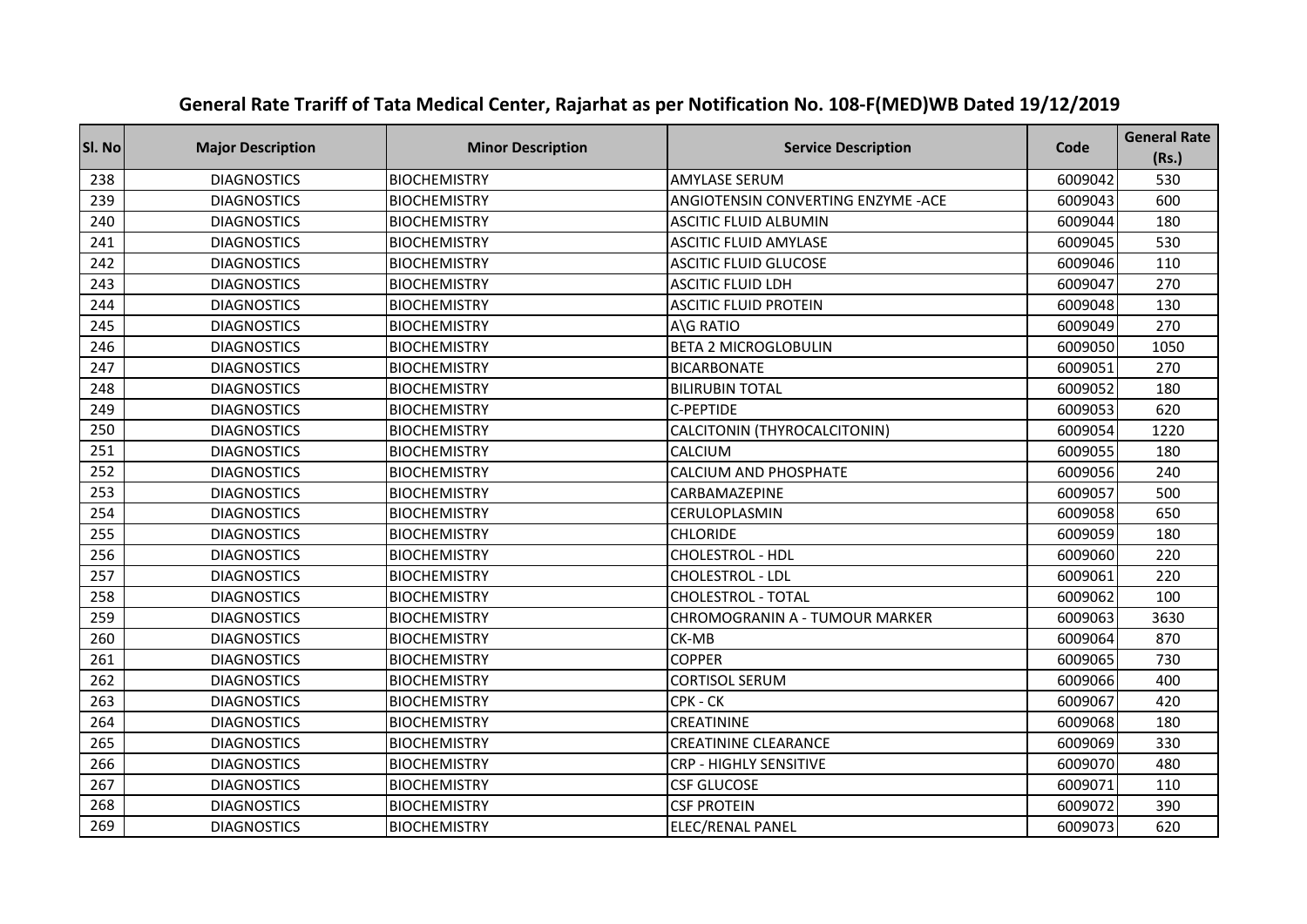| SI. No | <b>Major Description</b> | <b>Minor Description</b> | <b>Service Description</b>                          | Code    | <b>General Rate</b><br>(Rs.) |
|--------|--------------------------|--------------------------|-----------------------------------------------------|---------|------------------------------|
| 270    | <b>DIAGNOSTICS</b>       | <b>BIOCHEMISTRY</b>      | PROTEIN ELECTROPHORESIS SERUM                       | 6009074 | 590                          |
| 271    | <b>DIAGNOSTICS</b>       | <b>BIOCHEMISTRY</b>      | <b>ESTRADIOL</b>                                    | 6009075 | 380                          |
| 272    | <b>DIAGNOSTICS</b>       | <b>BIOCHEMISTRY</b>      | <b>FSH</b>                                          | 6009076 | 560                          |
| 273    | <b>DIAGNOSTICS</b>       | <b>BIOCHEMISTRY</b>      | G6PDH (GLUCOSE-6-PHOSPHATE DEHYDROGENASE)           | 6009077 | 1050                         |
| 274    | <b>DIAGNOSTICS</b>       | <b>BIOCHEMISTRY</b>      | <b>GAMMA GT</b>                                     | 6009078 | 270                          |
| 275    | <b>DIAGNOSTICS</b>       | <b>BIOCHEMISTRY</b>      | <b>GASTRIN</b>                                      | 6009079 | 700                          |
| 276    | <b>DIAGNOSTICS</b>       | <b>BIOCHEMISTRY</b>      | <b>GLUCOSE AC PL</b>                                | 6009080 | 130                          |
| 277    | <b>DIAGNOSTICS</b>       | <b>BIOCHEMISTRY</b>      | <b>GLUCOSE PC PL</b>                                | 6009081 | 130                          |
| 278    | <b>DIAGNOSTICS</b>       | <b>BIOCHEMISTRY</b>      | <b>GLUCOSE RAN PL</b>                               | 6009082 | 130                          |
| 279    | <b>DIAGNOSTICS</b>       | <b>BIOCHEMISTRY</b>      | GTT 100 GRAMS GLUCOSE                               | 6009083 | 590                          |
| 280    | <b>DIAGNOSTICS</b>       | <b>BIOCHEMISTRY</b>      | GTT 75 GRAMS GLUCOSE                                | 6009084 | 590                          |
| 281    | <b>DIAGNOSTICS</b>       | <b>BIOCHEMISTRY</b>      | HbA1c - GLYCOSYLATED HB                             | 6009085 | 390                          |
| 282    | <b>DIAGNOSTICS</b>       | <b>BIOCHEMISTRY</b>      | BETA - HUMAN CHORIONIC GONADOTROPHIN (HCG-<br>BETA) | 6009086 | 450                          |
| 283    | <b>DIAGNOSTICS</b>       | <b>BIOCHEMISTRY</b>      | <b>IMMUNOFIXATION ELECTROPHORESIS</b>               | 6009087 | 3240                         |
| 284    | <b>DIAGNOSTICS</b>       | <b>BIOCHEMISTRY</b>      | IMMUNOGLOBULIN A - IGA                              | 6009088 | 820                          |
| 285    | <b>DIAGNOSTICS</b>       | <b>BIOCHEMISTRY</b>      | IMMUNOGLOBULIN E - IgE                              | 6009089 | 500                          |
| 286    | <b>DIAGNOSTICS</b>       | <b>BIOCHEMISTRY</b>      | <b>IMMUNOGLOBULIN G - IGG</b>                       | 6009090 | 820                          |
| 287    | <b>DIAGNOSTICS</b>       | <b>BIOCHEMISTRY</b>      | IMMUNOGLOBULIN M - IGM                              | 6009091 | 820                          |
| 288    | <b>DIAGNOSTICS</b>       | <b>BIOCHEMISTRY</b>      | IMMUNOGLOBULINS - IGA, IGG AND IGM                  | 6009092 | 1920                         |
| 289    | <b>DIAGNOSTICS</b>       | <b>BIOCHEMISTRY</b>      | <b>INSULIN FASTING</b>                              | 6009093 | 520                          |
| 290    | <b>DIAGNOSTICS</b>       | <b>BIOCHEMISTRY</b>      | <b>INTRINSIC FACTOR ANTIBODY (IgG)</b>              | 6009094 | 1750                         |
| 291    | <b>DIAGNOSTICS</b>       | <b>BIOCHEMISTRY</b>      | <b>IRON</b>                                         | 6009095 | 360                          |
| 292    | <b>DIAGNOSTICS</b>       | <b>BIOCHEMISTRY</b>      | FREE LIGHT CHAIN ASSAY(KAPPA & LAMDA)               | 6009096 | 3630                         |
| 293    | <b>DIAGNOSTICS</b>       | <b>BIOCHEMISTRY</b>      | LFT                                                 | 6009097 | 900                          |
| 294    | <b>DIAGNOSTICS</b>       | <b>BIOCHEMISTRY</b>      | LH                                                  | 6009098 | 370                          |
| 295    | <b>DIAGNOSTICS</b>       | <b>BIOCHEMISTRY</b>      | <b>LIPASE</b>                                       | 6009099 | 470                          |
| 296    | <b>DIAGNOSTICS</b>       | <b>BIOCHEMISTRY</b>      | LIPID PROFILE - FASTING                             | 6009100 | 530                          |
| 297    | <b>DIAGNOSTICS</b>       | <b>BIOCHEMISTRY</b>      | LITHIUM                                             | 6009101 | 310                          |
| 298    | <b>DIAGNOSTICS</b>       | <b>BIOCHEMISTRY</b>      | <b>MAGNESIUM</b>                                    | 6009102 | 330                          |
| 299    | <b>DIAGNOSTICS</b>       | <b>BIOCHEMISTRY</b>      | <b>METHEMOGLOBIN</b>                                | 6009103 | 900                          |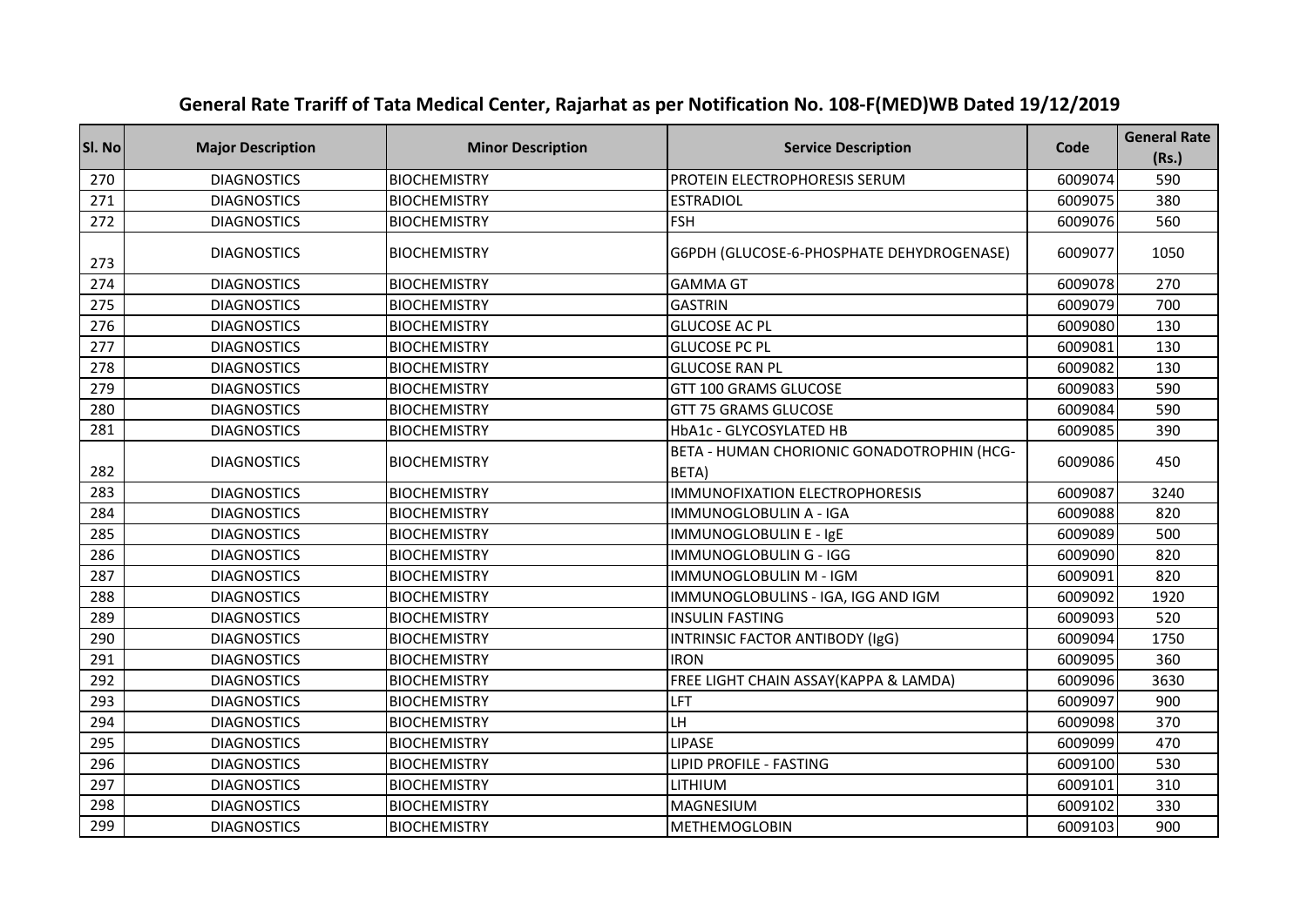| Sl. No | <b>Major Description</b> | <b>Minor Description</b> | <b>Service Description</b>    | Code    | <b>General Rate</b><br>(Rs.) |
|--------|--------------------------|--------------------------|-------------------------------|---------|------------------------------|
| 300    | <b>DIAGNOSTICS</b>       | <b>BIOCHEMISTRY</b>      | NA/K                          | 6009104 | 320                          |
| 301    | <b>DIAGNOSTICS</b>       | <b>BIOCHEMISTRY</b>      | NT - PROBNP                   | 6009105 | 1820                         |
| 302    | <b>DIAGNOSTICS</b>       | <b>BIOCHEMISTRY</b>      | <b>OSMOLALITY SERUM</b>       | 6009106 | 430                          |
| 303    | <b>DIAGNOSTICS</b>       | <b>BIOCHEMISTRY</b>      | PARATHYROID HORMONE - PTH     | 6009107 | 900                          |
| 304    | <b>DIAGNOSTICS</b>       | <b>BIOCHEMISTRY</b>      | PHENOBARBITAL                 | 6009108 | 560                          |
| 305    | <b>DIAGNOSTICS</b>       | <b>BIOCHEMISTRY</b>      | <b>PHENYTOIN</b>              | 6009109 | 570                          |
| 306    | <b>DIAGNOSTICS</b>       | <b>BIOCHEMISTRY</b>      | <b>PHOSPHORUS</b>             | 6009110 | 180                          |
| 307    | <b>DIAGNOSTICS</b>       | <b>BIOCHEMISTRY</b>      | PLEURAL FLUID ALBUMIN         | 6009111 | 180                          |
| 308    | <b>DIAGNOSTICS</b>       | <b>BIOCHEMISTRY</b>      | PLEURAL FLUID GLUCOSE         | 6009112 | 110                          |
| 309    | <b>DIAGNOSTICS</b>       | <b>BIOCHEMISTRY</b>      | PLEURAL FLUID LDH             | 6009113 | 390                          |
| 310    | <b>DIAGNOSTICS</b>       | <b>BIOCHEMISTRY</b>      | PLEURAL FLUID PROTEIN         | 6009114 | 130                          |
| 311    | <b>DIAGNOSTICS</b>       | <b>BIOCHEMISTRY</b>      | POTASSIUM                     | 6009115 | 130                          |
| 312    | <b>DIAGNOSTICS</b>       | <b>BIOCHEMISTRY</b>      | PROGESTERONE                  | 6009116 | 380                          |
| 313    | <b>DIAGNOSTICS</b>       | <b>BIOCHEMISTRY</b>      | PROGESTERONE-17 HYD           | 6009117 | 750                          |
| 314    | <b>DIAGNOSTICS</b>       | <b>BIOCHEMISTRY</b>      | <b>PROLACTIN</b>              | 6009118 | 370                          |
| 315    | <b>DIAGNOSTICS</b>       | <b>BIOCHEMISTRY</b>      | PROTEIN TOTAL                 | 6009119 | 130                          |
| 316    | <b>DIAGNOSTICS</b>       | <b>BIOCHEMISTRY</b>      | RENIN PLASMA - ICED SAMPLE    | 6009120 | 2650                         |
| 317    | <b>DIAGNOSTICS</b>       | <b>BIOCHEMISTRY</b>      | <b>SERUM ELECTROLYTES</b>     | 6009121 | 320                          |
| 318    | <b>DIAGNOSTICS</b>       | <b>BIOCHEMISTRY</b>      | SEX HORMONE BINDING GLOBULIN  | 6009122 | 1260                         |
| 319    | <b>DIAGNOSTICS</b>       | <b>BIOCHEMISTRY</b>      | <b>SGOT</b>                   | 6009123 | 180                          |
| 320    | <b>DIAGNOSTICS</b>       | <b>BIOCHEMISTRY</b>      | SODIUM                        | 6009124 | 130                          |
| 321    | <b>DIAGNOSTICS</b>       | <b>BIOCHEMISTRY</b>      | <b>TESTOSTERONE</b>           | 6009125 | 450                          |
| 322    | <b>DIAGNOSTICS</b>       | <b>BIOCHEMISTRY</b>      | TRANSFERRIN                   | 6009126 | 650                          |
| 323    | <b>DIAGNOSTICS</b>       | <b>BIOCHEMISTRY</b>      | TRIGLYCERIDE - FASTING        | 6009127 | 230                          |
| 324    | <b>DIAGNOSTICS</b>       | <b>BIOCHEMISTRY</b>      | <b>UREA</b>                   | 6009128 | 180                          |
| 325    | <b>DIAGNOSTICS</b>       | <b>BIOCHEMISTRY</b>      | UREA/CREATININE               | 6009129 | 320                          |
| 326    | <b>DIAGNOSTICS</b>       | <b>BIOCHEMISTRY</b>      | <b>URIC ACID</b>              | 6009130 | 180                          |
| 327    | <b>DIAGNOSTICS</b>       | <b>BIOCHEMISTRY</b>      | URINARY MICROALBUMIN - 24HRS  | 6009131 | 380                          |
| 328    | <b>DIAGNOSTICS</b>       | <b>BIOCHEMISTRY</b>      | <b>URINE 5 HIAA</b>           | 6009132 | 1400                         |
| 329    | <b>DIAGNOSTICS</b>       | <b>BIOCHEMISTRY</b>      | <b>URINE AMYLASE - 24 HRS</b> | 6009133 | 550                          |
| 330    | <b>DIAGNOSTICS</b>       | <b>BIOCHEMISTRY</b>      | <b>URINE AMYLASE - 4 HRS</b>  | 6009134 | 330                          |
| 331    | <b>DIAGNOSTICS</b>       | <b>BIOCHEMISTRY</b>      | URINE BENCE JONES PROTEIN     | 6009135 | 320                          |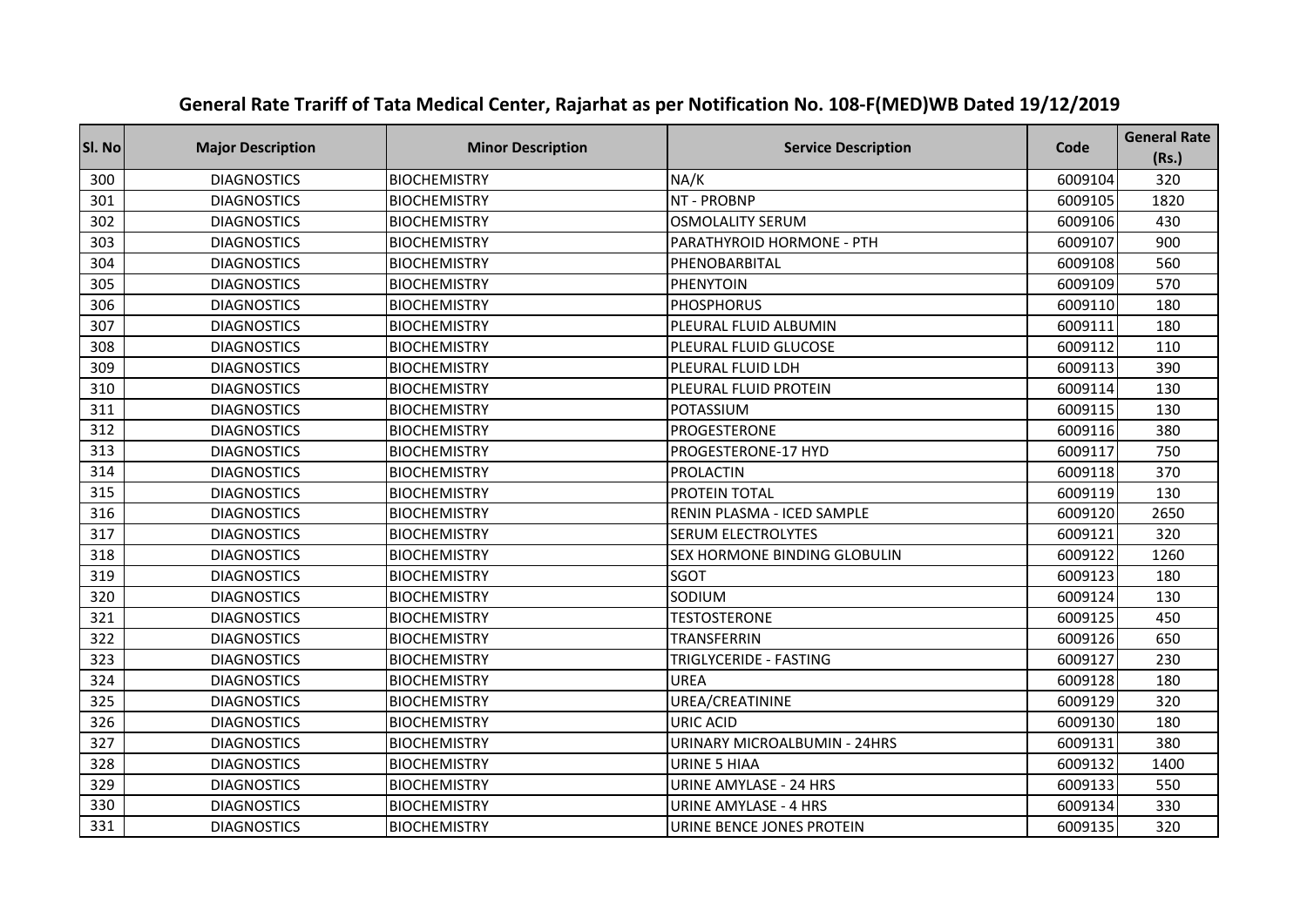| Sl. No | <b>Major Description</b> | <b>Minor Description</b> | <b>Service Description</b>            | Code    | <b>General Rate</b><br>(Rs.) |
|--------|--------------------------|--------------------------|---------------------------------------|---------|------------------------------|
| 332    | <b>DIAGNOSTICS</b>       | <b>BIOCHEMISTRY</b>      | <b>URINE CALCIUM - 24 HRS</b>         | 6009136 | 180                          |
| 333    | <b>DIAGNOSTICS</b>       | <b>BIOCHEMISTRY</b>      | URINE CHLORIDE - 24 HRS               | 6009137 | 180                          |
| 334    | <b>DIAGNOSTICS</b>       | <b>BIOCHEMISTRY</b>      | <b>URINE COPPER - 24 HRS</b>          | 6009138 | 1000                         |
| 335    | <b>DIAGNOSTICS</b>       | <b>BIOCHEMISTRY</b>      | URINE CORTISOL - 24 HRS               | 6009139 | 560                          |
| 336    | <b>DIAGNOSTICS</b>       | <b>BIOCHEMISTRY</b>      | <b>URINE CREATININE - 24HRS</b>       | 6009140 | 180                          |
| 337    | <b>DIAGNOSTICS</b>       | <b>BIOCHEMISTRY</b>      | <b>URINE METANEPHRINE - 24 HRS</b>    | 6009141 | 5300                         |
| 338    | <b>DIAGNOSTICS</b>       | <b>BIOCHEMISTRY</b>      | URINE PHOSPHORUS - 24 HRS             | 6009142 | 180                          |
| 339    | <b>DIAGNOSTICS</b>       | <b>BIOCHEMISTRY</b>      | <b>URINE POTASSIUM - 24 HRS</b>       | 6009143 | 180                          |
| 340    | <b>DIAGNOSTICS</b>       | <b>BIOCHEMISTRY</b>      | <b>URINE PROTEIN - 24 HRS</b>         | 6009144 | 200                          |
| 341    | <b>DIAGNOSTICS</b>       | <b>BIOCHEMISTRY</b>      | URINE PROTEIN/CREATININE RATIO        | 6009145 | 360                          |
| 342    | <b>DIAGNOSTICS</b>       | <b>BIOCHEMISTRY</b>      | URINE SODIUM - 24HRS                  | 6009146 | 180                          |
| 343    | <b>DIAGNOSTICS</b>       | <b>BIOCHEMISTRY</b>      | URINE CALCIUM AND CREATININE - SPOT   | 6009147 | 320                          |
| 344    | <b>DIAGNOSTICS</b>       | <b>BIOCHEMISTRY</b>      | URINE CREATININE - SPOT               | 6009148 | 180                          |
| 345    | <b>DIAGNOSTICS</b>       | <b>BIOCHEMISTRY</b>      | <b>URINE PROTEIN - SPOT</b>           | 6009149 | 200                          |
| 346    | <b>DIAGNOSTICS</b>       | <b>BIOCHEMISTRY</b>      | URINE SODIUM - SPOT                   | 6009150 | 180                          |
| 347    | <b>DIAGNOSTICS</b>       | <b>BIOCHEMISTRY</b>      | <b>URINE URIC ACID - 24 HRS</b>       | 6009151 | 180                          |
| 348    | <b>DIAGNOSTICS</b>       | <b>BIOCHEMISTRY</b>      | <b>VALPROIC ACID</b>                  | 6009152 | 490                          |
| 349    | <b>DIAGNOSTICS</b>       | <b>BIOCHEMISTRY</b>      | VITAMIN B12 AND FOLIC ACID            | 6009153 | 1100                         |
| 350    | <b>DIAGNOSTICS</b>       | <b>BIOCHEMISTRY</b>      | VITAMIN D - 25 HYDROXY                | 6009154 | 770                          |
| 351    | <b>DIAGNOSTICS</b>       | <b>BIOCHEMISTRY</b>      | <b>ZINC</b>                           | 6009155 | 1070                         |
| 352    | <b>DIAGNOSTICS</b>       | <b>BIOCHEMISTRY</b>      | TOTAL IRON BINDING CAPACITY           | 6009156 | 360                          |
| 353    | <b>DIAGNOSTICS</b>       | <b>BIOCHEMISTRY</b>      | URINE GLUCOSE - 24HRS (QUANTITATIVE)  | 6009157 | 110                          |
| 354    | <b>DIAGNOSTICS</b>       | <b>BIOCHEMISTRY</b>      | URINE GLUCOSE - SPOT (QUANTITATIVE)   | 6009158 | 110                          |
| 355    | <b>DIAGNOSTICS</b>       | <b>BIOCHEMISTRY</b>      | URINE UREA - 24HRS                    | 6009159 | 180                          |
| 356    | <b>DIAGNOSTICS</b>       | <b>BIOCHEMISTRY</b>      | <b>URINARY MICROALBUMIN - SPOT</b>    | 6009160 | 380                          |
| 357    | <b>DIAGNOSTICS</b>       | <b>BIOCHEMISTRY</b>      | <b>URINE AMYLASE - SPOT</b>           | 6009161 | 550                          |
| 358    | <b>DIAGNOSTICS</b>       | <b>BIOCHEMISTRY</b>      | <b>URINE MAGNESIUM - 24HRS</b>        | 6009162 | 360                          |
| 359    | <b>DIAGNOSTICS</b>       | <b>BIOCHEMISTRY</b>      | RHEUMATOID FACTOR                     | 6009163 | 360                          |
| 360    | <b>DIAGNOSTICS</b>       | <b>BIOCHEMISTRY</b>      | URINE-PROTEIN ELECTROPHORESIS         | 6009164 | 1280                         |
| 361    | <b>DIAGNOSTICS</b>       | <b>BIOCHEMISTRY</b>      | <b>VITAMIN B12</b>                    | 6009165 | 580                          |
| 362    | <b>DIAGNOSTICS</b>       | <b>BIOCHEMISTRY</b>      | <b>FOLIC ACID</b>                     | 6009166 | 620                          |
| 363    | <b>DIAGNOSTICS</b>       | <b>BIOCHEMISTRY</b>      | IRON STUDIES (FE, TIBC & %SATURATION) | 6009167 | 360                          |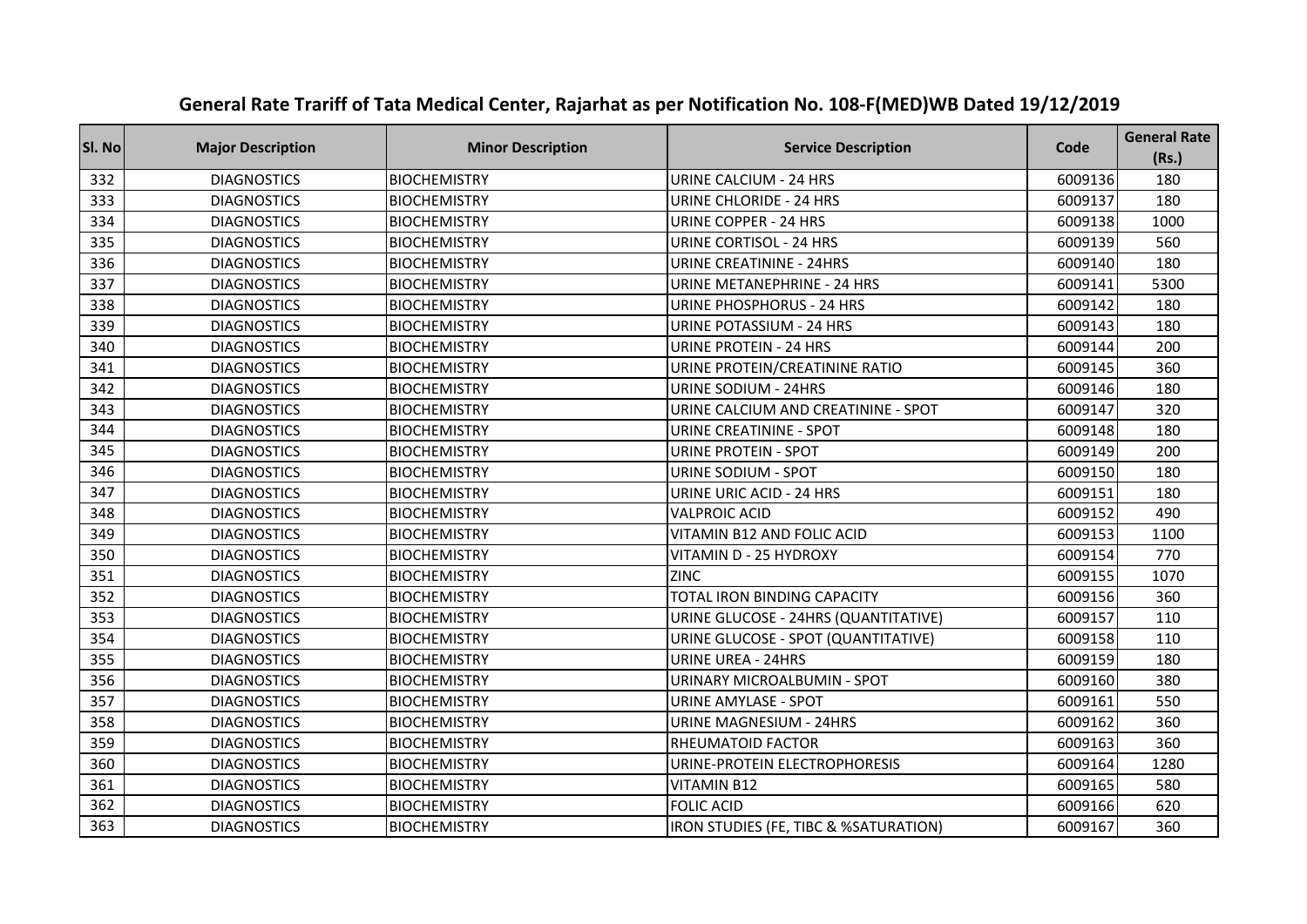| SI. No | <b>Major Description</b> | <b>Minor Description</b> | <b>Service Description</b>                                                    | Code    | <b>General Rate</b><br>(Rs.) |
|--------|--------------------------|--------------------------|-------------------------------------------------------------------------------|---------|------------------------------|
| 364    | <b>DIAGNOSTICS</b>       | <b>BIOCHEMISTRY</b>      | <b>HB ELECTROPHORESIS</b>                                                     | 6009168 | 770                          |
| 365    | <b>DIAGNOSTICS</b>       | <b>BIOCHEMISTRY</b>      | HB-HPLC (VARIANT HB ANALYSIS)                                                 | 6009169 | 820                          |
| 366    | <b>DIAGNOSTICS</b>       | <b>BIOCHEMISTRY</b>      | <b>URINE CATECHOLAMINES - 24Hrs</b>                                           | 6009170 | 2340                         |
| 367    | <b>DIAGNOSTICS</b>       | <b>BIOCHEMISTRY</b>      | URINE VANILLYL MANDELIC ACID - 24Hrs                                          | 6009171 | 1870                         |
| 368    | <b>DIAGNOSTICS</b>       | <b>BIOCHEMISTRY</b>      | <b>METHOTREXATE</b>                                                           | 6009172 | 1980                         |
| 369    | <b>DIAGNOSTICS</b>       | <b>BIOCHEMISTRY</b>      | <b>CYCLOSPORINE</b>                                                           | 6009173 | 2090                         |
| 370    | <b>DIAGNOSTICS</b>       | <b>BIOCHEMISTRY</b>      | <b>INHIBIN - A</b>                                                            | 6009174 | 490                          |
| 371    | <b>DIAGNOSTICS</b>       | <b>BIOCHEMISTRY</b>      | <b>ERYTHROPOITEIN</b>                                                         | 6009175 | 1070                         |
| 372    | <b>DIAGNOSTICS</b>       | <b>BIOCHEMISTRY</b>      | LDH-CSF                                                                       | 6009176 | 390                          |
| 373    | <b>DIAGNOSTICS</b>       | <b>BIOCHEMISTRY</b>      | ADRENOCORTICOTROPIC HORMONE (ACTH)                                            | 6009177 | 900                          |
| 374    | <b>DIAGNOSTICS</b>       | <b>BIOCHEMISTRY</b>      | THYROID PEROXIDASE ANTIBODIES                                                 | 6009178 | 730                          |
| 375    | <b>DIAGNOSTICS</b>       | <b>BIOCHEMISTRY</b>      | IMMUNOGLOBULIN G - 4 (IgG 4)                                                  | 6009179 | 6500                         |
| 376    | <b>DIAGNOSTICS</b>       | <b>BIOCHEMISTRY</b>      | CELIAC PROFILE(tTG IgA, GLIADIN IgA and IgG Abs)                              | 6009180 | 2310                         |
| 377    | <b>DIAGNOSTICS</b>       | <b>BIOCHEMISTRY</b>      | <b>HAPTOGLOBIN</b>                                                            | 6009181 | 1000                         |
| 378    | <b>DIAGNOSTICS</b>       | <b>BIOCHEMISTRY</b>      | <b>INSULIN POST PRANDIAL</b>                                                  | 6009182 | 520                          |
| 379    | <b>DIAGNOSTICS</b>       | <b>BIOCHEMISTRY</b>      | TISSUE TRANSGLUTAMINASE IgA                                                   | 6009183 | 650                          |
| 380    | <b>DIAGNOSTICS</b>       | <b>BIOCHEMISTRY</b>      | ANTI MULLERIAN HORMONE                                                        | 6009184 | 1070                         |
| 381    | <b>DIAGNOSTICS</b>       | <b>BIOCHEMISTRY</b>      | ANTI DIURETIC HORMONE (VASOPRESSIN)                                           | 6009185 | 11960                        |
| 382    | <b>DIAGNOSTICS</b>       | <b>BIOCHEMISTRY</b>      | CATECHOLAMINES, PLASMA                                                        | 6009186 | 3790                         |
| 383    | <b>DIAGNOSTICS</b>       | <b>BIOCHEMISTRY</b>      | CSF-ANGIOTENSIN CONVERTING ENZYME                                             | 6009187 | 600                          |
| 384    | <b>DIAGNOSTICS</b>       | <b>BIOCHEMISTRY</b>      | eGFR(Estimated Glomerular Filtration Rate)                                    | 6009188 | 180                          |
| 385    | <b>DIAGNOSTICS</b>       | <b>BIOCHEMISTRY</b>      | <b>GROWTH HORMONE</b>                                                         | 6009189 | 470                          |
| 386    | <b>DIAGNOSTICS</b>       | <b>BIOCHEMISTRY</b>      | URINE POTASSIUM-SPOT                                                          | 6009190 | 130                          |
| 387    | <b>DIAGNOSTICS</b>       | <b>BIOCHEMISTRY</b>      | IMD PANEL, QUANTITATIVE                                                       | 6009191 | 1920                         |
| 388    | <b>DIAGNOSTICS</b>       | <b>BIOCHEMISTRY</b>      | 24 HOUR URINE METANEPHRINES (HPLC)                                            | 6009192 | 5300                         |
| 389    | <b>DIAGNOSTICS</b>       | <b>BIOCHEMISTRY</b>      | ANTI NUCLEAR ANTIBODIES (ANA)                                                 | 6009193 | 410                          |
| 390    | <b>DIAGNOSTICS</b>       | <b>BIOCHEMISTRY</b>      | ANCA (ANTI NEUTROPHIL CYTOPLASMIC ANTIBODIES)<br>(P-ANCA + C-ANCA) WITH TITRE | 6009194 | 1770                         |
| 391    | <b>DIAGNOSTICS</b>       | <b>BIOCHEMISTRY</b>      | ANTI-MPO ANTIBODIES (ANTI MYLEOPEROXIDASE<br><b>ANTIBODIES)</b>               | 6009195 | 960                          |
| 392    | <b>DIAGNOSTICS</b>       | <b>BIOCHEMISTRY</b>      | <b>ANTI CCP</b>                                                               | 6009196 | 1010                         |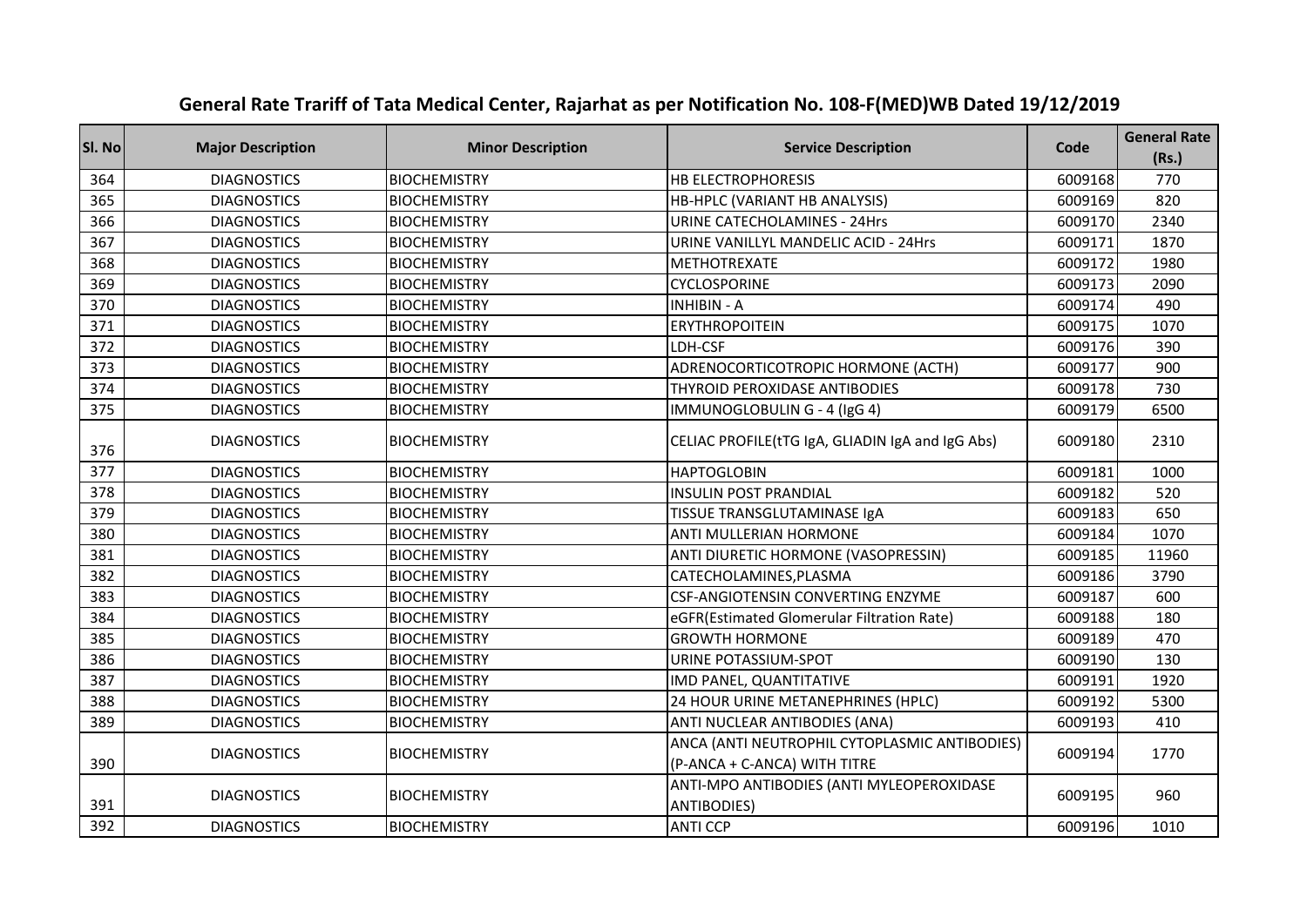| SI. No | <b>Major Description</b> | <b>Minor Description</b> | <b>Service Description</b>                                                          | Code    | <b>General Rate</b><br>(Rs.) |
|--------|--------------------------|--------------------------|-------------------------------------------------------------------------------------|---------|------------------------------|
| 393    | <b>DIAGNOSTICS</b>       | <b>BIOCHEMISTRY</b>      | ANTI DOUBLE STRANDED DNA ANTIBODIES (REFLEX<br>TO END TITRE FOR ALL POSITIVE CASES) | 6009197 | 1640                         |
| 394    | <b>DIAGNOSTICS</b>       | <b>BIOCHEMISTRY</b>      | <b>ANTI-PR3 ANTIBODIES</b>                                                          | 6009198 | 960                          |
| 395    | <b>DIAGNOSTICS</b>       | <b>BIOCHEMISTRY</b>      | ANTI STREPTOLYSIN O ANTIBODIES (ASO) TITRE                                          | 6009199 | 390                          |
| 396    | <b>DIAGNOSTICS</b>       | <b>BIOCHEMISTRY</b>      | CRP (C-REACTIVE PROTEIN)                                                            | 6009200 | 280                          |
| 397    | <b>DIAGNOSTICS</b>       | <b>BIOCHEMISTRY</b>      | PANCREATIC ELASTASE                                                                 | 6009201 | 2960                         |
| 398    | <b>DIAGNOSTICS</b>       | <b>BIOCHEMISTRY</b>      | URINE ROUTINE EXAMINATION WITH REFLEX<br><b>CULTURE AND SENSITIVITY</b>             | 6009202 | 410                          |
| 399    | <b>DIAGNOSTICS</b>       | <b>BIOCHEMISTRY</b>      | IGF-1, SOMATOMEDIN-C                                                                | 6009203 | 2030                         |
| 400    | <b>DIAGNOSTICS</b>       | <b>BIOCHEMISTRY</b>      | <b>INHIBIN-B</b>                                                                    | 6009204 | 1050                         |
| 401    | <b>DIAGNOSTICS</b>       | <b>BIOCHEMISTRY</b>      | ANTI NUCLEAR ANTIBODIES (ANA) BY IFA, HEP-2                                         | 6009205 | 730                          |
| 402    | <b>DIAGNOSTICS</b>       | <b>BIOCHEMISTRY</b>      | BILIRUBIN STUDY (T.BIL, Bc AND Bu)                                                  | 6009206 | 180                          |
| 403    | <b>DIAGNOSTICS</b>       | <b>BIOCHEMISTRY</b>      | ANTI dsDNA ANTIBODIES EIA                                                           | 6009207 | 680                          |
| 404    | <b>DIAGNOSTICS</b>       | <b>BIOCHEMISTRY</b>      | ALKALINE PHOSPHATASE ISOENZYMES                                                     | 6009208 | 2970                         |
| 405    | <b>DIAGNOSTICS</b>       | <b>BIOCHEMISTRY</b>      | ALLERGY, INDIVIDUAL MARKER, ASPERGILLUS<br>FUMIGATUS, IgE                           | 6009209 | 900                          |
| 406    | <b>DIAGNOSTICS</b>       | <b>BIOCHEMISTRY</b>      | C3 COMPLEMENT                                                                       | 6009210 | 420                          |
| 407    | <b>DIAGNOSTICS</b>       | <b>BIOCHEMISTRY</b>      | C4 COMPLEMENT                                                                       | 6009211 | 420                          |
| 408    | <b>DIAGNOSTICS</b>       | <b>BIOCHEMISTRY</b>      | THYROID PANEL I (T3,T4 & TSH)                                                       | 6009212 | 610                          |
| 409    | <b>DIAGNOSTICS</b>       | <b>BIOCHEMISTRY</b>      | THYROID PANEL III (FT4 & TSH)                                                       | 6009213 | 550                          |
| 410    | <b>DIAGNOSTICS</b>       | <b>BIOCHEMISTRY</b>      | THYROID PANEL II (FT3, FT4 & TSH)                                                   | 6009214 | 850                          |
| 411    | <b>DIAGNOSTICS</b>       | <b>BIOCHEMISTRY</b>      | <b>TOTAL T3</b>                                                                     | 6009215 | 280                          |
| 412    | <b>DIAGNOSTICS</b>       | <b>BIOCHEMISTRY</b>      | <b>TOTAL T4</b>                                                                     | 6009216 | 220                          |
| 413    | <b>DIAGNOSTICS</b>       | <b>BIOCHEMISTRY</b>      | FREE T3                                                                             | 6009217 | 300                          |
| 414    | <b>DIAGNOSTICS</b>       | <b>BIOCHEMISTRY</b>      | FREE T4                                                                             | 6009218 | 300                          |
| 415    | <b>DIAGNOSTICS</b>       | <b>BIOCHEMISTRY</b>      | <b>TSH</b>                                                                          | 6009219 | 220                          |
| 416    | <b>DIAGNOSTICS</b>       | <b>BIOCHEMISTRY</b>      | CA 125                                                                              | 6009220 | 1210                         |
| 417    | <b>DIAGNOSTICS</b>       | <b>BIOCHEMISTRY</b>      | CA 15-3                                                                             | 6009221 | 1050                         |
| 418    | <b>DIAGNOSTICS</b>       | <b>BIOCHEMISTRY</b>      | CA 19-9                                                                             | 6009222 | 950                          |
| 419    | <b>DIAGNOSTICS</b>       | <b>BIOCHEMISTRY</b>      | <b>CEA</b>                                                                          | 6009223 | 550                          |
| 420    | <b>DIAGNOSTICS</b>       | <b>BIOCHEMISTRY</b>      | PROSTATE SPECIFIC ANTIGEN - TOTAL                                                   | 6009224 | 500                          |
| 421    | <b>DIAGNOSTICS</b>       | <b>BIOCHEMISTRY</b>      | <b>AFP</b>                                                                          | 6009225 | 520                          |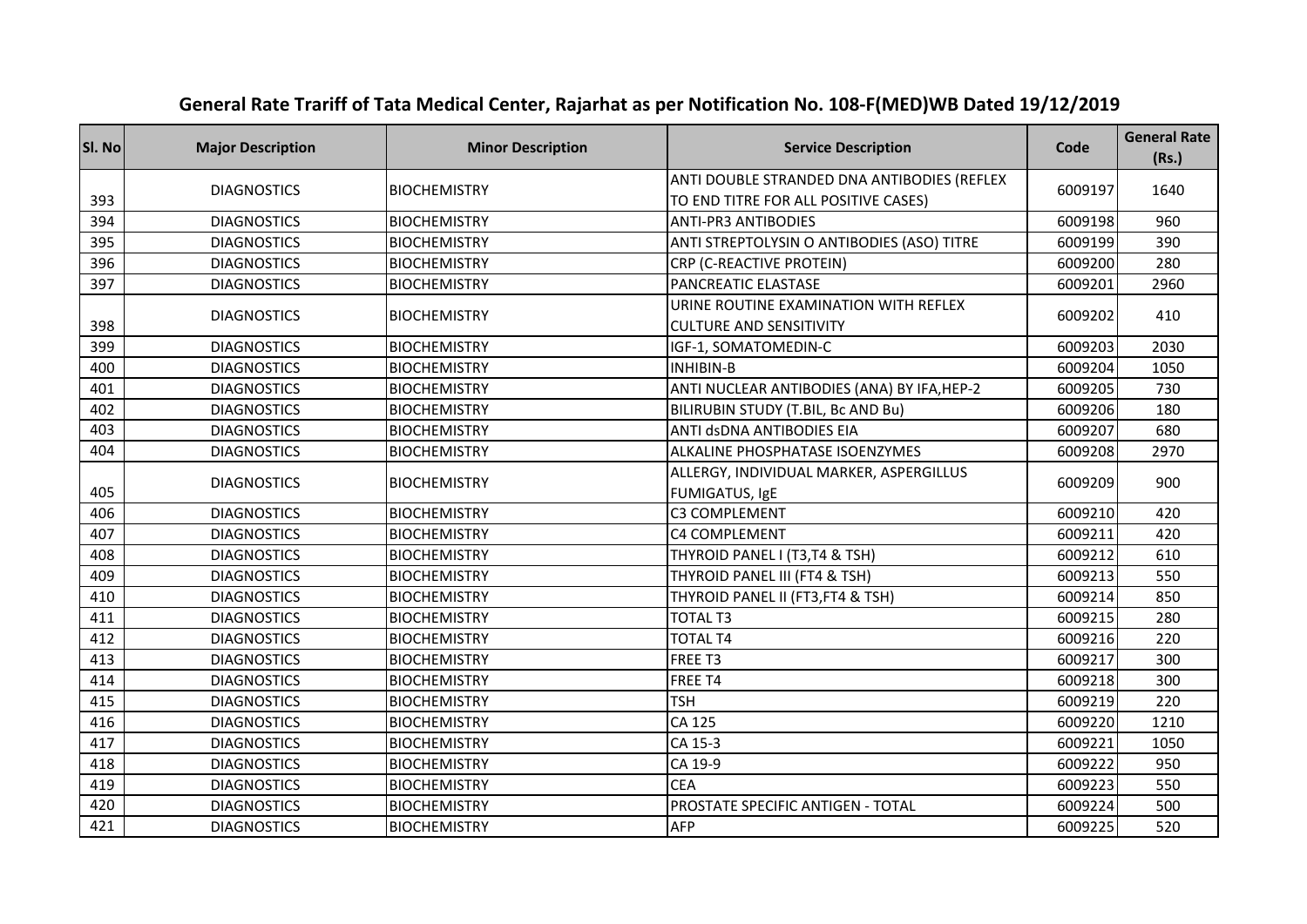| Sl. No | <b>Major Description</b> | <b>Minor Description</b> | <b>Service Description</b>              | Code    | <b>General Rate</b><br>(Rs.) |
|--------|--------------------------|--------------------------|-----------------------------------------|---------|------------------------------|
| 422    | <b>DIAGNOSTICS</b>       | <b>BIOCHEMISTRY</b>      | <b>FERRITIN</b>                         | 6009226 | 770                          |
| 423    | <b>DIAGNOSTICS</b>       | <b>BIOCHEMISTRY</b>      | PROCALCITONIN                           | 6009227 | 2310                         |
| 424    | <b>DIAGNOSTICS</b>       | <b>BIOCHEMISTRY</b>      | <b>URINE MYOGLOBIN</b>                  | 6009228 | 1450                         |
| 425    | <b>DIAGNOSTICS</b>       | <b>BIOCHEMISTRY</b>      | METANEPHRINE-FREE                       | 6009229 | 3220                         |
| 426    | <b>DIAGNOSTICS</b>       | <b>BIOCHEMISTRY</b>      | TROPONIN I HIGH SENSITIVE               | 6009230 | 1530                         |
| 427    | <b>DIAGNOSTICS</b>       | <b>BIOCHEMISTRY</b>      | <b>BODY FLUID TRIGLYCERIDE</b>          | 6009231 | 240                          |
| 428    | <b>DIAGNOSTICS</b>       | <b>BIOCHEMISTRY</b>      | <b>BODY FLUID AMYLASE</b>               | 6009232 | 530                          |
| 429    | <b>DIAGNOSTICS</b>       | <b>BIOCHEMISTRY</b>      | <b>BODY FLUID BILIRUBIN</b>             | 6009233 | 180                          |
| 430    | <b>DIAGNOSTICS</b>       | <b>BIOCHEMISTRY</b>      | <b>BODY FLUID LDH</b>                   | 6009234 | 270                          |
| 431    | <b>DIAGNOSTICS</b>       | <b>BIOCHEMISTRY</b>      | <b>BODY FLUID CREATININE</b>            | 6009235 | 180                          |
| 432    | <b>DIAGNOSTICS</b>       | <b>BIOCHEMISTRY</b>      | <b>BODY FLUID TOTAL PROTEIN</b>         | 6009236 | 130                          |
| 433    | <b>DIAGNOSTICS</b>       | <b>BIOCHEMISTRY</b>      | <b>BODY FLUID ALBUMIN</b>               | 6009237 | 180                          |
| 434    | <b>DIAGNOSTICS</b>       | <b>BIOCHEMISTRY</b>      | URINE VANILLYLMANDELIC ACID VMA SPOT    | 6009238 | 1870                         |
| 435    | <b>DIAGNOSTICS</b>       | <b>BIOCHEMISTRY</b>      | URINE HOMOVANILLIC ACID HVA SPOT        | 6009239 | 2180                         |
| 436    | <b>DIAGNOSTICS</b>       | <b>BIOCHEMISTRY</b>      | <b>HIRSUTISM PANEL</b>                  | 6009240 | 2330                         |
| 437    | <b>DIAGNOSTICS</b>       | <b>BIOCHEMISTRY</b>      | ALDOSTERONE/PLASMA RENIN ACTIVITY RATIO | 6009241 | 3990                         |
| 438    | <b>DIAGNOSTICS</b>       | <b>BIOCHEMISTRY</b>      | <b>DRUGS OF ABUSE: 9 DRUGS</b>          | 6009242 | 2930                         |
| 439    | <b>DIAGNOSTICS</b>       | <b>BIOCHEMISTRY</b>      | <b>MYOGLOBIN</b>                        | 6009243 | 2100                         |
| 440    | <b>DIAGNOSTICS</b>       | <b>BIOCHEMISTRY</b>      | LDH                                     | 6009244 | 270                          |
| 441    | <b>DIAGNOSTICS</b>       | <b>BIOCHEMISTRY</b>      | TUMOUR NECROSIS FACTOR-ALPHA            | 6009245 | 3160                         |
| 442    | <b>DIAGNOSTICS</b>       | <b>BIOCHEMISTRY</b>      | INTERLUEKIN-6                           | 6009246 | 2250                         |
| 443    | <b>DIAGNOSTICS</b>       | <b>BIOCHEMISTRY</b>      | <b>AUTOIMMUNE ENCEPHALITIS PANEL</b>    | 6009247 | 18000                        |
| 444    | <b>DIAGNOSTICS</b>       | <b>BIOCHEMISTRY</b>      | CSF AUTOIMMUNE ENCEPHALITIS PANEL       | 6009248 | 18000                        |
| 445    | <b>DIAGNOSTICS</b>       | <b>BIOCHEMISTRY</b>      | THYROGLOBULIN                           | 6009249 | 880                          |
| 446    | <b>DIAGNOSTICS</b>       | <b>BIOCHEMISTRY</b>      | THYROGLOBULIN ANTOBODIES                | 6009250 | 680                          |
| 447    | <b>DIAGNOSTICS</b>       | <b>BIOCHEMISTRY</b>      | G6PDH, QUANTITATIVE                     | 6009251 | 680                          |
| 448    | <b>DIAGNOSTICS</b>       | <b>BIOCHEMISTRY</b>      | STONE ANALYSIS WITH PICTURE             | 6009252 | 600                          |
| 449    | <b>DIAGNOSTICS</b>       | <b>BIOCHEMISTRY</b>      | <b>BODY FLUID BhCG</b>                  | 6009253 | 450                          |
| 450    | <b>DIAGNOSTICS</b>       | <b>BIOCHEMISTRY</b>      | <b>BODY FLUID AFP</b>                   | 6009254 | 520                          |
| 451    | <b>DIAGNOSTICS</b>       | <b>BIOCHEMISTRY</b>      | ACETYLCHOLINE RECEPTOR BINDING ANTIBODY | 6009255 | 1400                         |
| 452    | <b>DIAGNOSTICS</b>       | <b>BIOCHEMISTRY</b>      | <b>ANTI AQUAPORIN-4</b>                 | 6009256 | 3800                         |
| 453    | <b>DIAGNOSTICS</b>       | <b>BIOCHEMISTRY</b>      | <b>CSF ANTI AQUAPORIN-4</b>             | 6009257 | 3800                         |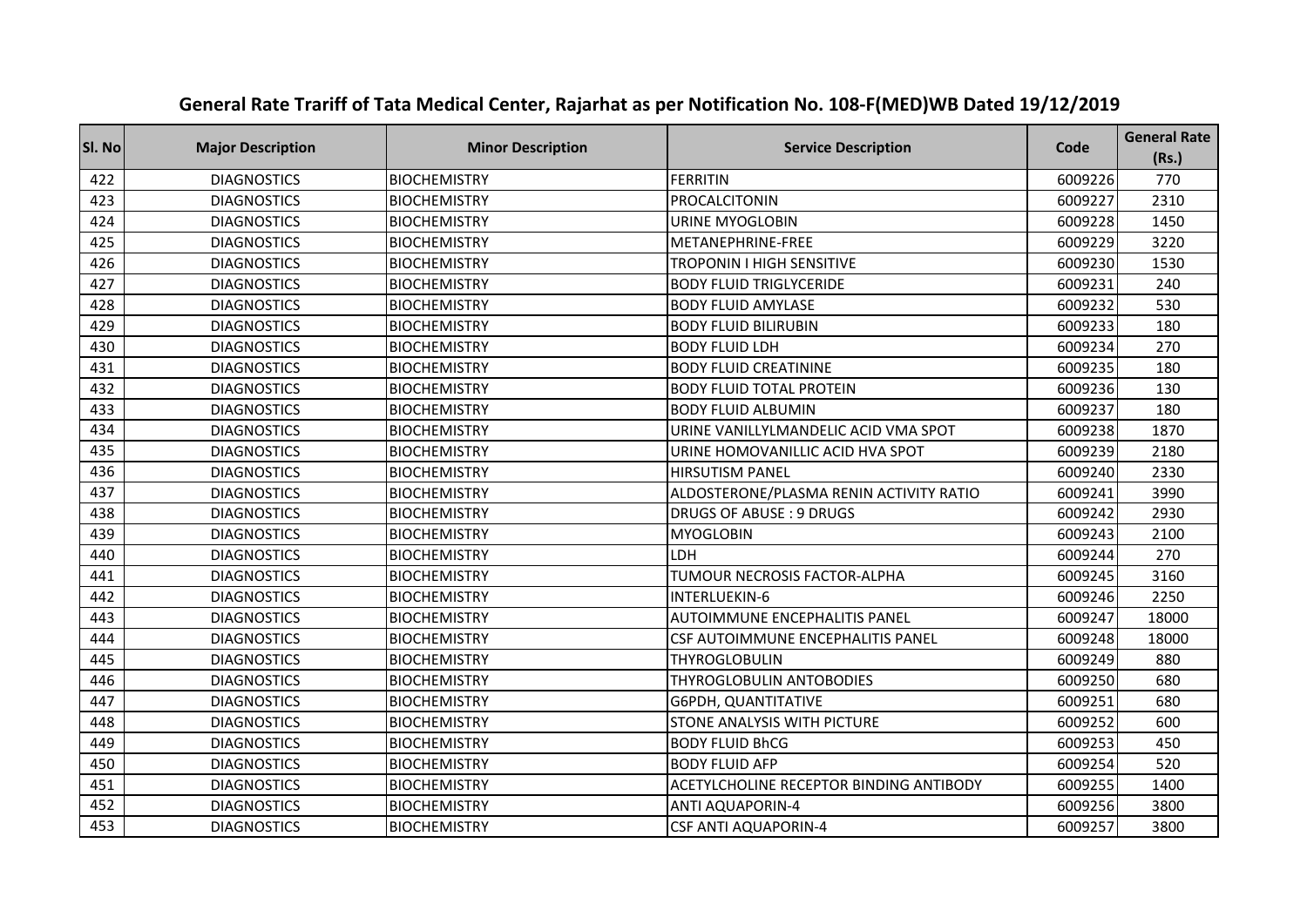| SI. No | <b>Major Description</b> | <b>Minor Description</b>  | <b>Service Description</b>                                | Code    | <b>General Rate</b><br>(Rs.) |
|--------|--------------------------|---------------------------|-----------------------------------------------------------|---------|------------------------------|
| 454    | <b>DIAGNOSTICS</b>       | <b>BIOCHEMISTRY</b>       | <b>SGPT</b>                                               | 6009258 | 180                          |
| 455    | <b>DIAGNOSTICS</b>       | <b>BIOCHEMISTRY</b>       | ENDOMYSIAL ANTIBODY (IgA) WITH TITRE                      | 6009259 | 1770                         |
| 456    | <b>DIAGNOSTICS</b>       | <b>BIOCHEMISTRY</b>       | ANTI PARIETAL CELL ANTIBODY                               | 6009260 | 810                          |
| 457    | <b>DIAGNOSTICS</b>       | <b>BIOCHEMISTRY</b>       | ANTI SMOOTH MUSCLE ANTIBODIES (ASMA) WITH<br><b>TITRE</b> | 6009261 | 1780                         |
| 458    | <b>DIAGNOSTICS</b>       | <b>BIOCHEMISTRY</b>       | LIVER KIDNEY MICROSOME AUTOANTIBODIES                     | 6009262 | 880                          |
| 459    | <b>DIAGNOSTICS</b>       | <b>BIOCHEMISTRY</b>       | ANTI MITOCHONDRIAL ANTIBODIES (AMA) WITH<br><b>TITRE</b>  | 6009263 | 1520                         |
| 460    | <b>DIAGNOSTICS</b>       | <b>BIOCHEMISTRY</b>       | VITAMIN D3(1,25 DIHYDROXY)                                | 6009264 | 1770                         |
| 461    | <b>DIAGNOSTICS</b>       | <b>BIOCHEMISTRY</b>       | <b>TRYPTASE</b>                                           | 6009265 | 7650                         |
| 462    | <b>DIAGNOSTICS</b>       | <b>BIOCHEMISTRY</b>       | <b>URINE LEAD-SPOT</b>                                    | 6009266 | 1010                         |
| 463    | <b>DIAGNOSTICS</b>       | <b>BIOCHEMISTRY</b>       | <b>URINE LEAD-24 HRS</b>                                  | 6009267 | 1010                         |
| 464    | <b>DIAGNOSTICS</b>       | <b>BIOCHEMISTRY</b>       | <b>LEAD</b>                                               | 6009268 | 1010                         |
| 465    | <b>DIAGNOSTICS</b>       | <b>BIOCHEMISTRY</b>       | <b>TACROLIMUS</b>                                         | 6009269 | 1980                         |
| 466    | <b>DIAGNOSTICS</b>       | <b>CLINICAL PATHOLOGY</b> | URINE PH AND SPECIFIC GRAVITY                             | 6009270 | 120                          |
| 467    | <b>DIAGNOSTICS</b>       | <b>CLINICAL PATHOLOGY</b> | <b>URINE KETONES</b>                                      | 6009271 | 120                          |
| 468    | <b>DIAGNOSTICS</b>       | <b>CLINICAL PATHOLOGY</b> | URINE PROTEIN/GLUCOSE                                     | 6009272 | 120                          |
| 469    | <b>DIAGNOSTICS</b>       | <b>CLINICAL PATHOLOGY</b> | URINE EOSINOPHIL COUNT                                    | 6009273 | 140                          |
| 470    | <b>DIAGNOSTICS</b>       | <b>CLINICAL PATHOLOGY</b> | URINE HAEMOSIDERIN                                        | 6009274 | 180                          |
| 471    | <b>DIAGNOSTICS</b>       | <b>CLINICAL PATHOLOGY</b> | MP MF - MALARIAL PARASITES                                | 6009275 | 230                          |
| 472    | <b>DIAGNOSTICS</b>       | <b>CLINICAL PATHOLOGY</b> | <b>CSF</b>                                                | 6009276 | 210                          |
| 473    | <b>DIAGNOSTICS</b>       | <b>CLINICAL PATHOLOGY</b> | <b>FAECES PH</b>                                          | 6009277 | 120                          |
| 474    | <b>DIAGNOSTICS</b>       | <b>CLINICAL PATHOLOGY</b> | <b>FAECES FOR REDUCING SUBSTANCES</b>                     | 6009278 | 120                          |
| 475    | <b>DIAGNOSTICS</b>       | <b>CLINICAL PATHOLOGY</b> | <b>URINE PH</b>                                           | 6009279 | 120                          |
| 476    | <b>DIAGNOSTICS</b>       | <b>CLINICAL PATHOLOGY</b> | <b>URINE PORPHYRIN</b>                                    | 6009280 | 170                          |
| 477    | <b>DIAGNOSTICS</b>       | <b>CLINICAL PATHOLOGY</b> | URINE UROBILINOGEN                                        | 6009281 | 170                          |
| 478    | <b>DIAGNOSTICS</b>       | <b>CLINICAL PATHOLOGY</b> | <b>URINE OSMOLALITY</b>                                   | 6009282 | 610                          |
| 479    | <b>DIAGNOSTICS</b>       | <b>CLINICAL PATHOLOGY</b> | <b>CELL COUNT CSF</b>                                     | 6009283 | 180                          |
| 480    | <b>DIAGNOSTICS</b>       | <b>CLINICAL PATHOLOGY</b> | CELL COUNTS CAVITY FLUIDS                                 | 6009284 | 180                          |
| 481    | <b>DIAGNOSTICS</b>       | <b>CLINICAL PATHOLOGY</b> | <b>HAEMOGLOBINURIA</b>                                    | 6009285 | 120                          |
| 482    | <b>DIAGNOSTICS</b>       | <b>CLINICAL PATHOLOGY</b> | URINE ANALYSIS ROUTINE                                    | 6009286 | 180                          |
| 483    | <b>DIAGNOSTICS</b>       | <b>CLINICAL PATHOLOGY</b> | <b>FAECES FOR OCCULT BLOOD</b>                            | 6009287 | 120                          |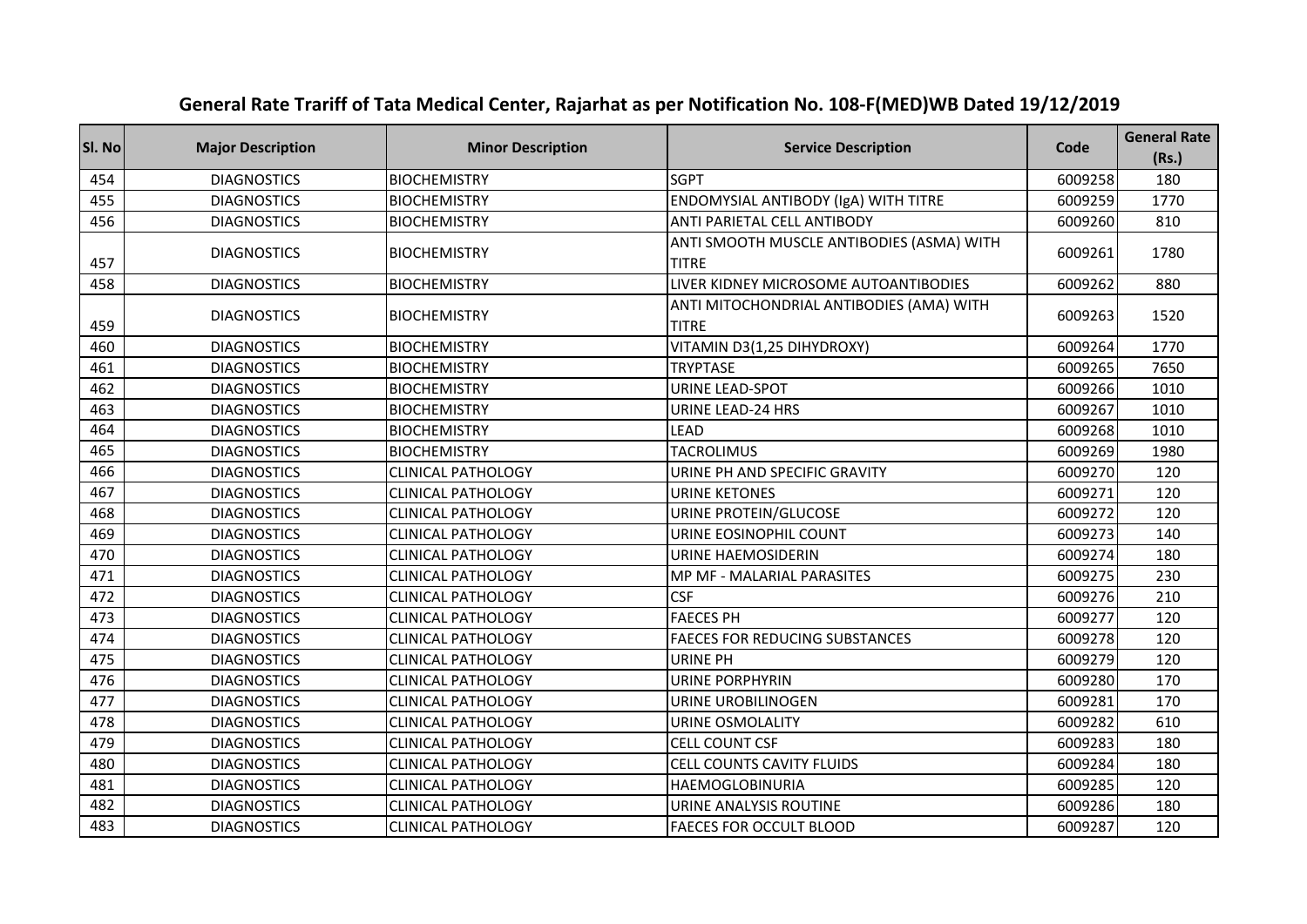| SI. No | <b>Major Description</b> | <b>Minor Description</b>  | <b>Service Description</b>                       | Code    | <b>General Rate</b><br>(Rs.) |
|--------|--------------------------|---------------------------|--------------------------------------------------|---------|------------------------------|
| 484    | <b>DIAGNOSTICS</b>       | <b>CLINICAL PATHOLOGY</b> | <b>URINE MICROSCOPY</b>                          | 6009288 | 180                          |
| 485    | <b>DIAGNOSTICS</b>       | <b>CYTO GENETICS</b>      | CYTOGENETICS-KARYOTYPING                         | 6009289 | 3150                         |
| 486    | <b>DIAGNOSTICS</b>       | <b>CYTO GENETICS</b>      | FISH FOR HER-2-NEU                               | 6009290 | 10500                        |
| 487    | <b>DIAGNOSTICS</b>       | <b>CYTO GENETICS</b>      | <b>STRESS CYTOGENETICS</b>                       | 6009291 | 3680                         |
| 488    | <b>DIAGNOSTICS</b>       | <b>CYTO GENETICS</b>      | FISH - CLL PANEL : 17p, 11q22 (ATM gene), CEP 12 | 6009292 | 13130                        |
| 489    | <b>DIAGNOSTICS</b>       | <b>CYTO GENETICS</b>      | FISH: c MYC BREAKAPART                           | 6009293 | 3680                         |
| 490    | <b>DIAGNOSTICS</b>       | <b>CYTO GENETICS</b>      | FISH FOR Del 5q                                  | 6009294 | 3680                         |
| 491    | <b>DIAGNOSTICS</b>       | <b>CYTO GENETICS</b>      | FISH FOR T(14;16)                                | 6009295 | 3680                         |
| 492    | <b>DIAGNOSTICS</b>       | <b>CYTO GENETICS</b>      | FISH FOR CEP XY                                  | 6009296 | 3680                         |
| 493    | <b>DIAGNOSTICS</b>       | <b>CYTO GENETICS</b>      | FISH FOR CBFb inv(16)                            | 6009297 | 3680                         |
| 494    | <b>DIAGNOSTICS</b>       | <b>CYTO GENETICS</b>      | FISH FOR MLL 11q23                               | 6009298 | 3680                         |
| 495    | <b>DIAGNOSTICS</b>       | <b>CYTO GENETICS</b>      | FISH FOR CEP 12                                  | 6009299 | 3680                         |
| 496    | <b>DIAGNOSTICS</b>       | <b>CYTO GENETICS</b>      | <b>FISH FOR T(4;14)</b>                          | 6009300 | 3680                         |
| 497    | <b>DIAGNOSTICS</b>       | <b>CYTO GENETICS</b>      | <b>FISH FOR CEP8</b>                             | 6009301 | 3680                         |
| 498    | <b>DIAGNOSTICS</b>       | <b>CYTO GENETICS</b>      | FISH FOR AML1/ETO t(8;21)                        | 6009302 | 3680                         |
| 499    | <b>DIAGNOSTICS</b>       | <b>CYTO GENETICS</b>      | FISH FOR TEL/AML1 t(12;21)                       | 6009303 | 3680                         |
| 500    | <b>DIAGNOSTICS</b>       | <b>CYTO GENETICS</b>      | FISH FOR 11Q22(ATM GENE)                         | 6009304 | 3680                         |
| 501    | <b>DIAGNOSTICS</b>       | <b>CYTO GENETICS</b>      | FISH FOR 17P(P53 GENE)                           | 6009305 | 3680                         |
| 502    | <b>DIAGNOSTICS</b>       | <b>CYTO GENETICS</b>      | FISH FOR CEP7                                    | 6009306 | 3680                         |
| 503    | <b>DIAGNOSTICS</b>       | <b>CYTO GENETICS</b>      | FISH FOR PML/RARa t(15;17)                       | 6009307 | 3680                         |
| 504    | <b>DIAGNOSTICS</b>       | <b>CYTO GENETICS</b>      | FISH FOR BCR/ABL t(9;22)                         | 6009308 | 3680                         |
| 505    | <b>DIAGNOSTICS</b>       | <b>CYTO GENETICS</b>      | <b>DELETION 7q</b>                               | 6009309 | 3680                         |
| 506    | <b>DIAGNOSTICS</b>       | <b>CYTO GENETICS</b>      | t(11;14) cyclin D for PB/Bone marrow             | 6009310 | 3680                         |
| 507    | <b>DIAGNOSTICS</b>       | <b>CYTO GENETICS</b>      | t(11;14) cyclin D for Tissue Block               | 6009311 | 4200                         |
| 508    | <b>DIAGNOSTICS</b>       | <b>CYTO GENETICS</b>      | FISH for C-MYC gene rearrangements Tissue Block  | 6009312 | 4200                         |
| 509    | <b>DIAGNOSTICS</b>       | <b>CYTO GENETICS</b>      | FISH for ALK rearrangements on Lymph Node Tissue | 6009313 | 4200                         |
| 510    | <b>DIAGNOSTICS</b>       | <b>CYTO GENETICS</b>      | FISH for Ewing Sarcoma Breakapart Probe          | 6009314 | 4200                         |
| 511    | <b>DIAGNOSTICS</b>       | <b>CYTO GENETICS</b>      | FISH FOR SYNOVIAL SARCOMA BREAKAPART PROBE       | 6009315 | 6830                         |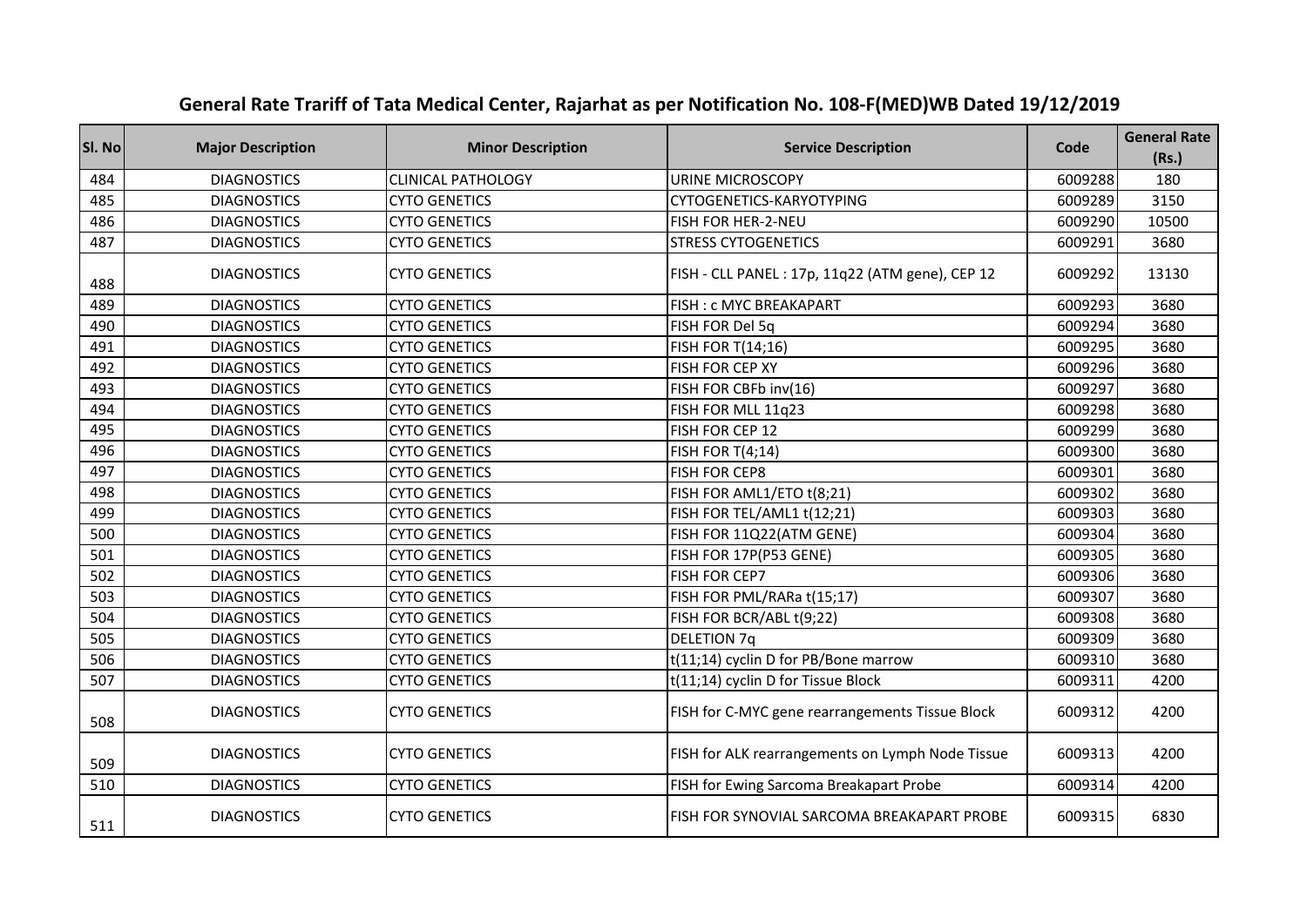| Sl. No | <b>Major Description</b> | <b>Minor Description</b> | <b>Service Description</b>                                     | Code    | <b>General Rate</b><br>(Rs.) |
|--------|--------------------------|--------------------------|----------------------------------------------------------------|---------|------------------------------|
| 512    | <b>DIAGNOSTICS</b>       | <b>CYTO GENETICS</b>     | FISH FOR NMYC PROBE                                            | 6009316 | 6830                         |
| 513    | <b>DIAGNOSTICS</b>       | <b>CYTO GENETICS</b>     | FISH FOR DEL 20q                                               | 6009317 | 3150                         |
| 514    | <b>DIAGNOSTICS</b>       | <b>CYTO GENETICS</b>     | FISH FOR IgH BREAKAPART                                        | 6009318 | 3150                         |
| 515    | <b>DIAGNOSTICS</b>       | <b>CYTO GENETICS</b>     | FISH PDGFR B BREAKAPART                                        | 6009319 | 3150                         |
| 516    | <b>DIAGNOSTICS</b>       | <b>CYTO GENETICS</b>     | FISH 1p19q for gliomas                                         | 6009320 | 8400                         |
| 517    | <b>DIAGNOSTICS</b>       | <b>CYTO GENETICS</b>     | FISH EVI1 (3q) breakapart                                      | 6009321 | 3150                         |
| 518    | <b>DIAGNOSTICS</b>       | <b>CYTO GENETICS</b>     | FISH FOR ALK REARRANGEMENTS IN LUNG<br>CARCINOMA               | 6009322 | 4730                         |
| 519    | <b>DIAGNOSTICS</b>       | <b>CYTO GENETICS</b>     | FISH: DOUBLE HIT LYMPHOMA<br>PANEL:CMYC,BCL2,BCL6              | 6009323 | 13130                        |
| 520    | <b>DIAGNOSTICS</b>       | <b>CYTO GENETICS</b>     | FISH for FOXO1 rearrangement                                   | 6009324 | 4200                         |
| 521    | <b>DIAGNOSTICS</b>       | <b>CYTO GENETICS</b>     | FISH for FUS rearrangement                                     | 6009325 | 4200                         |
| 522    | <b>DIAGNOSTICS</b>       | <b>CYTO GENETICS</b>     | FISH for MDM2/CEN 12 Dual Color Probe - gene<br>amplifications | 6009326 | 4200                         |
| 523    | <b>DIAGNOSTICS</b>       | <b>CYTO GENETICS</b>     | FISH for MET/CEN 7 - gene amplifications                       | 6009327 | 4200                         |
| 524    | <b>DIAGNOSTICS</b>       | <b>CYTO GENETICS</b>     | FISH for ROS1 rearrangement                                    | 6009328 | 4200                         |
| 525    | <b>DIAGNOSTICS</b>       | <b>CYTO GENETICS</b>     | FISH for ABL1 rearrangement                                    | 6009329 | 3680                         |
| 526    | <b>DIAGNOSTICS</b>       | <b>CYTO GENETICS</b>     | FISH for E2A rearrangement                                     | 6009330 | 3680                         |
| 527    | <b>DIAGNOSTICS</b>       | <b>CYTO GENETICS</b>     | FISH for BCL2 rearrangement                                    | 6009331 | 4200                         |
| 528    | <b>DIAGNOSTICS</b>       | <b>CYTO GENETICS</b>     | FISH for BCL6 rearrangement                                    | 6009332 | 4200                         |
| 529    | <b>DIAGNOSTICS</b>       | <b>CYTO GENETICS</b>     | FISH for CDKN2A Deletion                                       | 6009333 | 3680                         |
| 530    | <b>DIAGNOSTICS</b>       | <b>CYTO GENETICS</b>     | <b>ETV6 BREAK APART PROBE</b>                                  | 6009334 | 4200                         |
| 531    | <b>DIAGNOSTICS</b>       | <b>CYTO GENETICS</b>     | <b>ALL FISH PANEL</b>                                          | 6009335 | 8930                         |
| 532    | <b>DIAGNOSTICS</b>       | <b>CYTO GENETICS</b>     | FISH MULTIPLE MYELOMA PANEL                                    | 6009336 | 13130                        |
| 533    | <b>DIAGNOSTICS</b>       | <b>CYTO GENETICS</b>     | PDGFRa gene rearrangement                                      | 6009337 | 3680                         |
| 534    | <b>DIAGNOSTICS</b>       | <b>CYTO GENETICS</b>     | FISH FOR ABL2 GENE REARRANGEMENT                               | 6009338 | 3680                         |
| 535    | <b>DIAGNOSTICS</b>       | <b>CYTO GENETICS</b>     | FISH FOR CRLF2 GENE REARRANGEMENT                              | 6009339 | 3680                         |
| 536    | <b>DIAGNOSTICS</b>       | <b>CYTO GENETICS</b>     | FISH FOR JAK2 GENE REARRANGEMENT                               | 6009340 | 3680                         |
| 537    | <b>DIAGNOSTICS</b>       | <b>CYTO GENETICS</b>     | FISH FOR CEP4/10/17                                            | 6009341 | 3680                         |
| 538    | <b>DIAGNOSTICS</b>       | <b>CYTO GENETICS</b>     | FISH FOR RET GENE REARRANGEMENT                                | 6009342 | 4200                         |
| 539    | <b>DIAGNOSTICS</b>       | <b>CYTO GENETICS</b>     | FISH FOR IRF4/DUSP22 GENE REARRANGEMENT                        | 6009343 | 4200                         |
| 540    | <b>DIAGNOSTICS</b>       | <b>CYTO GENETICS</b>     | FISH for t(9;11) MLLT3/KMT2A                                   | 6009344 | 3680                         |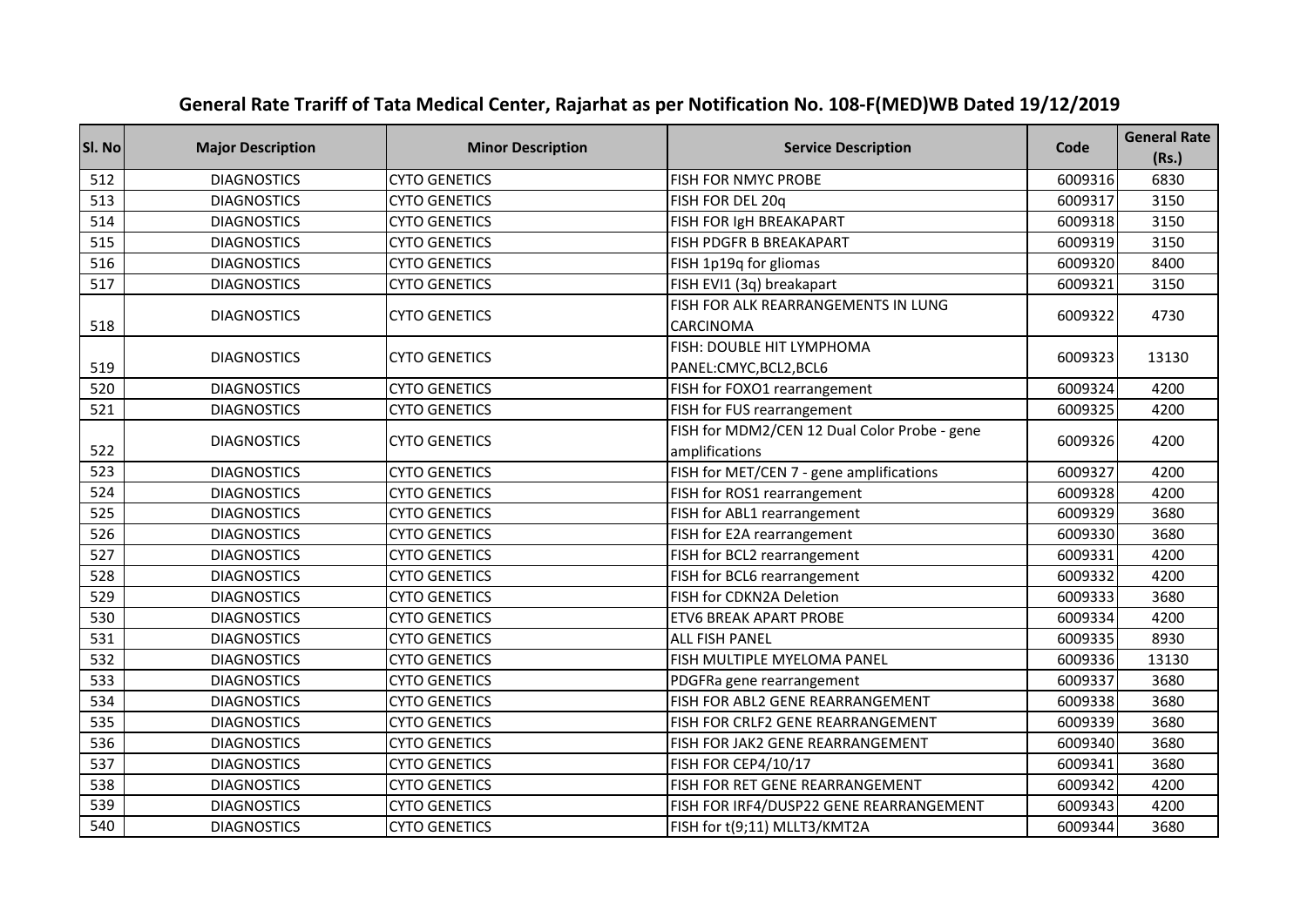| Sl. No | <b>Major Description</b> | <b>Minor Description</b>            | <b>Service Description</b>               | Code    | <b>General Rate</b><br>(Rs.) |
|--------|--------------------------|-------------------------------------|------------------------------------------|---------|------------------------------|
| 541    | <b>DIAGNOSTICS</b>       | <b>CYTO GENETICS</b>                | FISH for t(14;18) IgH/BCL2               | 6009345 | 5000                         |
| 542    | <b>DIAGNOSTICS</b>       | <b>CYTO GENETICS</b>                | FISH for t(6;14) IgH/CCND3               | 6009346 | 3680                         |
| 543    | <b>DIAGNOSTICS</b>       | <b>CYTO GENETICS</b>                | FISH for t(14;20) IgH/MAFB               | 6009347 | 3680                         |
| 544    | <b>DIAGNOSTICS</b>       | <b>CYTO GENETICS</b>                | Ph -Like ALL Panel by FISH               | 6009348 | 10000                        |
| 545    | <b>DIAGNOSTICS</b>       | <b>CYTO GENETICS</b>                | Eosinophilia Panel by FISH               | 6009349 | 7000                         |
| 546    | <b>DIAGNOSTICS</b>       | <b>CYTO GENETICS</b>                | FISH for ZNF384 gene rearrangement       | 6009350 | 3680                         |
| 547    | <b>DIAGNOSTICS</b>       | <b>CYTO GENETICS</b>                | FISH for MEF2D gene rearrangement        | 6009351 | 3680                         |
| 548    | <b>DIAGNOSTICS</b>       | <b>CYTO GENETICS</b>                | FISH for FGFR1 gene rearrangement        | 6009352 | 3680                         |
| 549    | <b>DIAGNOSTICS</b>       | <b>CYTO GENETICS</b>                | FISH for FGFR1 gene rearrangement        | 6009353 | 5000                         |
| 550    | <b>DIAGNOSTICS</b>       | <b>CYTO GENETICS</b>                | FISH for NTRK3 gene rearrangement        | 6009354 | 3680                         |
| 551    | <b>DIAGNOSTICS</b>       | <b>CYTO GENETICS</b>                | FISH for NTRK3 gene rearrangement        | 6009355 | 5000                         |
| 552    | <b>DIAGNOSTICS</b>       | <b>CYTO GENETICS</b>                | FISH for del(13) RB1/13q12               | 6009356 | 3680                         |
| 553    | <b>DIAGNOSTICS</b>       | <b>CYTOPATHOLOGY</b>                | <b>CYTOLOGY FNA</b>                      | 6009357 | 1620                         |
| 554    | <b>DIAGNOSTICS</b>       | <b>CYTOPATHOLOGY</b>                | <b>PAP SMEAR</b>                         | 6009358 | 810                          |
| 555    | <b>DIAGNOSTICS</b>       | <b>CYTOPATHOLOGY</b>                | <b>OUTSIDE SLIDE REVIEW (CYTOLOGY)</b>   | 6009359 | 990                          |
| 556    | <b>DIAGNOSTICS</b>       | <b>CYTOPATHOLOGY</b>                | CYTOLOGY FNA WITH 3 IHC PANEL            | 6009360 | 4390                         |
| 557    | <b>DIAGNOSTICS</b>       | <b>CYTOPATHOLOGY</b>                | CYTOLOGY BODY FLUIDS/BRUSHINGS/SCRAPINGS | 6009361 | 1280                         |
| 558    | <b>DIAGNOSTICS</b>       | <b>CYTOPATHOLOGY</b>                | CYTOLOGY BODY FLUIDS WITH 3 IHC PANEL    | 6009362 | 4390                         |
| 559    | <b>DIAGNOSTICS</b>       | HAEMATO PATHOLOGY LABORATORY        | <b>BONE MARROW BIOPSY</b>                | 6009363 | 3520                         |
| 560    | <b>DIAGNOSTICS</b>       | HAEMATO PATHOLOGY LABORATORY        | IMMUNOPHENOTYPING (FLOWCYTOMETRY)        | 6009364 | 8580                         |
| 561    | <b>DIAGNOSTICS</b>       | HAEMATO PATHOLOGY LABORATORY        | <b>APTT</b>                              | 6009365 | 470                          |
| 562    | <b>DIAGNOSTICS</b>       | HAEMATO PATHOLOGY LABORATORY        | <b>APTT CORRECTION STUDY</b>             | 6009366 | 1740                         |
| 563    | <b>DIAGNOSTICS</b>       | HAEMATO PATHOLOGY LABORATORY        | APTT ON ANTICOAGULANT                    | 6009367 | 470                          |
| 564    | <b>DIAGNOSTICS</b>       | HAEMATO PATHOLOGY LABORATORY        | <b>AUTO HAEMOLYSIS</b>                   | 6009368 | 640                          |
| 565    | <b>DIAGNOSTICS</b>       | HAEMATO PATHOLOGY LABORATORY        | <b>BLEEDING TIME</b>                     | 6009369 | 130                          |
| 566    | <b>DIAGNOSTICS</b>       | HAEMATO PATHOLOGY LABORATORY        | <b>BONE MARROW ASPIRATE</b>              | 6009370 | 1540                         |
| 567    | <b>DIAGNOSTICS</b>       | HAEMATO PATHOLOGY LABORATORY        | <b>CBC PROFILE</b>                       | 6009371 | 530                          |
| 568    | <b>DIAGNOSTICS</b>       | HAEMATO PATHOLOGY LABORATORY        | <b>D-DIMER</b>                           | 6009372 | 930                          |
| 569    | <b>DIAGNOSTICS</b>       | <b>HAEMATO PATHOLOGY LABORATORY</b> | <b>ESR</b>                               | 6009373 | 130                          |
| 570    | <b>DIAGNOSTICS</b>       | HAEMATO PATHOLOGY LABORATORY        | FACTOR VIII INHIBITOR - BETHESDA - ASSAY | 6009374 | 4050                         |
| 571    | <b>DIAGNOSTICS</b>       | <b>HAEMATO PATHOLOGY LABORATORY</b> | <b>FACTOR VIII INHIBITOR SCREENING</b>   | 6009375 | 1740                         |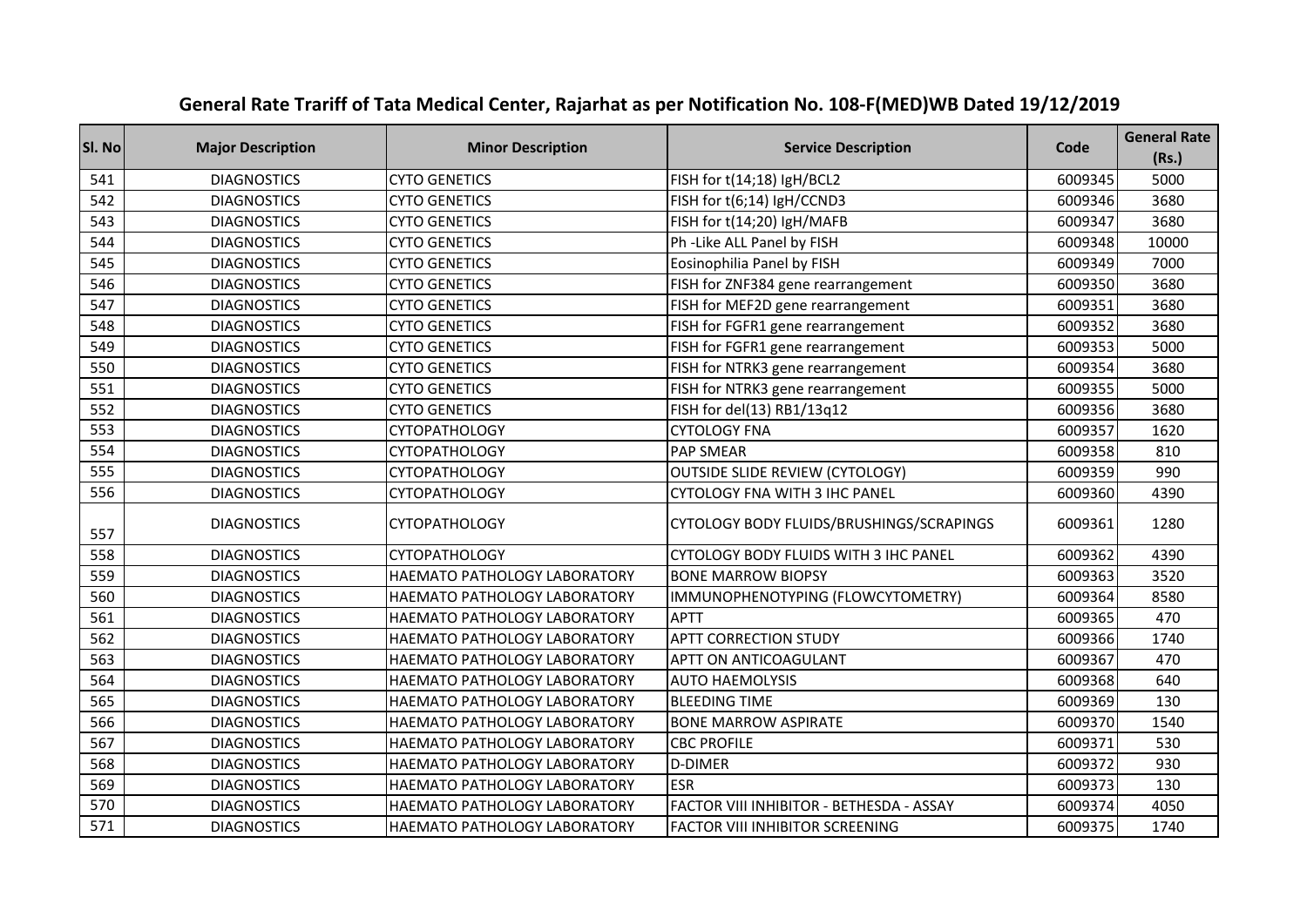| SI. No | <b>Major Description</b> | <b>Minor Description</b>            | <b>Service Description</b>                    | Code    | <b>General Rate</b><br>(Rs.) |
|--------|--------------------------|-------------------------------------|-----------------------------------------------|---------|------------------------------|
| 572    | <b>DIAGNOSTICS</b>       | <b>HAEMATO PATHOLOGY LABORATORY</b> | <b>FIBRINOGEN ASSAY</b>                       | 6009376 | 470                          |
| 573    | <b>DIAGNOSTICS</b>       | <b>HAEMATO PATHOLOGY LABORATORY</b> | <b>HAEMOGLOBIN</b>                            | 6009377 | 130                          |
| 574    | <b>DIAGNOSTICS</b>       | HAEMATO PATHOLOGY LABORATORY        | <b>LUPUS ANTICOAGULANT</b>                    | 6009378 | 990                          |
| 575    | <b>DIAGNOSTICS</b>       | HAEMATO PATHOLOGY LABORATORY        | PCV/(H.C.T)                                   | 6009379 | 130                          |
| 576    | <b>DIAGNOSTICS</b>       | HAEMATO PATHOLOGY LABORATORY        | PLATELET COUNT                                | 6009380 | 130                          |
| 577    | <b>DIAGNOSTICS</b>       | HAEMATO PATHOLOGY LABORATORY        | PLATELET FUNCTION TESTS                       | 6009381 | 4620                         |
| 578    | <b>DIAGNOSTICS</b>       | HAEMATO PATHOLOGY LABORATORY        | PT WITH INR                                   | 6009382 | 360                          |
| 579    | <b>DIAGNOSTICS</b>       | <b>HAEMATO PATHOLOGY LABORATORY</b> | <b>SICKLING TEST</b>                          | 6009383 | 120                          |
| 580    | <b>DIAGNOSTICS</b>       | HAEMATO PATHOLOGY LABORATORY        | <b>TT</b>                                     | 6009384 | 360                          |
| 581    | <b>DIAGNOSTICS</b>       | HAEMATO PATHOLOGY LABORATORY        | <b>UREA SOLUBILITY</b>                        | 6009385 | 230                          |
| 582    | <b>DIAGNOSTICS</b>       | HAEMATO PATHOLOGY LABORATORY        | <b>FACTOR - VIII</b>                          | 6009386 | 2080                         |
| 583    | <b>DIAGNOSTICS</b>       | HAEMATO PATHOLOGY LABORATORY        | <b>FACTOR - IX</b>                            | 6009387 | 2080                         |
| 584    | <b>DIAGNOSTICS</b>       | HAEMATO PATHOLOGY LABORATORY        | CBC                                           | 6009388 | 360                          |
| 585    | <b>DIAGNOSTICS</b>       | HAEMATO PATHOLOGY LABORATORY        | CBC+DIFF                                      | 6009389 | 410                          |
| 586    | <b>DIAGNOSTICS</b>       | HAEMATO PATHOLOGY LABORATORY        | CBC+RETIC                                     | 6009390 | 410                          |
| 587    | <b>DIAGNOSTICS</b>       | HAEMATO PATHOLOGY LABORATORY        | BONE MARROW ASPIRATE FOR REVIEW               | 6009391 | 1540                         |
| 588    | <b>DIAGNOSTICS</b>       | HAEMATO PATHOLOGY LABORATORY        | BONE MARROW BIOPSY FOR REVIEW (SLIDE ONLY)    | 6009392 | 470                          |
| 589    | <b>DIAGNOSTICS</b>       | <b>HAEMATO PATHOLOGY LABORATORY</b> | BONE MARROW BIOPSY FOR REVIEW (SLIDE + BLOCK) | 6009393 | 3080                         |
| 590    | <b>DIAGNOSTICS</b>       | HAEMATO PATHOLOGY LABORATORY        | <b>CSF CYTOLOGY NON GYNAEC</b>                | 6009394 | 470                          |
| 591    | <b>DIAGNOSTICS</b>       | HAEMATO PATHOLOGY LABORATORY        | STEM CELL (CD34) ENUMERATION                  | 6009395 | 2750                         |
| 592    | <b>DIAGNOSTICS</b>       | HAEMATO PATHOLOGY LABORATORY        | MNC COUNT/TB VIABILITY                        | 6009396 | 820                          |
| 593    | <b>DIAGNOSTICS</b>       | HAEMATO PATHOLOGY LABORATORY        | PNH FLOWCYTOMETRY                             | 6009397 | 4400                         |
| 594    | <b>DIAGNOSTICS</b>       | HAEMATO PATHOLOGY LABORATORY        | LYMPHOCYTE SUBSET ANALYSIS                    | 6009398 | 4400                         |
| 595    | <b>DIAGNOSTICS</b>       | HAEMATO PATHOLOGY LABORATORY        | CYTOCHEMISTRY (NSE, AP/TRAP, Sp Esterases)    | 6009399 | 1160                         |
| 596    | <b>DIAGNOSTICS</b>       | HAEMATO PATHOLOGY LABORATORY        | HbH                                           | 6009400 | 300                          |
| 597    | <b>DIAGNOSTICS</b>       | HAEMATO PATHOLOGY LABORATORY        | FCM Hereditary Spherocytosis-EMA Binding Test | 6009401 | 3300                         |
| 598    | <b>DIAGNOSTICS</b>       | HAEMATO PATHOLOGY LABORATORY        | MRD(Flowcytometry) in ALL                     | 6009402 | 8800                         |
| 599    | <b>DIAGNOSTICS</b>       | <b>HISTOPATHOLOGY</b>               | <b>SMALL BIOPSIES</b>                         | 6009403 | 2900                         |
| 600    | <b>DIAGNOSTICS</b>       | <b>HISTOPATHOLOGY</b>               | MULTI FOCAL BIOPSIES - GREATER THAN 4 SITES   | 6009404 | 4050                         |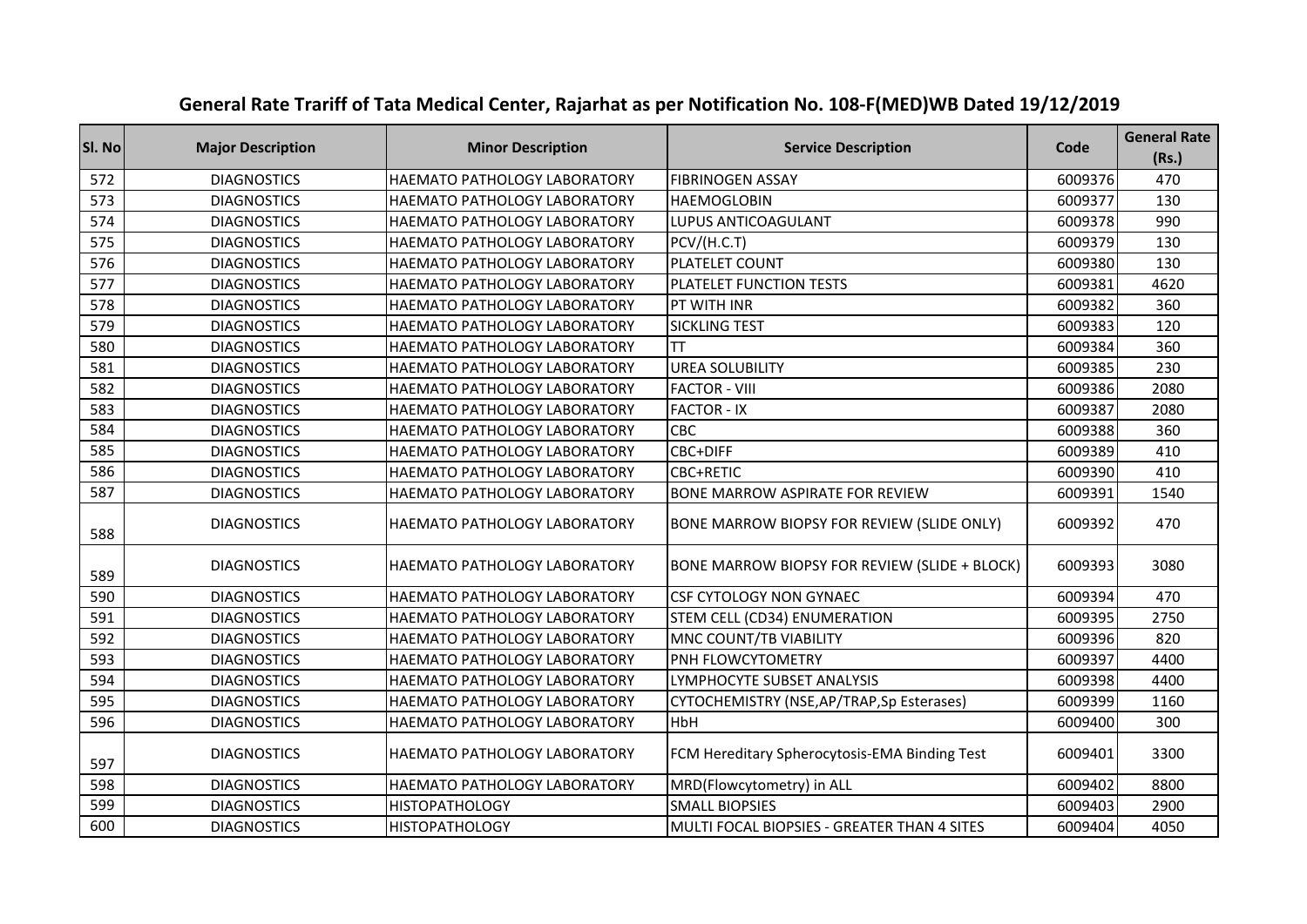| SI. No | <b>Major Description</b> | <b>Minor Description</b> | <b>Service Description</b>                                   | Code    | <b>General Rate</b><br>(Rs.) |
|--------|--------------------------|--------------------------|--------------------------------------------------------------|---------|------------------------------|
| 601    | <b>DIAGNOSTICS</b>       | <b>HISTOPATHOLOGY</b>    | <b>SMALL SPECIMEN</b>                                        | 6009405 | 4050                         |
| 602    | <b>DIAGNOSTICS</b>       | <b>HISTOPATHOLOGY</b>    | <b>BIG SPECIMEN</b>                                          | 6009406 | 6930                         |
| 603    | <b>DIAGNOSTICS</b>       | <b>HISTOPATHOLOGY</b>    | <b>LYMPHOMA PANEL</b>                                        | 6009407 | 8320                         |
| 604    | <b>DIAGNOSTICS</b>       | <b>HISTOPATHOLOGY</b>    | SMALL ROUND CELL PANEL ON SMALL<br><b>BIOPSY/REVIEW CASE</b> | 6009408 | 8320                         |
| 605    | <b>DIAGNOSTICS</b>       | <b>HISTOPATHOLOGY</b>    | <b>REPEAT BIOPSY</b>                                         | 6009409 | 990                          |
| 606    | <b>DIAGNOSTICS</b>       | <b>HISTOPATHOLOGY</b>    | SLIDE REVIEW-SMALL CASE LESS THAN 8 SLIDES                   | 6009410 | 1280                         |
| 607    | <b>DIAGNOSTICS</b>       | <b>HISTOPATHOLOGY</b>    | SLIDE REVIEW-BIG CASE MORE THAN 8 SLIDES                     | 6009411 | 1850                         |
| 608    | <b>DIAGNOSTICS</b>       | <b>HISTOPATHOLOGY</b>    | SLIDE AND BLOCK REVIEW-BIG CASE MORE THAN 8<br><b>SLIDES</b> | 6009412 | 4460                         |
| 609    | <b>DIAGNOSTICS</b>       | <b>HISTOPATHOLOGY</b>    | LUNG PANEL ON SMALL BIOPSY/REVIEW CASE                       | 6009413 | 4390                         |
| 610    | <b>DIAGNOSTICS</b>       | <b>HISTOPATHOLOGY</b>    | PROSTATE PANEL ON TRUS GUIDED BIOPSY/REVIEW<br>CASE          | 6009414 | 4620                         |
| 611    | <b>DIAGNOSTICS</b>       | <b>HISTOPATHOLOGY</b>    | SARCOMA PANEL ON SMALL BIOPSY/REVIEW CASE                    | 6009415 | 8320                         |
| 612    | <b>DIAGNOSTICS</b>       | <b>HISTOPATHOLOGY</b>    | SARCOMA PANEL ON BIG SPECIMEN                                | 6009416 | 9240                         |
| 613    | <b>DIAGNOSTICS</b>       | <b>HISTOPATHOLOGY</b>    | CNS PANEL ON BIOPSY / REVIEW CASE                            | 6009417 | 4340                         |
| 614    | <b>DIAGNOSTICS</b>       | <b>HISTOPATHOLOGY</b>    | MSI PANEL ON REVIEW CASE                                     | 6009418 | 4860                         |
| 615    | <b>DIAGNOSTICS</b>       | <b>HISTOPATHOLOGY</b>    | STOMACH BIOPSY WITH HER2 IHC                                 | 6009419 | 3540                         |
| 616    | <b>DIAGNOSTICS</b>       | <b>HISTOPATHOLOGY</b>    | UNKOWN PRIMARY PANEL ON SMALL<br><b>BIOPSY/REVIEW CASE</b>   | 6009420 | 8670                         |
| 617    | <b>DIAGNOSTICS</b>       | <b>HISTOPATHOLOGY</b>    | <b>FROZEN LESS THAN 4</b>                                    | 6009421 | 1740                         |
| 618    | <b>DIAGNOSTICS</b>       | <b>HISTOPATHOLOGY</b>    | <b>FROZEN MORE THAN 4</b>                                    | 6009422 | 2440                         |
| 619    | <b>DIAGNOSTICS</b>       | <b>HISTOPATHOLOGY</b>    | <b>GI BIOPSY</b>                                             | 6009423 | 1390                         |
| 620    | <b>DIAGNOSTICS</b>       | <b>HISTOPATHOLOGY</b>    | SLIDE & BLOCK REVIEW-SMALL CASE LESS THAN 8<br><b>SLIDES</b> | 6009424 | 3300                         |
| 621    | <b>DIAGNOSTICS</b>       | <b>HISTOPATHOLOGY</b>    | EBV EBER (ISH)                                               | 6009425 | 3010                         |
| 622    | <b>DIAGNOSTICS</b>       | <b>HISTOPATHOLOGY</b>    | ALK (IHC)                                                    | 6009426 | 590                          |
| 623    | <b>DIAGNOSTICS</b>       | <b>HISTOPATHOLOGY</b>    | BREAST PANEL IHC 4 ON REVIEW CASE (greater than 8<br>slides) | 6009427 | 6360                         |
| 624    | <b>DIAGNOSTICS</b>       | <b>HISTOPATHOLOGY</b>    | BREAST PANEL IHC 4 ON BIG SPECIMEN                           | 6009428 | 9010                         |
| 625    | <b>DIAGNOSTICS</b>       | <b>HISTOPATHOLOGY</b>    | IMSI PANEL ON BIOPSY                                         | 6009429 | 4620                         |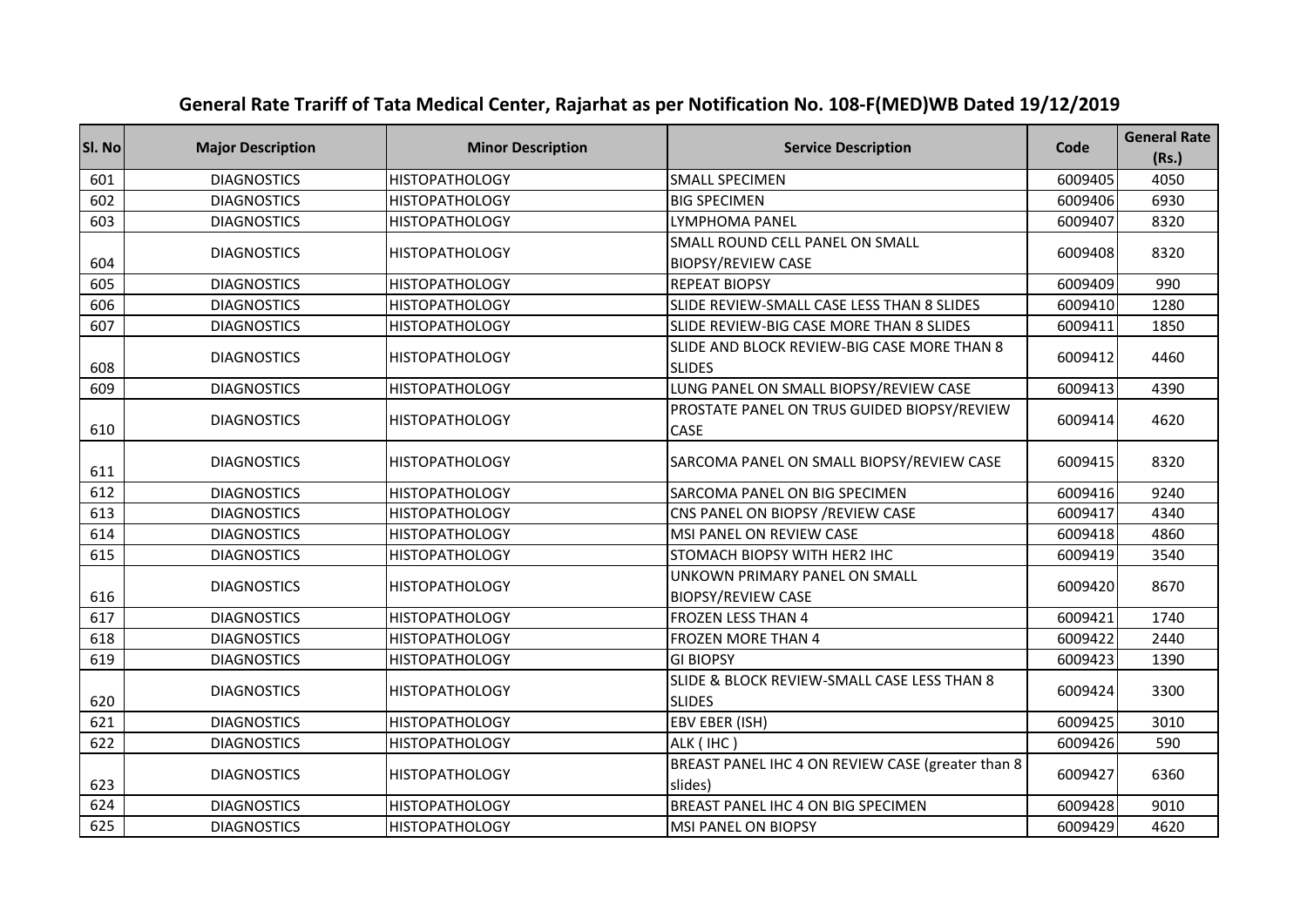| SI. No | <b>Major Description</b> | <b>Minor Description</b>  | <b>Service Description</b>                                                   | Code    | <b>General Rate</b><br>(Rs.) |
|--------|--------------------------|---------------------------|------------------------------------------------------------------------------|---------|------------------------------|
| 626    | <b>DIAGNOSTICS</b>       | <b>HISTOPATHOLOGY</b>     | BREAST PANEL IHC 4 ON SMALL BIOPSY                                           | 6009430 | 5550                         |
| 627    | <b>DIAGNOSTICS</b>       | HISTOPATHOLOGY            | BREAST PANEL IHC 4 ON REVIEW CASE (LESS THAN 8<br>SLIDES)                    | 6009431 | 5550                         |
| 628    | <b>DIAGNOSTICS</b>       | <b>HISTOPATHOLOGY</b>     | ADDITIONAL IHC PANEL OF 5 MARKERS                                            | 6009432 | 4920                         |
| 629    | <b>DIAGNOSTICS</b>       | <b>HISTOPATHOLOGY</b>     | ADDITIONAL PANEL OF 3 IHC                                                    | 6009433 | 2950                         |
| 630    | <b>DIAGNOSTICS</b>       | <b>HISTOPATHOLOGY</b>     | ADDITIONAL IHC PANEL OF 1 MARKER                                             | 6009434 | 990                          |
| 631    | <b>DIAGNOSTICS</b>       | <b>HISTOPATHOLOGY</b>     | <b>ADDITIONAL 2 IHC MARKERS</b>                                              | 6009435 | 1970                         |
| 632    | <b>DIAGNOSTICS</b>       | <b>HISTOPATHOLOGY</b>     | <b>ADDITIONAL 4 IHC MARKERS</b>                                              | 6009436 | 3930                         |
| 633    | <b>DIAGNOSTICS</b>       | <b>HISTOPATHOLOGY</b>     | GYNAEC PANEL ON REVIEW CASE LESS THAN 8 SLIDES<br>& BLOCKS                   | 6009437 | 5040                         |
| 634    | <b>DIAGNOSTICS</b>       | <b>HISTOPATHOLOGY</b>     | <b>GYNAEC PANEL ON REVIEW CASE MORE THAN 8</b><br><b>SLIDES &amp; BLOCKS</b> | 6009438 | 5780                         |
| 635    | <b>DIAGNOSTICS</b>       | <b>HISTOPATHOLOGY</b>     | <b>GYNAEC PANEL ON SMALL BIOPSY</b>                                          | 6009439 | 5550                         |
| 636    | <b>DIAGNOSTICS</b>       | <b>HISTOPATHOLOGY</b>     | <b>GYNAEC PANEL ON BIG SPECIMEN</b>                                          | 6009440 | 8190                         |
| 637    | <b>DIAGNOSTICS</b>       | <b>HISTOPATHOLOGY</b>     | MSI PANEL ON BIG SPECIMEN                                                    | 6009441 | 8190                         |
| 638    | <b>DIAGNOSTICS</b>       | <b>HLA LAB</b>            | HLA - AB DR LUMINEX                                                          | 6009442 | 9000                         |
| 639    | <b>DIAGNOSTICS</b>       | <b>HLA LAB</b>            | <b>HLA - AB LUMINEX</b>                                                      | 6009443 | 6700                         |
| 640    | <b>DIAGNOSTICS</b>       | <b>HLA LAB</b>            | HLA DR LUMINEX                                                               | 6009444 | 3680                         |
| 641    | <b>DIAGNOSTICS</b>       | <b>HLA LAB</b>            | <b>HLA B27</b>                                                               | 6009445 | 1250                         |
| 642    | <b>DIAGNOSTICS</b>       | <b>HLA LAB</b>            | LUMINEX HLA CLASS I/II ANTIBODY SCREEN TEST                                  | 6009446 | 7180                         |
| 643    | <b>DIAGNOSTICS</b>       | <b>HLA LAB</b>            | LUMINEX SINGLE ANTIGEN ASSAY CLASS I                                         | 6009447 | 19850                        |
| 644    | <b>DIAGNOSTICS</b>       | <b>HLA LAB</b>            | LUMINEX SINGLE ANTIGEN ASSAY CLASS II                                        | 6009448 | 14180                        |
| 645    | <b>DIAGNOSTICS</b>       | <b>HLA LAB</b>            | LUMINEX SINGLE ANTIGEN COMBINED CLASS I AND<br><b>CLASS II</b>               | 6009449 | 33080                        |
| 646    | <b>DIAGNOSTICS</b>       | <b>HLA LAB</b>            | HLA Gold Level (HISTOGENETICS)-A/B/C/DRB1/DQB1                               | 6009450 | 10500                        |
| 647    | <b>DIAGNOSTICS</b>       | <b>HLA LAB</b>            | HLA Typing HIGH RESOLUTION (NGS)                                             | 6009451 | 9000                         |
| 648    | <b>DIAGNOSTICS</b>       | <b>MOLECULAR GENETICS</b> | <b>GILBERTS SYNDROME (DNA)</b>                                               | 6009452 | 6900                         |
| 649    | <b>DIAGNOSTICS</b>       | <b>MOLECULAR GENETICS</b> | <b>DNA EXTRACTION</b>                                                        | 6009453 | 700                          |
| 650    | <b>DIAGNOSTICS</b>       | MOLECULAR GENETICS        | JAK2 V6 17F - MUTATION ANALYSIS (DNA)                                        | 6009454 | 4000                         |
| 651    | <b>DIAGNOSTICS</b>       | <b>MOLECULAR GENETICS</b> | THAL MUTATION ANALYSIS (DNA)                                                 | 6009455 | 8900                         |
| 652    | <b>DIAGNOSTICS</b>       | <b>MOLECULAR GENETICS</b> | <b>RNA EXTRACTION</b>                                                        | 6009456 | 1200                         |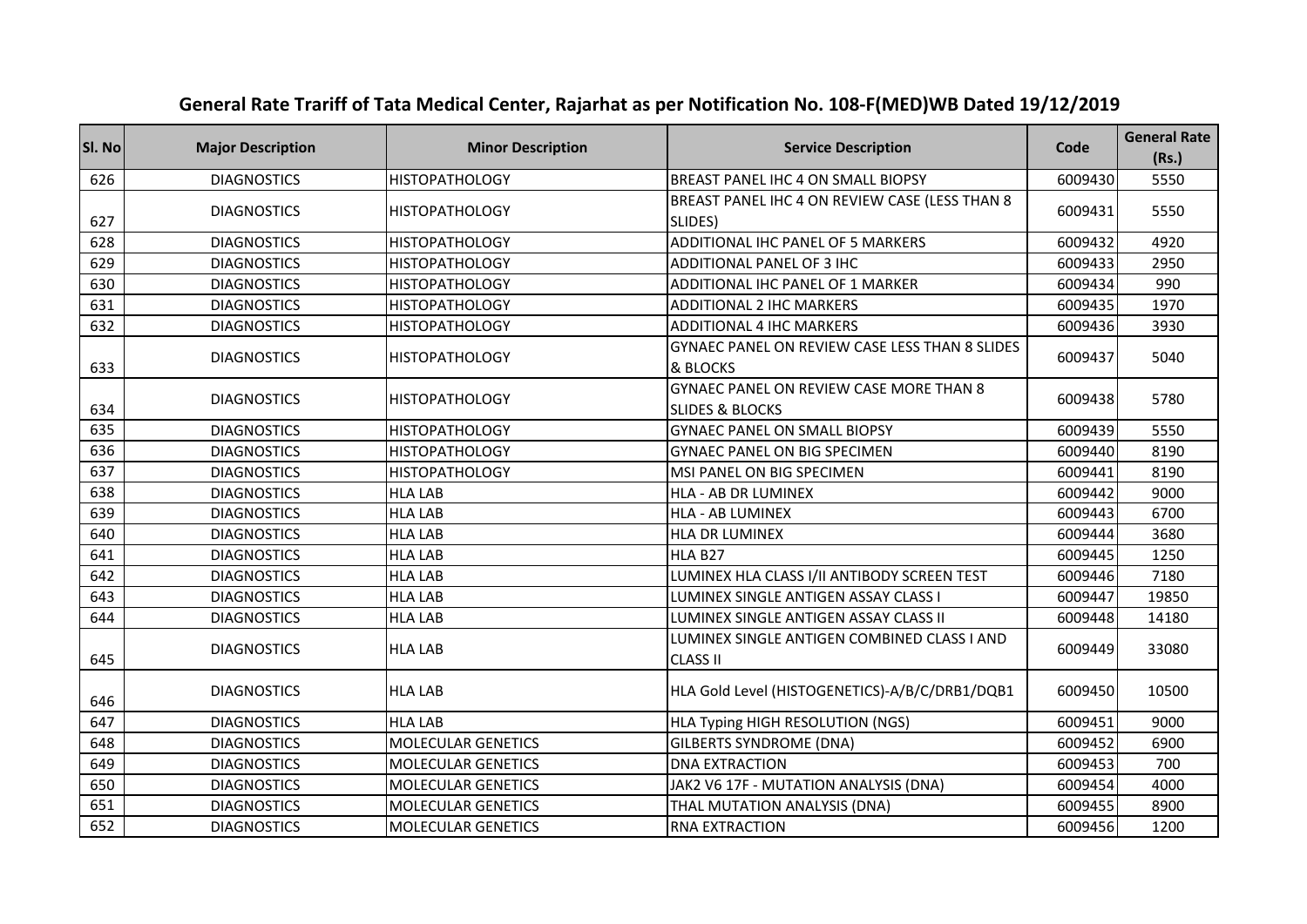| SI. No | <b>Major Description</b> | <b>Minor Description</b>  | <b>Service Description</b>                                        | Code    | <b>General Rate</b><br>(Rs.) |
|--------|--------------------------|---------------------------|-------------------------------------------------------------------|---------|------------------------------|
| 653    | <b>DIAGNOSTICS</b>       | <b>MOLECULAR GENETICS</b> | BCR-ABL MUTATION ANALYSIS BY SEQUENCING (RNA                      | 6009457 | 9400                         |
| 654    | <b>DIAGNOSTICS</b>       | <b>MOLECULAR GENETICS</b> | RT-PCR FOR BCR - ABL (RNA)                                        | 6009458 | 4500                         |
| 655    | <b>DIAGNOSTICS</b>       | <b>MOLECULAR GENETICS</b> | RQ-PCR FOR BCR - ABL(RNA)                                         | 6009459 | 6500                         |
| 656    | <b>DIAGNOSTICS</b>       | <b>MOLECULAR GENETICS</b> | RT + RQ - PCR FOR BCR - ABL (RNA)                                 | 6009460 | 9800                         |
| 657    | <b>DIAGNOSTICS</b>       | <b>MOLECULAR GENETICS</b> | RT-PCR FOR PML - RARA(RNA)                                        | 6009461 | 5250                         |
| 658    | <b>DIAGNOSTICS</b>       | <b>MOLECULAR GENETICS</b> | RT PCR FOR ALL PANEL (RNA)                                        | 6009462 | 8600                         |
| 659    | <b>DIAGNOSTICS</b>       | <b>MOLECULAR GENETICS</b> | RT PCR FOR ALL PANEL(E2A-PBX)(RNA)                                | 6009463 | 5000                         |
| 660    | <b>DIAGNOSTICS</b>       | <b>MOLECULAR GENETICS</b> | RT PCR FOR ALL PANEL (MLL-AF4) (RNA)                              | 6009464 | 5000                         |
| 661    | <b>DIAGNOSTICS</b>       | <b>MOLECULAR GENETICS</b> | RT PCR FOR ALL PANEL (TEL- AML1) (RNA)                            | 6009465 | 5000                         |
| 662    | <b>DIAGNOSTICS</b>       | <b>MOLECULAR GENETICS</b> | RT PCR FOR AML( CBFB-MYH11 / AML1-ETO) (RNA)                      | 6009466 | 5000                         |
| 663    | <b>DIAGNOSTICS</b>       | <b>MOLECULAR GENETICS</b> | RT PCR FOR CBFB - MYH11 (RNA)                                     | 6009467 | 5000                         |
| 664    | <b>DIAGNOSTICS</b>       | <b>MOLECULAR GENETICS</b> | RT PCR FOR AML1-ETO(RNA)                                          | 6009468 | 5000                         |
| 665    | <b>DIAGNOSTICS</b>       | <b>MOLECULAR GENETICS</b> | NPM 1C + FLT3 - ITD / TKD (DNA)                                   | 6009469 | 6300                         |
| 666    | <b>DIAGNOSTICS</b>       | <b>MOLECULAR GENETICS</b> | <b>CHIMERISM ANALYSIS</b>                                         | 6009470 | 9500                         |
| 667    | <b>DIAGNOSTICS</b>       | <b>MOLECULAR GENETICS</b> | TPMT POLYMORPHISM                                                 | 6009471 | 5600                         |
| 668    | <b>DIAGNOSTICS</b>       | <b>MOLECULAR GENETICS</b> | <b>BRAF V600 MUTATION</b>                                         | 6009472 | 5500                         |
| 669    | <b>DIAGNOSTICS</b>       | <b>MOLECULAR GENETICS</b> | T-CELL RECEPTOR GAMMA (TCRG) GENE<br>REARRANGEMENT (PCR)          | 6009473 | 10000                        |
| 670    | <b>DIAGNOSTICS</b>       | <b>MOLECULAR GENETICS</b> | IMMUNOGLOBIN HEAVY (IGH) CHAIN GENE<br><b>REARRANGEMENT (PCR)</b> | 6009474 | 10000                        |
| 671    | <b>DIAGNOSTICS</b>       | <b>MOLECULAR GENETICS</b> | MYD88 MUTATION ANALYSIS (AS-PCR)                                  | 6009475 | 4500                         |
| 672    | <b>DIAGNOSTICS</b>       | <b>MOLECULAR GENETICS</b> | CALRETICULIN (CALR) MUTATION ANALYSIS                             | 6009476 | 6000                         |
| 673    | <b>DIAGNOSTICS</b>       | <b>MOLECULAR GENETICS</b> | PDGFA REARRANGEMENT (RT-PCR)                                      | 6009477 | 5000                         |
| 674    | <b>DIAGNOSTICS</b>       | <b>MOLECULAR GENETICS</b> | <b>EGFR MUTATION ANALYSIS</b>                                     | 6009478 | 6500                         |
| 675    | <b>DIAGNOSTICS</b>       | <b>MOLECULAR GENETICS</b> | C-KIT MUTATION ANALYSIS AML(EX 8,17 sequencing)                   | 6009479 | 5000                         |
| 676    | <b>DIAGNOSTICS</b>       | <b>MOLECULAR GENETICS</b> | BRAF EX 15 Sequencing (SOLID TUMOURS)                             | 6009480 | 5500                         |
| 677    | <b>DIAGNOSTICS</b>       | <b>MOLECULAR GENETICS</b> | COMBINED IDH1 (R132) & 2 (R140,R172)<br><b>SEQUENCING</b>         | 6009481 | 6300                         |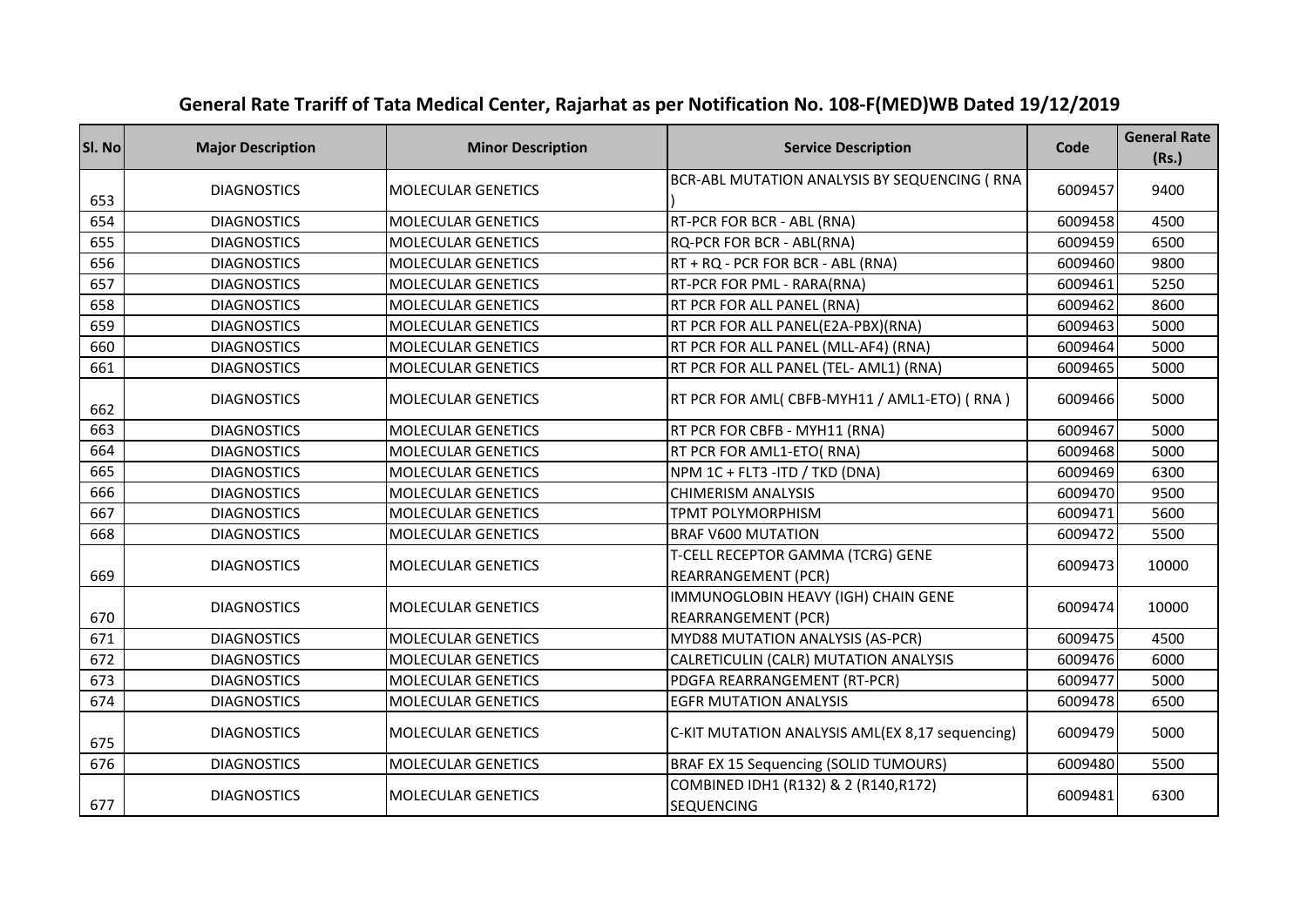| SI. No | <b>Major Description</b> | <b>Minor Description</b>  | <b>Service Description</b>                                                  | Code    | <b>General Rate</b><br>(Rs.) |
|--------|--------------------------|---------------------------|-----------------------------------------------------------------------------|---------|------------------------------|
| 678    | <b>DIAGNOSTICS</b>       | <b>MOLECULAR GENETICS</b> | BOTH NRAS, KRAS (CODON 12, 13, 61, 141, 146)<br><b>SEQUENCING</b>           | 6009482 | 8400                         |
| 679    | <b>DIAGNOSTICS</b>       | <b>MOLECULAR GENETICS</b> | C-KIT (EX 9,11,13) SEQUENCING                                               | 6009483 | 5500                         |
| 680    | <b>DIAGNOSTICS</b>       | <b>MOLECULAR GENETICS</b> | TP53 (EXON 2-10) SEQUENCING                                                 | 6009484 | 8000                         |
| 681    | <b>DIAGNOSTICS</b>       | <b>MOLECULAR GENETICS</b> | RET (EXON 10,11,13,14,15 AND 16) SEQUENCING                                 | 6009485 | 8000                         |
| 682    | <b>DIAGNOSTICS</b>       | <b>MOLECULAR GENETICS</b> | MICROSATELLITE INSTABILITY (MSI) ANALYSIS (PCR)                             | 6009486 | 5500                         |
| 683    | <b>DIAGNOSTICS</b>       | <b>MOLECULAR GENETICS</b> | Colon mutation analysis Panel<br>(NRAS/KRAS(Cd12,13,61,141,143)/BRAF Ex 15) | 6009487 | 11500                        |
| 684    | <b>DIAGNOSTICS</b>       | <b>MOLECULAR GENETICS</b> | GIST mutation analysis Panel(KIT Ex 9,11,13,17/PDGFA<br>Ex 12, 18           | 6009488 | 9000                         |
| 685    | <b>DIAGNOSTICS</b>       | <b>MOLECULAR GENETICS</b> | CEBPA AML (Seq)                                                             | 6009489 | 5000                         |
| 686    | <b>DIAGNOSTICS</b>       | <b>MOLECULAR GENETICS</b> | AML 1 panel (FLT3-ITD/TKD, NPM1, CEBPA)                                     | 6009490 | 9500                         |
| 687    | <b>DIAGNOSTICS</b>       | <b>MOLECULAR GENETICS</b> | AML 2 panel (KRAS, NRAS, IDH1, IDH2) Seq                                    | 6009491 | 9500                         |
| 688    | <b>DIAGNOSTICS</b>       | <b>MOLECULAR GENETICS</b> | JAK2 (Ex 12 Seq)                                                            | 6009492 | 5000                         |
| 689    | <b>DIAGNOSTICS</b>       | MOLECULAR GENETICS        | c-MPL (Ex 10 Seq)                                                           | 6009493 | 5000                         |
| 690    | <b>DIAGNOSTICS</b>       | <b>MOLECULAR GENETICS</b> | Myeloproliferative reflex panel (JAK2V617/CALR/c-<br>MPL(Ex10)/JAK2(Ex12)   | 6009494 | 10500                        |
| 691    | <b>DIAGNOSTICS</b>       | <b>MOLECULAR GENETICS</b> | DIHYDROPYRIMIDINE DEHYDROGENASE GENE<br><b>MUTATION (DPD)</b>               | 6009495 | 8550                         |
| 692    | <b>DIAGNOSTICS</b>       | MOLECULAR GENETICS        | O6-METHYLGUANINE METHYLTRANSFERASE (MGMT)<br>analysis                       | 6009496 | 4500                         |
| 693    | <b>DIAGNOSTICS</b>       | <b>MOLECULAR GENETICS</b> | Lymphoplasmacytic lymphoma panel (MYD88 L265P<br>& CXCR4)                   | 6009497 | 6000                         |
| 694    | <b>DIAGNOSTICS</b>       | <b>MOLECULAR GENETICS</b> | CXCR4 mutation analysis                                                     | 6009498 | 3000                         |
| 695    | <b>DIAGNOSTICS</b>       | <b>MOLECULAR GENETICS</b> | <b>Germline Mutation Analysis in Cancer</b>                                 | 6009499 | 18000                        |
| 696    | <b>DIAGNOSTICS</b>       | MOLECULAR GENETICS        | Clinical Exome - Targeted Sequencing                                        | 6009500 | 25000                        |
| 697    | <b>DIAGNOSTICS</b>       | <b>MOLECULAR GENETICS</b> | ION TORRENT 50 GENE CANCER HOT SPOT<br>MUTATION DETECTION PANEL             | 6009501 | 11000                        |
| 698    | <b>DIAGNOSTICS</b>       | <b>MOLECULAR GENETICS</b> | TFR RQ PCR(BCR-ABL1)                                                        | 6009502 | 3500                         |
| 699    | <b>DIAGNOSTICS</b>       | <b>MOLECULAR GENETICS</b> | <b>ASXL1 GENE MUTATION ANALYSIS</b>                                         | 6009503 | 6500                         |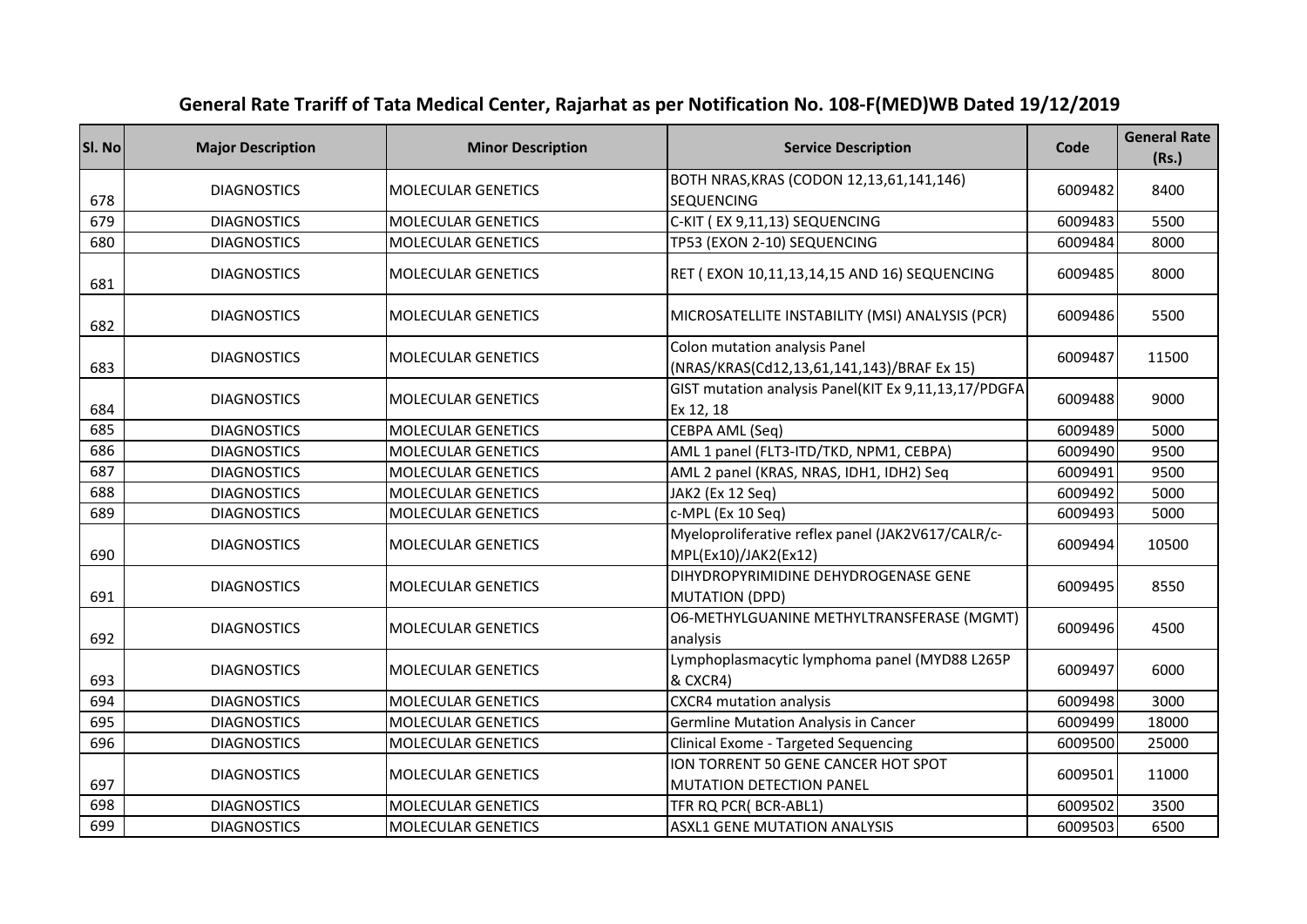| SI. No | <b>Major Description</b> | <b>Minor Description</b>  | <b>Service Description</b>                                                   | Code    | <b>General Rate</b><br>(Rs.) |
|--------|--------------------------|---------------------------|------------------------------------------------------------------------------|---------|------------------------------|
| 700    | <b>DIAGNOSTICS</b>       | <b>MOLECULAR GENETICS</b> | CELL FREE DNA T790M ASSAY                                                    | 6009504 | 6000                         |
| 701    | <b>DIAGNOSTICS</b>       | <b>MOLECULAR GENETICS</b> | MSI + COLON (KRAS, NRAS, BRAF) PANEL                                         | 6009505 | 16800                        |
| 702    | <b>DIAGNOSTICS</b>       | <b>MOLECULAR GENETICS</b> | RHOA GENE MUTATIONS (AITL)                                                   | 6009506 | 3500                         |
| 703    | <b>DIAGNOSTICS</b>       | <b>MOLECULAR GENETICS</b> | Cell free DNA EGFR mutation detection assay                                  | 6009507 | 9000                         |
| 704    | <b>DIAGNOSTICS</b>       | <b>MOLECULAR GENETICS</b> | Comprehensive Myeloid Gene Panel (NGS)                                       | 6009508 | 20000                        |
| 705    | <b>DIAGNOSTICS</b>       | <b>MOLECULAR GENETICS</b> | TERT PROMOTER MUTATION (C228T,C250T)<br><b>ANALYSIS</b>                      | 6009509 | 3000                         |
| 706    | <b>DIAGNOSTICS</b>       | <b>MOLECULAR GENETICS</b> | Re-confirmation of Known Mutation                                            | 6009510 | 4500                         |
| 707    | <b>DIAGNOSTICS</b>       | <b>MOLECULAR GENETICS</b> | ddPCR (NPM1/ABL)                                                             | 6009511 | 3500                         |
| 708    | <b>DIAGNOSTICS</b>       | <b>MOLECULAR GENETICS</b> | ddPCR (PML-RARA/ABL)                                                         | 6009512 | 3500                         |
| 709    | <b>DIAGNOSTICS</b>       | <b>MOLECULAR GENETICS</b> | ddPCR C797S Assay                                                            | 6009513 | 4000                         |
| 710    | <b>DIAGNOSTICS</b>       | <b>MYCOBACTERIOLOGY</b>   | MYCOBACTERIA- MICROSCOPY FOR AFB- ZIEHL<br><b>NEELSEN STAIN</b>              | 6009514 | 200                          |
| 711    | <b>DIAGNOSTICS</b>       | <b>MYCOBACTERIOLOGY</b>   | AFB RAPID GENOTYPIC TEST (for MDR-TB)- PCR and<br><b>HYBRIDISATION</b>       | 6009515 | 4200                         |
| 712    | <b>DIAGNOSTICS</b>       | <b>MYCOBACTERIOLOGY</b>   | AFB SECOND LINE DRUG- GENOTYPIC ASSAY- PCR-<br><b>HYBRIDISATION</b>          | 6009516 | 4330                         |
| 713    | <b>DIAGNOSTICS</b>       | <b>MYCOBACTERIOLOGY</b>   | AFB SPECIATION (PCR-SEQUENCING)                                              | 6009517 | 3850                         |
| 714    | <b>DIAGNOSTICS</b>       | MYCOBACTERIOLOGY          | GENE EXPERT (XPERT MTB / RIF)- TB REAL TIME PCR<br>and RIFAMPICIN RESISTANCE | 6009518 | 2100                         |
| 715    | <b>DIAGNOSTICS</b>       | <b>MYCOBACTERIOLOGY</b>   | MYCOBACTERIAL CULTURE ON SPUTUM                                              | 6009519 | 1200                         |
| 716    | <b>DIAGNOSTICS</b>       | <b>MYCOBACTERIOLOGY</b>   | MYCOBACTERIAL CULTURE ON FINE NEEDLE<br><b>ASPIRATES</b>                     | 6009520 | 1200                         |
| 717    | <b>DIAGNOSTICS</b>       | <b>MYCOBACTERIOLOGY</b>   | MYCOBACTERIAL CULTURE ON URINE                                               | 6009521 | 1200                         |
| 718    | <b>DIAGNOSTICS</b>       | <b>MYCOBACTERIOLOGY</b>   | MYCOBACTERIAL CULTURE ON BAL                                                 | 6009522 | 1200                         |
| 719    | <b>DIAGNOSTICS</b>       | <b>MYCOBACTERIOLOGY</b>   | MYCOBACTERIAL CULTURE ON CSF                                                 | 6009523 | 1200                         |
| 720    | <b>DIAGNOSTICS</b>       | <b>MYCOBACTERIOLOGY</b>   | MYCOBACTERIAL CULTURE ON TISSUE                                              | 6009524 | 1200                         |
| 721    | <b>DIAGNOSTICS</b>       | <b>MYCOBACTERIOLOGY</b>   | MYCOBACTERIAL CULTURE ON PLEURAL FLUID                                       | 6009525 | 1200                         |
| 722    | <b>DIAGNOSTICS</b>       | <b>MYCOBACTERIOLOGY</b>   | MYCOBACTERIAL CULTURE ON PERITONEAL FLUID                                    | 6009526 | 1200                         |
| 723    | <b>DIAGNOSTICS</b>       | <b>MYCOBACTERIOLOGY</b>   | MYCOBACTERIAL CULTURE ON PERICARDIAL FLUID                                   | 6009527 | 1200                         |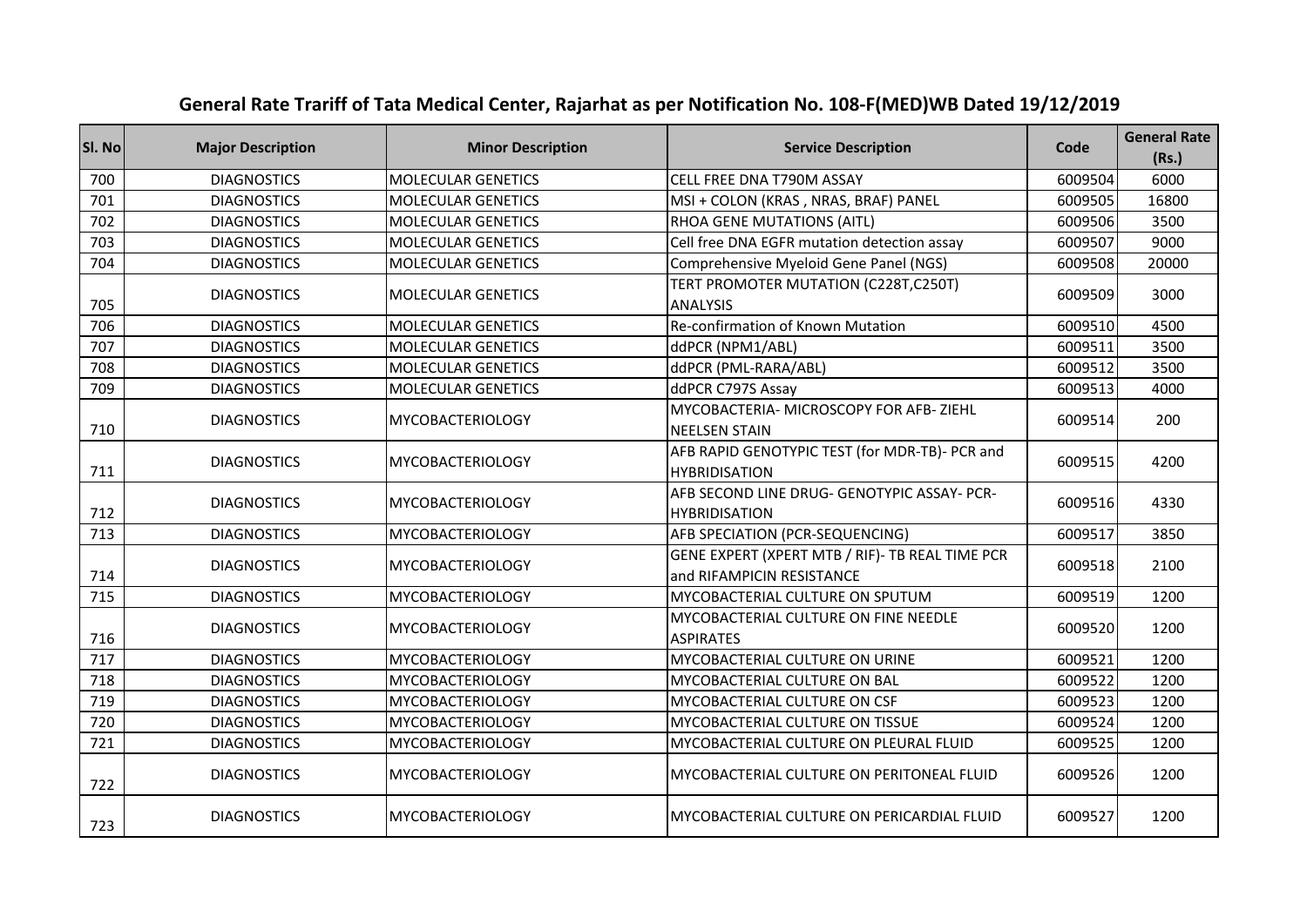| SI. No | <b>Major Description</b> | <b>Minor Description</b> | <b>Service Description</b>                                                  | Code    | <b>General Rate</b><br>(Rs.) |
|--------|--------------------------|--------------------------|-----------------------------------------------------------------------------|---------|------------------------------|
| 724    | <b>DIAGNOSTICS</b>       | <b>MYCOBACTERIOLOGY</b>  | MYCOBACTERIAL CULTURE ON JOINT FLUID                                        | 6009528 | 1200                         |
| 725    | <b>DIAGNOSTICS</b>       | <b>MYCOBACTERIOLOGY</b>  | MYCOBACTERIAL CULTURE ON GASTRIC WASHINGS                                   | 6009529 | 1200                         |
| 726    | <b>DIAGNOSTICS</b>       | <b>MYCOBACTERIOLOGY</b>  | ACID FAST BACILLI CULTURE (HEP WHOLE BLOOD & /<br><b>BONE MARROW)</b>       | 6009530 | 1000                         |
| 727    | <b>DIAGNOSTICS</b>       | <b>MYCOBACTERIOLOGY</b>  | <b>QUANTIFERON TB GOLD-GAMMA INTERFERON</b><br>(TBFERON) TEST               | 6009531 | 1400                         |
| 728    | <b>DIAGNOSTICS</b>       | <b>MYCOBACTERIOLOGY</b>  | MOTT DRUG SENSITIVITY FOR RAPID GROWERS                                     | 6009532 | 4000                         |
| 729    | <b>DIAGNOSTICS</b>       | <b>MYCOBACTERIOLOGY</b>  | MOTT DRUG SENSITIVITY FOR SLOW GROWERS                                      | 6009533 | 4520                         |
| 730    | <b>DIAGNOSTICS</b>       | <b>MYCOBACTERIOLOGY</b>  | MOTT DRUG SENSITIVITY FOR RAPID GROWERS ON<br><b>MOTT CULTURE ISOLATE</b>   | 6009534 | 4000                         |
| 731    | <b>DIAGNOSTICS</b>       | <b>MYCOBACTERIOLOGY</b>  | MOTT DRUG SENSITIVITY FOR SLOW GROWERS ON<br><b>MOTT CULTURE ISOLATE</b>    | 6009535 | 4520                         |
| 732    | <b>DIAGNOSTICS</b>       | <b>MYCOLOGY</b>          | CRYPTOCOCCUS- INDIA INK PREPARATION                                         | 6009536 | 150                          |
| 733    | <b>DIAGNOSTICS</b>       | <b>MYCOLOGY</b>          | <b>FUNGAL IDENTIFICATION AND SUSCEPTIBILITY</b><br><b>TESTING FOR YEAST</b> | 6009537 | 1200                         |
| 734    | <b>DIAGNOSTICS</b>       | <b>MYCOLOGY</b>          | <b>FUNGUS CULTURE</b>                                                       | 6009538 | 700                          |
| 735    | <b>DIAGNOSTICS</b>       | <b>MYCOLOGY</b>          | <b>FUNGUS-KOH MOUNT</b>                                                     | 6009539 | 200                          |
| 736    | <b>DIAGNOSTICS</b>       | <b>MYCOLOGY</b>          | <b>FUNGUS CULTURE ON SKIN</b>                                               | 6009540 | 300                          |
| 737    | <b>DIAGNOSTICS</b>       | <b>MYCOLOGY</b>          | <b>FUNGUS CULTURE ON HAIR</b>                                               | 6009541 | 270                          |
| 738    | <b>DIAGNOSTICS</b>       | <b>MYCOLOGY</b>          | <b>FUNGUS CULTURE ON NAILS</b>                                              | 6009542 | 300                          |
| 739    | <b>DIAGNOSTICS</b>       | <b>MYCOLOGY</b>          | <b>FUNGUS CULTURE ON TISSUE</b>                                             | 6009543 | 850                          |
| 740    | <b>DIAGNOSTICS</b>       | <b>MYCOLOGY</b>          | <b>FUNGUS CULTURE ON CSF</b>                                                | 6009544 | 300                          |
| 741    | <b>DIAGNOSTICS</b>       | <b>MYCOLOGY</b>          | FUNGUS CULTURE ON FINE NEEDLE ASPIRATES                                     | 6009545 | 850                          |
| 742    | <b>DIAGNOSTICS</b>       | <b>MYCOLOGY</b>          | FUNGUS CULTURE ON RESPIRATORY SAMPLES                                       | 6009546 | 850                          |
| 743    | <b>DIAGNOSTICS</b>       | <b>MYCOLOGY</b>          | FUNGUS CULTURE ON BODY FLUIDS                                               | 6009547 | 850                          |
| 744    | <b>DIAGNOSTICS</b>       | <b>MYCOLOGY</b>          | ASPERGILLUS ANTIBODY IgE SPECIFIC                                           | 6009548 | 2380                         |
| 745    | <b>DIAGNOSTICS</b>       | <b>MYCOLOGY</b>          | Pneumocystis carinii detection by direct fluorescent<br>antibody test       | 6009549 | 1470                         |
| 746    | <b>DIAGNOSTICS</b>       | <b>MYCOLOGY</b>          | Aspergillus Antibody IgG                                                    | 6009550 | 940                          |
| 747    | <b>DIAGNOSTICS</b>       | <b>MYCOLOGY</b>          | ASPERGILLUS ANTIBODY IgM                                                    | 6009551 | 1100                         |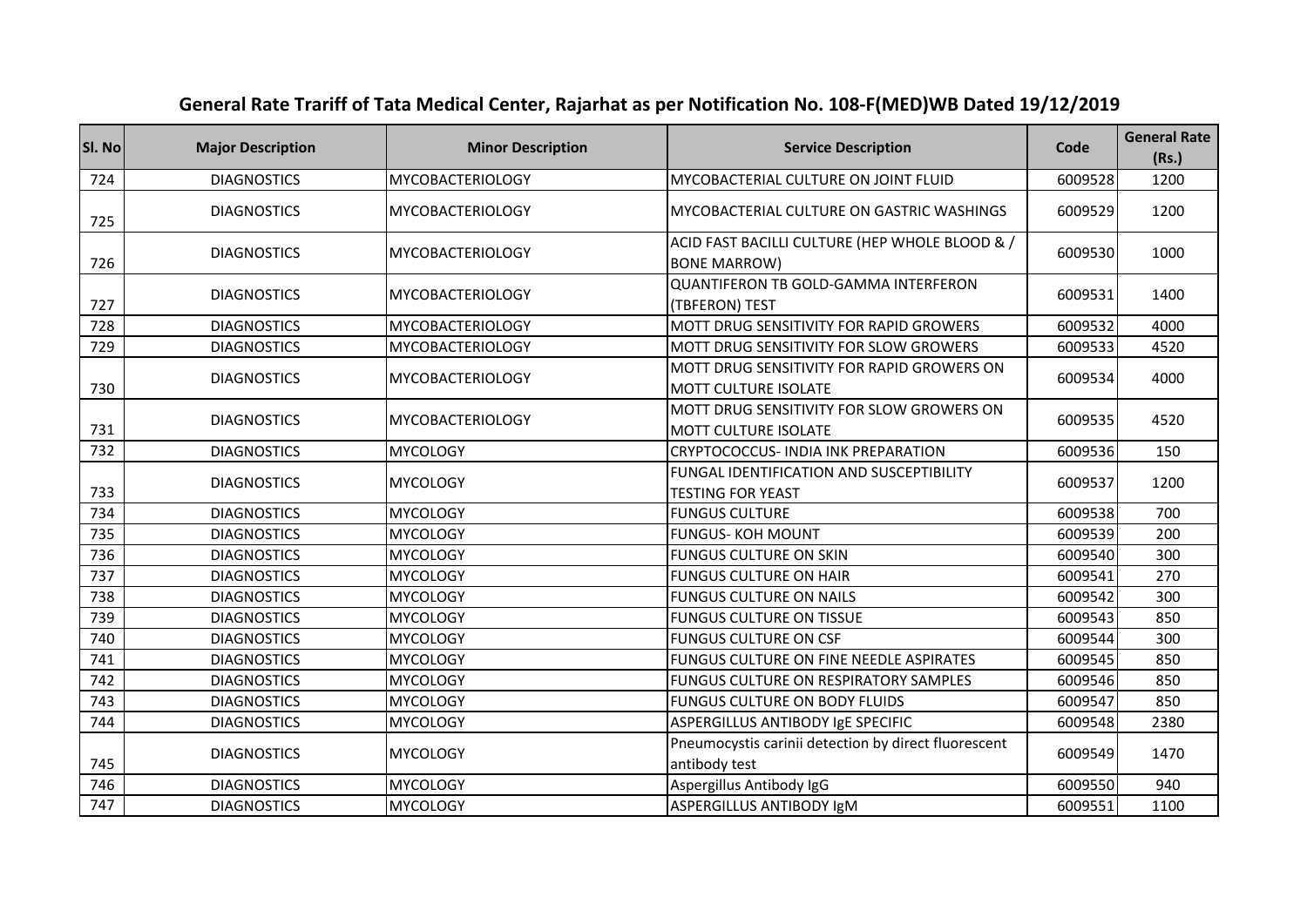| SI. No | <b>Major Description</b> | <b>Minor Description</b> | <b>Service Description</b>                                       | Code    | <b>General Rate</b><br>(Rs.) |
|--------|--------------------------|--------------------------|------------------------------------------------------------------|---------|------------------------------|
| 748    | <b>DIAGNOSTICS</b>       | <b>MYCOLOGY</b>          | PNEUMOCYSTIS JIROVECI DETECTION BY SPECIAL<br><b>STAINS</b>      | 6009552 | 2750                         |
| 749    | <b>DIAGNOSTICS</b>       | <b>MYCOLOGY</b>          | <b>CRYPTOCOCCAL ANTIGEN</b>                                      | 6009553 | 1200                         |
| 750    | <b>DIAGNOSTICS</b>       | <b>MYCOLOGY</b>          | FUNGAL IDENTIFICATION BY DNA SEQUENCING                          | 6009554 | 3850                         |
| 751    | <b>DIAGNOSTICS</b>       | <b>MYCOLOGY</b>          | Pneumocystis jiroveci PCR                                        | 6009555 | 3300                         |
| 752    | <b>DIAGNOSTICS</b>       | <b>MYCOLOGY</b>          | <b>ASPERGILLUS PCR</b>                                           | 6009556 | 1000                         |
| 753    | <b>DIAGNOSTICS</b>       | <b>MYCOLOGY</b>          | <b>CANDIDA PCR</b>                                               | 6009557 | 1000                         |
| 754    | <b>DIAGNOSTICS</b>       | <b>MYCOLOGY</b>          | <b>GALACTOMANNAN ANTIGEN ELISA</b>                               | 6009558 | 1250                         |
| 755    | <b>DIAGNOSTICS</b>       | <b>MYCOLOGY</b>          | <b>MANNAN ANTIGEN ELISA</b>                                      | 6009559 | 1250                         |
| 756    | <b>DIAGNOSTICS</b>       | <b>PANEL</b>             | <b>BLOOD BORNE VIRUS SCREEN</b>                                  | 6009560 | 2700                         |
| 757    | <b>DIAGNOSTICS</b>       | PANEL                    | HEPATITIS B COMPETE MARKERS                                      | 6009561 | 3000                         |
| 758    | <b>DIAGNOSTICS</b>       | <b>PANEL</b>             | HSV AND VZV PCR                                                  | 6009562 | 4000                         |
| 759    | <b>DIAGNOSTICS</b>       | <b>PANEL</b>             | PRE-EMPLOYMENT SEROLOGY SCREEN                                   | 6009563 | 4150                         |
| 760    | <b>DIAGNOSTICS</b>       | <b>PANEL</b>             | RESPIRATORY PATHOGEN PCR 4 VIRUSES                               | 6009564 | 3700                         |
| 761    | <b>DIAGNOSTICS</b>       | <b>PANEL</b>             | COMPLETE RESPIRATORY PATHOGEN PCR PANEL                          | 6009565 | 11550                        |
| 762    | <b>DIAGNOSTICS</b>       | PARASITOLOGY             | FAECES EXAMINATION FOR CRYPTOSPORIDIUM                           | 6009566 | 150                          |
| 763    | <b>DIAGNOSTICS</b>       | <b>PARASITOLOGY</b>      | <b>FAECES EXAMINATION FOR PARASITES</b>                          | 6009567 | 300                          |
| 764    | <b>DIAGNOSTICS</b>       | PARASITOLOGY             | HYDATID CYST FLUID- MICROSCOPY- ECHINOCOCCUS<br><b>DETECTION</b> | 6009568 | 240                          |
| 765    | <b>DIAGNOSTICS</b>       | <b>PARASITOLOGY</b>      | PARASITOLOGY - SMEAR                                             | 6009569 | 300                          |
| 766    | <b>DIAGNOSTICS</b>       | <b>PARASITOLOGY</b>      | TOXOPLASMA GONDII PCR                                            | 6009570 | 2050                         |
| 767    | <b>DIAGNOSTICS</b>       | <b>PARASITOLOGY</b>      | MALARIA ANTIGEN (PAN MALARIA CARD TEST)                          | 6009571 | 300                          |
| 768    | <b>DIAGNOSTICS</b>       | PARASITOLOGY             | Echinococcus IgG EIA                                             | 6009572 | 680                          |
| 769    | <b>DIAGNOSTICS</b>       | PARASITOLOGY             | AMOEBIC SEROLOGY IgG ELISA                                       | 6009573 | 800                          |
| 770    | <b>DIAGNOSTICS</b>       | <b>POCT</b>              | <b>ARTERIAL BLOOD GASES</b>                                      | 6009574 | 630                          |
| 771    | <b>DIAGNOSTICS</b>       | PSYCHO ONCOLOGY          | PRE TREATMENT NEUROPSYCHOLOGICAL TEST                            | 6009575 | 1000                         |
| 772    | <b>DIAGNOSTICS</b>       | PSYCHO ONCOLOGY          | POST TREATMENT NEUROPSYCHOLOGICAL TEST                           | 6009576 | 1000                         |
| 773    | <b>DIAGNOSTICS</b>       | SEROLOGY                 | HEPATITIS B CORE TOTAL ANTIBODY                                  | 6009577 | 700                          |
| 774    | <b>DIAGNOSTICS</b>       | <b>SEROLOGY</b>          | HEPATITIS Be VIRUS ANTIGEN / ANTIBODY<br><b>EVALUATION</b>       | 6009578 | 950                          |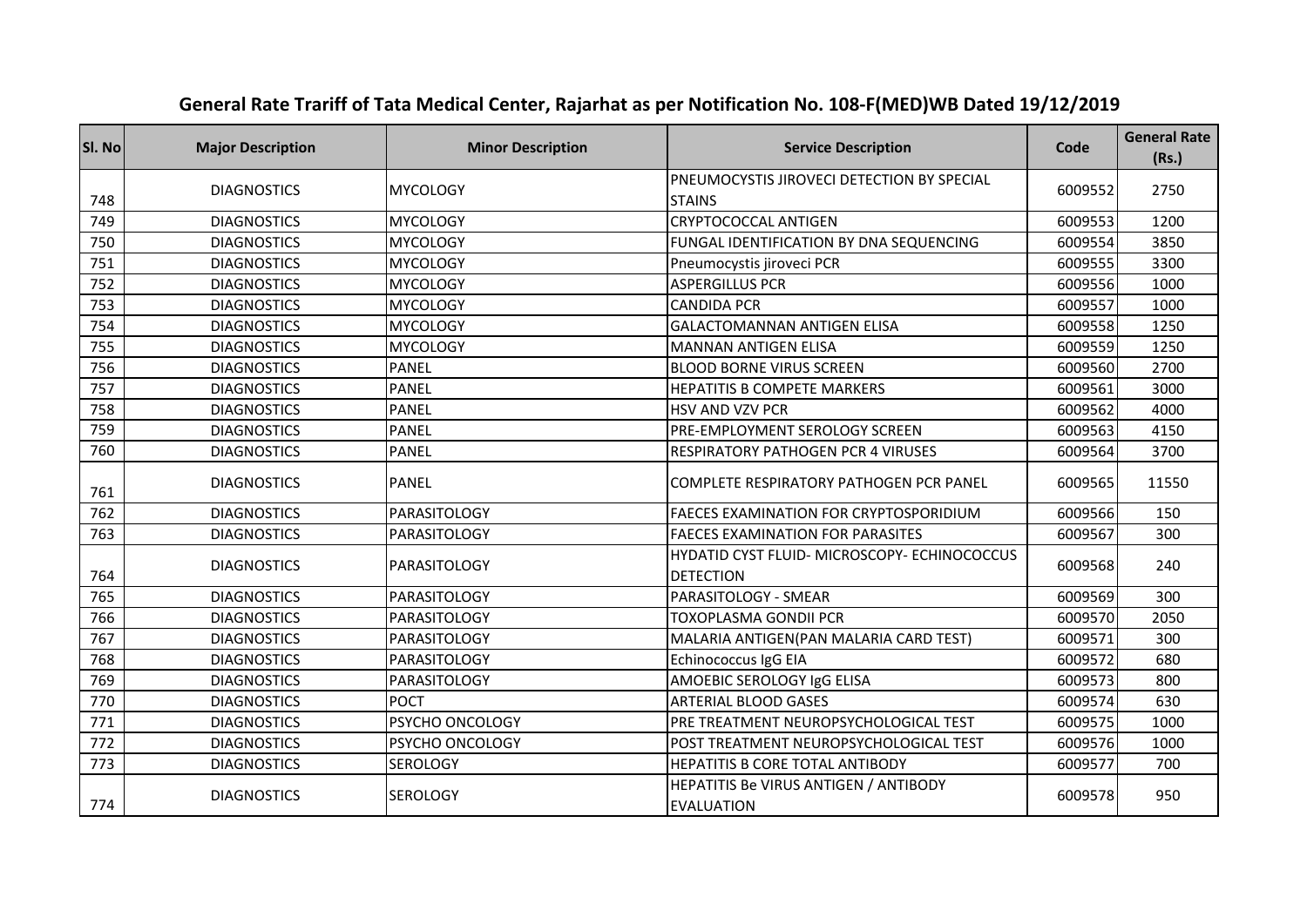| SI. No | <b>Major Description</b> | <b>Minor Description</b> | <b>Service Description</b>                                                | Code    | <b>General Rate</b><br>(Rs.) |
|--------|--------------------------|--------------------------|---------------------------------------------------------------------------|---------|------------------------------|
| 775    | <b>DIAGNOSTICS</b>       | <b>SEROLOGY</b>          | HEPATITIS B SURFACE ANTIBODY- ANTI HBS TITRE                              | 6009579 | 700                          |
| 776    | <b>DIAGNOSTICS</b>       | <b>SEROLOGY</b>          | HEPATITIS B SURFACE ANTIGEN- HBSAG EIA                                    | 6009580 | 600                          |
| 777    | <b>DIAGNOSTICS</b>       | <b>SEROLOGY</b>          | <b>HEPATITIS C ANTIBODY EIA</b>                                           | 6009581 | 850                          |
| 778    | <b>DIAGNOSTICS</b>       | <b>SEROLOGY</b>          | HEPATITIS E VIRUS IgG ANTIBODIES                                          | 6009582 | 880                          |
| 779    | <b>DIAGNOSTICS</b>       | <b>SEROLOGY</b>          | HEPATITIS E VIRUS IgM ANTIBODIES                                          | 6009583 | 880                          |
| 780    | <b>DIAGNOSTICS</b>       | <b>SEROLOGY</b>          | <b>HIV EIA</b>                                                            | 6009584 | 600                          |
| 781    | <b>DIAGNOSTICS</b>       | <b>SEROLOGY</b>          | <b>MEASLES IgG ANTIBODIES</b>                                             | 6009585 | 900                          |
| 782    | <b>DIAGNOSTICS</b>       | <b>SEROLOGY</b>          | MUMPS IgG ANTIBODIES                                                      | 6009586 | 900                          |
| 783    | <b>DIAGNOSTICS</b>       | <b>SEROLOGY</b>          | PARVOVIRUS B19 IGG                                                        | 6009587 | 1280                         |
| 784    | <b>DIAGNOSTICS</b>       | <b>SEROLOGY</b>          | PARVOVIRUS B19 IGM                                                        | 6009588 | 1280                         |
| 785    | <b>DIAGNOSTICS</b>       | <b>SEROLOGY</b>          | RUBELLA IgG ANTIBODIES                                                    | 6009589 | 370                          |
| 786    | <b>DIAGNOSTICS</b>       | <b>SEROLOGY</b>          | RUBELLA VIRUS IGM                                                         | 6009590 | 370                          |
| 787    | <b>DIAGNOSTICS</b>       | <b>SEROLOGY</b>          | VARICELLA ZOSTER VIRUS ANTIBODY IGG ELISA                                 | 6009591 | 700                          |
| 788    | <b>DIAGNOSTICS</b>       | <b>SEROLOGY</b>          | DIPTHERIA IGG ABS, SERUM                                                  | 6009592 | 3650                         |
| 789    | <b>DIAGNOSTICS</b>       | <b>SEROLOGY</b>          | <b>HEPATITIS A IGG ANTIBODY</b>                                           | 6009593 | 700                          |
| 790    | <b>DIAGNOSTICS</b>       | <b>SEROLOGY</b>          | <b>TETANUS IGG ABS</b>                                                    | 6009594 | 2700                         |
| 791    | <b>DIAGNOSTICS</b>       | SEROLOGY                 | DENGUE DUO RAPID SCREENING TEST                                           | 6009595 | 600                          |
| 792    | <b>DIAGNOSTICS</b>       | <b>SEROLOGY</b>          | KALA AZAR IMMUNO-CHROMATOGRAPHY                                           | 6009596 | 1500                         |
| 793    | <b>DIAGNOSTICS</b>       | <b>SEROLOGY</b>          | HIV-1 AND HIV-2 WESTERN BLOT                                              | 6009597 | 1690                         |
| 794    | <b>DIAGNOSTICS</b>       | <b>SEROLOGY</b>          | CHIKUNGUNYA:IGM RAPID                                                     | 6009598 | 560                          |
| 795    | <b>DIAGNOSTICS</b>       | <b>SEROLOGY</b>          | CYTOMEGALOVIRUS IgG and IgM ANTIBODIES WITH<br>COMPLIMENTARY AVIDITY TEST | 6009599 | 680                          |
| 796    | <b>DIAGNOSTICS</b>       | <b>SEROLOGY</b>          | EPSTEIN BARR VIRUS VIRAL CAPSID ANTIGEN IgG<br>ANTIBODIES, EBV (VCA)      | 6009600 | 890                          |
| 797    | <b>DIAGNOSTICS</b>       | <b>SEROLOGY</b>          | Human T-Lymphotropic Virus Type I and II - HTLV I/II<br>antibodies        | 6009601 | 4000                         |
| 798    | <b>DIAGNOSTICS</b>       | <b>SEROLOGY</b>          | HSV types 1 and 2 IgG and IgM antibodies                                  | 6009602 | 620                          |
| 799    | <b>DIAGNOSTICS</b>       | <b>SEROLOGY</b>          | TYPHI M IMMUNOCHROMATOGRAPHY                                              | 6009603 | 320                          |
| 800    | <b>DIAGNOSTICS</b>       | <b>SEROLOGY</b>          | EPSTEIN BARR VIRUS NUCLEAR ANTIGEN IgG<br>ANTIBODIES, EBV (NA)            | 6009604 | 880                          |
| 801    | <b>DIAGNOSTICS</b>       | <b>SEROLOGY</b>          | <b>CYSTICERCUS IgG ANTIBODIES</b>                                         | 6009605 | 750                          |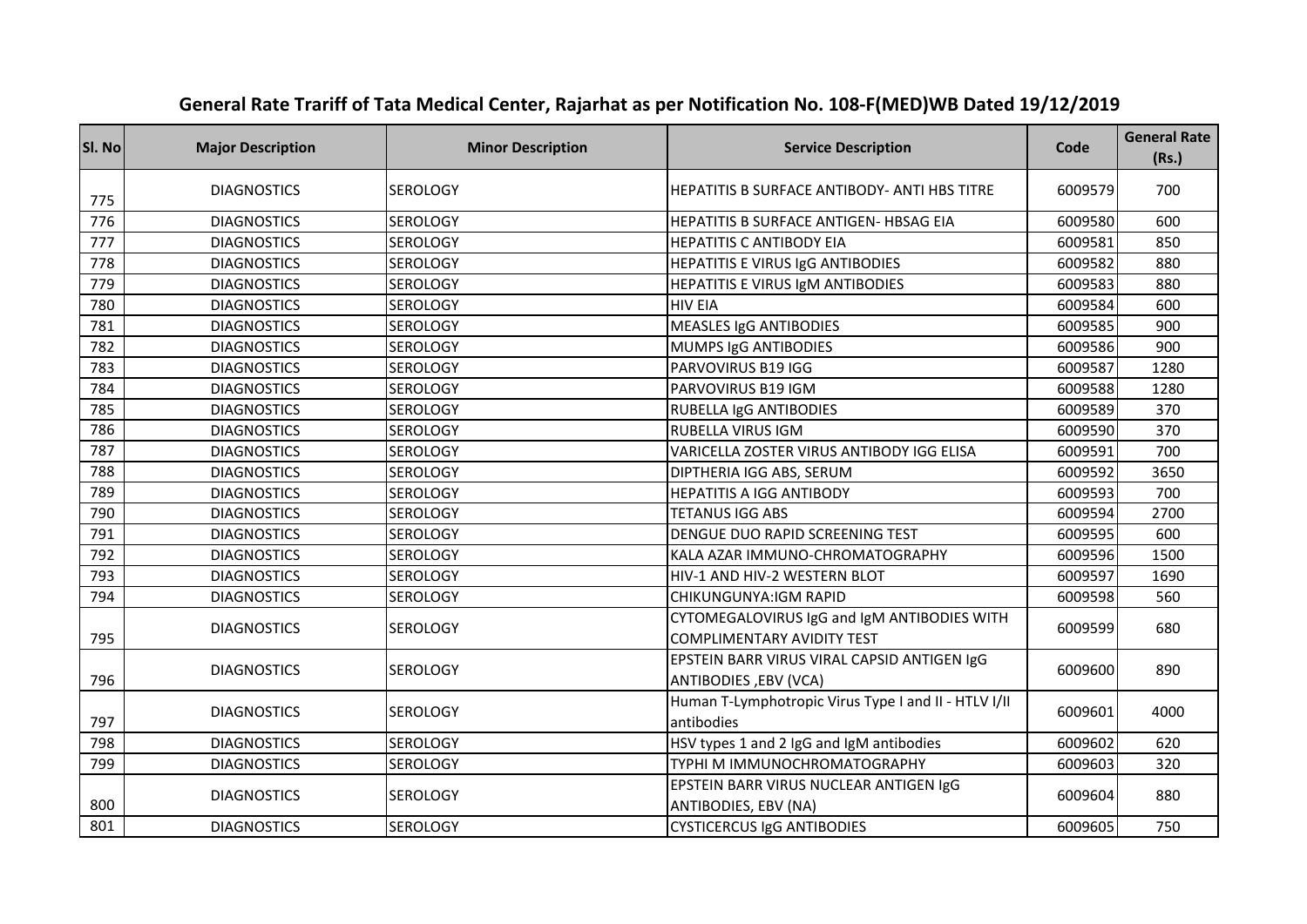| SI. No | <b>Major Description</b> | <b>Minor Description</b>    | <b>Service Description</b>                                                       | Code    | <b>General Rate</b><br>(Rs.) |
|--------|--------------------------|-----------------------------|----------------------------------------------------------------------------------|---------|------------------------------|
| 802    | <b>DIAGNOSTICS</b>       | <b>SEROLOGY</b>             | TREPONEMA PALLIDIUM HEMAGGLUTINATION ASSAY<br>(TPHA)                             | 6009606 | 430                          |
| 803    | <b>DIAGNOSTICS</b>       | <b>SEROLOGY</b>             | <b>VDRL REFLEX TPHA CONFIRMATION</b>                                             | 6009607 | 460                          |
| 804    | <b>DIAGNOSTICS</b>       | <b>SEROLOGY</b>             | RUBELLA IGM / IGG +VE REFLEX RUBELLA RNA PCR                                     | 6009608 | 580                          |
| 805    | <b>DIAGNOSTICS</b>       | <b>SEROLOGY</b>             | EPSTEIN BARR VIRUS VIRAL CASPID ANTIGEN IgM<br>ANTIBODIES, EBV VCA-IgM           | 6009609 | 880                          |
| 806    | <b>DIAGNOSTICS</b>       | <b>SEROLOGY</b>             | HEPATITIS B VIRUS CORE IgM ANTIBODIES                                            | 6009610 | 630                          |
| 807    | <b>DIAGNOSTICS</b>       | <b>SEROLOGY</b>             | MUMPS IgM ANTIBODIES                                                             | 6009611 | 900                          |
| 808    | <b>DIAGNOSTICS</b>       | <b>SEROLOGY</b>             | MEASLES IgM                                                                      | 6009612 | 900                          |
| 809    | <b>DIAGNOSTICS</b>       | SEROLOGY                    | HEPATITIS A VIRUS IgM                                                            | 6009613 | 730                          |
| 810    | <b>DIAGNOSTICS</b>       | <b>SEROLOGY</b>             | Dengue Fever NS1 Antigen EIA                                                     | 6009614 | 880                          |
| 811    | <b>DIAGNOSTICS</b>       | <b>SEROLOGY</b>             | MYCOPLASMA PNEUMONIA IgM                                                         | 6009615 | 1200                         |
| 812    | <b>DIAGNOSTICS</b>       | <b>SEROLOGY</b>             | MYCOPLASMA PNEUMONIA IgM AND IgG                                                 | 6009616 | 2200                         |
| 813    | <b>DIAGNOSTICS</b>       | <b>SEROLOGY</b>             | BRUCELLA IgM SEROLOGY                                                            | 6009617 | 1100                         |
| 814    | <b>DIAGNOSTICS</b>       | <b>SEROLOGY</b>             | <b>SCRUB TYPHUS IgM ELISA</b>                                                    | 6009618 | 800                          |
| 815    | <b>DIAGNOSTICS</b>       | <b>TRANSFUSION MEDICINE</b> | ABO and Rh Blood Grouping                                                        | 6009619 | 160                          |
| 816    | <b>DIAGNOSTICS</b>       | <b>TRANSFUSION MEDICINE</b> | RH GENOTYPING                                                                    | 6009620 | 630                          |
| 817    | <b>DIAGNOSTICS</b>       | <b>TRANSFUSION MEDICINE</b> | <b>FULL ANTIGEN TYPING (RBC)</b>                                                 | 6009621 | 2100                         |
| 818    | <b>DIAGNOSTICS</b>       | <b>TRANSFUSION MEDICINE</b> | <b>ANTIBODY TITRATION - AHG</b>                                                  | 6009622 | 1470                         |
| 819    | <b>DIAGNOSTICS</b>       | <b>TRANSFUSION MEDICINE</b> | <b>Direct Coombs Test</b>                                                        | 6009623 | 320                          |
| 820    | <b>DIAGNOSTICS</b>       | <b>TRANSFUSION MEDICINE</b> | TTI TEST FOR DONORS CONFIRMAION                                                  | 6009624 | 1050                         |
| 821    | <b>DIAGNOSTICS</b>       | <b>TRANSFUSION MEDICINE</b> | <b>COLD ANTIBODY</b>                                                             | 6009625 | 270                          |
| 822    | <b>DIAGNOSTICS</b>       | <b>TRANSFUSION MEDICINE</b> | <b>ANTIBODY TITRATION - SALINE</b>                                               | 6009626 | 180                          |
| 823    | <b>DIAGNOSTICS</b>       | <b>TRANSFUSION MEDICINE</b> | <b>COLD ANTIBODY TITRATION</b>                                                   | 6009627 | 1470                         |
| 824    | <b>DIAGNOSTICS</b>       | <b>TRANSFUSION MEDICINE</b> | ELUTION FOR ANTIBODIES WITH IDENTIFICATION                                       | 6009628 | 1580                         |
| 825    | <b>DIAGNOSTICS</b>       | <b>TRANSFUSION MEDICINE</b> | PANEL FOR ANTIBODY IDENTIFICATION (ANTIBODY<br>IDENTIFICATION USING CELL PANELS) | 6009629 | 2100                         |
| 826    | <b>DIAGNOSTICS</b>       | <b>TRANSFUSION MEDICINE</b> | <b>HEAMOLYSIN TEST</b>                                                           | 6009630 | 270                          |
| 827    | <b>DIAGNOSTICS</b>       | <b>TRANSFUSION MEDICINE</b> | <b>DU TESTING</b>                                                                | 6009631 | 290                          |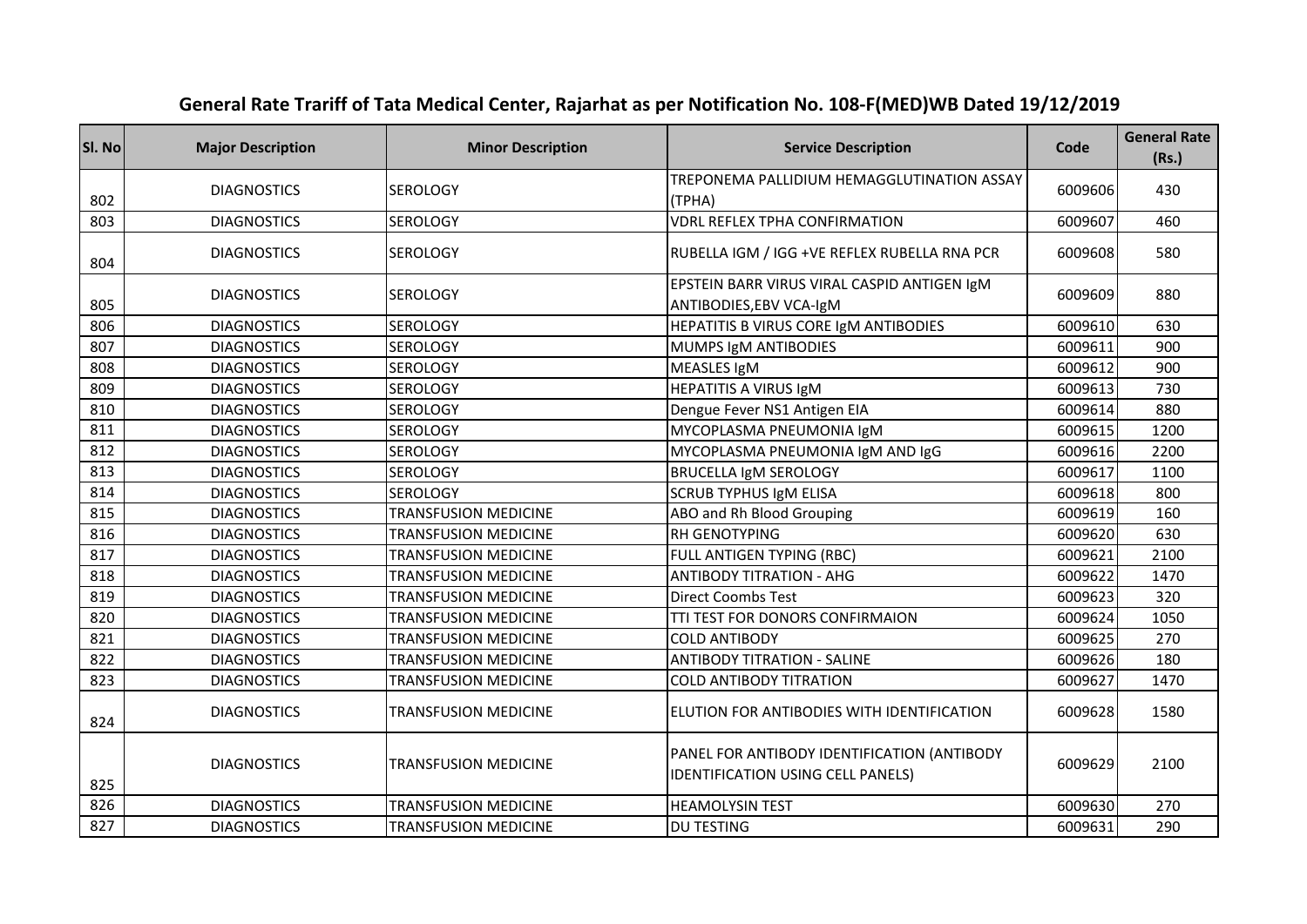| SI. No | <b>Major Description</b> | <b>Minor Description</b>    | <b>Service Description</b>                                          | Code    | <b>General Rate</b><br>(Rs.) |
|--------|--------------------------|-----------------------------|---------------------------------------------------------------------|---------|------------------------------|
| 828    | <b>DIAGNOSTICS</b>       | <b>TRANSFUSION MEDICINE</b> | ABO and Rh Blood Grouping & Antibody Screening                      | 6009632 | 320                          |
| 829    | <b>DIAGNOSTICS</b>       | <b>TRANSFUSION MEDICINE</b> | <b>BLOOD GROUPING FOR BMT PATIENTS</b>                              | 6009633 | 160                          |
| 830    | <b>DIAGNOSTICS</b>       | <b>TRANSFUSION MEDICINE</b> | <b>SDP DONOR SCREENING</b>                                          | 6009634 | 600                          |
| 831    | <b>DIAGNOSTICS</b>       | <b>TRANSFUSION MEDICINE</b> | APHERESIS GRANULOCYTE CONCENTRATE DONOR<br><b>SCREENING</b>         | 6009635 | 1790                         |
| 832    | <b>DIAGNOSTICS</b>       | <b>TRANSFUSION MEDICINE</b> | <b>BLOOD GROUP GENOTYPING</b>                                       | 6009636 | 6000                         |
| 833    | <b>DIAGNOSTICS</b>       | <b>TRANSFUSION MEDICINE</b> | <b>BLOOD GROUP GENOTYPING (OUTSIDE)</b>                             | 6009637 | 8000                         |
| 834    | <b>DIAGNOSTICS</b>       | <b>TRANSFUSION MEDICINE</b> | ICT/ ANTIBODY SCREENING                                             | 6009638 | 320                          |
| 835    | <b>DIAGNOSTICS</b>       | <b>VIROLOGY</b>             | <b>BK/JC VIRUS PCR</b>                                              | 6009639 | 4300                         |
| 836    | <b>DIAGNOSTICS</b>       | <b>VIROLOGY</b>             | <b>CMV PCR - QUALITATIVE</b>                                        | 6009640 | 4050                         |
| 837    | <b>DIAGNOSTICS</b>       | <b>VIROLOGY</b>             | EPSTEIN BARR VIRUS DNA PCR                                          | 6009641 | 2200                         |
| 838    | <b>DIAGNOSTICS</b>       | <b>VIROLOGY</b>             | HEPATITIS C VIRUS RNA QUANTITATIVE                                  | 6009642 | 4260                         |
| 839    | <b>DIAGNOSTICS</b>       | <b>VIROLOGY</b>             | HEPATITIS C VIRUS RNA PCR, QUALITATIVE                              | 6009643 | 2210                         |
| 840    | <b>DIAGNOSTICS</b>       | <b>VIROLOGY</b>             | HEPATITIS C VIRUS GENOTYPING                                        | 6009644 | 3480                         |
| 841    | <b>DIAGNOSTICS</b>       | <b>VIROLOGY</b>             | HIV - 1 DRUG RESISTANCE                                             | 6009645 | 10500                        |
| 842    | <b>DIAGNOSTICS</b>       | <b>VIROLOGY</b>             | JAPANESE ENCEPHALITIS VIRUS RNA DETECTION                           | 6009646 | 4300                         |
| 843    | <b>DIAGNOSTICS</b>       | <b>VIROLOGY</b>             | VARICELLA ZOSTER VIRUS(VZV) PCR                                     | 6009647 | 2450                         |
| 844    | <b>DIAGNOSTICS</b>       | <b>VIROLOGY</b>             | <b>CMV VIRAL LOAD</b>                                               | 6009648 | 4650                         |
| 845    | <b>DIAGNOSTICS</b>       | <b>VIROLOGY</b>             | <b>HEPATITIS D VIRUS RT-PCR</b>                                     | 6009649 | 2450                         |
| 846    | <b>DIAGNOSTICS</b>       | <b>VIROLOGY</b>             | HEPATITIS B VIRUS DRUG RESISTANCE                                   | 6009650 | 4900                         |
| 847    | <b>DIAGNOSTICS</b>       | <b>VIROLOGY</b>             | HEPATITIS B VIRUS DNA, QUANTITATIVE                                 | 6009651 | 4650                         |
| 848    | <b>DIAGNOSTICS</b>       | <b>VIROLOGY</b>             | <b>DENGUE RNA PCR</b>                                               | 6009652 | 2650                         |
| 849    | <b>DIAGNOSTICS</b>       | <b>VIROLOGY</b>             | PARVOVIRUS B19 DNA PCR                                              | 6009653 | 1400                         |
| 850    | <b>DIAGNOSTICS</b>       | <b>VIROLOGY</b>             | HIV-1 VL BY COBAS TAQMAN.                                           | 6009654 | 2850                         |
| 851    | <b>DIAGNOSTICS</b>       | <b>VIROLOGY</b>             | <b>HPV DNA DETECTOR</b>                                             | 6009655 | 2300                         |
| 852    | <b>DIAGNOSTICS</b>       | <b>VIROLOGY</b>             | HIV MONITOR (HIV-1 VIRAL LOAD AND CD4 COUNT)                        | 6009656 | 3590                         |
| 853    | <b>DIAGNOSTICS</b>       | <b>VIROLOGY</b>             | CMV COMBI TEST- CMV VIRAL LOAD AND<br><b>GANCICLOVIR RESISTANCE</b> | 6009657 | 6600                         |
| 854    | <b>DIAGNOSTICS</b>       | <b>VIROLOGY</b>             | CHLAMYDIA DNA DETECTOR                                              | 6009658 | 2100                         |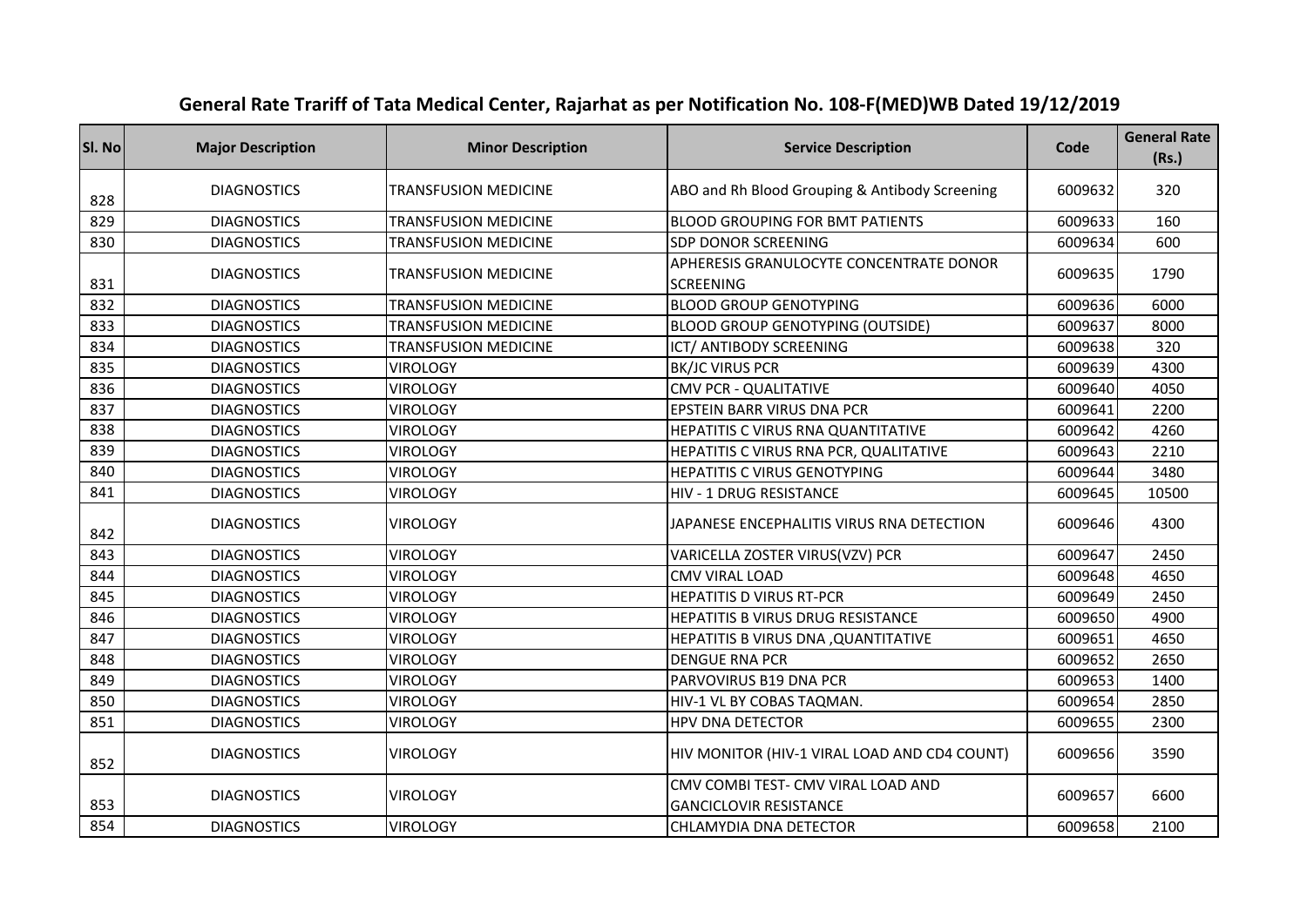| SI. No | <b>Major Description</b>   | <b>Minor Description</b>     | <b>Service Description</b>                                         | Code    | <b>General Rate</b><br>(Rs.) |
|--------|----------------------------|------------------------------|--------------------------------------------------------------------|---------|------------------------------|
| 855    | <b>DIAGNOSTICS</b>         | <b>VIROLOGY</b>              | LEPTOSPIRA DNA PCR                                                 | 6009659 | 1650                         |
| 856    | <b>DIAGNOSTICS</b>         | <b>VIROLOGY</b>              | ADENOVIRUS PCR(qualitative)                                        | 6009660 | 2700                         |
| 857    | <b>DIAGNOSTICS</b>         | <b>VIROLOGY</b>              | <b>INFLUENZA VIRUS PCR</b>                                         | 6009661 | 2100                         |
| 858    | <b>DIAGNOSTICS</b>         | <b>VIROLOGY</b>              | RSV AND HUMAN METAPNEUMOVIRUS PCR                                  | 6009662 | 2100                         |
| 859    | <b>DIAGNOSTICS</b>         | <b>VIROLOGY</b>              | PARAINFLUENZA VIRUS AND CORONA VIRUS PCR                           | 6009663 | 2100                         |
| 860    | <b>DIAGNOSTICS</b>         | <b>VIROLOGY</b>              | RHINO VIRUS AND ENTERO VIRUS PCR                                   | 6009664 | 2100                         |
| 861    | <b>DIAGNOSTICS</b>         | <b>VIROLOGY</b>              | ADENO VIRUS AND BOCA VIRUS PCR                                     | 6009665 | 2100                         |
| 862    | <b>DIAGNOSTICS</b>         | <b>VIROLOGY</b>              | CHLAMYDIA AND MYCOPLASMA PCR                                       | 6009666 | 2100                         |
| 863    | <b>DIAGNOSTICS</b>         | <b>VIROLOGY</b>              | HYBRID CAPTURE 2-HIGH RISK HPV DNA TEST                            | 6009667 | 1800                         |
| 864    | <b>DIAGNOSTICS</b>         | <b>VIROLOGY</b>              | <b>EBV QUANTITATIVE PCR</b>                                        | 6009668 | 3220                         |
| 865    | <b>DIAGNOSTICS</b>         | <b>VIROLOGY</b>              | BK/JC VIRUS QUANTITATIVE REAL TIME PCR                             | 6009669 | 7000                         |
| 866    | <b>DIAGNOSTICS</b>         | <b>VIROLOGY</b>              | BK VIRUS QUANTITATIVE REAL TIME PCR                                | 6009670 | 8800                         |
| 867    | <b>DIAGNOSTICS</b>         | <b>VIROLOGY</b>              | Rota-Adeno-Astro-Noro virus test in stool                          | 6009671 | 1400                         |
| 868    | <b>DIAGNOSTICS</b>         | <b>VIROLOGY</b>              | HERPES SIMPLEX VIRUS PCR                                           | 6009672 | 2450                         |
| 869    | <b>DOCTOR CONSULTATION</b> | <b>DOCTOR CONSULTATION</b>   | <b>NEW CONSULTATION</b>                                            | 6010001 | 250                          |
| 870    | <b>DOCTOR CONSULTATION</b> | <b>DOCTOR CONSULTATION</b>   | <b>CASUALTY CONSULTATION</b>                                       | 6010002 | 250                          |
| 871    | <b>DOCTOR CONSULTATION</b> | <b>DOCTOR CONSULTATION</b>   | CROSS REFERRAL / CONSULTATION                                      | 6010003 | 150                          |
| 872    | <b>DOCTOR CONSULTATION</b> | <b>DOCTOR CONSULTATION</b>   | VISITING DOCTOR CONSULTATION                                       | 6010004 | 600                          |
| 873    | <b>DOCTOR CONSULTATION</b> | <b>DOCTOR CONSULTATION</b>   | <b>CROSS REFRRAL FOR IP</b>                                        | 6010005 | 150                          |
| 874    | <b>DOCTOR CONSULTATION</b> | <b>DOCTOR CONSULTATION</b>   | SPECIAL VISITING DOCTOR CONSULTATION                               | 6010006 | 1500                         |
| 875    | DOCTOR CONSULTATION        | <b>DOCTOR CONSULTATION</b>   | SPEECH & SWALLOWING THERAPY CONSULTATION                           | 6010007 | 110                          |
| 876    | <b>DOCTOR CONSULTATION</b> | <b>DOCTOR CONSULTATION</b>   | SPEECH & SWALLOWING THERAPY CONSULTATION<br>(MULTIPLE SESSIONS OP) | 6010008 | 210                          |
| 877    | <b>DOCTOR CONSULTATION</b> | <b>DOCTOR CONSULTATION</b>   | SPEECH & SWALLOWING THERAPY CONSULTATION<br>(MULTIPLE SESSIONS IP) | 6010009 | 320                          |
| 878    | <b>DOCTOR CONSULTATION</b> | <b>DOCTOR CONSULTATION</b>   | <b>Family Clinic For Womens Cancers</b>                            | 6010010 | 530                          |
| 879    | <b>IMAGING</b>             | <b>BRONCHOSCOPY AND EBUS</b> | <b>BRONCHOSCOPY</b>                                                | 6011001 | 6500                         |
| 880    | <b>IMAGING</b>             | <b>BRONCHOSCOPY AND EBUS</b> | <b>BRONCHOSCOPY BIOPSIES</b>                                       | 6011002 | 1050                         |
| 881    | <b>IMAGING</b>             | <b>BRONCHOSCOPY AND EBUS</b> | <b>BRONCHOSCOPY (VISUALISATION)</b>                                | 6011003 | 5000                         |
| 882    | <b>IMAGING</b>             | <b>BRONCHOSCOPY AND EBUS</b> | <b>BRONCHOSCOPY + BAL</b>                                          | 6011004 | 5200                         |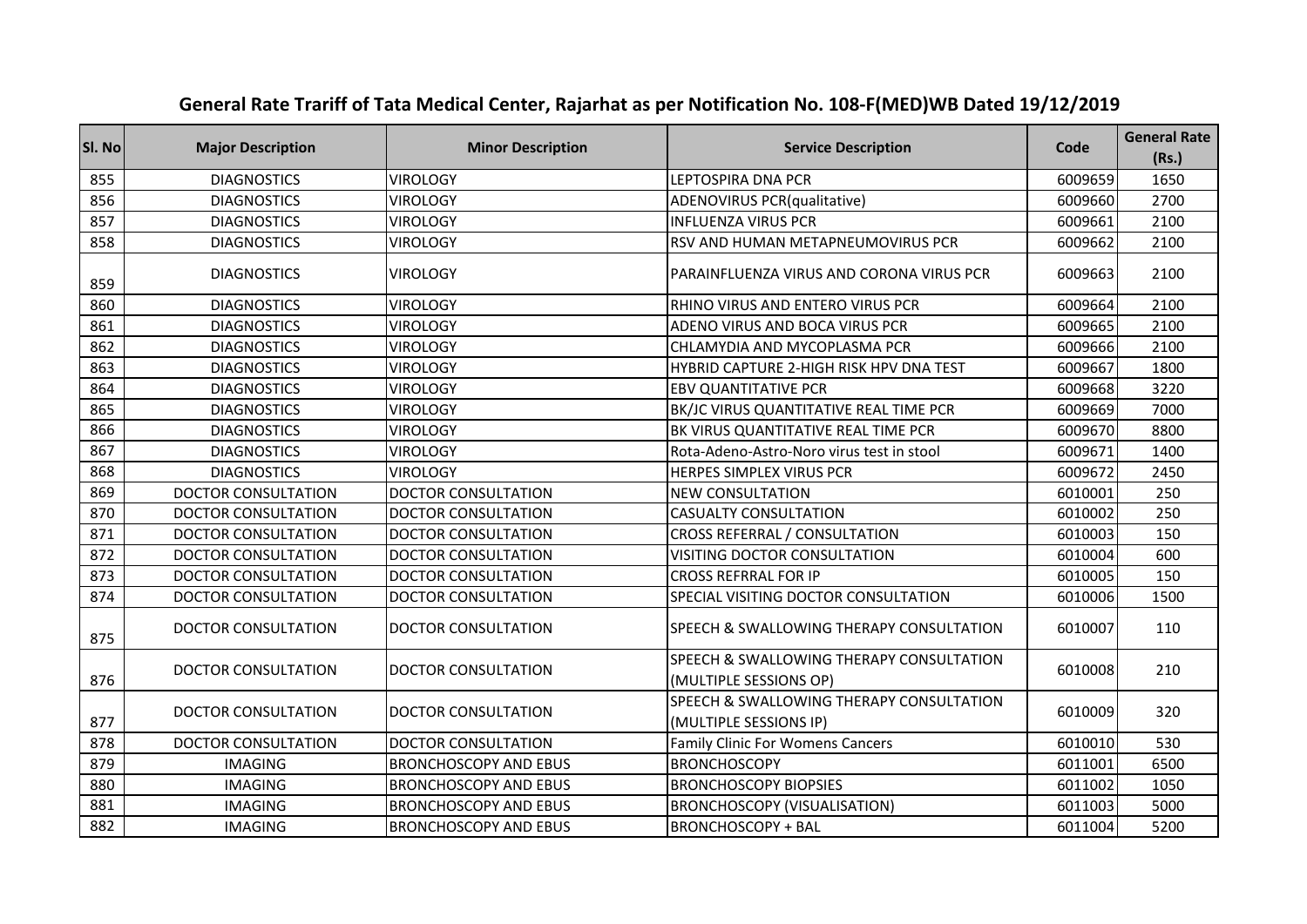| Sl. No | <b>Major Description</b> | <b>Minor Description</b>     | <b>Service Description</b>                 | Code    | <b>General Rate</b><br>(Rs.) |
|--------|--------------------------|------------------------------|--------------------------------------------|---------|------------------------------|
| 883    | <b>IMAGING</b>           | <b>BRONCHOSCOPY AND EBUS</b> | <b>BRONCHOSCOPY + TBNA</b>                 | 6011005 | 5500                         |
| 884    | <b>IMAGING</b>           | <b>BRONCHOSCOPY AND EBUS</b> | <b>BRONCHOSCOPY + ENDOBRONCHIAL BIOPSY</b> | 6011006 | 5500                         |
| 885    | <b>IMAGING</b>           | <b>BRONCHOSCOPY AND EBUS</b> | BRONCHOSCOPY +TRANSBRONCHIAL BIOPSY        | 6011007 | 5500                         |
| 886    | <b>IMAGING</b>           | <b>BRONCHOSCOPY AND EBUS</b> | <b>BRONCHOSCOPY + PSB</b>                  | 6011008 | 5500                         |
| 887    | <b>IMAGING</b>           | <b>BRONCHOSCOPY AND EBUS</b> | <b>BRONCHOSCOPY + BALLOON DILATION</b>     | 6011009 | 6000                         |
| 888    | <b>IMAGING</b>           | <b>BRONCHOSCOPY AND EBUS</b> | <b>BRONCHOSCOPY + GLUE INSERTION</b>       | 6011010 | 6000                         |
| 889    | <b>IMAGING</b>           | <b>BRONCHOSCOPY AND EBUS</b> | <b>CRYOBIOPSY AND DEBULKING</b>            | 6011011 | 7000                         |
| 890    | <b>IMAGING</b>           | <b>BRONCHOSCOPY AND EBUS</b> | DEBULKING +APC+ELECTROCAUTERY              | 6011012 | 7000                         |
| 891    | <b>IMAGING</b>           | <b>BRONCHOSCOPY AND EBUS</b> | <b>EBUS</b>                                | 6011013 | 10000                        |
| 892    | <b>IMAGING</b>           | <b>BRONCHOSCOPY AND EBUS</b> | PLEUROSCOPY +PLEURAL Bx                    | 6011014 | 10000                        |
| 893    | <b>IMAGING</b>           | <b>BRONCHOSCOPY AND EBUS</b> | PLEURAL CATHETER                           | 6011015 | 10000                        |
| 894    | <b>IMAGING</b>           | <b>BRONCHOSCOPY AND EBUS</b> | <b>PLEURODESIS</b>                         | 6011016 | 1000                         |
| 895    | <b>IMAGING</b>           | <b>BRONCHOSCOPY AND EBUS</b> | <b>BRONCHOSCOPY + BAL+ BX</b>              | 6011017 | 5700                         |
| 896    | <b>IMAGING</b>           | <b>BRONCHOSCOPY AND EBUS</b> | BRONCHOSCOPY + BAL+PSB                     | 6011018 | 5700                         |
| 897    | <b>IMAGING</b>           | <b>BRONCHOSCOPY AND EBUS</b> | BRONCHOSCOPY + Bx +PSB                     | 6011019 | 5700                         |
| 898    | <b>IMAGING</b>           | <b>CATH LAB</b>              | <b>CATHLAB PTBD</b>                        | 6011020 | 15750                        |
| 899    | <b>IMAGING</b>           | <b>CATH LAB</b>              | <b>CATHLAB PTBD + STENTING</b>             | 6011021 | 26250                        |
| 900    | <b>IMAGING</b>           | <b>CATH LAB</b>              | CATHLAB PCN (UNILATERAL)                   | 6011022 | 10500                        |
| 901    | <b>IMAGING</b>           | <b>CATH LAB</b>              | CATHLAB PCN ANTIGRADE STENTING(UNILATERAL) | 6011023 | 15750                        |
| 902    | <b>IMAGING</b>           | <b>CATH LAB</b>              | CATHLAB DIAGNOSTIC ANGIOGRAM               | 6011024 | 15750                        |
| 903    | <b>IMAGING</b>           | <b>CATH LAB</b>              | <b>CATHLAB EMBOLIZATION CATEGORY 1</b>     | 6011025 | 21000                        |
| 904    | <b>IMAGING</b>           | <b>CATH LAB</b>              | <b>CATHLAB EMBOLIZATION CATEGORY 2</b>     | 6011026 | 31500                        |
| 905    | <b>IMAGING</b>           | <b>CATH LAB</b>              | <b>CATHLAB EMBOLIZATION CATEGORY 3</b>     | 6011027 | 42000                        |
| 906    | <b>IMAGING</b>           | <b>CATH LAB</b>              | <b>CATHLAB VASCULAR STENTING</b>           | 6011028 | 26250                        |
| 907    | <b>IMAGING</b>           | <b>CATH LAB</b>              | <b>CATHLAB CHECK PROCEDURE</b>             | 6011029 | 5250                         |
| 908    | <b>IMAGING</b>           | <b>CATH LAB</b>              | CATHLAB FOLLOWUP REDO PROCEDURE            | 6011030 | 5250                         |
| 909    | <b>IMAGING</b>           | <b>CATH LAB</b>              | <b>CATHLAB BILLIARY STENT</b>              | 6011031 | 15750                        |
| 910    | <b>IMAGING</b>           | <b>CATH LAB</b>              | CATHLAB NJ TUBE PLACEMENT                  | 6011032 | 2100                         |
| 911    | <b>IMAGING</b>           | <b>CATH LAB</b>              | <b>CATHLAB ABSCESS DRAINAGE</b>            | 6011033 | 5250                         |
| 912    | <b>IMAGING</b>           | <b>CATH LAB</b>              | <b>CATHLAB CENTRAL LINE</b>                | 6011034 | 2100                         |
| 913    | <b>IMAGING</b>           | <b>CATH LAB</b>              | <b>CATHLAB HICKMANNS LINE</b>              | 6011035 | 10500                        |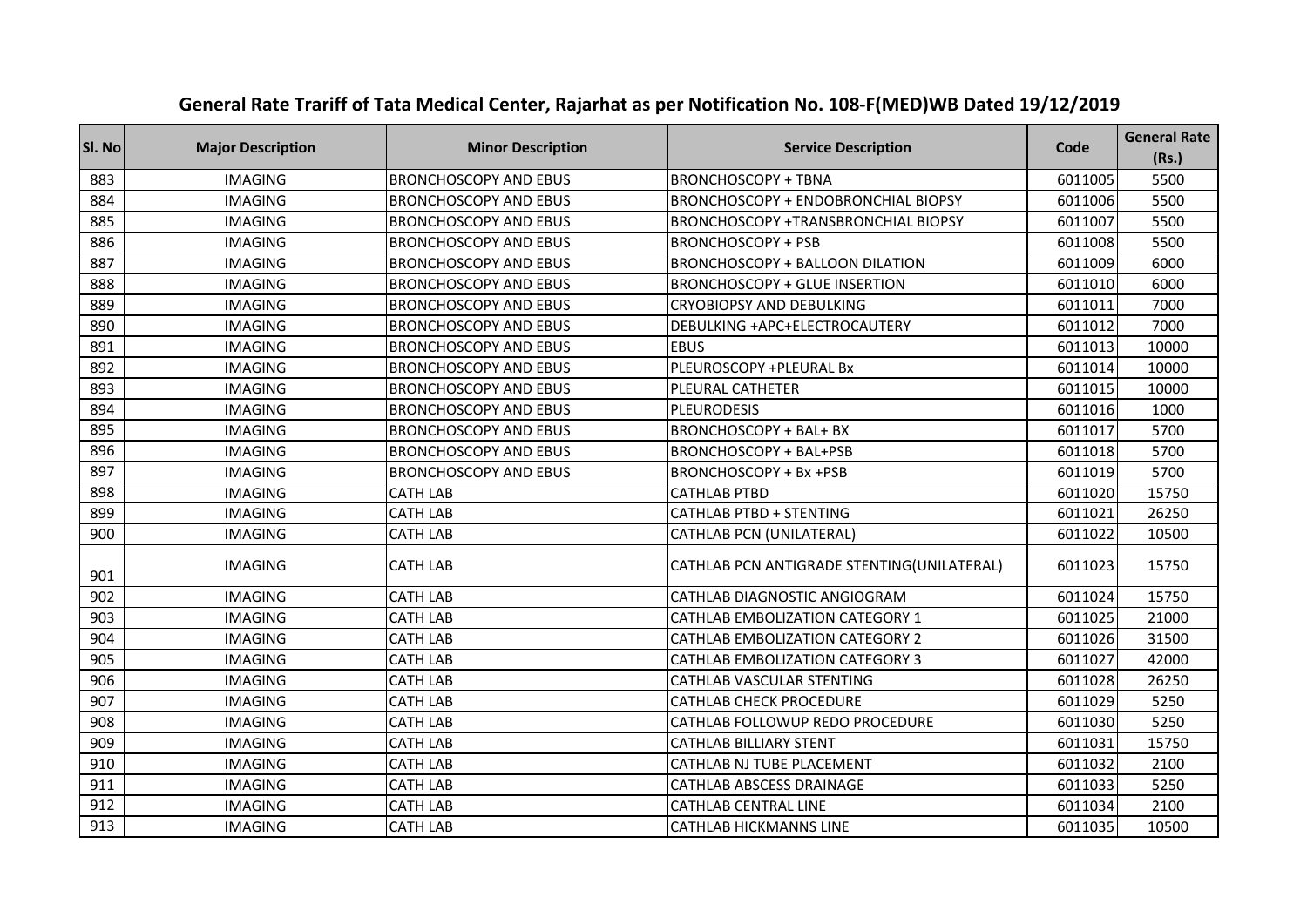| SI. No | <b>Major Description</b> | <b>Minor Description</b> | <b>Service Description</b>             | Code    | <b>General Rate</b><br>(Rs.) |
|--------|--------------------------|--------------------------|----------------------------------------|---------|------------------------------|
| 914    | <b>IMAGING</b>           | <b>CATH LAB</b>          | <b>CATHLAB CHEMOPORT</b>               | 6011036 | 10500                        |
| 915    | <b>IMAGING</b>           | <b>CATH LAB</b>          | <b>HVPG</b>                            | 6011037 | 5250                         |
| 916    | <b>IMAGING</b>           | <b>CATH LAB</b>          | NJ TUBE PLACEMENT                      | 6011038 | 2100                         |
| 917    | <b>IMAGING</b>           | <b>CATH LAB</b>          | <b>ANTEGRADE STENTING STAGE 1</b>      | 6011039 | 6000                         |
| 918    | <b>IMAGING</b>           | <b>CATH LAB</b>          | <b>ANTEGRADE STENTING STAGE 2</b>      | 6011040 | 4500                         |
| 919    | <b>IMAGING</b>           | <b>CATH LAB</b>          | PICC LINE                              | 6011041 | 4000                         |
| 920    | <b>IMAGING</b>           | <b>CATH LAB</b>          | <b>HICKMAN REMOVAL</b>                 | 6011042 | 1500                         |
| 921    | <b>IMAGING</b>           | <b>CATH LAB</b>          | PIGTAIL INSERTION                      | 6011043 | 3500                         |
| 922    | <b>IMAGING</b>           | <b>CT SCAN</b>           | <b>CT BRAIN</b>                        | 6011044 | 2180                         |
| 923    | <b>IMAGING</b>           | <b>CT SCAN</b>           | <b>CT GUIDED FNAC</b>                  | 6011045 | 2180                         |
| 924    | <b>IMAGING</b>           | <b>CT SCAN</b>           | <b>CT GUIDED THERAPEUTIC PROCEDURE</b> | 6011046 | 2710                         |
| 925    | <b>IMAGING</b>           | <b>CT SCAN</b>           | CT HIGH RESOLUTION THORAX              | 6011047 | 4390                         |
| 926    | <b>IMAGING</b>           | <b>CT SCAN</b>           | <b>CT KUB</b>                          | 6011048 | 4910                         |
| 927    | <b>IMAGING</b>           | <b>CT SCAN</b>           | <b>CT NECK</b>                         | 6011049 | 4390                         |
| 928    | <b>IMAGING</b>           | <b>CT SCAN</b>           | CT TEMPORAL BONE / TMJ HIGH RESOLUTION | 6011050 | 4390                         |
| 929    | <b>IMAGING</b>           | <b>CT SCAN</b>           | <b>CT THORAX</b>                       | 6011051 | 4390                         |
| 930    | <b>IMAGING</b>           | <b>CT SCAN</b>           | CT GUIDED DIAGNOSTIC PROCEDURE         | 6011052 | 2180                         |
| 931    | <b>IMAGING</b>           | <b>CT SCAN</b>           | <b>CT UPPER ABDOMEN</b>                | 6011053 | 4390                         |
| 932    | <b>IMAGING</b>           | <b>CT SCAN</b>           | CT LOWER ABDOMEN/PELVIS                | 6011054 | 4390                         |
| 933    | <b>IMAGING</b>           | <b>CT SCAN</b>           | <b>CT WHOLE ABDOMEN</b>                | 6011055 | 8270                         |
| 934    | <b>IMAGING</b>           | <b>CT SCAN</b>           | CT CORONARY ANGIOGRAPHY                | 6011056 | 8270                         |
| 935    | <b>IMAGING</b>           | <b>CT SCAN</b>           | CT VIRTUAL BRONCHOSCOPY                | 6011057 | 6070                         |
| 936    | <b>IMAGING</b>           | <b>CT SCAN</b>           | CT VIRTUAL COLONOSCOPY                 | 6011058 | 6070                         |
| 937    | <b>IMAGING</b>           | <b>CT SCAN</b>           | CT ANGIOGRAM BRAIN                     | 6011059 | 5540                         |
| 938    | <b>IMAGING</b>           | <b>CT SCAN</b>           | CT ANGIOGRAM NECK                      | 6011060 | 6070                         |
| 939    | <b>IMAGING</b>           | <b>CT SCAN</b>           | <b>CT DENTA SCAN</b>                   | 6011061 | 4910                         |
| 940    | <b>IMAGING</b>           | <b>CT SCAN</b>           | <b>CT DORSAL SPINE</b>                 | 6011062 | 4390                         |
| 941    | <b>IMAGING</b>           | <b>CT SCAN</b>           | <b>CT CERVICAL SPINE</b>               | 6011063 | 4390                         |
| 942    | <b>IMAGING</b>           | <b>CT SCAN</b>           | <b>CT LS SPINE</b>                     | 6011064 | 4390                         |
| 943    | <b>IMAGING</b>           | <b>CT SCAN</b>           | <b>CT SHOULDER JOINT</b>               | 6011065 | 4390                         |
| 944    | <b>IMAGING</b>           | <b>CT SCAN</b>           | <b>CT ELBOW JOINT</b>                  | 6011066 | 4390                         |
| 945    | <b>IMAGING</b>           | <b>CT SCAN</b>           | CT WRIST JOINT/HAND                    | 6011067 | 4390                         |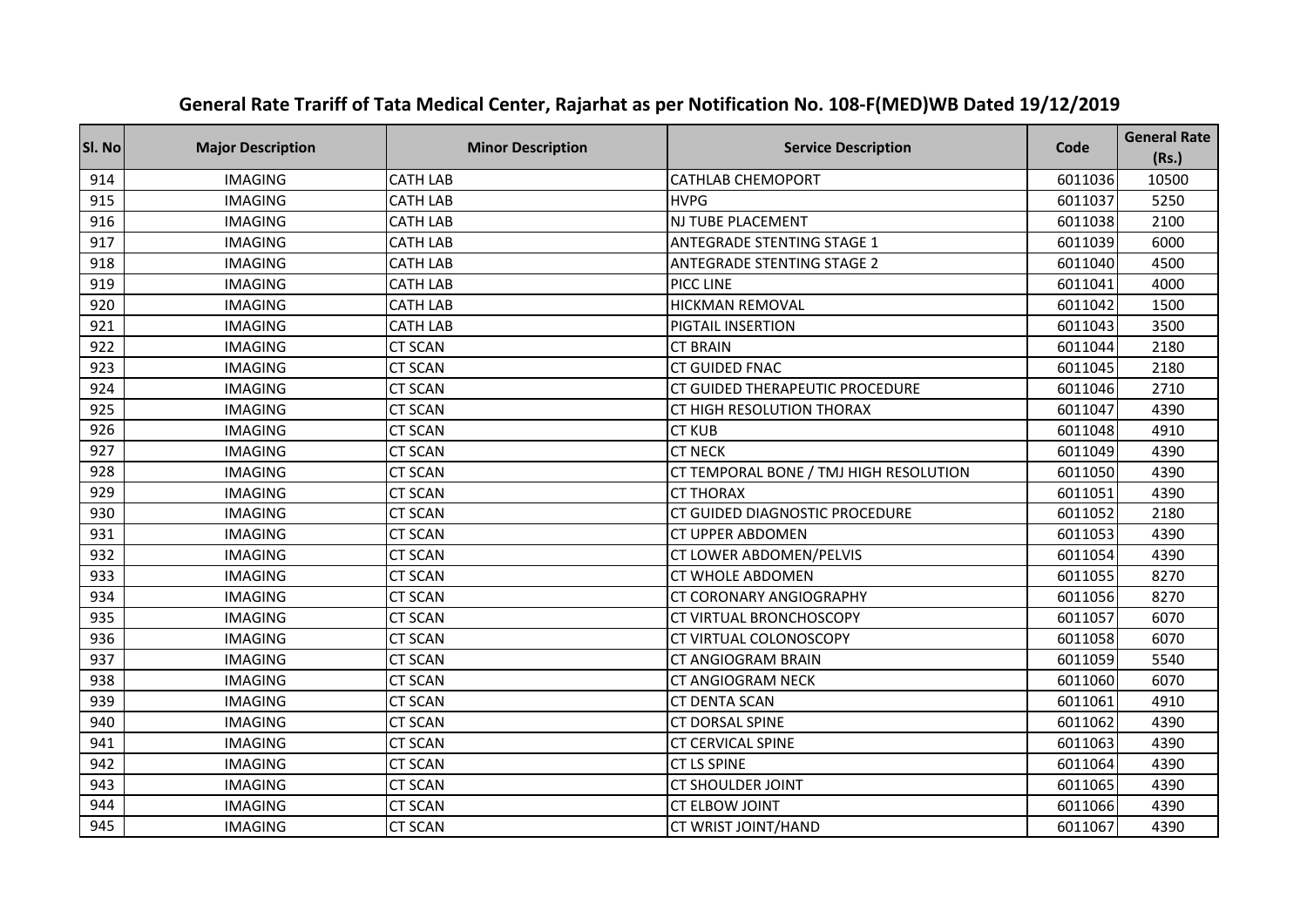| SI. No | <b>Major Description</b> | <b>Minor Description</b> | <b>Service Description</b>             | Code    | <b>General Rate</b><br>(Rs.) |
|--------|--------------------------|--------------------------|----------------------------------------|---------|------------------------------|
| 946    | <b>IMAGING</b>           | <b>CT SCAN</b>           | <b>CT HIP JOINT</b>                    | 6011068 | 4390                         |
| 947    | <b>IMAGING</b>           | <b>CT SCAN</b>           | <b>CT KNEE JOINT</b>                   | 6011069 | 4390                         |
| 948    | <b>IMAGING</b>           | <b>CT SCAN</b>           | CT ANKLE JOINT/FOOT                    | 6011070 | 4390                         |
| 949    | <b>IMAGING</b>           | <b>CT SCAN</b>           | CT SMALL JOINTS OF HAND                | 6011071 | 4390                         |
| 950    | <b>IMAGING</b>           | <b>CT SCAN</b>           | CT SMALL JOINTS OF FOOT                | 6011072 | 4390                         |
| 951    | <b>IMAGING</b>           | <b>CT SCAN</b>           | <b>CT ARM</b>                          | 6011073 | 4390                         |
| 952    | <b>IMAGING</b>           | <b>CT SCAN</b>           | <b>CT FOREARM</b>                      | 6011074 | 4390                         |
| 953    | <b>IMAGING</b>           | <b>CT SCAN</b>           | <b>CT THIGH</b>                        | 6011075 | 4390                         |
| 954    | <b>IMAGING</b>           | <b>CT SCAN</b>           | <b>CT LEG</b>                          | 6011076 | 4390                         |
| 955    | <b>IMAGING</b>           | <b>CT SCAN</b>           | <b>CT PNS</b>                          | 6011077 | 4390                         |
| 956    | <b>IMAGING</b>           | <b>CT SCAN</b>           | <b>CT ORBIT</b>                        | 6011078 | 4390                         |
| 957    | <b>IMAGING</b>           | <b>CT SCAN</b>           | <b>CT FACE</b>                         | 6011079 | 4390                         |
| 958    | <b>IMAGING</b>           | <b>CT SCAN</b>           | <b>CT 3 PHASE LIVER</b>                | 6011080 | 4910                         |
| 959    | <b>IMAGING</b>           | <b>CT SCAN</b>           | CT THORACIC/PULMONARY ANGIOGRAM        | 6011081 | 6070                         |
| 960    | <b>IMAGING</b>           | <b>CT SCAN</b>           | CT ABDOMINAL ANGIOGRAM                 | 6011082 | 9320                         |
| 961    | <b>IMAGING</b>           | <b>CT SCAN</b>           | CT UPPER EXTREMITY ANGIOGRAM           | 6011083 | 6070                         |
| 962    | <b>IMAGING</b>           | <b>CT SCAN</b>           | CT LOWER EXTREMITY ANGIOGRAM           | 6011084 | 6070                         |
| 963    | <b>IMAGING</b>           | <b>CT SCAN</b>           | <b>CT GUIDED BIOPSY</b>                | 6011085 | 2710                         |
| 964    | <b>IMAGING</b>           | <b>CT SCAN</b>           | CT THORAX AND WHOLE ABDOMEN            | 6011086 | 11530                        |
| 965    | <b>IMAGING</b>           | <b>CT SCAN</b>           | <b>CT NECK AND THORAX</b>              | 6011087 | 8270                         |
| 966    | <b>IMAGING</b>           | <b>CT SCAN</b>           | CT THORAX AND UPPER ABDOMEN            | 6011088 | 8270                         |
| 967    | <b>IMAGING</b>           | <b>CT SCAN</b>           | <b>CT GUIDED RFA</b>                   | 6011089 | 33580                        |
| 968    | <b>IMAGING</b>           | <b>CT SCAN</b>           | CT BRAIN (NON CONTRAST)                | 6011090 | 2180                         |
| 969    | <b>IMAGING</b>           | <b>CT SCAN</b>           | CT KUB (NON CONTRAST)                  | 6011091 | 4910                         |
| 970    | <b>IMAGING</b>           | <b>CT SCAN</b>           | <b>CT NECK (NON CONTRAST)</b>          | 6011092 | 4390                         |
| 971    | <b>IMAGING</b>           | <b>CT SCAN</b>           | CT THORAX(NON CONTRAST)                | 6011093 | 4390                         |
| 972    | <b>IMAGING</b>           | <b>CT SCAN</b>           | CT UPPER ABDOMEN (NON CONTRAST)        | 6011094 | 4390                         |
| 973    | <b>IMAGING</b>           | <b>CT SCAN</b>           | CT LOWER ABDOMEN/PELVIS (NON CONTRAST) | 6011095 | 4390                         |
| 974    | <b>IMAGING</b>           | <b>CT SCAN</b>           | CT WHOLE ABDOMEN (NON CONTRAST)        | 6011096 | 8270                         |
| 975    | <b>IMAGING</b>           | <b>CT SCAN</b>           | CT FACE (NON CONTRAST)                 | 6011097 | 4390                         |
| 976    | <b>IMAGING</b>           | <b>CT SCAN</b>           | CT THORAX, WHOLE ABDOMEN, NECK         | 6011098 | 16040                        |
| 977    | <b>IMAGING</b>           | <b>CT SCAN</b>           | CT THORAX, UPPER ABDOMEN, NECK         | 6011099 | 12160                        |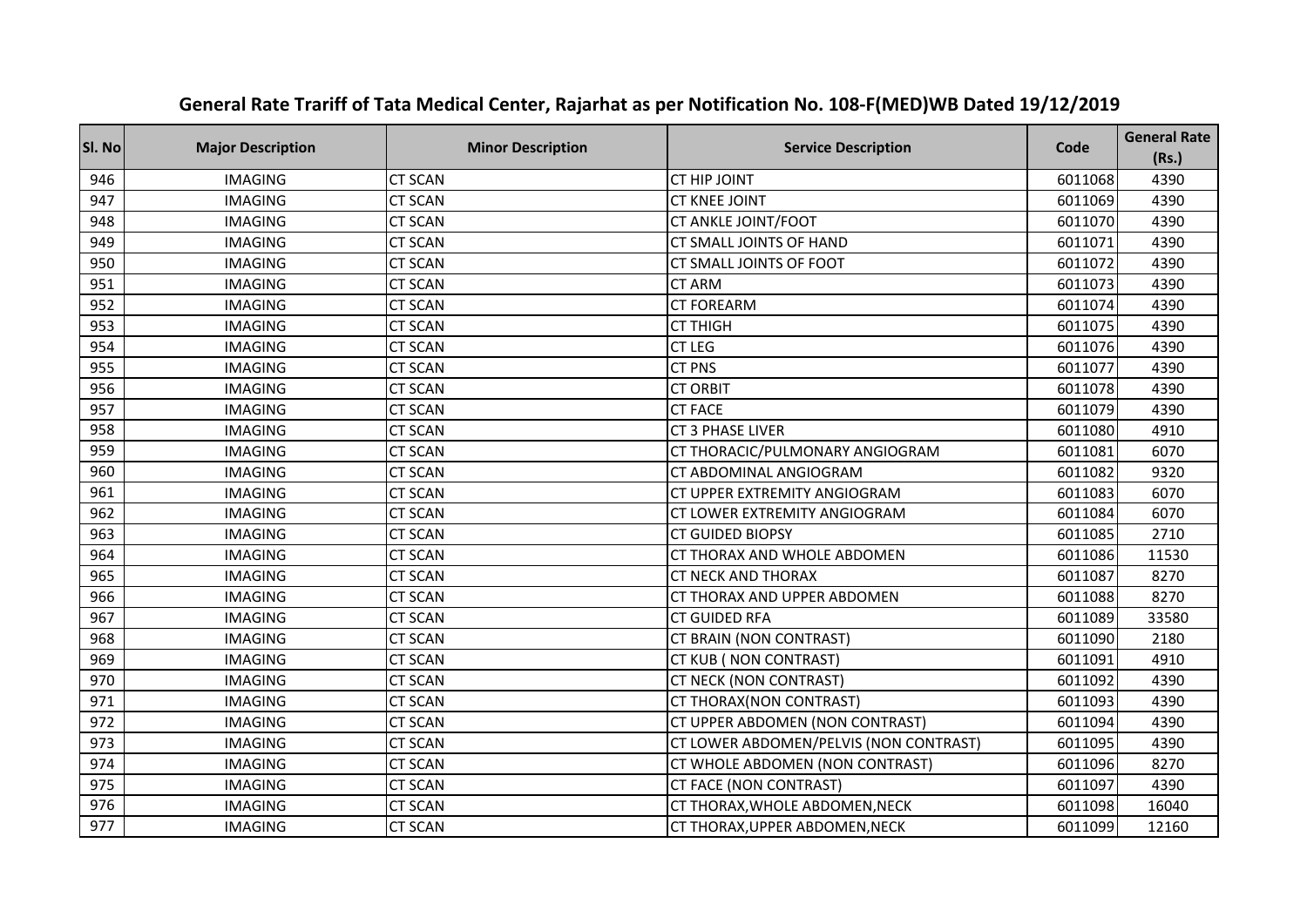| SI. No | <b>Major Description</b> | <b>Minor Description</b> | <b>Service Description</b>                             | Code    | <b>General Rate</b><br>(Rs.) |
|--------|--------------------------|--------------------------|--------------------------------------------------------|---------|------------------------------|
| 978    | <b>IMAGING</b>           | <b>CT SCAN</b>           | CT THORAX, KUB                                         | 6011100 | 8800                         |
| 979    | <b>IMAGING</b>           | <b>CT SCAN</b>           | CT Upper Extremity with CT Thorax                      | 6011101 | 9950                         |
| 980    | <b>IMAGING</b>           | <b>CT SCAN</b>           | CT Lower Extremity with CT Thorax                      | 6011102 | 9950                         |
| 981    | <b>IMAGING</b>           | <b>CT SCAN</b>           | CT Lower Extremity with CT Thorax and Whole<br>Abdomen | 6011103 | 17090                        |
| 982    | <b>IMAGING</b>           | <b>CT SCAN</b>           | CT Lower Extremity with CT Thorax and Upper<br>Abdomen | 6011104 | 13840                        |
| 983    | <b>IMAGING</b>           | <b>CT SCAN</b>           | CT Upper Extremity with CT Thorax and Upper<br>Abdomen | 6011105 | 13840                        |
| 984    | <b>IMAGING</b>           | <b>CT SCAN</b>           | CT Upper Extremity with CT Thorax and Whole<br>Abdomen | 6011106 | 17090                        |
| 985    | <b>IMAGING</b>           | <b>CT SCAN</b>           | CT PAIN PALLIATION CATEGORY 1                          | 6011107 | 4920                         |
| 986    | <b>IMAGING</b>           | <b>CT SCAN</b>           | CT PAIN PALLIATION CATEGORY 2                          | 6011108 | 7220                         |
| 987    | <b>IMAGING</b>           | <b>CT SCAN</b>           | <b>CT SINOGRAM</b>                                     | 6011109 | 3890                         |
| 988    | <b>IMAGING</b>           | <b>CT SCAN</b>           | CT ENTEROCLYSIS/ ENTEROGRAPHY                          | 6011110 | 7770                         |
| 989    | <b>IMAGING</b>           | <b>ENDOSCOPY</b>         | <b>ENDOSCOPY</b>                                       | 6011111 | 2350                         |
| 990    | <b>IMAGING</b>           | <b>ENDOSCOPY</b>         | <b>ENDOSCOPY AND BIOPSY</b>                            | 6011112 | 2550                         |
| 991    | <b>IMAGING</b>           | <b>ENDOSCOPY</b>         | <b>ENDOSCOPY AND FB REMOVAL</b>                        | 6011113 | 4050                         |
| 992    | <b>IMAGING</b>           | <b>ENDOSCOPY</b>         | ENDOSCOPY AND SCIEROTHERAPY                            | 6011114 | 4620                         |
| 993    | <b>IMAGING</b>           | <b>ENDOSCOPY</b>         | <b>ENDOSCOPY AND ULCER HAEMOSTASIS</b>                 | 6011115 | 6400                         |
| 994    | <b>IMAGING</b>           | <b>ENDOSCOPY</b>         | ENDOSCOPY AND VAREICEAL LIGATION                       | 6011116 | 6400                         |
| 995    | <b>IMAGING</b>           | <b>ENDOSCOPY</b>         | ENDOSCOPY AND POLYPECTOMY                              | 6011117 | 6930                         |
| 996    | <b>IMAGING</b>           | <b>ENDOSCOPY</b>         | ENDOSCOPY AND ENDLOOP APPLICATION                      | 6011118 | 6360                         |
| 997    | <b>IMAGING</b>           | <b>ENDOSCOPY</b>         | ENDOSCOPY AND HEMOCLIP APPLICATION                     | 6011119 | 7550                         |
| 998    | <b>IMAGING</b>           | <b>ENDOSCOPY</b>         | ENDOSCOPY AND ARGON PLASMA COAGULATION                 | 6011120 | 7550                         |
| 999    | <b>IMAGING</b>           | <b>ENDOSCOPY</b>         | <b>ENDOSCOPY AND GLUE INJECTION</b>                    | 6011121 | 8670                         |
| 1000   | <b>IMAGING</b>           | <b>ENDOSCOPY</b>         | <b>ENDOSCOPY AND PEG</b>                               | 6011122 | 6360                         |
| 1001   | <b>IMAGING</b>           | ENDOSCOPY                | <b>ENDOSCOPY ASSISTED FEEDING TUBE PLACEMENT</b>       | 6011123 | 6400                         |
| 1002   | <b>IMAGING</b>           | <b>ENDOSCOPY</b>         | ESOPHAGEAL DILATION (with fluroscopy)-BOUGIE           | 6011124 | 9250                         |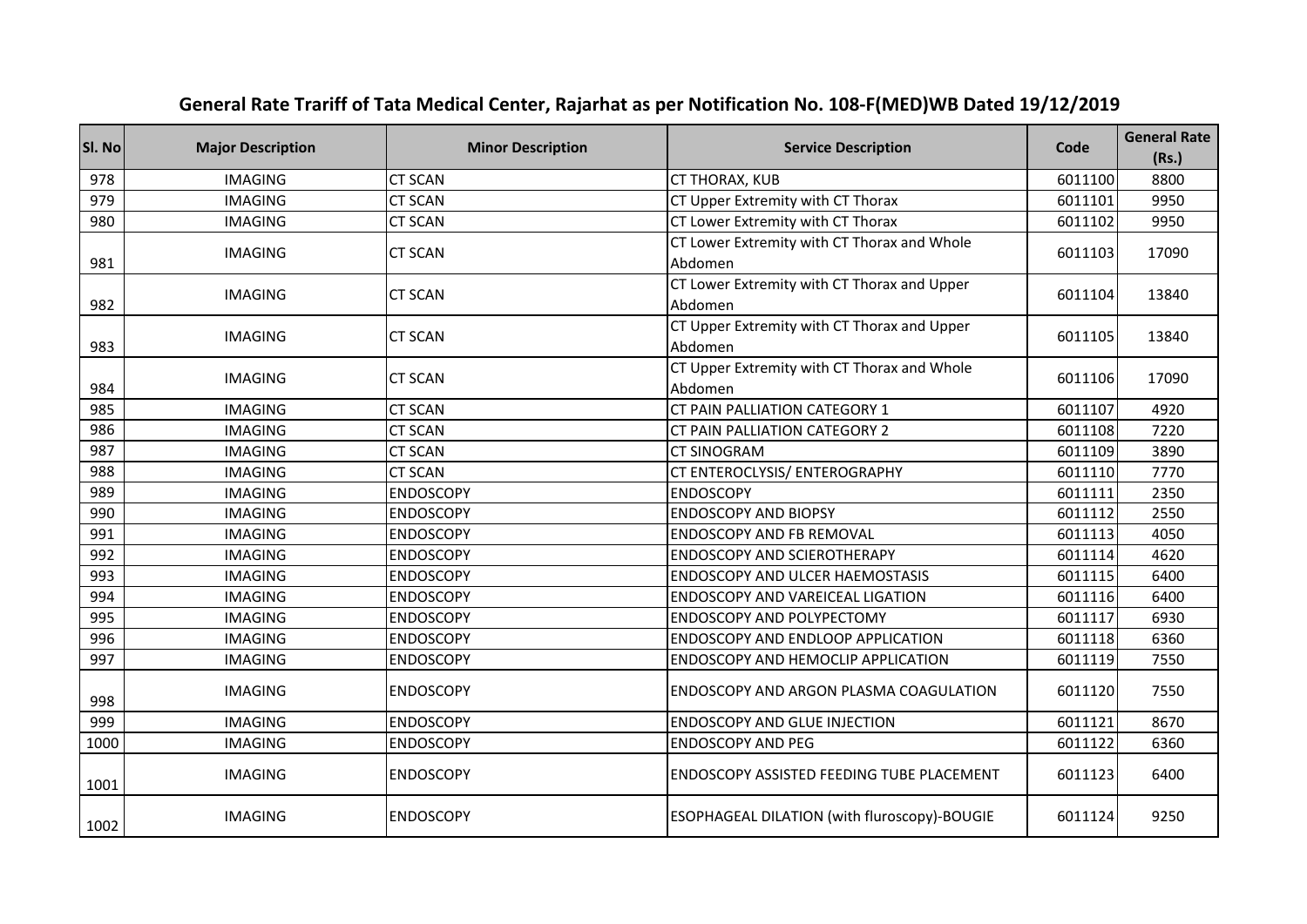| SI. No | <b>Major Description</b> | <b>Minor Description</b> | <b>Service Description</b>                              | Code    | <b>General Rate</b><br>(Rs.) |
|--------|--------------------------|--------------------------|---------------------------------------------------------|---------|------------------------------|
| 1003   | <b>IMAGING</b>           | <b>ENDOSCOPY</b>         | ESOPHAGEAL DILATION (without fluroscopy)-BOUGIE         | 6011125 | 7550                         |
| 1004   | <b>IMAGING</b>           | <b>ENDOSCOPY</b>         | ESOPHAGEAL DILATION (with fluroscopy) -BALLON           | 6011126 | 9250                         |
| 1005   | <b>IMAGING</b>           | <b>ENDOSCOPY</b>         | ESOPHAGEAL DILATION (without fluroscopy) -BALLON        | 6011127 | 7550                         |
| 1006   | <b>IMAGING</b>           | <b>ENDOSCOPY</b>         | <b>ESOPHAGEAL STENT PLACEMENT</b>                       | 6011128 | 9250                         |
| 1007   | <b>IMAGING</b>           | <b>ENDOSCOPY</b>         | <b>ACHALASIA DILATION</b>                               | 6011129 | 11550                        |
| 1008   | <b>IMAGING</b>           | <b>ENDOSCOPY</b>         | <b>GASTRODUODENAL BALLON DILATION</b>                   | 6011130 | 9250                         |
| 1009   | <b>IMAGING</b>           | <b>ENDOSCOPY</b>         | <b>COLONOSCOPY</b>                                      | 6011131 | 3500                         |
| 1010   | <b>IMAGING</b>           | <b>ENDOSCOPY</b>         | <b>COLONOSCOPY AND BIOPSY</b>                           | 6011132 | 3700                         |
| 1011   | <b>IMAGING</b>           | <b>ENDOSCOPY</b>         | COLONOSCOPY AND POLYPECTOMY                             | 6011133 | 10400                        |
| 1012   | <b>IMAGING</b>           | <b>ENDOSCOPY</b>         | COLONOSCOPY AND POLYPECTOMY (multiple)                  | 6011134 | 9250                         |
| 1013   | <b>IMAGING</b>           | <b>ENDOSCOPY</b>         | COLONOSCOPY AND ENDLOOP(with polypectomy)               | 6011135 | 9850                         |
| 1014   | <b>IMAGING</b>           | <b>ENDOSCOPY</b>         | <b>COLONOSCOPY AND HEMOSTASIS</b>                       | 6011136 | 7510                         |
| 1015   | <b>IMAGING</b>           | <b>ENDOSCOPY</b>         | COLONOSCOPY AND HEMOCLIP APPLICATION                    | 6011137 | 9820                         |
| 1016   | <b>IMAGING</b>           | <b>ENDOSCOPY</b>         | COLONOSCOPY AND ARGON PLASMA COAGULATION                | 6011138 | 7550                         |
| 1017   | <b>IMAGING</b>           | <b>ENDOSCOPY</b>         | COLONOSCOPY AND BALLON DILATION (with<br>flouroscopy)   | 6011139 | 14450                        |
| 1018   | <b>IMAGING</b>           | <b>ENDOSCOPY</b>         | COLONOSCOPY AND BALLON DILATION (without<br>fluroscopy) | 6011140 | 12150                        |
| 1019   | <b>IMAGING</b>           | <b>ENDOSCOPY</b>         | COLONOSCOPY AND STENT PLACEMENT                         | 6011141 | 9850                         |
| 1020   | <b>IMAGING</b>           | <b>ENDOSCOPY</b>         | COLONOSCOPY AND DECOMPRESSION                           | 6011142 | 9850                         |
| 1021   | <b>IMAGING</b>           | <b>ENDOSCOPY</b>         | COLONOSCOPY AND INTUSSUSCEPTION REDUCTION               | 6011143 | 9820                         |
| 1022   | <b>IMAGING</b>           | <b>ENDOSCOPY</b>         | SIGMOIDOSCOPY                                           | 6011144 | 2350                         |
| 1023   | <b>IMAGING</b>           | <b>ENDOSCOPY</b>         | SIGMOIDOSCOPY AND BIOPSY                                | 6011145 | 2550                         |
| 1024   | <b>IMAGING</b>           | <b>ENDOSCOPY</b>         | SIGMOIDOSCOPY AND POLYPECTOMY                           | 6011146 | 6930                         |
| 1025   | <b>IMAGING</b>           | <b>ENDOSCOPY</b>         | SIGMOIDOSCOPY AND POLYPECTOMY (multiple)                | 6011147 | 11000                        |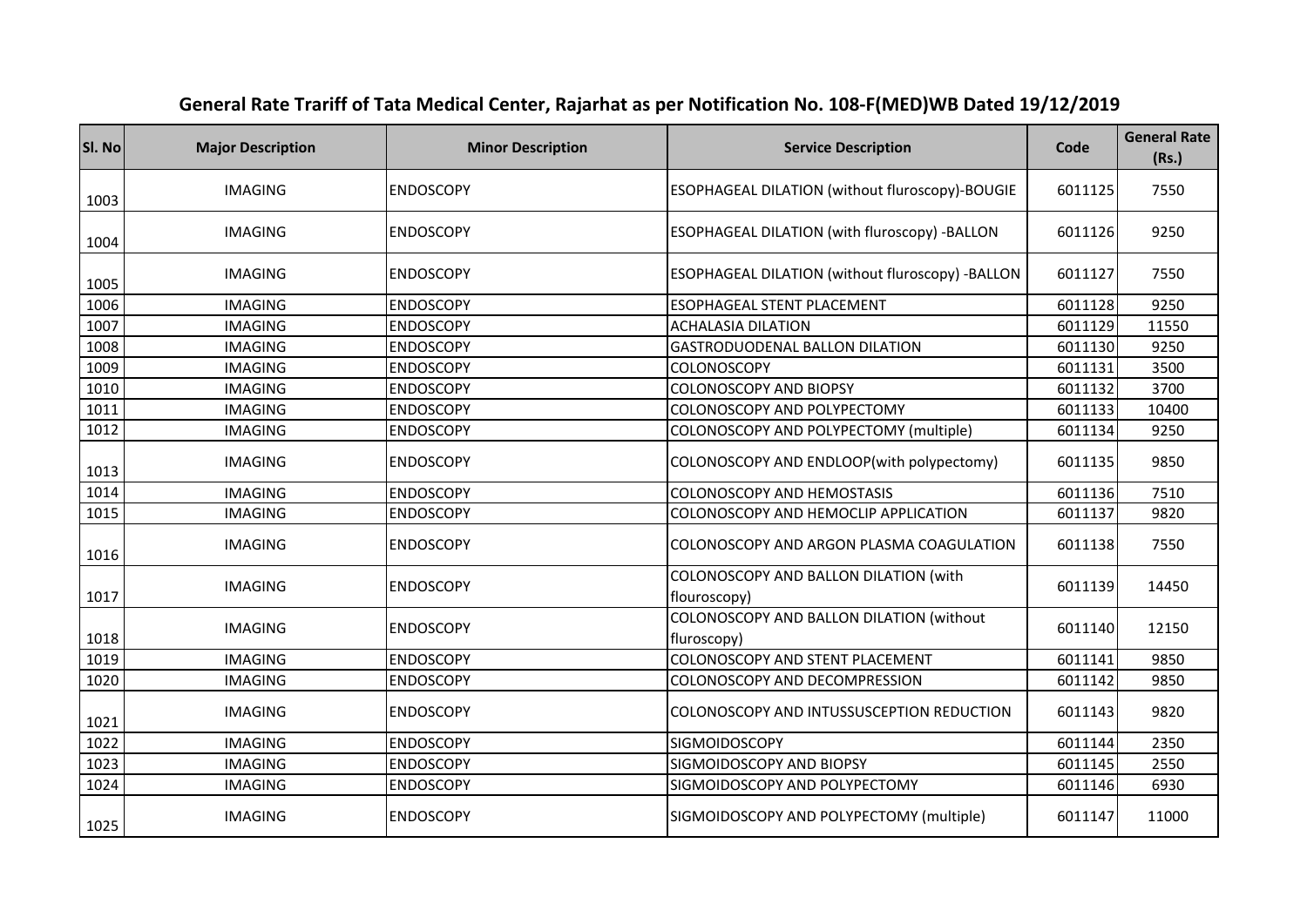| SI. No | <b>Major Description</b> | <b>Minor Description</b> | <b>Service Description</b>                           | Code    | <b>General Rate</b><br>(Rs.) |
|--------|--------------------------|--------------------------|------------------------------------------------------|---------|------------------------------|
| 1026   | <b>IMAGING</b>           | <b>ENDOSCOPY</b>         | SIGMOIDOSCOPY AND ENDLOOP (with polypectomy)         | 6011148 | 12130                        |
| 1027   | <b>IMAGING</b>           | <b>ENDOSCOPY</b>         | SIGMOIDDOSCOPY AND HEMOSTASIS                        | 6011149 | 5780                         |
| 1028   | <b>IMAGING</b>           | <b>ENDOSCOPY</b>         | SIGMOIDOSCOPY AND HEMOCLIP                           | 6011150 | 14450                        |
| 1029   | <b>IMAGING</b>           | <b>ENDOSCOPY</b>         | SIGMOIDOSCOPY AND ARGON PLASMA<br><b>COAGULATION</b> | 6011151 | 5800                         |
| 1030   | <b>IMAGING</b>           | <b>ENDOSCOPY</b>         | SIGMOIDOSCOPY AND BALLON DILATATION                  | 6011152 | 7550                         |
| 1031   | <b>IMAGING</b>           | <b>ENDOSCOPY</b>         | EUS AND DRAINAGE (without fluroscopy)                | 6011153 | 21370                        |
| 1032   | <b>IMAGING</b>           | <b>ENDOSCOPY</b>         | <b>ERCP DIAGNOSTIC</b>                               | 6011154 | 6400                         |
| 1033   | <b>IMAGING</b>           | <b>ENDOSCOPY</b>         | ERCP AND BIOPSY/FNA                                  | 6011155 | 9850                         |
| 1034   | <b>IMAGING</b>           | <b>ENDOSCOPY</b>         | ERCP AND BILIARY SPHINCTEROTOMY/STENTING             | 6011156 | 13900                        |
| 1035   | <b>IMAGING</b>           | <b>ENDOSCOPY</b>         | ERCP AND PRE CUT SPHINCTEROTOMY/STENTING             | 6011157 | 13900                        |
| 1036   | <b>IMAGING</b>           | <b>ENDOSCOPY</b>         | <b>ERCP AND STONE EXTRACTION</b>                     | 6011158 | 13900                        |
| 1037   | <b>IMAGING</b>           | <b>ENDOSCOPY</b>         | ERCP AND METAL STENT PLACEMENT                       | 6011159 | 13900                        |
| 1038   | <b>IMAGING</b>           | <b>ENDOSCOPY</b>         | SIGMOIDOSCOPY AND STENT PLACEMENT                    | 6011160 | 7550                         |
| 1039   | <b>IMAGING</b>           | <b>ENDOSCOPY</b>         | ERCP AND PSEUDOCYST DRAINAGE                         | 6011161 | 14440                        |
| 1040   | <b>IMAGING</b>           | <b>ENDOSCOPY</b>         | ERCP IN ALLTERED ANATOMY(post gastric surgery)       | 6011162 | 14440                        |
| 1041   | <b>IMAGING</b>           | <b>ENDOSCOPY</b>         | ENDOSCOPIC ULTRASOUND(EUS)-<br>MEDIASTINUM/ESOPHAGUS | 6011163 | 9850                         |
| 1042   | <b>IMAGING</b>           | <b>ENDOSCOPY</b>         | <b>EUS-STOMACH</b>                                   | 6011164 | 9850                         |
| 1043   | <b>IMAGING</b>           | <b>ENDOSCOPY</b>         | <b>EUS-PANCREATO BILLARY</b>                         | 6011165 | 9850                         |
| 1044   | <b>IMAGING</b>           | <b>ENDOSCOPY</b>         | <b>EUS-RECTUM</b>                                    | 6011166 | 9850                         |
| 1045   | <b>IMAGING</b>           | <b>ENDOSCOPY</b>         | <b>EUS AND FNA</b>                                   | 6011167 | 15050                        |
| 1046   | <b>IMAGING</b>           | <b>ENDOSCOPY</b>         | <b>EUS AND TRU CUT BIOPSY</b>                        | 6011168 | 17910                        |
| 1047   | <b>IMAGING</b>           | <b>ENDOSCOPY</b>         | EUS AND DRAINAGE(with fluroscopy)                    | 6011169 | 28300                        |
| 1048   | <b>IMAGING</b>           | <b>ENDOSCOPY</b>         | <b>EUS AND STENT PLACEMENT</b>                       | 6011170 | 21370                        |
| 1049   | <b>IMAGING</b>           | <b>ENDOSCOPY</b>         | EUS GUIDED ENDOSCOPIC INJECTION                      | 6011171 | 14440                        |
| 1050   | <b>IMAGING</b>           | <b>ENDOSCOPY</b>         | PUSH JEJUNOSCOPY                                     | 6011172 | 3470                         |
| 1051   | <b>IMAGING</b>           | <b>ENDOSCOPY</b>         | <b>INTRAOPERATIVE ENDOSCOPY CHARGES</b>              | 6011173 | 5780                         |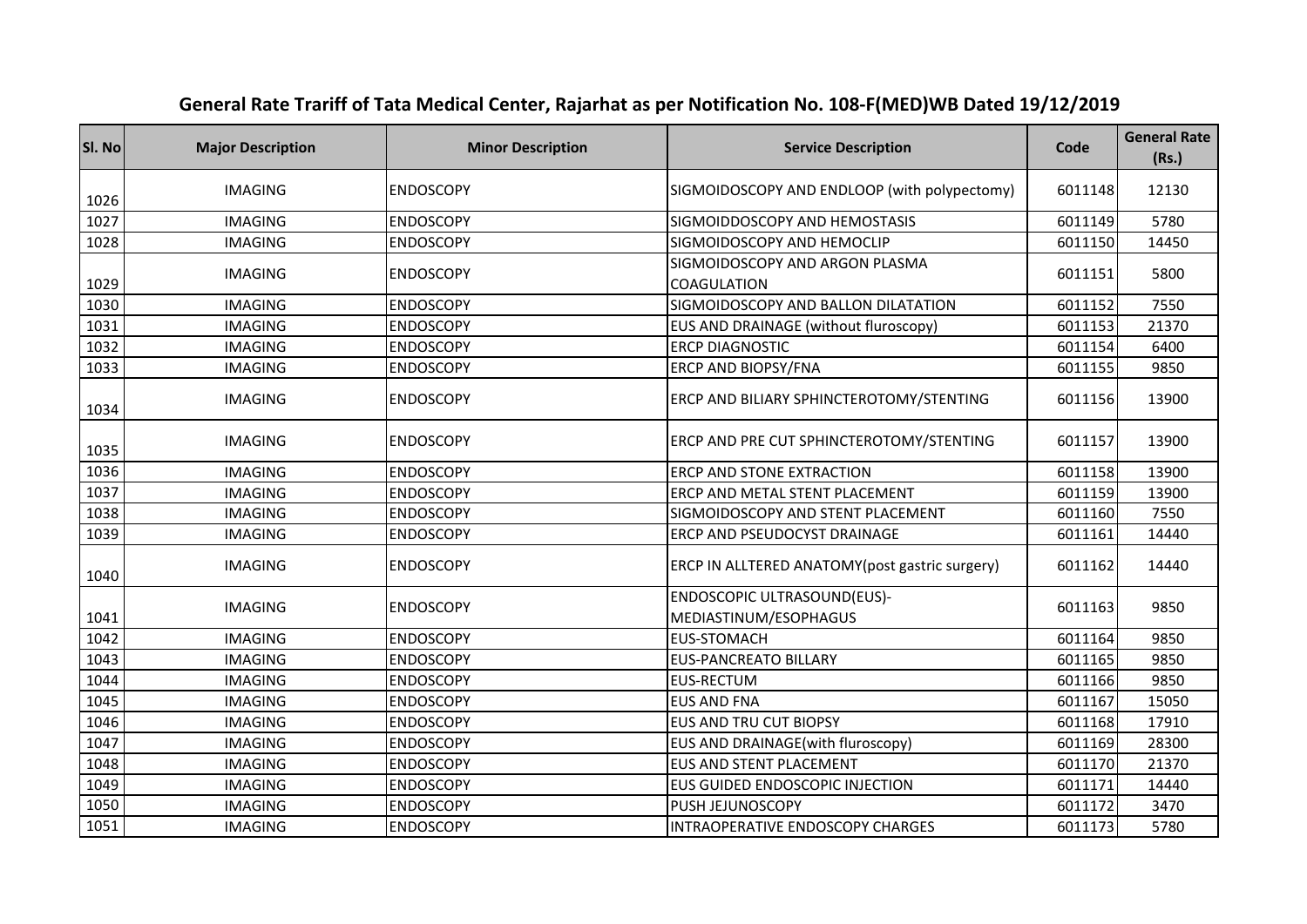| SI. No | <b>Major Description</b> | <b>Minor Description</b> | <b>Service Description</b>                | Code    | <b>General Rate</b><br>(Rs.) |
|--------|--------------------------|--------------------------|-------------------------------------------|---------|------------------------------|
| 1052   | <b>IMAGING</b>           | <b>ENDOSCOPY</b>         | <b>EMERGENCY ENDOSCOPY CHARGES</b>        | 6011174 | 3470                         |
| 1053   | <b>IMAGING</b>           | <b>ENDOSCOPY</b>         | <b>ENDOSCOPIC MUCOSAL RESECTION</b>       | 6011175 | 17350                        |
| 1054   | <b>IMAGING</b>           | <b>ENDOSCOPY</b>         | <b>ENDOSCOPIC MUCOSAL DISSECTION</b>      | 6011176 | 23100                        |
| 1055   | <b>IMAGING</b>           | <b>ENDOSCOPY</b>         | <b>TRACHEOSCOPY</b>                       | 6011177 | 4050                         |
| 1056   | <b>IMAGING</b>           | <b>ENDOSCOPY</b>         | TRACHEAL STENTING                         | 6011178 | 17350                        |
| 1057   | <b>IMAGING</b>           | <b>ENDOSCOPY</b>         | <b>ENTERAL STENTING</b>                   | 6011179 | 9250                         |
| 1058   | <b>IMAGING</b>           | <b>ENDOSCOPY</b>         | ILEO-COLONOSCOPY                          | 6011180 | 4400                         |
| 1059   | <b>IMAGING</b>           | <b>ENDOSCOPY</b>         | CHOLANGIOSCOPY                            | 6011181 | 17330                        |
| 1060   | <b>IMAGING</b>           | <b>ENDOSCOPY</b>         | <b>CHOLANGIOSCOPY + BIOPSY</b>            | 6011182 | 19640                        |
| 1061   | <b>IMAGING</b>           | <b>GYNAECOLOGY</b>       | <b>GYNAE USS</b>                          | 6011183 | 1740                         |
| 1062   | <b>IMAGING</b>           | <b>GYNAECOLOGY</b>       | COLPOSCOPY +/- BIOPSY                     | 6011184 | 2310                         |
| 1063   | <b>IMAGING</b>           | GYNAECOLOGY              | COLPOSCOPY + CRYOTHERAPY                  | 6011185 | 2310                         |
| 1064   | <b>IMAGING</b>           | <b>GYNAECOLOGY</b>       | COLPOSCOPY + LLETZ                        | 6011186 | 3470                         |
| 1065   | <b>IMAGING</b>           | <b>GYNAECOLOGY</b>       | SALINE INFUSION SONO-HYSTEROGROPHY        | 6011187 | 2080                         |
| 1066   | <b>IMAGING</b>           | <b>GYNAECOLOGY</b>       | <b>GYNAE USS + ENDOMETRIAL ASPIRATION</b> | 6011188 | 2310                         |
| 1067   | <b>IMAGING</b>           | <b>GYNAECOLOGY</b>       | SIS + ENDOMETRIAL ASPIRATION              | 6011189 | 2660                         |
| 1068   | <b>IMAGING</b>           | <b>MAMMOGRAPHY</b>       | MAMMOGRAPHY BILATERAL                     | 6011190 | 2310                         |
| 1069   | <b>IMAGING</b>           | <b>MAMMOGRAPHY</b>       | MAMMOGRAPHY GUIDED STEREOTACTIC BIOPSY    | 6011191 | 2940                         |
| 1070   | <b>IMAGING</b>           | <b>MAMMOGRAPHY</b>       | MAMMOGRAPHY UNILATERAL                    | 6011192 | 1570                         |
| 1071   | <b>IMAGING</b>           | <b>MAMMOGRAPHY</b>       | MAMMOGRAPHY NEEDLE LOCALIZATION           | 6011193 | 2310                         |
| 1072   | <b>IMAGING</b>           | <b>MAMMOGRAPHY</b>       | STEREOTAXIC ULTRACLIP MARKER INSERTION    | 6011194 | 3990                         |
| 1073   | <b>IMAGING</b>           | <b>MAMMOGRAPHY</b>       | STEREOTACTIC FIDUCIARY MARKER PLACEMENT   | 6011195 | 3990                         |
| 1074   | <b>IMAGING</b>           | <b>MAMMOGRAPHY</b>       | SPECIMEN MAMMOGRAM                        | 6011196 | 1570                         |
| 1075   | <b>IMAGING</b>           | <b>MRI</b>               | <b>MRI BRAIN</b>                          | 6011197 | 5780                         |
| 1076   | <b>IMAGING</b>           | MRI                      | MRI BRAIN WITH ANGIOGRAM/VENOGRAM         | 6011198 | 8700                         |
| 1077   | <b>IMAGING</b>           | <b>MRI</b>               | <b>MRI ORBIT</b>                          | 6011199 | 6080                         |
| 1078   | <b>IMAGING</b>           | <b>MRI</b>               | <b>MRI PITUITARY</b>                      | 6011200 | 6080                         |
| 1079   | <b>IMAGING</b>           | <b>MRI</b>               | <b>MRIPNS</b>                             | 6011201 | 6080                         |
| 1080   | <b>IMAGING</b>           | <b>MRI</b>               | MRI TEMPORAL BONE                         | 6011202 | 6080                         |
| 1081   | <b>IMAGING</b>           | <b>MRI</b>               | <b>MRI NECK</b>                           | 6011203 | 6080                         |
| 1082   | <b>IMAGING</b>           | <b>MRI</b>               | MRI NECK ANGIOGRAM                        | 6011204 | 6080                         |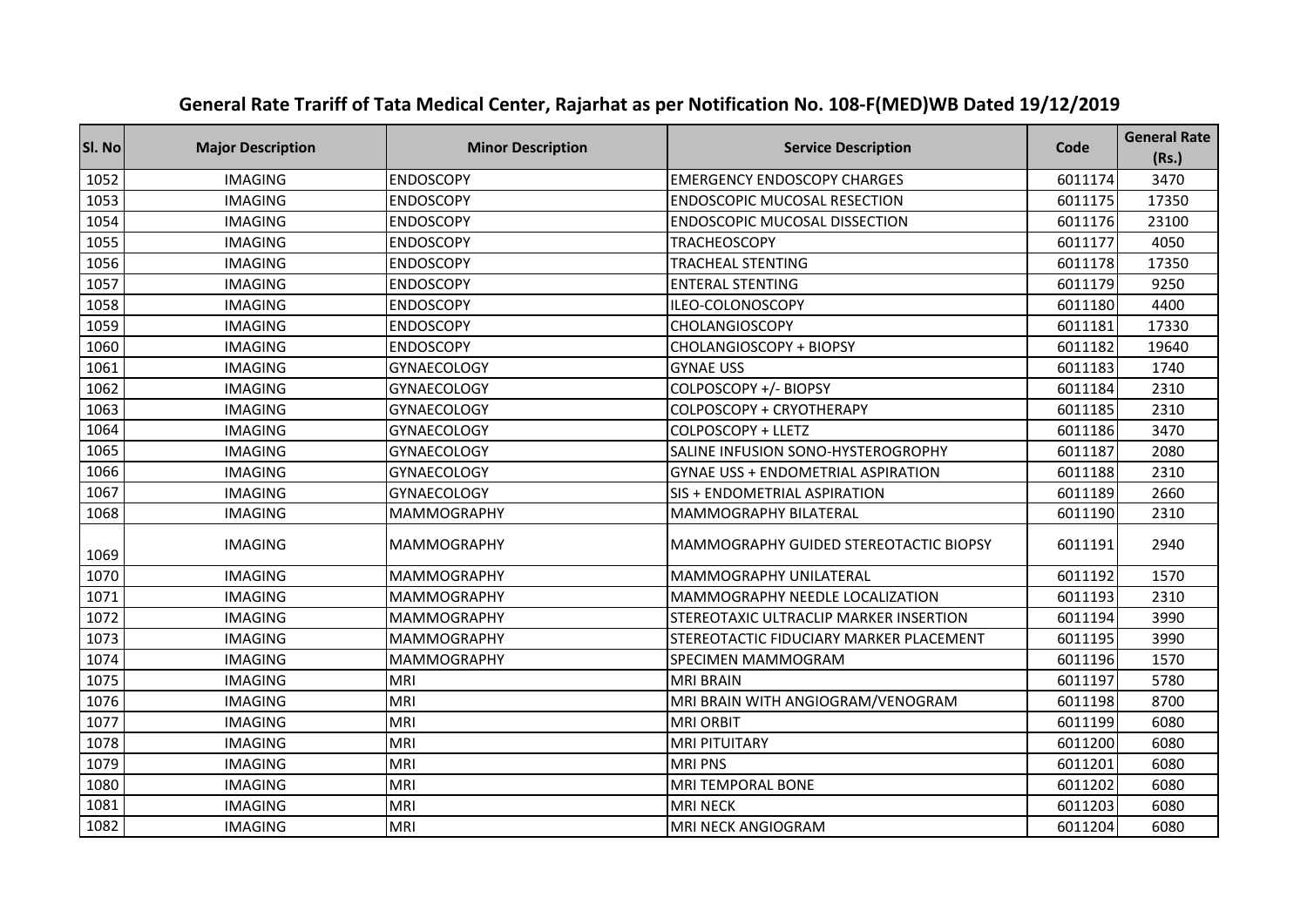| Sl. No | <b>Major Description</b> | <b>Minor Description</b> | <b>Service Description</b>           | Code    | <b>General Rate</b><br>(Rs.) |
|--------|--------------------------|--------------------------|--------------------------------------|---------|------------------------------|
| 1083   | <b>IMAGING</b>           | MRI                      | MRI UPPER ABDOMEN                    | 6011205 | 6080                         |
| 1084   | <b>IMAGING</b>           | <b>MRI</b>               | MRI WHOLE ABDOMEN                    | 6011206 | 9750                         |
| 1085   | <b>IMAGING</b>           | <b>MRI</b>               | <b>MRCP</b>                          | 6011207 | 5800                         |
| 1086   | <b>IMAGING</b>           | <b>MRI</b>               | <b>MRI PELVIS</b>                    | 6011208 | 6080                         |
| 1087   | <b>IMAGING</b>           | <b>MRI</b>               | <b>MRI PROSTATE</b>                  | 6011209 | 6080                         |
| 1088   | <b>IMAGING</b>           | <b>MRI</b>               | <b>MRI UROGRAM</b>                   | 6011210 | 6080                         |
| 1089   | <b>IMAGING</b>           | <b>MRI</b>               | <b>MRI BREAST</b>                    | 6011211 | 6080                         |
| 1090   | <b>IMAGING</b>           | <b>MRI</b>               | <b>MRI THORAX</b>                    | 6011212 | 6080                         |
| 1091   | <b>IMAGING</b>           | <b>MRI</b>               | MRI WHOLE BODY METASTATIC EVALUATION | 6011213 | 6080                         |
| 1092   | <b>IMAGING</b>           | MRI                      | MRI LS SPINE                         | 6011214 | 6080                         |
| 1093   | <b>IMAGING</b>           | <b>MRI</b>               | MRI CERVICAL SPINE                   | 6011215 | 6080                         |
| 1094   | <b>IMAGING</b>           | <b>MRI</b>               | MRI DORSAL SPINE                     | 6011216 | 6080                         |
| 1095   | <b>IMAGING</b>           | <b>MRI</b>               | MRI ANGIOGRAM THORAX                 | 6011217 | 6080                         |
| 1096   | <b>IMAGING</b>           | <b>MRI</b>               | MRI ANGIOGRAM ABDOMEN                | 6011218 | 6080                         |
| 1097   | <b>IMAGING</b>           | <b>MRI</b>               | MRI ANGIOGRAM UPPER EXTREMITY        | 6011219 | 6080                         |
| 1098   | <b>IMAGING</b>           | <b>MRI</b>               | MRI ANGIOGRAM LOWER EXTREMITY        | 6011220 | 6080                         |
| 1099   | <b>IMAGING</b>           | <b>MRI</b>               | <b>MRI FACE</b>                      | 6011221 | 6080                         |
| 1100   | <b>IMAGING</b>           | <b>MRI</b>               | MRI SHOULDER JOINT                   | 6011222 | 6080                         |
| 1101   | <b>IMAGING</b>           | <b>MRI</b>               | MRI ELBOW JOINT                      | 6011223 | 6080                         |
| 1102   | <b>IMAGING</b>           | <b>MRI</b>               | MRI WRIST JOINT/HAND                 | 6011224 | 6080                         |
| 1103   | <b>IMAGING</b>           | <b>MRI</b>               | MRI HIP JOINT                        | 6011225 | 6080                         |
| 1104   | <b>IMAGING</b>           | <b>MRI</b>               | MRI KNEE JOINT                       | 6011226 | 6080                         |
| 1105   | <b>IMAGING</b>           | <b>MRI</b>               | MRI ANKLE JOINT/FOOT                 | 6011227 | 6080                         |
| 1106   | <b>IMAGING</b>           | <b>MRI</b>               | MRI SMALL JOINTS OF HAND             | 6011228 | 6080                         |
| 1107   | <b>IMAGING</b>           | <b>MRI</b>               | MRI SMALL JOINTS OF FOOT             | 6011229 | 6080                         |
| 1108   | <b>IMAGING</b>           | <b>MRI</b>               | <b>MRI ARM</b>                       | 6011230 | 6080                         |
| 1109   | <b>IMAGING</b>           | <b>MRI</b>               | <b>MRI FOREARM</b>                   | 6011231 | 6080                         |
| 1110   | <b>IMAGING</b>           | <b>MRI</b>               | <b>MRI THIGH</b>                     | 6011232 | 6080                         |
| 1111   | <b>IMAGING</b>           | <b>MRI</b>               | <b>MRILEG</b>                        | 6011233 | 6080                         |
| 1112   | <b>IMAGING</b>           | <b>MRI</b>               | MRI SPECTROSCOPY                     | 6011234 | 2930                         |
| 1113   | <b>IMAGING</b>           | <b>MRI</b>               | <b>MRI FUNCTIONAL</b>                | 6011235 | 2930                         |
| 1114   | <b>IMAGING</b>           | <b>MRI</b>               | <b>MRI TRACTOGRAPHY</b>              | 6011236 | 2930                         |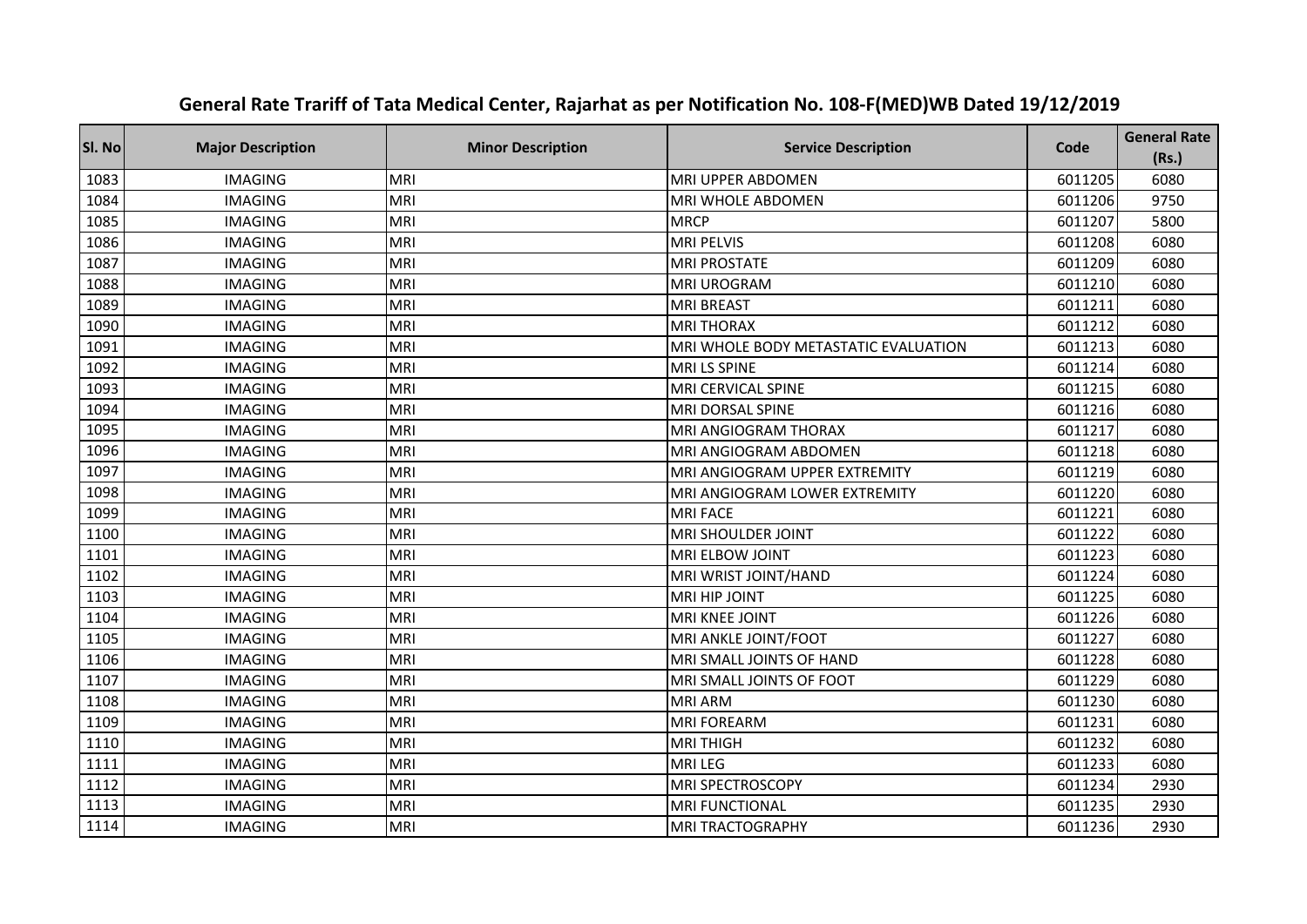| SI. No | <b>Major Description</b> | <b>Minor Description</b> | <b>Service Description</b>                 | Code    | <b>General Rate</b><br>(Rs.) |
|--------|--------------------------|--------------------------|--------------------------------------------|---------|------------------------------|
| 1115   | <b>IMAGING</b>           | <b>MRI</b>               | MRI ABDOMINO THORACIC WALL                 | 6011237 | 6080                         |
| 1116   | <b>IMAGING</b>           | <b>MRI</b>               | MRI FISTULOGRAM/SINOGRAM                   | 6011238 | 6080                         |
| 1117   | <b>IMAGING</b>           | <b>MRI</b>               | <b>MRI TESTIS</b>                          | 6011239 | 6080                         |
| 1118   | <b>IMAGING</b>           | <b>MRI</b>               | <b>MRI PENIS</b>                           | 6011240 | 6080                         |
| 1119   | <b>IMAGING</b>           | <b>MRI</b>               | MRI RT PLANNING                            | 6011241 | 3980                         |
| 1120   | <b>IMAGING</b>           | <b>MRI</b>               | MRI BRAIN SCREENING                        | 6011242 | 3450                         |
| 1121   | <b>IMAGING</b>           | <b>MRI</b>               | MRI SPINE SCREENING -One part              | 6011243 | 3450                         |
| 1122   | <b>IMAGING</b>           | <b>MRI</b>               | MRI SCREENING OF UPPER ABDOMEN             | 6011244 | 3450                         |
| 1123   | <b>IMAGING</b>           | <b>MRI</b>               | MRI SCREENING OF LOWER ABDOMEN             | 6011245 | 3450                         |
| 1124   | <b>IMAGING</b>           | <b>MRI</b>               | MRI SCREENING--MUSCULOSKELETAL/JOINTS      | 6011246 | 3450                         |
| 1125   | <b>IMAGING</b>           | <b>MRI</b>               | <b>BRACHIAL PLEXUS</b>                     | 6011247 | 6080                         |
| 1126   | <b>IMAGING</b>           | <b>MRI</b>               | <b>MRCP SCREENING</b>                      | 6011248 | 3450                         |
| 1127   | <b>IMAGING</b>           | <b>MRI</b>               | MRI BRAIN ANGIOGRAM/VENOGRAM               | 6011249 | 3980                         |
| 1128   | <b>IMAGING</b>           | <b>MRI</b>               | MRI NECK SCREENING                         | 6011250 | 3450                         |
| 1129   | <b>IMAGING</b>           | <b>MRI</b>               | MRI UPPER ABDOMEN WITH CT SECTIONS         | 6011251 | 6300                         |
| 1130   | <b>IMAGING</b>           | MRI                      | Lower Abdomen with upper abdomen screening | 6011252 | 9230                         |
| 1131   | <b>IMAGING</b>           | MRI                      | Upper Abdomen with lower abdomen screening | 6011253 | 9230                         |
| 1132   | <b>IMAGING</b>           | <b>MRI</b>               | Brain with whole spine screening           | 6011254 | 9230                         |
| 1133   | <b>IMAGING</b>           | <b>MRI</b>               | Brain with Spine screening single part     | 6011255 | 9230                         |
| 1134   | <b>IMAGING</b>           | <b>MRI</b>               | MRI upper abdomen with MRCP                | 6011256 | 11850                        |
| 1135   | <b>IMAGING</b>           | <b>MRI</b>               | MRI brain with one part screening          | 6011257 | 9230                         |
| 1136   | <b>IMAGING</b>           | <b>MRI</b>               | MRI brain with Orbit screening             | 6011258 | 11850                        |
| 1137   | <b>IMAGING</b>           | <b>MRI</b>               | MRI LS Spine with SI Joint                 | 6011259 | 6080                         |
| 1138   | <b>IMAGING</b>           | <b>MRI</b>               | MRI LS Spine with Hip Joint                | 6011260 | 11850                        |
| 1139   | <b>IMAGING</b>           | <b>MRI</b>               | MRI Brain with PNS                         | 6011261 | 11850                        |
| 1140   | <b>IMAGING</b>           | <b>MRI</b>               | MRI PNS with Brain Screening               | 6011262 | 9230                         |
| 1141   | <b>IMAGING</b>           | <b>MRI</b>               | MRI Face with Brain Screening              | 6011263 | 9230                         |
| 1142   | <b>IMAGING</b>           | <b>MRI</b>               | MRI-LIVER IRON ESTIMATION                  | 6011264 | 2300                         |
| 1143   | <b>IMAGING</b>           | <b>MRI</b>               | MRI ENDOMETRIUM/CERVIX                     | 6011265 | 6080                         |
| 1144   | <b>IMAGING</b>           | <b>MRI</b>               | <b>MRI RECTUM</b>                          | 6011266 | 6080                         |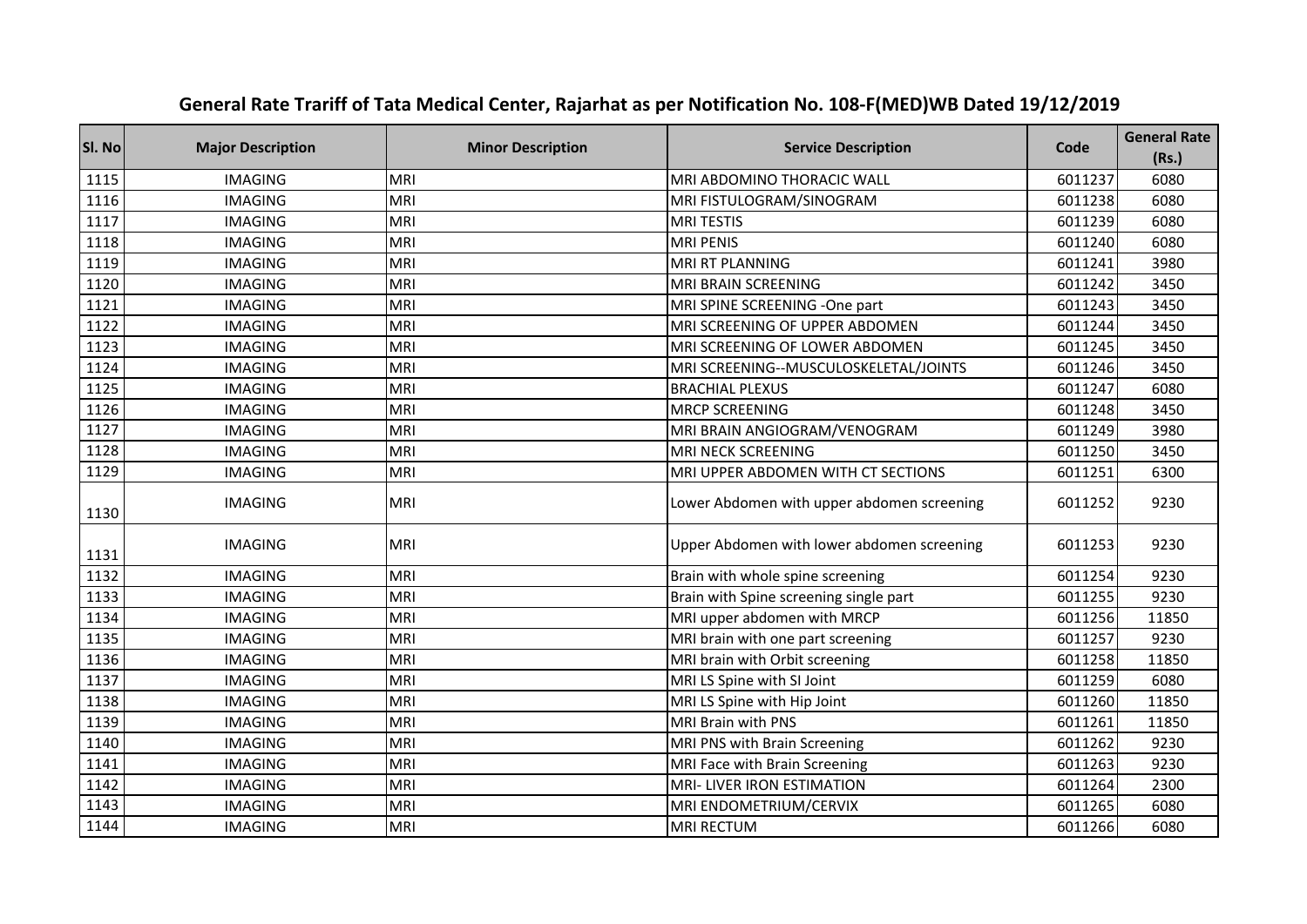| SI. No | <b>Major Description</b> | <b>Minor Description</b> | <b>Service Description</b>            | Code    | <b>General Rate</b><br>(Rs.) |
|--------|--------------------------|--------------------------|---------------------------------------|---------|------------------------------|
| 1145   | <b>IMAGING</b>           | <b>MRI</b>               | UPPER ABD WITH ELASTO/LIVERLAB        | 6011267 | 10080                        |
| 1146   | <b>IMAGING</b>           | <b>MRI</b>               | <b>ELASTOGRAPHY AND LIVERLAB</b>      | 6011268 | 4000                         |
| 1147   | <b>IMAGING</b>           | <b>MRI</b>               | <b>MRI SCALP</b>                      | 6011269 | 4500                         |
| 1148   | <b>IMAGING</b>           | <b>MRI</b>               | <b>MRI SMALL PART</b>                 | 6011270 | 4500                         |
| 1149   | <b>IMAGING</b>           | PET-CT                   | <b>WHOLE BODY PET - CT</b>            | 6011271 | 19000                        |
| 1150   | <b>IMAGING</b>           | PET-CT                   | <b>BRAIN PET</b>                      | 6011272 | 15120                        |
| 1151   | <b>IMAGING</b>           | PET-CT                   | <b>CARDIAC PET</b>                    | 6011273 | 15120                        |
| 1152   | <b>IMAGING</b>           | PET-CT                   | RT PLANNING PET                       | 6011274 | 15120                        |
| 1153   | <b>IMAGING</b>           | PET-CT                   | 18F-Na F Bone PET                     | 6011275 | 15750                        |
| 1154   | <b>IMAGING</b>           | PET-CT                   | <b>Limited PET</b>                    | 6011276 | 11760                        |
| 1155   | <b>IMAGING</b>           | PET-CT                   | Gallium-68 DOTA PET-CT                | 6011277 | 30000                        |
| 1156   | <b>IMAGING</b>           | PET-CT                   | <b>GALLIUM 68 PSMA PET CT</b>         | 6011278 | 30000                        |
| 1157   | <b>IMAGING</b>           | PULMONARY MEDICINE       | PULMONARY FUNCTION TEST               | 6011279 | 820                          |
| 1158   | <b>IMAGING</b>           | PULMONARY MEDICINE       | <b>DLCO</b>                           | 6011280 | 1150                         |
| 1159   | <b>IMAGING</b>           | SPECT-CT                 | <b>BONE SCAN</b>                      | 6011281 | 3900                         |
| 1160   | <b>IMAGING</b>           | SPECT-CT                 | <b>BONE SPECT - CT</b>                | 6011282 | 5040                         |
| 1161   | <b>IMAGING</b>           | SPECT-CT                 | <b>DMSA RENAL SCAN</b>                | 6011283 | 3780                         |
| 1162   | <b>IMAGING</b>           | SPECT-CT                 | <b>MUGA</b>                           | 6011284 | 3470                         |
| 1163   | <b>IMAGING</b>           | SPECT-CT                 | <b>GFR</b>                            | 6011285 | 3150                         |
| 1164   | <b>IMAGING</b>           | SPECT-CT                 | <b>GI BLEED SCAN</b>                  | 6011286 | 5040                         |
| 1165   | <b>IMAGING</b>           | SPECT-CT                 | HEPATOBILIARY SCAN(HIDA SCAN)         | 6011287 | 3780                         |
| 1166   | <b>IMAGING</b>           | SPECT-CT                 | IMPORTED KIT - OCTREOTIDE SCAN        | 6011288 | 88200                        |
| 1167   | <b>IMAGING</b>           | SPECT-CT                 | <b>LUNG PERFUSION</b>                 | 6011289 | 4410                         |
| 1168   | <b>IMAGING</b>           | SPECT-CT                 | LYMPHOSCINTIGRAPHY                    | 6011290 | 5040                         |
| 1169   | <b>IMAGING</b>           | SPECT-CT                 | MAMO SCINTIGRAPHY (SCINTIMAMMOGRAPHY) | 6011291 | 9450                         |
| 1170   | <b>IMAGING</b>           | SPECT-CT                 | <b>MECKELS DIVERTICULUM</b>           | 6011292 | 3150                         |
| 1171   | <b>IMAGING</b>           | SPECT-CT                 | <b>MIBG SCAN</b>                      | 6011293 | 18900                        |
| 1172   | <b>IMAGING</b>           | SPECT-CT                 | PARATHYROID SCINTIGRAPHY              | 6011294 | 8190                         |
| 1173   | <b>IMAGING</b>           | SPECT-CT                 | <b>RENOGRAM</b>                       | 6011295 | 3900                         |
| 1174   | <b>IMAGING</b>           | SPECT-CT                 | SENTINEL NODE MAPPING                 | 6011296 | 13000                        |
| 1175   | <b>IMAGING</b>           | SPECT-CT                 | 99 MTC THYROID SCAN                   | 6011297 | 2000                         |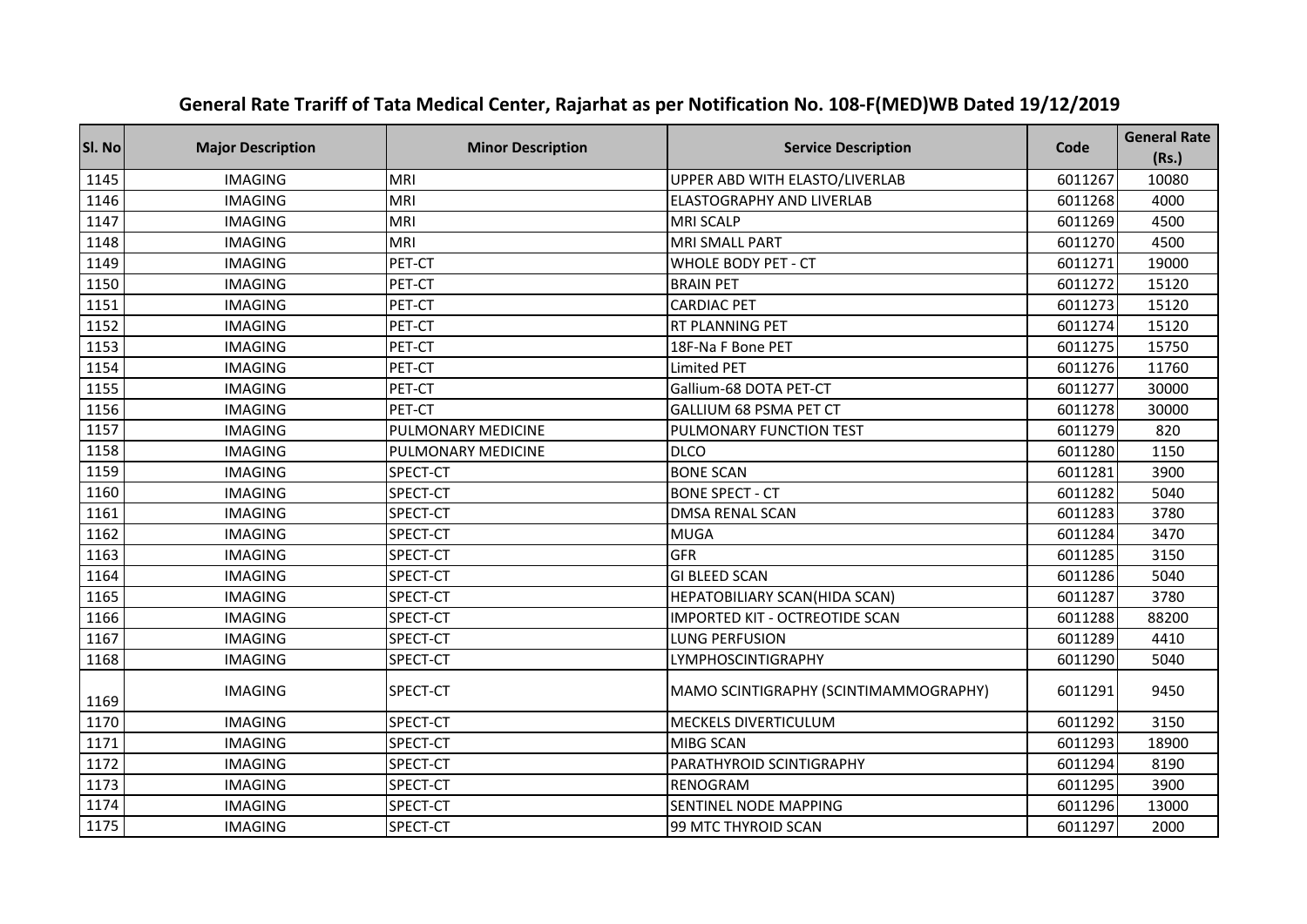| SI. No | <b>Major Description</b> | <b>Minor Description</b> | <b>Service Description</b>               | Code    | <b>General Rate</b><br>(Rs.) |
|--------|--------------------------|--------------------------|------------------------------------------|---------|------------------------------|
| 1176   | <b>IMAGING</b>           | SPECT-CT                 | <b>THYROID UPTAKE STUDY</b>              | 6011298 | 1300                         |
| 1177   | <b>IMAGING</b>           | SPECT-CT                 | I - 131 WHOLE BODY SCAN                  | 6011299 | 5100                         |
| 1178   | <b>IMAGING</b>           | SPECT-CT                 | POST THERAPY WHOLE BODY SCAN             | 6011300 | 3300                         |
| 1179   | <b>IMAGING</b>           | SPECT-CT                 | LARGE DOSE I - 131 THYROID SCAN          | 6011301 | 3600                         |
| 1180   | <b>IMAGING</b>           | SPECT-CT                 | 99mTc-Hynic DOTA Scan                    | 6011302 | 31500                        |
| 1181   | <b>IMAGING</b>           | SPECT-CT                 | RADIOGUIDED PARATRHYROID SURGERY         | 6011303 | 15750                        |
| 1182   | <b>IMAGING</b>           | <b>ULTRASONOGRAPHY</b>   | <b>USG KUBP</b>                          | 6011304 | 1150                         |
| 1183   | <b>IMAGING</b>           | <b>ULTRASONOGRAPHY</b>   | ULTRASOUND CHEST/THORAX                  | 6011305 | 1150                         |
| 1184   | <b>IMAGING</b>           | <b>ULTRASONOGRAPHY</b>   | <b>USG UPPER ABDOMEN</b>                 | 6011306 | 1150                         |
| 1185   | <b>IMAGING</b>           | <b>ULTRASONOGRAPHY</b>   | <b>USG LOWER ABDOMEN</b>                 | 6011307 | 1150                         |
| 1186   | <b>IMAGING</b>           | <b>ULTRASONOGRAPHY</b>   | <b>USG WHOLE ABDOMEN</b>                 | 6011308 | 1700                         |
| 1187   | <b>IMAGING</b>           | <b>ULTRASONOGRAPHY</b>   | <b>USG NECK</b>                          | 6011309 | 1150                         |
| 1188   | <b>IMAGING</b>           | <b>ULTRASONOGRAPHY</b>   | <b>USG BREAST</b>                        | 6011310 | 1150                         |
| 1189   | <b>IMAGING</b>           | <b>ULTRASONOGRAPHY</b>   | <b>ECHOCARDIOGRAPHY</b>                  | 6011311 | 1780                         |
| 1190   | <b>IMAGING</b>           | <b>ULTRASONOGRAPHY</b>   | <b>DOPPLER CAROTID</b>                   | 6011312 | 2310                         |
| 1191   | <b>IMAGING</b>           | <b>ULTRASONOGRAPHY</b>   | <b>DOPPLER RENAL</b>                     | 6011313 | 2310                         |
| 1192   | <b>IMAGING</b>           | <b>ULTRASONOGRAPHY</b>   | DOPPLER ARTERIAL SINGLE PART             | 6011314 | 2310                         |
| 1193   | <b>IMAGING</b>           | <b>ULTRASONOGRAPHY</b>   | DOPPLER VENOUS SINGLE PART               | 6011315 | 2310                         |
| 1194   | <b>IMAGING</b>           | <b>ULTRASONOGRAPHY</b>   | ULTRASOUND GUIDED FNAC                   | 6011316 | 1780                         |
| 1195   | <b>IMAGING</b>           | <b>ULTRASONOGRAPHY</b>   | ULTRASOUND GUIDED BIOPSY                 | 6011317 | 1780                         |
| 1196   | <b>IMAGING</b>           | <b>ULTRASONOGRAPHY</b>   | ULTRASOUND GUIDED DIAGNOSTIC ASPIRATION  | 6011318 | 1780                         |
| 1197   | <b>IMAGING</b>           | <b>ULTRASONOGRAPHY</b>   | ULTRASOUND GUIDED THERAPEUTIC ASPIRATION | 6011319 | 2940                         |
| 1198   | <b>IMAGING</b>           | <b>ULTRASONOGRAPHY</b>   | ULTRASOUND GUIDED PIGTAIL DRAIN          | 6011320 | 2940                         |
| 1199   | <b>IMAGING</b>           | <b>ULTRASONOGRAPHY</b>   | ULTRASOUND GUIDED PCN                    | 6011321 | 4510                         |
| 1200   | <b>IMAGING</b>           | <b>ULTRASONOGRAPHY</b>   | ULTRASOUND GUIDED RFA                    | 6011322 | 33180                        |
| 1201   | <b>IMAGING</b>           | <b>ULTRASONOGRAPHY</b>   | ULTRASOUND WITH CONTRAST                 | 6011323 | 2100                         |
| 1202   | <b>IMAGING</b>           | <b>ULTRASONOGRAPHY</b>   | <b>TRUS GUIDED BIOPSY</b>                | 6011324 | 2310                         |
| 1203   | <b>IMAGING</b>           | <b>ULTRASONOGRAPHY</b>   | ULTRASOUND GUIDED THERAPEUTIC PROCEDURE  | 6011325 | 2940                         |
| 1204   | <b>IMAGING</b>           | <b>ULTRASONOGRAPHY</b>   | <b>USG EYE/ORBIT</b>                     | 6011326 | 1150                         |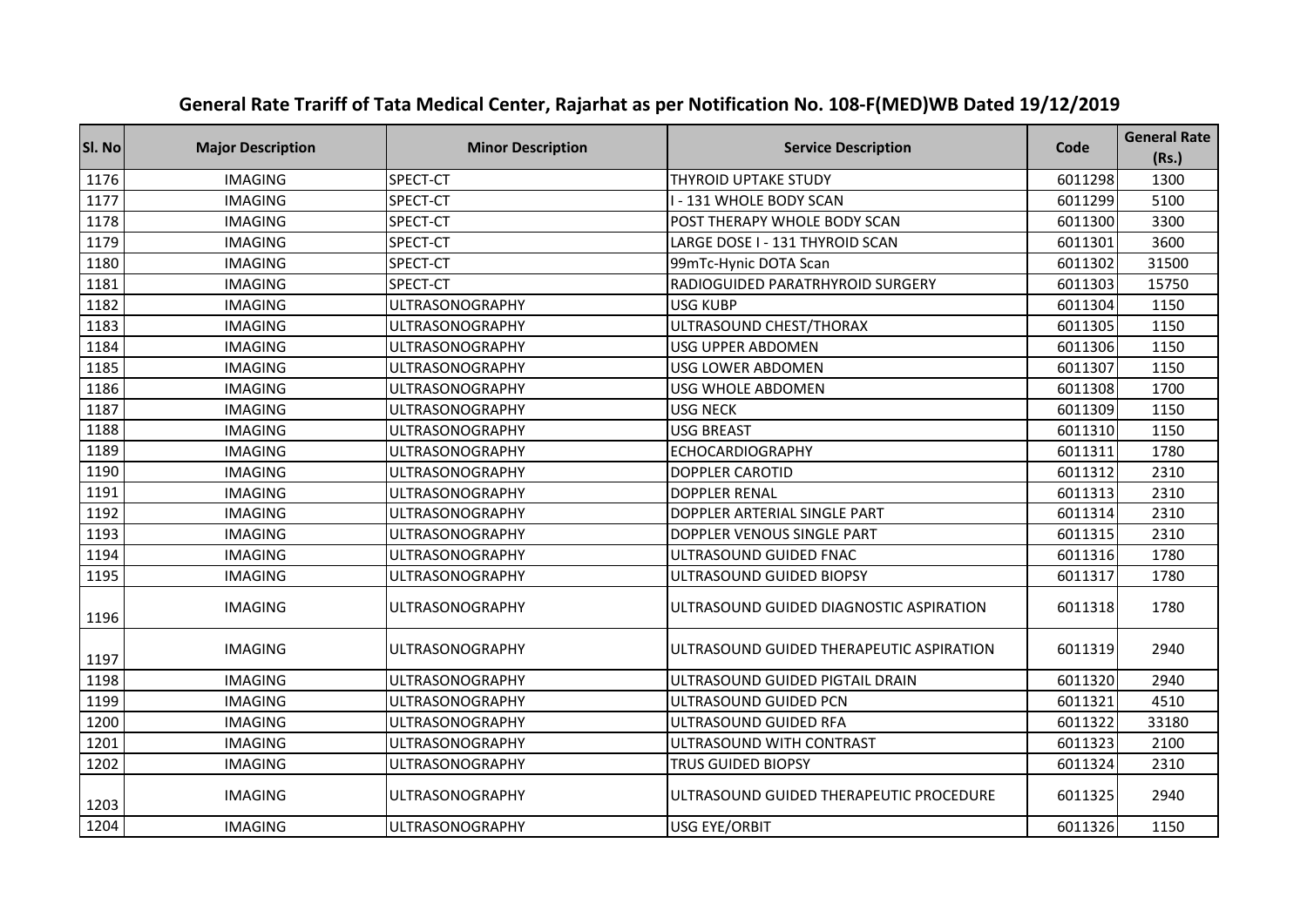| SI. No | <b>Major Description</b> | <b>Minor Description</b> | <b>Service Description</b>             | Code    | <b>General Rate</b><br>(Rs.) |
|--------|--------------------------|--------------------------|----------------------------------------|---------|------------------------------|
| 1205   | <b>IMAGING</b>           | <b>ULTRASONOGRAPHY</b>   | <b>USG THYROID</b>                     | 6011327 | 1150                         |
| 1206   | <b>IMAGING</b>           | <b>ULTRASONOGRAPHY</b>   | <b>USG SCROTUM</b>                     | 6011328 | 1150                         |
| 1207   | <b>IMAGING</b>           | <b>ULTRASONOGRAPHY</b>   | <b>USG SMALL PART</b>                  | 6011329 | 1150                         |
| 1208   | <b>IMAGING</b>           | <b>ULTRASONOGRAPHY</b>   | USG UPPER EXTREMITY                    | 6011330 | 1150                         |
| 1209   | <b>IMAGING</b>           | <b>ULTRASONOGRAPHY</b>   | <b>USG LOWER EXTREMITY</b>             | 6011331 | 1150                         |
| 1210   | <b>IMAGING</b>           | <b>ULTRASONOGRAPHY</b>   | TRANSVAGINAL ULTRASOUND                | 6011332 | 1780                         |
| 1211   | <b>IMAGING</b>           | ULTRASONOGRAPHY          | TRANSRECTAL ULTRASOUND                 | 6011333 | 1780                         |
| 1212   | <b>IMAGING</b>           | <b>ULTRASONOGRAPHY</b>   | DOPPLER ARTERIAL UPPER LIMB            | 6011334 | 2310                         |
| 1213   | <b>IMAGING</b>           | <b>ULTRASONOGRAPHY</b>   | DOPPLER ARTERIAL LOWER LIMB/PELVIS     | 6011335 | 2310                         |
| 1214   | <b>IMAGING</b>           | ULTRASONOGRAPHY          | DOPPLER ARTERIAL ABDOMEN               | 6011336 | 2310                         |
| 1215   | <b>IMAGING</b>           | <b>ULTRASONOGRAPHY</b>   | DOPPLER VENOUS UPPER LIMB              | 6011337 | 2310                         |
| 1216   | <b>IMAGING</b>           | ULTRASONOGRAPHY          | DOPPLER VENOUS LOWER LIMB/PELVIS       | 6011338 | 2310                         |
| 1217   | <b>IMAGING</b>           | <b>ULTRASONOGRAPHY</b>   | DOPPLER VENOUS ABDOMEN                 | 6011339 | 2310                         |
| 1218   | <b>IMAGING</b>           | <b>ULTRASONOGRAPHY</b>   | <b>DOPPLER TESTIS</b>                  | 6011340 | 2310                         |
| 1219   | <b>IMAGING</b>           | <b>ULTRASONOGRAPHY</b>   | <b>DOPPLER NECK VEINS</b>              | 6011341 | 2310                         |
| 1220   | <b>IMAGING</b>           | <b>ULTRASONOGRAPHY</b>   | USG GUIDED FIDUCIAL MARKER PLACEMENT   | 6011342 | 2310                         |
| 1221   | <b>IMAGING</b>           | <b>ULTRASONOGRAPHY</b>   | <b>ECG</b>                             | 6011343 | 340                          |
| 1222   | <b>IMAGING</b>           | <b>ULTRASONOGRAPHY</b>   | Per Operative USG                      | 6011344 | 2100                         |
| 1223   | <b>IMAGING</b>           | <b>ULTRASONOGRAPHY</b>   | USG GUIDED SUPRAPUBIC CYSTOSTOMY       | 6011345 | 2940                         |
| 1224   | <b>IMAGING</b>           | <b>ULTRASONOGRAPHY</b>   | USG PROCEDURE-PLEURODESIS              | 6011346 | 2940                         |
| 1225   | <b>IMAGING</b>           | <b>ULTRASONOGRAPHY</b>   | USG GUIDED TUNNELLED CATHETER DRAINAGE | 6011347 | 2940                         |
| 1226   | <b>IMAGING</b>           | <b>ULTRASONOGRAPHY</b>   | USG GUIDED PICC LINE                   | 6011348 | 1600                         |
| 1227   | <b>IMAGING</b>           | <b>ULTRASONOGRAPHY</b>   | USG GUIDED BIOPSY (SYMEC)              | 6011349 | 2730                         |
| 1228   | <b>IMAGING</b>           | <b>ULTRASONOGRAPHY</b>   | <b>TVS GUIDED BIOPSY</b>               | 6011350 | 2310                         |
| 1229   | <b>IMAGING</b>           | X-RAY                    | ASU                                    | 6011351 | 1370                         |
| 1230   | <b>IMAGING</b>           | X-RAY                    | <b>BARIUM MEAL UPPER GI</b>            | 6011352 | 1890                         |
| 1231   | <b>IMAGING</b>           | X-RAY                    | <b>BARIUM SWALLOW</b>                  | 6011353 | 1370                         |
| 1232   | <b>IMAGING</b>           | X-RAY                    | <b>CERVICAL SPINE - 1 VIEW</b>         | 6011354 | 210                          |
| 1233   | <b>IMAGING</b>           | X-RAY                    | <b>CERVICAL SPINE - 2 VIEWS</b>        | 6011355 | 420                          |
| 1234   | <b>IMAGING</b>           | X-RAY                    | <b>CERVICAL SPINE - 3 VIEWS</b>        | 6011356 | 530                          |
| 1235   | <b>IMAGING</b>           | X-RAY                    | <b>CLAVICLE - 1 VIEW</b>               | 6011357 | 210                          |
| 1236   | <b>IMAGING</b>           | X-RAY                    | DENTAL XRAY(IOPA)                      | 6011358 | 110                          |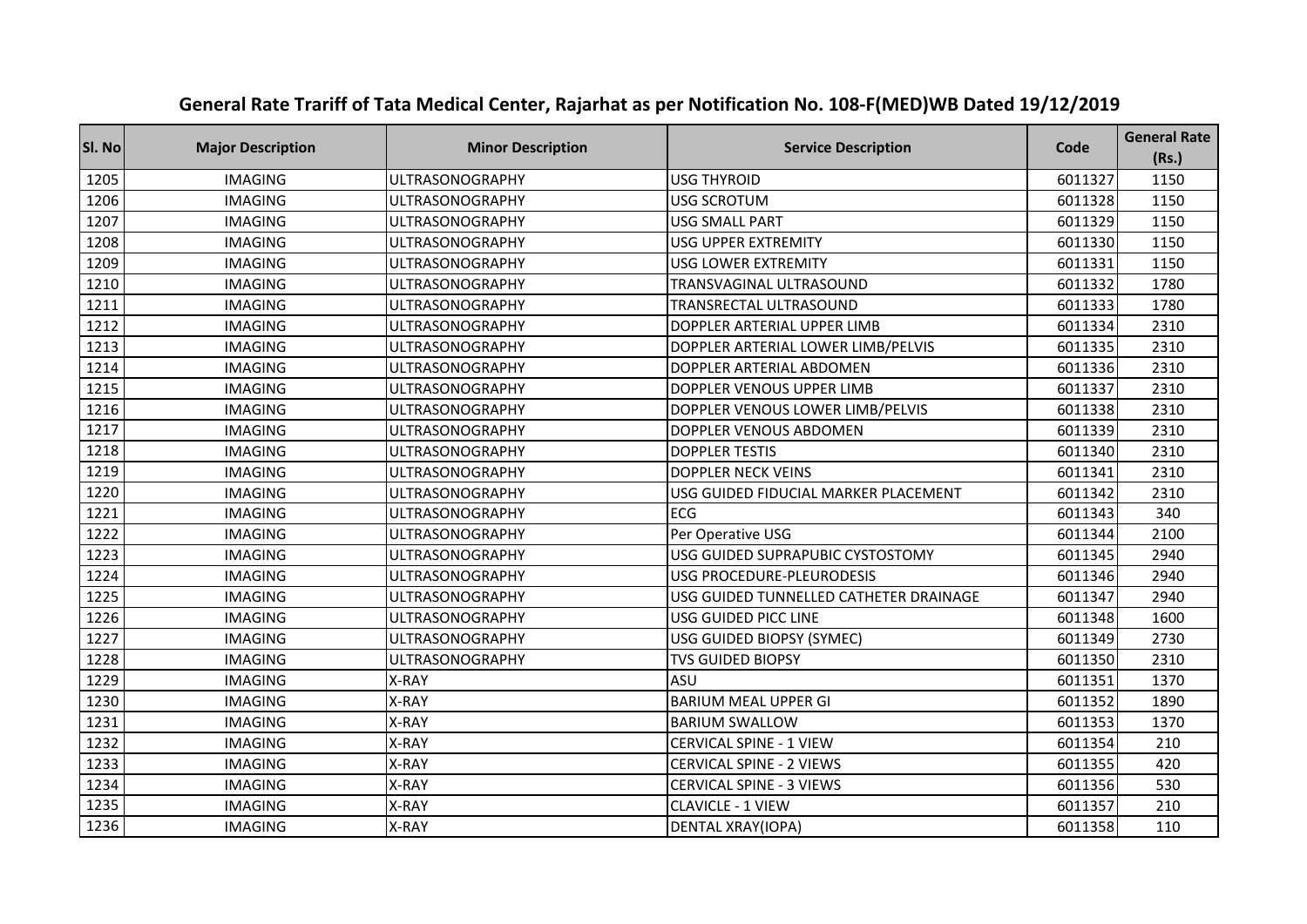| Sl. No | <b>Major Description</b> | <b>Minor Description</b> | <b>Service Description</b>         | Code    | <b>General Rate</b><br>(Rs.) |
|--------|--------------------------|--------------------------|------------------------------------|---------|------------------------------|
| 1237   | <b>IMAGING</b>           | X-RAY                    | DISTAL COLOGRAM                    | 6011359 | 1580                         |
| 1238   | <b>IMAGING</b>           | X-RAY                    | FINGER/TOE 2 VIEWS                 | 6011360 | 320                          |
| 1239   | <b>IMAGING</b>           | X-RAY                    | <b>GASTROGRAFFIN - LONG STUDY</b>  | 6011361 | 2100                         |
| 1240   | <b>IMAGING</b>           | X-RAY                    | <b>GASTROGRAFFIN - SHORT STUDY</b> | 6011362 | 1580                         |
| 1241   | <b>IMAGING</b>           | X-RAY                    | <b>IVP</b>                         | 6011363 | 2630                         |
| 1242   | <b>IMAGING</b>           | X-RAY                    | MCU                                | 6011364 | 1370                         |
| 1243   | <b>IMAGING</b>           | X-RAY                    | <b>NECK SOFT TISSUE LATERAL</b>    | 6011365 | 210                          |
| 1244   | <b>IMAGING</b>           | X-RAY                    | S I JOINT - 1 VIEW                 | 6011366 | 210                          |
| 1245   | <b>IMAGING</b>           | X-RAY                    | S I JOINT - 2 VIEWS                | 6011367 | 420                          |
| 1246   | <b>IMAGING</b>           | X-RAY                    | SKULL - 2 VIEWS                    | 6011368 | 420                          |
| 1247   | <b>IMAGING</b>           | X-RAY                    | SKULL (ONE VIEW)                   | 6011369 | 210                          |
| 1248   | <b>IMAGING</b>           | X-RAY                    | <b>STERNUM- 2 VIEWS</b>            | 6011370 | 420                          |
| 1249   | <b>IMAGING</b>           | X-RAY                    | T - TUBE COLANGIOGRAM              | 6011371 | 1370                         |
| 1250   | <b>IMAGING</b>           | X-RAY                    | T-M JOINT - 2 VIEWS                | 6011372 | 420                          |
| 1251   | <b>IMAGING</b>           | X-RAY                    | <b>CHEST PA</b>                    | 6011373 | 210                          |
| 1252   | <b>IMAGING</b>           | X-RAY                    | PELVIS & HIP JNTS                  | 6011374 | 420                          |
| 1253   | <b>IMAGING</b>           | X-RAY                    | <b>BARIUM ENEMA</b>                | 6011375 | 1580                         |
| 1254   | <b>IMAGING</b>           | X-RAY                    | CYSTOGRAM                          | 6011376 | 1370                         |
| 1255   | <b>IMAGING</b>           | X-RAY                    | <b>LOOPOGRAM</b>                   | 6011377 | 1370                         |
| 1256   | <b>IMAGING</b>           | X-RAY                    | <b>VIDEO FLUOROSCOPY</b>           | 6011378 | 1580                         |
| 1257   | <b>IMAGING</b>           | X-RAY                    | X RAY LINOGRAM                     | 6011379 | 320                          |
| 1258   | <b>IMAGING</b>           | X-RAY                    | <b>BONE DENSITOMETRY</b>           | 6011380 | 1580                         |
| 1259   | <b>IMAGING</b>           | X-RAY                    | <b>Total Body Composition</b>      | 6011381 | 1580                         |
| 1260   | <b>IMAGING</b>           | X-RAY                    | PNS - OM VIEW                      | 6011382 | 210                          |
| 1261   | <b>IMAGING</b>           | X-RAY                    | PNS TOWNES VIEW                    | 6011383 | 210                          |
| 1262   | <b>IMAGING</b>           | X-RAY                    | <b>MANDIBLE AP</b>                 | 6011384 | 210                          |
| 1263   | <b>IMAGING</b>           | X-RAY                    | <b>MANDIBLE OBL</b>                | 6011385 | 210                          |
| 1264   | <b>IMAGING</b>           | X-RAY                    | <b>MASTOID</b>                     | 6011386 | 420                          |
| 1265   | <b>IMAGING</b>           | X-RAY                    | <b>STYLOID PROCESS</b>             | 6011387 | 210                          |
| 1266   | <b>IMAGING</b>           | X-RAY                    | <b>CHEST AP</b>                    | 6011388 | 210                          |
| 1267   | <b>IMAGING</b>           | X-RAY                    | <b>CHEST LATERAL</b>               | 6011389 | 210                          |
| 1268   | <b>IMAGING</b>           | X-RAY                    | <b>CHEST OBLIQUE</b>               | 6011390 | 210                          |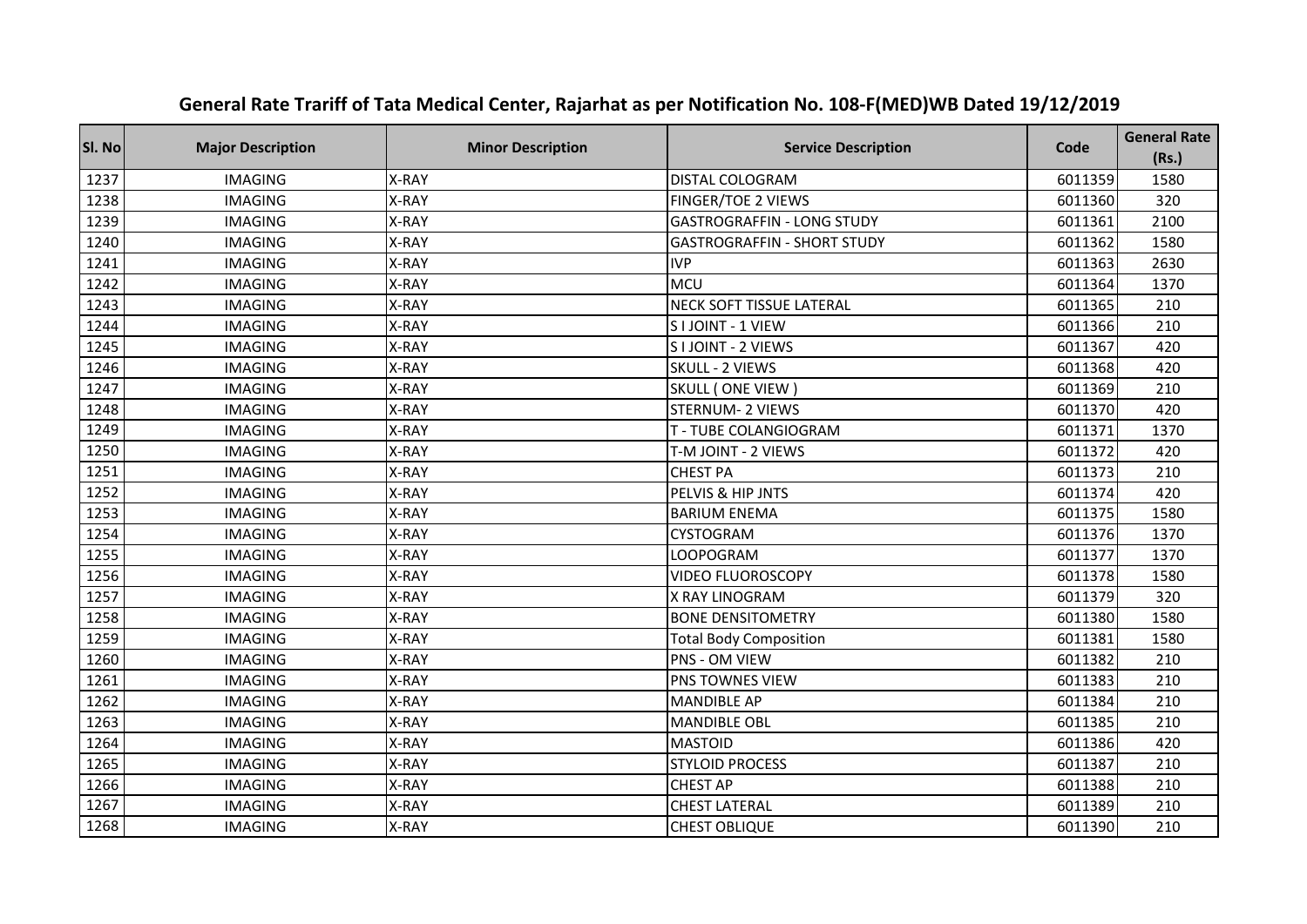| Sl. No | <b>Major Description</b> | <b>Minor Description</b> | <b>Service Description</b>     | Code    | <b>General Rate</b><br>(Rs.) |
|--------|--------------------------|--------------------------|--------------------------------|---------|------------------------------|
| 1269   | <b>IMAGING</b>           | X-RAY                    | <b>ABDOMEN - AP ERECT</b>      | 6011391 | 210                          |
| 1270   | <b>IMAGING</b>           | X-RAY                    | <b>ABDOMEN - AP SUPINE</b>     | 6011392 | 210                          |
| 1271   | <b>IMAGING</b>           | X-RAY                    | <b>KUB 2 VIEWS</b>             | 6011393 | 420                          |
| 1272   | <b>IMAGING</b>           | X-RAY                    | LS SPINE AP                    | 6011394 | 210                          |
| 1273   | <b>IMAGING</b>           | X-RAY                    | <b>LS SPINE LATERAL</b>        | 6011395 | 210                          |
| 1274   | <b>IMAGING</b>           | X-RAY                    | LS SPINE FLEXION/EXTENSION     | 6011396 | 420                          |
| 1275   | <b>IMAGING</b>           | X-RAY                    | THORACIC SPINE AP/LAT          | 6011397 | 420                          |
| 1276   | <b>IMAGING</b>           | X-RAY                    | <b>RIGHT KNEE AP/LAT</b>       | 6011398 | 420                          |
| 1277   | <b>IMAGING</b>           | X-RAY                    | RIGHT KNEE SKYLINE VIEW        | 6011399 | 210                          |
| 1278   | <b>IMAGING</b>           | X-RAY                    | LEFT KNEE AP/LAT               | 6011400 | 420                          |
| 1279   | <b>IMAGING</b>           | X-RAY                    | LEFT KNEE SKYLINE VIEW         | 6011401 | 210                          |
| 1280   | <b>IMAGING</b>           | X-RAY                    | RIGHT LEG AP/LAT               | 6011402 | 420                          |
| 1281   | <b>IMAGING</b>           | X-RAY                    | LEFT LEG AP/LAT                | 6011403 | 420                          |
| 1282   | <b>IMAGING</b>           | X-RAY                    | RIGHT FEMUR AP/LAT             | 6011404 | 420                          |
| 1283   | <b>IMAGING</b>           | X-RAY                    | LEFT FEMUR AP/LAT              | 6011405 | 420                          |
| 1284   | <b>IMAGING</b>           | X-RAY                    | RIGHT HIP AP/LAT               | 6011406 | 420                          |
| 1285   | <b>IMAGING</b>           | X-RAY                    | LEFT HIP AP/LAT                | 6011407 | 420                          |
| 1286   | <b>IMAGING</b>           | X-RAY                    | <b>RIGHT HAND 2 VIEWS</b>      | 6011408 | 420                          |
| 1287   | <b>IMAGING</b>           | X-RAY                    | LEFT HAND 2 VIEWS              | 6011409 | 420                          |
| 1288   | <b>IMAGING</b>           | X-RAY                    | RIGHT WRIST AP/LAT             | 6011410 | 420                          |
| 1289   | <b>IMAGING</b>           | X-RAY                    | LEFT WRIST AP/LAT              | 6011411 | 420                          |
| 1290   | <b>IMAGING</b>           | X-RAY                    | RIGHT FOREARM AP/LAT           | 6011412 | 420                          |
| 1291   | <b>IMAGING</b>           | X-RAY                    | LEFT FOREARM AP/LAT            | 6011413 | 420                          |
| 1292   | <b>IMAGING</b>           | X-RAY                    | RIGHT ELBOW AP/LAT             | 6011414 | 420                          |
| 1293   | <b>IMAGING</b>           | X-RAY                    | LEFT ELBOW AP/LAT              | 6011415 | 420                          |
| 1294   | <b>IMAGING</b>           | X-RAY                    | RIGHT HUMERUS AP/LAT           | 6011416 | 420                          |
| 1295   | <b>IMAGING</b>           | X-RAY                    | <b>RIGHT SHOULDER AP/AXIAL</b> | 6011417 | 420                          |
| 1296   | <b>IMAGING</b>           | X-RAY                    | <b>RIGHT SHOULDER LAT</b>      | 6011418 | 210                          |
| 1297   | <b>IMAGING</b>           | X-RAY                    | LEFT SHOULDER AP/AXIAL         | 6011419 | 420                          |
| 1298   | <b>IMAGING</b>           | X-RAY                    | LEFT SHOULDER LAT              | 6011420 | 210                          |
| 1299   | <b>IMAGING</b>           | X-RAY                    | RIGHT FOOT 2 VIEWS             | 6011421 | 420                          |
| 1300   | <b>IMAGING</b>           | X-RAY                    | LEFT FOOT 2 VIEWS              | 6011422 | 420                          |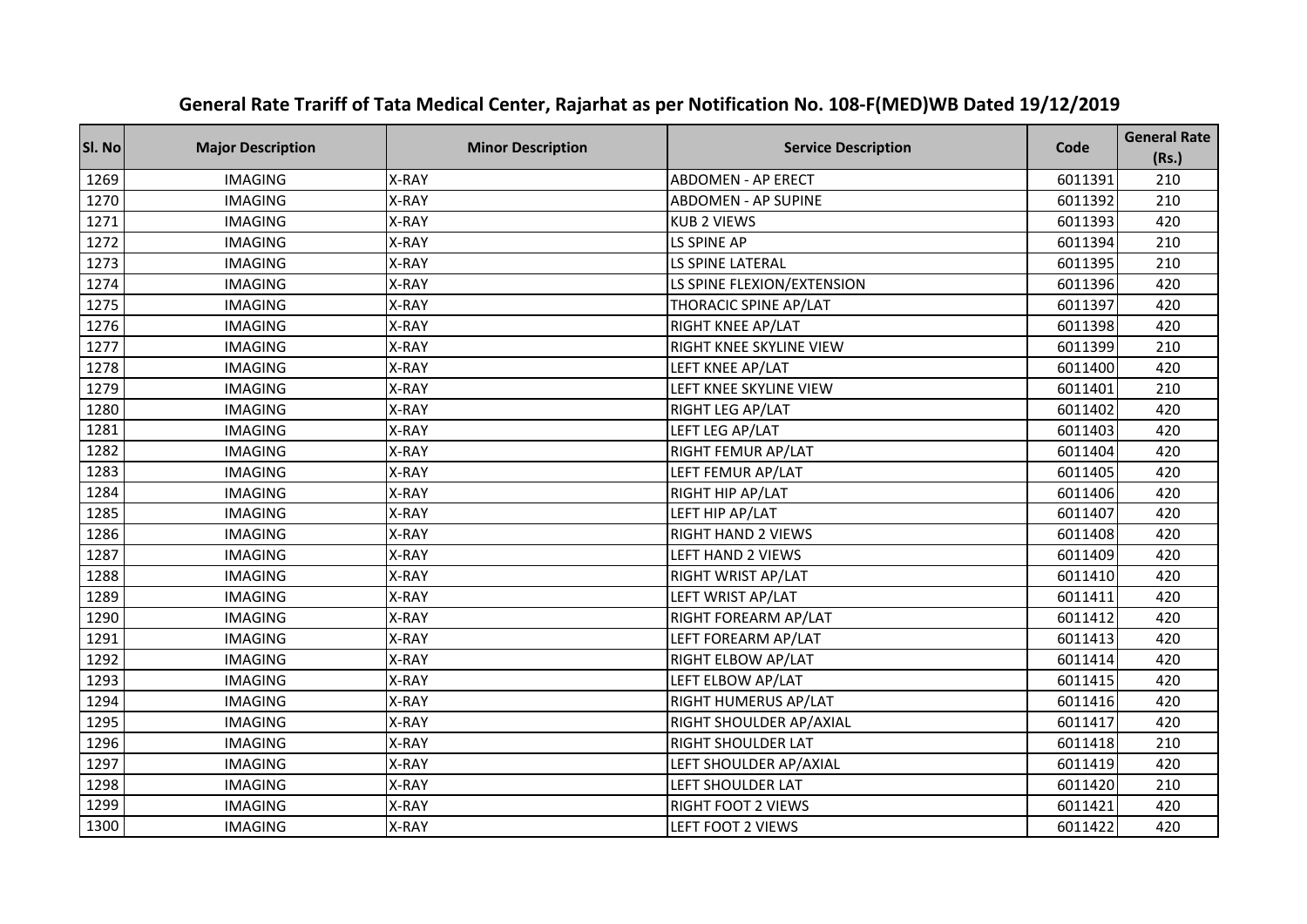| Sl. No | <b>Major Description</b> | <b>Minor Description</b> | <b>Service Description</b>             | Code    | <b>General Rate</b><br>(Rs.) |
|--------|--------------------------|--------------------------|----------------------------------------|---------|------------------------------|
| 1301   | <b>IMAGING</b>           | X-RAY                    | MULTIPLE MYELOMA SKELETAL SURVEY       | 6011423 | 1470                         |
| 1302   | <b>IMAGING</b>           | X-RAY                    | THALASSEMIA SKELETAL SURVEY            | 6011424 | 630                          |
| 1303   | <b>IMAGING</b>           | X-RAY                    | LEFT HUMERUS AP/LAT                    | 6011425 | 420                          |
| 1304   | <b>IMAGING</b>           | X-RAY                    | RIGHT SHOULDER AP                      | 6011426 | 210                          |
| 1305   | <b>IMAGING</b>           | X-RAY                    | LEFT SHOULDER AP                       | 6011427 | 210                          |
| 1306   | <b>IMAGING</b>           | X-RAY                    | NEPHROSTOGRAM                          | 6011428 | 1580                         |
| 1307   | <b>IMAGING</b>           | X-RAY                    | LEFT ANKLE AP/LAT                      | 6011429 | 420                          |
| 1308   | <b>IMAGING</b>           | X-RAY                    | RIGHT ANKLE AP/LAT                     | 6011430 | 420                          |
| 1309   | <b>IMAGING SERVICES</b>  | <b>IMAGING SERVICES</b>  | C-ARM THEATRE (CATEGORY-A)             | 6012001 | 700                          |
| 1310   | <b>IMAGING SERVICES</b>  | <b>IMAGING SERVICES</b>  | C-ARM THEATRE (CATEGORY-B)             | 6012002 | 1400                         |
| 1311   | <b>IMAGING SERVICES</b>  | <b>IMAGING SERVICES</b>  | C-ARM THEATRE (CATEGORY-C)             | 6012003 | 2500                         |
| 1312   | <b>IMAGING SERVICES</b>  | <b>IMAGING SERVICES</b>  | CONTRAST (NON - IONIC) 100 ML          | 6012004 | 1500                         |
| 1313   | <b>IMAGING SERVICES</b>  | <b>IMAGING SERVICES</b>  | CONTRAST (NON - IONIC) 20 ML           | 6012005 | 300                          |
| 1314   | <b>IMAGING SERVICES</b>  | <b>IMAGING SERVICES</b>  | CONTRAST (NON - IONIC) 50 ML           | 6012006 | 900                          |
| 1315   | <b>IMAGING SERVICES</b>  | <b>IMAGING SERVICES</b>  | CONTRAST IONIC 20 ML                   | 6012007 | 150                          |
| 1316   | <b>IMAGING SERVICES</b>  | <b>IMAGING SERVICES</b>  | <b>CONTRAST IONIC ORAL 30ML</b>        | 6012008 | 170                          |
| 1317   | <b>IMAGING SERVICES</b>  | <b>IMAGING SERVICES</b>  | MRI PERFUSION CONTRAST                 | 6012009 | 3500                         |
| 1318   | <b>IMAGING SERVICES</b>  | <b>IMAGING SERVICES</b>  | MRI/CT FILM PER SHEET                  | 6012010 | 150                          |
| 1319   | <b>IMAGING SERVICES</b>  | <b>IMAGING SERVICES</b>  | MAMMOGRAPHY/USG FILM PER SHEET         | 6012011 | 150                          |
| 1320   | <b>IMAGING SERVICES</b>  | <b>IMAGING SERVICES</b>  | <b>IMAGING CD</b>                      | 6012012 | 200                          |
| 1321   | <b>IMAGING SERVICES</b>  | <b>IMAGING SERVICES</b>  | MRI CONTRAST 10ML                      | 6012013 | 2000                         |
| 1322   | <b>IMAGING SERVICES</b>  | <b>IMAGING SERVICES</b>  | <b>OMNIPAQUE 10ML</b>                  | 6012014 | 150                          |
| 1323   | <b>IMAGING SERVICES</b>  | <b>IMAGING SERVICES</b>  | <b>OMNIPAQUE 20ML</b>                  | 6012015 | 250                          |
| 1324   | <b>IMAGING SERVICES</b>  | <b>IMAGING SERVICES</b>  | <b>OMNIPAQUE 50ML</b>                  | 6012016 | 600                          |
| 1325   | <b>IMAGING SERVICES</b>  | <b>IMAGING SERVICES</b>  | GASTROGRAFFIN/UROGRAFFIN 20ML          | 6012017 | 150                          |
| 1326   | <b>IMAGING SERVICES</b>  | <b>IMAGING SERVICES</b>  | X RAY FILM 12X10                       | 6012018 | 150                          |
| 1327   | <b>IMAGING SERVICES</b>  | <b>IMAGING SERVICES</b>  | X RAY FILM 14X17                       | 6012019 | 150                          |
| 1328   | <b>IMAGING SERVICES</b>  | <b>IMAGING SERVICES</b>  | <b>BIOPSY GUN</b>                      | 6012020 | 2000                         |
| 1329   | <b>IMAGING SERVICES</b>  | <b>IMAGING SERVICES</b>  | <b>CO - AXIAL BIOPSY GUN</b>           | 6012021 | 3000                         |
| 1330   | <b>IMAGING SERVICES</b>  | <b>IMAGING SERVICES</b>  | VISIPAQUE 100ML                        | 6012022 | 2500                         |
| 1331   | <b>IMAGING SERVICES</b>  | <b>IMAGING SERVICES</b>  | KOPANS SPRING HOOK LOCALIZATION NEEDLE | 6012023 | 2100                         |
| 1332   | <b>IMAGING SERVICES</b>  | <b>IMAGING SERVICES</b>  | <b>ISOTOPE</b>                         | 6012024 | 12000                        |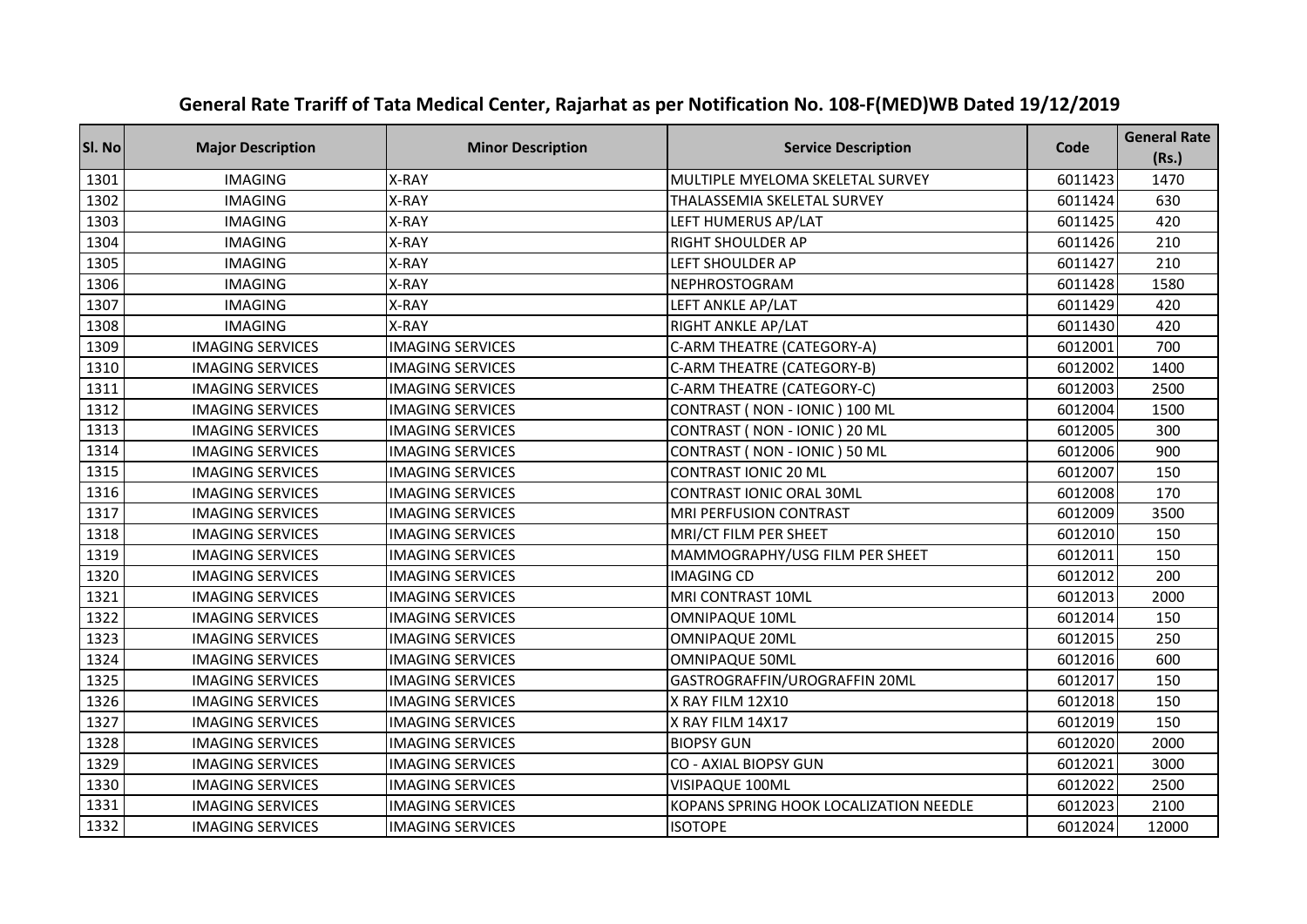| Sl. No | <b>Major Description</b> | <b>Minor Description</b>         | <b>Service Description</b>                                  | Code    | <b>General Rate</b><br>(Rs.) |
|--------|--------------------------|----------------------------------|-------------------------------------------------------------|---------|------------------------------|
| 1333   | <b>IMAGING SERVICES</b>  | <b>IMAGING SERVICES</b>          | VISIPAQUE 50ml                                              | 6012025 | 1500                         |
| 1334   | <b>IMAGING SERVICES</b>  | <b>IMAGING SERVICES</b>          | <b>NONIONIC CONTRAST -10ml</b>                              | 6012026 | 200                          |
| 1335   | <b>IMAGING SERVICES</b>  | <b>IMAGING SERVICES</b>          | ULTRA CLIP DUAL TRIGGER MARKER                              | 6012027 | 5000                         |
| 1336   | <b>IMAGING SERVICES</b>  | <b>NUCLEAR MEDICINE SERVICES</b> | SPECT-CT - ADDITIONAL CHARGE                                | 6012028 | 1410                         |
| 1337   | <b>IMAGING SERVICES</b>  | <b>NUCLEAR MEDICINE SERVICES</b> | RADIOIODINE THERAPY - 100 MCI                               | 6012029 | 19800                        |
| 1338   | <b>IMAGING SERVICES</b>  | <b>NUCLEAR MEDICINE SERVICES</b> | RADIOIODINE THERAPY - 200 MCI                               | 6012030 | 38500                        |
| 1339   | <b>IMAGING SERVICES</b>  | <b>NUCLEAR MEDICINE SERVICES</b> | RADIOIODINE THERAPY - 250MCI                                | 6012031 | 44000                        |
| 1340   | <b>IMAGING SERVICES</b>  | <b>NUCLEAR MEDICINE SERVICES</b> | RADIOIODINE THERAPY - 5 MCI PROF. FEES                      | 6012032 | 680                          |
| 1341   | <b>IMAGING SERVICES</b>  | <b>NUCLEAR MEDICINE SERVICES</b> | RADIOIODINE THERAPY - 50 MCI                                | 6012033 | 13200                        |
| 1342   | <b>IMAGING SERVICES</b>  | <b>NUCLEAR MEDICINE SERVICES</b> | RADIOIODINE THERAPY - 50 MCI PROF. FEES                     | 6012034 | 2690                         |
| 1343   | <b>IMAGING SERVICES</b>  | <b>NUCLEAR MEDICINE SERVICES</b> | RADIOIODINE THERAPY - 5MCI                                  | 6012035 | 3850                         |
| 1344   | <b>IMAGING SERVICES</b>  | <b>NUCLEAR MEDICINE SERVICES</b> | RADIOIODINE THERAPY - 10MCI                                 | 6012036 | 5500                         |
| 1345   | <b>IMAGING SERVICES</b>  | <b>NUCLEAR MEDICINE SERVICES</b> | <b>SAMARIUM THERAPY 153</b>                                 | 6012037 | 8800                         |
| 1346   | <b>IMAGING SERVICES</b>  | NUCLEAR MEDICINE SERVICES        | SAMARIUM THERAPY 153 PROF. FEES                             | 6012038 | 1350                         |
| 1347   | <b>IMAGING SERVICES</b>  | <b>NUCLEAR MEDICINE SERVICES</b> | <b>METASTRON - SR-89 THERAPY</b>                            | 6012039 | 66000                        |
| 1348   | <b>IMAGING SERVICES</b>  | <b>NUCLEAR MEDICINE SERVICES</b> | THERAPY P32                                                 | 6012040 | 5380                         |
| 1349   | <b>IMAGING SERVICES</b>  | <b>NUCLEAR MEDICINE SERVICES</b> | THERAPY P32 PROF. FEES                                      | 6012041 | 1350                         |
| 1350   | <b>IMAGING SERVICES</b>  | NUCLEAR MEDICINE SERVICES        | RADIOGUIDED SURGERY                                         | 6012042 | 11000                        |
| 1351   | <b>IMAGING SERVICES</b>  | <b>NUCLEAR MEDICINE SERVICES</b> | RADIOIODINE THERAPY-150 MCI                                 | 6012043 | 33000                        |
| 1352   | <b>IMAGING SERVICES</b>  | <b>NUCLEAR MEDICINE SERVICES</b> | RADIO-IODINE THERAPY PROCEDURE CHARGE                       | 6012044 | 5500                         |
| 1353   | <b>NEPHROLOGY</b>        | <b>NEPHROLOGY PROCEDURES</b>     | <b>ICU 1ST DIALYSIS</b>                                     | 6013001 | 4860                         |
| 1354   | <b>NEPHROLOGY</b>        | <b>NEPHROLOGY PROCEDURES</b>     | <b>ICU DIALYSIS</b>                                         | 6013002 | 4460                         |
| 1355   | <b>NEPHROLOGY</b>        | <b>NEPHROLOGY PROCEDURES</b>     | HAEMODIALYSIS OF ADDITIONAL CHARGE - AFTER 4<br><b>HOUR</b> | 6013003 | 530                          |
| 1356   | <b>OTHERS</b>            | <b>OTHERS</b>                    | <b>OTHERS</b>                                               | 6014001 | 1000                         |
| 1357   | <b>OTHERS</b>            | <b>OTHERS</b>                    | POC STUDY SAMPLE                                            | 6014002 | 100                          |
| 1358   | <b>PROCEDURES</b>        | <b>BREAST PROCEDURE</b>          | <b>DRAIN CARE</b>                                           | 6015001 | 130                          |
| 1359   | <b>PROCEDURES</b>        | <b>BREAST PROCEDURE</b>          | <b>SUTURING</b>                                             | 6015002 | 590                          |
| 1360   | <b>PROCEDURES</b>        | <b>BREAST PROCEDURE</b>          | STITCH REMOVAL                                              | 6015003 | 130                          |
| 1361   | <b>PROCEDURES</b>        | <b>BREAST PROCEDURE</b>          | <b>DRAIN REMOVAL</b>                                        | 6015004 | 130                          |
| 1362   | <b>PROCEDURES</b>        | <b>BREAST PROCEDURE</b>          | LYMPHEDEMA (LE) BANDAGING FIRST VISIT                       | 6015005 | 300                          |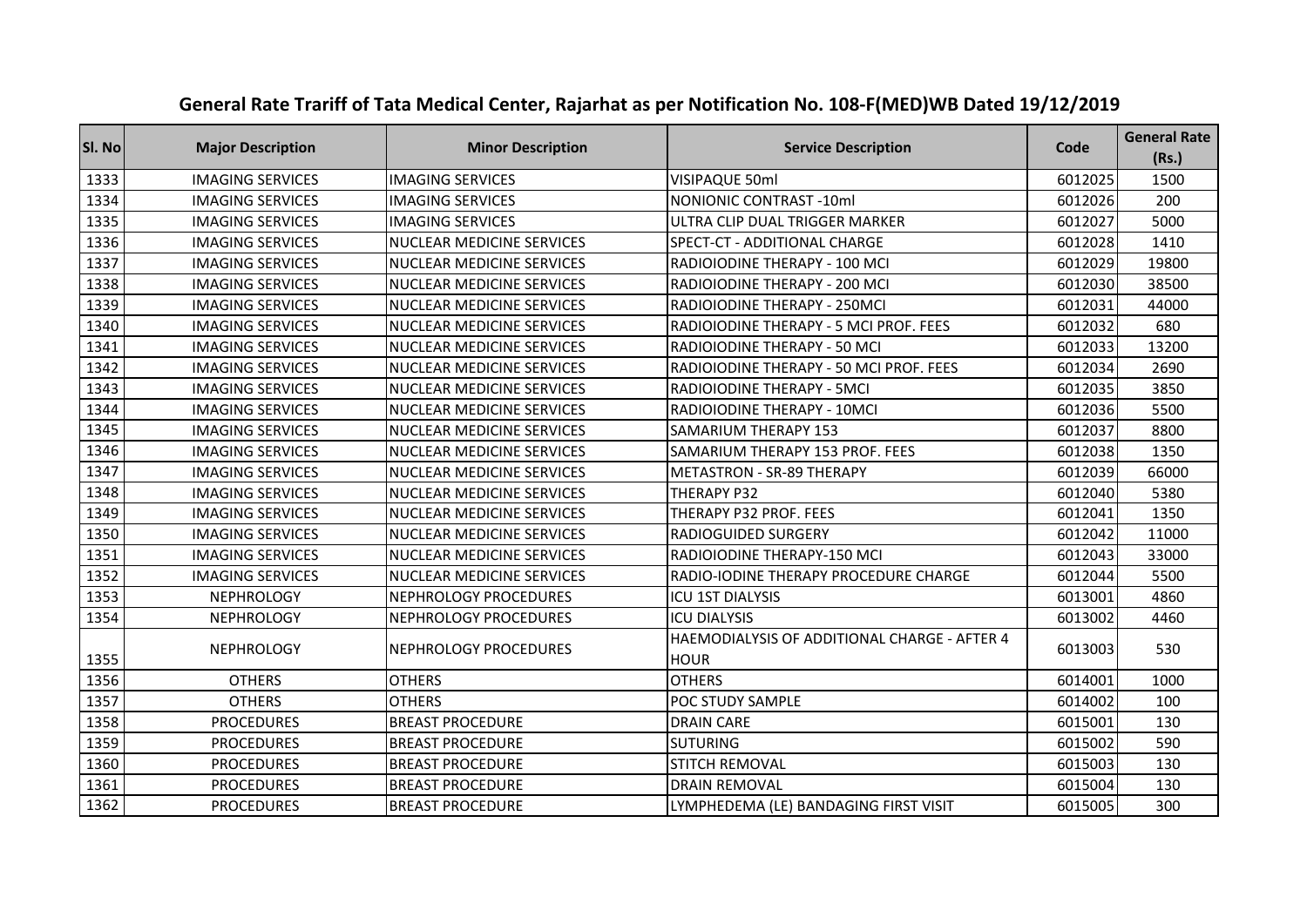| SI. No | <b>Major Description</b> | <b>Minor Description</b>     | <b>Service Description</b>                                                | Code    | <b>General Rate</b><br>(Rs.) |
|--------|--------------------------|------------------------------|---------------------------------------------------------------------------|---------|------------------------------|
| 1363   | <b>PROCEDURES</b>        | <b>BREAST PROCEDURE</b>      | LYMPHEDEMA (LE) BANDAGING SUBSEQUENT VISIT                                | 6015006 | 90                           |
| 1364   | <b>PROCEDURES</b>        | <b>BREAST PROCEDURE</b>      | <b>CORE BIOPSY</b>                                                        | 6015007 | 1570                         |
| 1365   | <b>PROCEDURES</b>        | <b>BREAST PROCEDURE</b>      | LYMPHEDEMA EXERCISE & MASSAGE                                             | 6015008 | 70                           |
| 1366   | <b>PROCEDURES</b>        | <b>BREAST PROCEDURE</b>      | MANUAL LYMPHATIC DRAINAGE FIRST VISIT                                     | 6015009 | 300                          |
| 1367   | <b>PROCEDURES</b>        | <b>BREAST PROCEDURE</b>      | MANUAL LYMPHATIC DRAINAGE FOLLOW UP VISIT                                 | 6015010 | 130                          |
| 1368   | <b>PROCEDURES</b>        | <b>GI PROCEDURES</b>         | USING OF CO2 GAS FOR INSUFFLATION DURING<br><b>COMPLICATED PROCEDURES</b> | 6015011 | 110                          |
| 1369   | <b>PROCEDURES</b>        | <b>INPATIENT PROCEDURES</b>  | BIPAP VENTILATION CHARGES OUT OF ICU PER DAY                              | 6015012 | 1920                         |
| 1370   | <b>PROCEDURES</b>        | <b>INPATIENT PROCEDURES</b>  | CENTRAL LINE DRESSING AND FLUSING                                         | 6015013 | 170                          |
| 1371   | <b>PROCEDURES</b>        | <b>INPATIENT PROCEDURES</b>  | <b>INSERTION ARTERIAL LINE</b>                                            | 6015014 | 1160                         |
| 1372   | <b>PROCEDURES</b>        | <b>INPATIENT PROCEDURES</b>  | <b>INSERTION EPIDURAL CATHETER</b>                                        | 6015015 | 1160                         |
| 1373   | <b>PROCEDURES</b>        | <b>INPATIENT PROCEDURES</b>  | <b>INSERTION LINE CENTRAL</b>                                             | 6015016 | 1160                         |
| 1374   | <b>PROCEDURES</b>        | <b>INPATIENT PROCEDURES</b>  | <b>NEBULIZATION</b>                                                       | 6015017 | 180                          |
| 1375   | <b>PROCEDURES</b>        | <b>INPATIENT PROCEDURES</b>  | PICC LINE INSERTION                                                       | 6015018 | 1160                         |
| 1376   | <b>PROCEDURES</b>        | <b>INPATIENT PROCEDURES</b>  | REMOVAL OF SUTURES LARGE                                                  | 6015019 | 240                          |
| 1377   | <b>PROCEDURES</b>        | <b>INPATIENT PROCEDURES</b>  | REMOVAL OF SUTURES MINOR                                                  | 6015020 | 170                          |
| 1378   | <b>PROCEDURES</b>        | <b>INPATIENT PROCEDURES</b>  | <b>TEMPORARY PACING</b>                                                   | 6015021 | 2080                         |
| 1379   | <b>PROCEDURES</b>        | <b>INPATIENT PROCEDURES</b>  | TROP-T                                                                    | 6015022 | 140                          |
| 1380   | <b>PROCEDURES</b>        | <b>INPATIENT PROCEDURES</b>  | CHEMOTHERAPY ADMINISTRATION CHARGES PER<br><b>DAY</b>                     | 6015023 | 1160                         |
| 1381   | <b>PROCEDURES</b>        | <b>INPATIENT PROCEDURES</b>  | ICG SINGLE USE SLNB MAPPING                                               | 6015024 | 3000                         |
| 1382   | <b>PROCEDURES</b>        | <b>INPATIENT PROCEDURES</b>  | ICG SINGLE USE FOR FLAP PERFUSION                                         | 6015025 | 2000                         |
| 1383   | <b>PROCEDURES</b>        | <b>OUTPATIENT PROCEDURES</b> | <b>CHEST TUBE INSERTION</b>                                               | 6015026 | 820                          |
| 1384   | <b>PROCEDURES</b>        | <b>OUTPATIENT PROCEDURES</b> | <b>DAILY RX OT</b>                                                        | 6015027 | 110                          |
| 1385   | <b>PROCEDURES</b>        | <b>OUTPATIENT PROCEDURES</b> | <b>DAILY RX PT</b>                                                        | 6015028 | 110                          |
| 1386   | <b>PROCEDURES</b>        | <b>OUTPATIENT PROCEDURES</b> | <b>DRESSING - MAJOR SET</b>                                               | 6015029 | 200                          |
| 1387   | <b>PROCEDURES</b>        | <b>OUTPATIENT PROCEDURES</b> | DRESSING - MINOR SET                                                      | 6015030 | 130                          |
| 1388   | <b>PROCEDURES</b>        | <b>OUTPATIENT PROCEDURES</b> | FEMORAL CATHETER INSERTION                                                | 6015031 | 1160                         |
| 1389   | <b>PROCEDURES</b>        | <b>OUTPATIENT PROCEDURES</b> | <b>GLUCOMETER</b>                                                         | 6015032 | 90                           |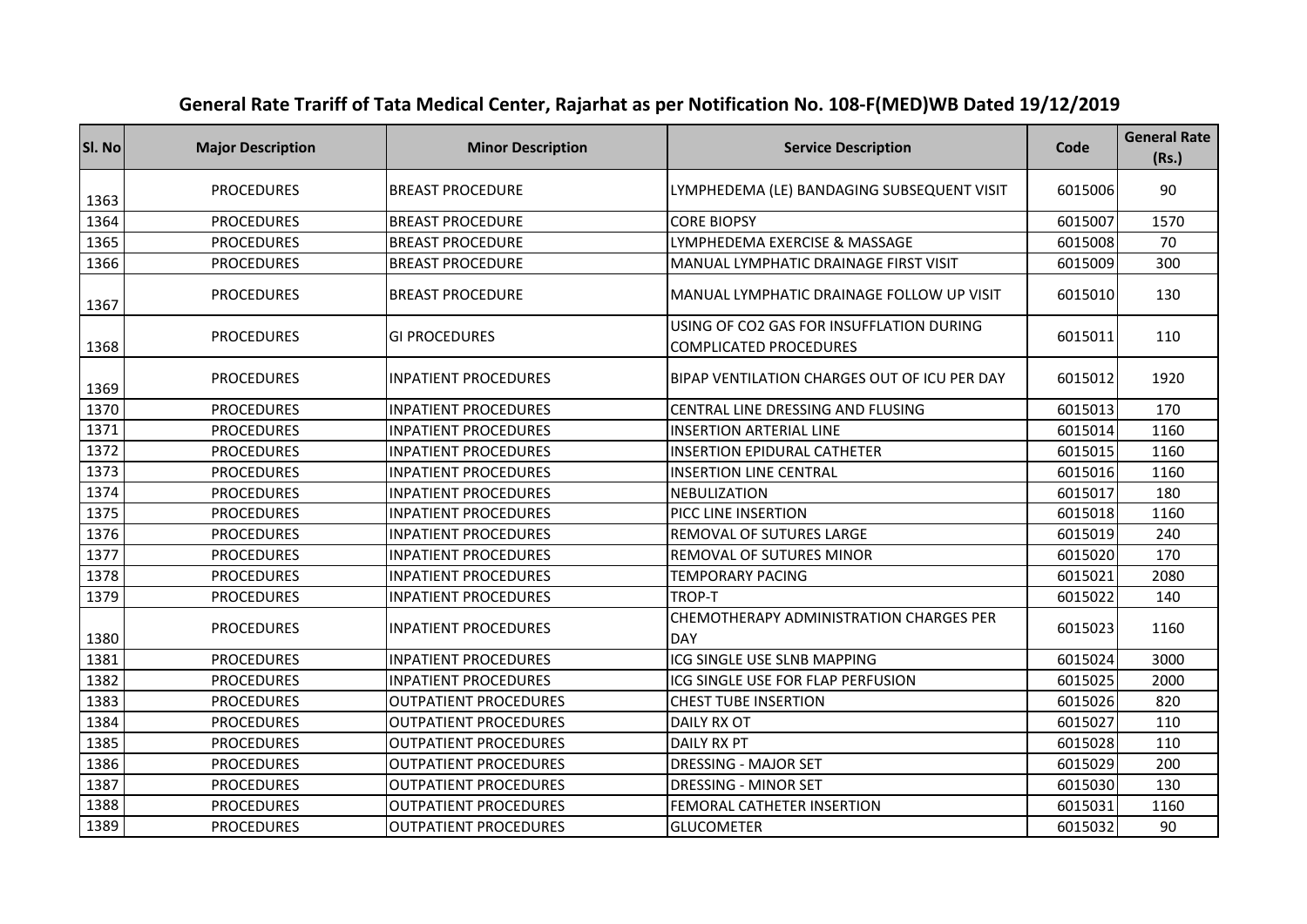| Sl. No | <b>Major Description</b> | <b>Minor Description</b>     | <b>Service Description</b>              | Code    | <b>General Rate</b><br>(Rs.) |
|--------|--------------------------|------------------------------|-----------------------------------------|---------|------------------------------|
| 1390   | <b>PROCEDURES</b>        | <b>OUTPATIENT PROCEDURES</b> | LUMBAR PUNCTURE                         | 6015033 | 320                          |
| 1391   | <b>PROCEDURES</b>        | <b>OUTPATIENT PROCEDURES</b> | PERITONEAL TAP                          | 6015034 | 240                          |
| 1392   | <b>PROCEDURES</b>        | <b>OUTPATIENT PROCEDURES</b> | <b>PLEURAL TAP</b>                      | 6015035 | 240                          |
| 1393   | <b>PROCEDURES</b>        | <b>OUTPATIENT PROCEDURES</b> | RIGID SIGMOIDOSCOPY                     | 6015036 | 1390                         |
| 1394   | <b>PROCEDURES</b>        | <b>OUTPATIENT PROCEDURES</b> | <b>SMALL BIOPSY</b>                     | 6015037 | 470                          |
| 1395   | <b>PROCEDURES</b>        | <b>OUTPATIENT PROCEDURES</b> | INTRAVESICAL BCG PER INSTILLATION       | 6015038 | 820                          |
| 1396   | <b>PROCEDURES</b>        | <b>OUTPATIENT PROCEDURES</b> | INTRAVESICAL MITOMYCIN PER INSTILLATION | 6015039 | 820                          |
| 1397   | <b>PROCEDURES</b>        | <b>OUTPATIENT PROCEDURES</b> | <b>STITCH CUTTING</b>                   | 6015040 | 90                           |
| 1398   | <b>PROCEDURES</b>        | <b>OUTPATIENT PROCEDURES</b> | <b>CLIP REMOVAL</b>                     | 6015041 | 90                           |
| 1399   | <b>PROCEDURES</b>        | <b>OUTPATIENT PROCEDURES</b> | <b>DRAIN REMOVAL</b>                    | 6015042 | 90                           |
| 1400   | <b>PROCEDURES</b>        | <b>OUTPATIENT PROCEDURES</b> | <b>ASPIRATION OF SEROMA</b>             | 6015043 | 240                          |
| 1401   | <b>PROCEDURES</b>        | <b>OUTPATIENT PROCEDURES</b> | CATHERISATION                           | 6015044 | 90                           |
| 1402   | <b>PROCEDURES</b>        | <b>OUTPATIENT PROCEDURES</b> | <b>RYLES TUBE INSERTION</b>             | 6015045 | 90                           |
| 1403   | <b>PROCEDURES</b>        | <b>OUTPATIENT PROCEDURES</b> | PICC LINE DRESSING AND FLUSHING         | 6015046 | 240                          |
| 1404   | <b>PROCEDURES</b>        | <b>OUTPATIENT PROCEDURES</b> | PICC LINE BLOOD WITHDRAWAL              | 6015047 | 170                          |
| 1405   | <b>PROCEDURES</b>        | <b>OUTPATIENT PROCEDURES</b> | IV CANNULATION                          | 6015048 | 90                           |
| 1406   | <b>PROCEDURES</b>        | <b>OUTPATIENT PROCEDURES</b> | <b>BONE MARROW ASPIRATION</b>           | 6015049 | 1160                         |
| 1407   | <b>PROCEDURES</b>        | <b>OUTPATIENT PROCEDURES</b> | <b>SKIN BIOPSY</b>                      | 6015050 | 2310                         |
| 1408   | PROFESSIONAL FEES        | <b>PROFESSIONAL FEES</b>     | <b>VIP BED</b>                          | 6016001 | 2400                         |
| 1409   | PROFESSIONAL FEES        | <b>PROFESSIONAL FEES</b>     | PRIVATE WARD (ISOLATION BED)            | 6016002 | 600                          |
| 1410   | <b>PROFESSIONAL FEES</b> | <b>PROFESSIONAL FEES</b>     | <b>PRIVATE WARD</b>                     | 6016003 | 1100                         |
| 1411   | PROFESSIONAL FEES        | PROFESSIONAL FEES            | <b>EMERGENCY WARD</b>                   | 6016004 | 550                          |
| 1412   | PROFESSIONAL FEES        | PROFESSIONAL FEES            | <b>GENERAL</b>                          | 6016005 | 600                          |
| 1413   | PROFESSIONAL FEES        | PROFESSIONAL FEES            | HDU                                     | 6016006 | 1300                         |
| 1414   | PROFESSIONAL FEES        | <b>PROFESSIONAL FEES</b>     | ICU                                     | 6016007 | 1600                         |
| 1415   | PROFESSIONAL FEES        | PROFESSIONAL FEES            | <b>ISOLATION ADULT</b>                  | 6016008 | 600                          |
| 1416   | PROFESSIONAL FEES        | <b>PROFESSIONAL FEES</b>     | PAEDIATRIC ICU                          | 6016009 | 1600                         |
| 1417   | PROFESSIONAL FEES        | PROFESSIONAL FEES            | PAEDIATRIC ISOLATION                    | 6016010 | 600                          |
| 1418   | PROFESSIONAL FEES        | PROFESSIONAL FEES            | PALLIATIVE WARD                         | 6016011 | 300                          |
| 1419   | PROFESSIONAL FEES        | PROFESSIONAL FEES            | <b>RECOVERY WARD</b>                    | 6016012 | 400                          |
| 1420   | PROFESSIONAL FEES        | PROFESSIONAL FEES            | <b>STEM CELL WARD</b>                   | 6016013 | 850                          |
| 1421   | <b>PROFESSIONAL FEES</b> | <b>PROFESSIONAL FEES</b>     | <b>SURGICAL</b>                         | 6016014 | 700                          |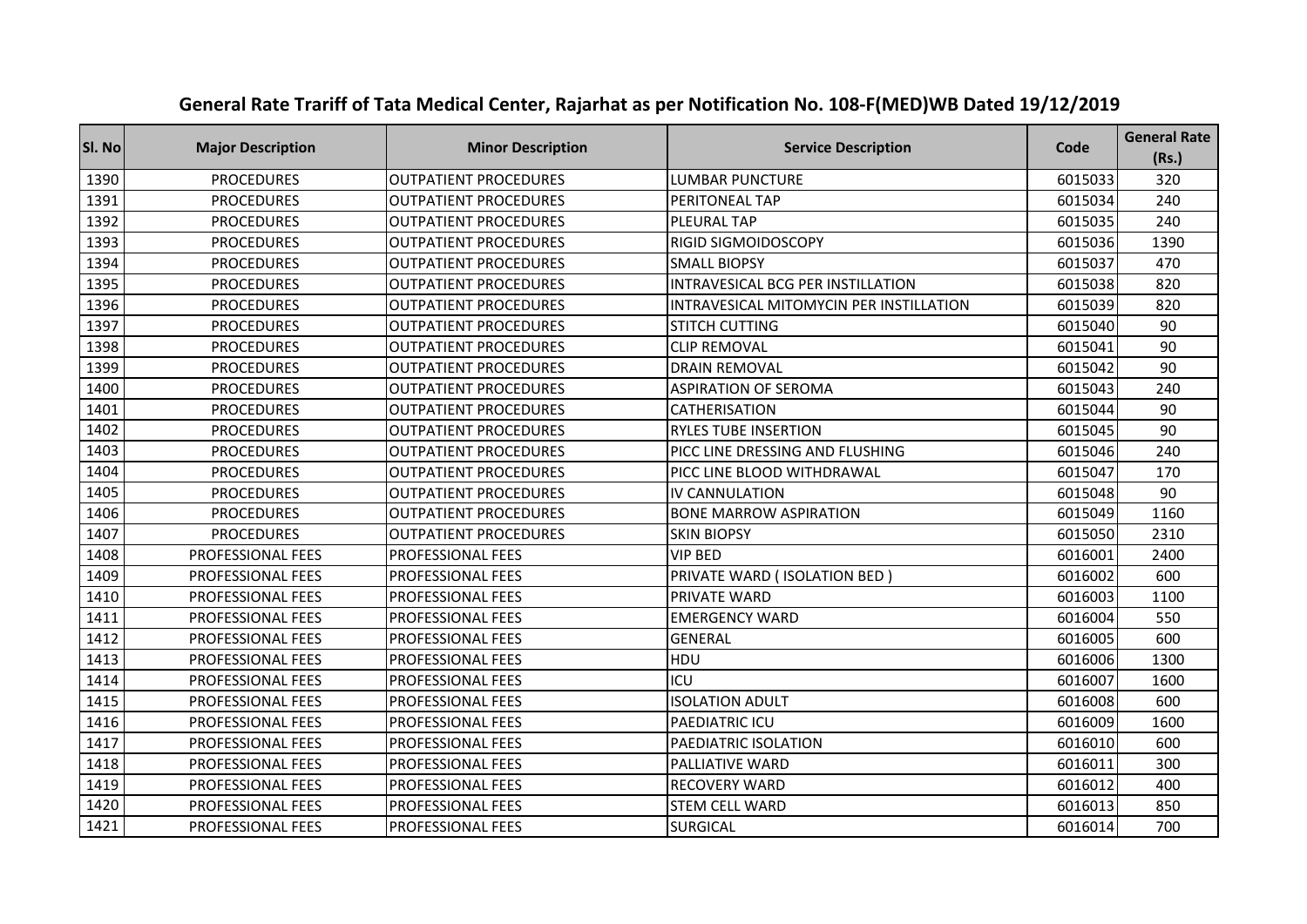| Sl. No | <b>Major Description</b>  | <b>Minor Description</b>      | <b>Service Description</b>                                                                | Code    | <b>General Rate</b><br>(Rs.) |
|--------|---------------------------|-------------------------------|-------------------------------------------------------------------------------------------|---------|------------------------------|
| 1422   | PULMONARY MEDICINE        | PULMONARY MEDICINE PROCEDURES | <b>DLCO</b>                                                                               | 6017001 | 1150                         |
| 1423   | PULMONARY MEDICINE        | PULMONARY MEDICINE PROCEDURES | PLEURAL BIOPSY CHARGES                                                                    | 6017002 | 700                          |
| 1424   | PULMONARY MEDICINE        | PULMONARY MEDICINE PROCEDURES | <b>BRONCHOSCOPY</b>                                                                       | 6017003 | 6500                         |
| 1425   | PULMONARY MEDICINE        | PULMONARY MEDICINE PROCEDURES | INTERCOSTAL TUBE DRAINAGE                                                                 | 6017004 | 650                          |
| 1426   | PULMONARY MEDICINE        | PULMONARY MEDICINE PROCEDURES | <b>CHEMICAL PLEURODESIS</b>                                                               | 6017005 | 3700                         |
| 1427   | PULMONARY MEDICINE        | PULMONARY MEDICINE PROCEDURES | <b>BRONCHOSCOPIC BIOPSIES</b>                                                             | 6017006 | 1050                         |
| 1428   | PULMONARY MEDICINE        | PULMONARY MEDICINE PROCEDURES | <b>BRONCHOSCOPY (VISUALISATION)</b>                                                       | 6017007 | 5000                         |
| 1429   | PULMONARY MEDICINE        | PULMONARY MEDICINE PROCEDURES | BRONCHOSCOPY+BAL                                                                          | 6017008 | 5200                         |
| 1430   | PULMONARY MEDICINE        | PULMONARY MEDICINE PROCEDURES | <b>BRONCHOSCOPY +TBNA</b>                                                                 | 6017009 | 5500                         |
| 1431   | PULMONARY MEDICINE        | PULMONARY MEDICINE PROCEDURES | <b>BRONCHOSCOPY+ENDOBRONCHIAL BIOPSY</b>                                                  | 6017010 | 5500                         |
| 1432   | PULMONARY MEDICINE        | PULMONARY MEDICINE PROCEDURES | BRONCHOSCOPY+TRANSBRONCHIAL BIOPSY                                                        | 6017011 | 5500                         |
| 1433   | PULMONARY MEDICINE        | PULMONARY MEDICINE PROCEDURES | <b>BRONCHOSCOPY + PSB</b>                                                                 | 6017012 | 5500                         |
| 1434   | PULMONARY MEDICINE        | PULMONARY MEDICINE PROCEDURES | <b>BRONCHOSCOPY + BALLOON DILATATION</b>                                                  | 6017013 | 6000                         |
| 1435   | PULMONARY MEDICINE        | PULMONARY MEDICINE PROCEDURES | <b>BRONCHOSCOPY + GLUE INSERTION</b>                                                      | 6017014 | 6000                         |
| 1436   | PULMONARY MEDICINE        | PULMONARY MEDICINE PROCEDURES | <b>CRYOBIOPSY AND DEBULKING</b>                                                           | 6017015 | 7000                         |
| 1437   | PULMONARY MEDICINE        | PULMONARY MEDICINE PROCEDURES | DEBULKING+APC+ELECTROCAUTERY                                                              | 6017016 | 7000                         |
| 1438   | PULMONARY MEDICINE        | PULMONARY MEDICINE PROCEDURES | <b>EBUS</b>                                                                               | 6017017 | 10000                        |
| 1439   | PULMONARY MEDICINE        | PULMONARY MEDICINE PROCEDURES | PLEUROSCOPY+PLEURAL Bx                                                                    | 6017018 | 10000                        |
| 1440   | PULMONARY MEDICINE        | PULMONARY MEDICINE PROCEDURES | PLEURAL CATHETER                                                                          | 6017019 | 10000                        |
| 1441   | PULMONARY MEDICINE        | PULMONARY MEDICINE PROCEDURES | <b>PLEURODESIS</b>                                                                        | 6017020 | 1000                         |
| 1442   | PULMONARY MEDICINE        | PULMONARY MEDICINE PROCEDURES | ICD                                                                                       | 6017021 | 500                          |
| 1443   | PULMONARY MEDICINE        | PULMONARY MEDICINE PROCEDURES | BRONCHOSCOPY+BAL+BX                                                                       | 6017022 | 5700                         |
| 1444   | PULMONARY MEDICINE        | PULMONARY MEDICINE PROCEDURES | BRONCHOSCOPY+BAL+PSB                                                                      | 6017023 | 5700                         |
| 1445   | PULMONARY MEDICINE        | PULMONARY MEDICINE PROCEDURES | Bronchoscopy+Bx+PSB                                                                       | 6017024 | 5700                         |
| 1446   | <b>RADIATION ONCOLOGY</b> | BRACHYTHERAPY                 | INTRACAVITARY / INTRALUMINAL/ INTERSTITIAL/<br>TEMPLATE - WHEN DELIVERED WITH TELETHERAPY | 6018001 | 15000                        |
| 1447   | RADIATION ONCOLOGY        | <b>BRACHYTHERAPY</b>          | <b>CVS/ SURFACE MOLD</b>                                                                  | 6018002 | 26250                        |
| 1448   | RADIATION ONCOLOGY        | BRACHYTHERAPY                 | RADICAL BRACHYTHERAPY - WHEN USED AS SOLE RT<br><b>TREATMENT</b>                          | 6018003 | 28900                        |
| 1449   | <b>RADIATION ONCOLOGY</b> | <b>TELETHERAPHY</b>           | PALLIATIVE SINGLE FRACTION                                                                | 6018004 | 5800                         |
| 1450   | <b>RADIATION ONCOLOGY</b> | <b>TELETHERAPHY</b>           | IPALLIATIVE 2 OR MORE FRACTIONS                                                           | 6018005 | 17350                        |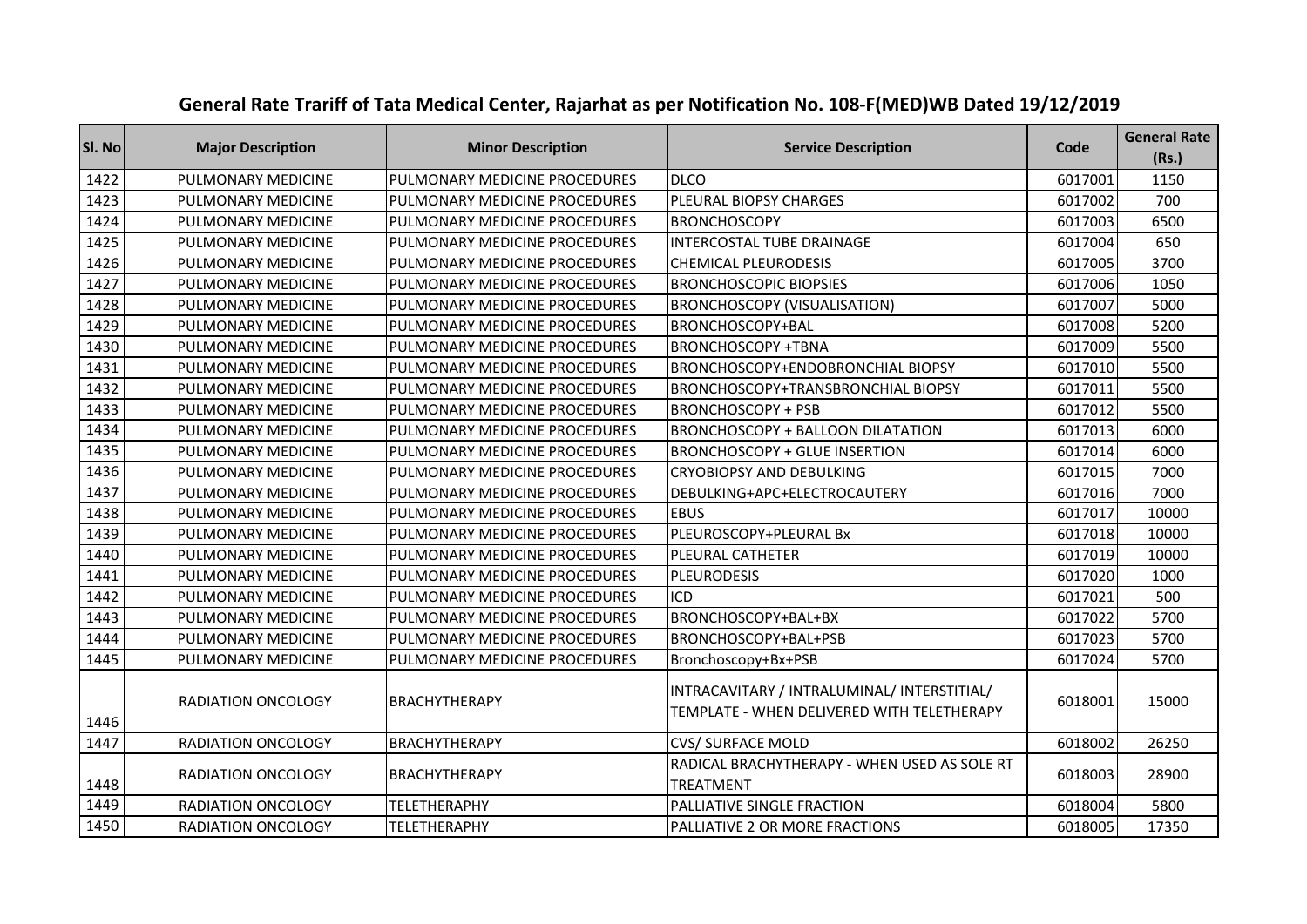| SI. No | <b>Major Description</b>  | <b>Minor Description</b> | <b>Service Description</b>                                             | Code    | <b>General Rate</b><br>(Rs.) |
|--------|---------------------------|--------------------------|------------------------------------------------------------------------|---------|------------------------------|
| 1451   | <b>RADIATION ONCOLOGY</b> | <b>TELETHERAPHY</b>      | CURATIVE 3DCRT (4 FIELDS OR LESS)/HIGH DOSE<br>PALLIATIVE CONVENTIONAL | 6018006 | 56700                        |
| 1452   | RADIATION ONCOLOGY        | <b>TELETHERAPHY</b>      | CURATIVE 3DCRT (MORE THAN 4 FIELDS)                                    | 6018007 | 75100                        |
| 1453   | <b>RADIATION ONCOLOGY</b> | <b>TELETHERAPHY</b>      | <b>CURATIVE 3D IMAGE-GUIDED IMRT</b>                                   | 6018008 | 92400                        |
| 1454   | <b>RADIATION ONCOLOGY</b> | <b>TELETHERAPHY</b>      | <b>TOMOTHERAPY</b>                                                     | 6018009 | 95900                        |
| 1455   | <b>RADIATION ONCOLOGY</b> | <b>TELETHERAPHY</b>      | <b>SRT</b>                                                             | 6018010 | 87700                        |
| 1456   | RADIATION ONCOLOGY        | TELETHERAPHY             | <b>SRS</b>                                                             | 6018011 | 69300                        |
| 1457   | <b>RADIATION ONCOLOGY</b> | <b>TELETHERAPHY</b>      | RESPIRATORY GATING - ADDITIONAL CHARGE                                 | 6018012 | 19870                        |
| 1458   | RADIATION ONCOLOGY        | <b>TELETHERAPHY</b>      | TBI                                                                    | 6018013 | 40950                        |
| 1459   | RADIATION ONCOLOGY        | <b>TELETHERAPHY</b>      | <b>TSET</b>                                                            | 6018014 | 53130                        |
| 1460   | RADIATION ONCOLOGY        | <b>TELETHERAPHY</b>      | PLANNED ADAPTIVE FOR TOMOTHERAPY -<br><b>ADDITIONAL</b>                | 6018015 | 6590                         |
| 1461   | RADIATION ONCOLOGY        | <b>TELETHERAPHY</b>      | BREAST RADIOTHERAPHY FORWARD PLANNED                                   | 6018016 | 57750                        |
| 1462   | RADIATION ONCOLOGY        | <b>TELETHERAPHY</b>      | <b>ELECTRONS- CURATIVE</b>                                             | 6018017 | 46200                        |
| 1463   | RADIATION ONCOLOGY        | <b>TELETHERAPHY</b>      | CURATIVE 3D IMAGE- GUIDED IMRT(RAPID ARC)                              | 6018018 | 92400                        |
| 1464   | RADIATION ONCOLOGY        | <b>TELETHERAPHY</b>      | TOMOTHERAPY/ IMRT (SHORT COURSE LESS THAN 15<br><b>FRACTIONS)</b>      | 6018019 | 50850                        |
| 1465   | RADIATION ONCOLOGY        | <b>TELETHERAPHY</b>      | <b>CHART PROTOCOL</b>                                                  | 6018020 | 88950                        |
| 1466   | RADIATION ONCOLOGY        | <b>TELETHERAPHY</b>      | BREAST RADIOTHERAPHY FORWARD PLANNED DIBH                              | 6018021 | 63000                        |
| 1467   | RADIATION ONCOLOGY        | <b>TELETHERAPHY</b>      | <b>SRT PALLIATIVE</b>                                                  | 6018022 | 69300                        |
| 1468   | RADIATION ONCOLOGY        | <b>TELETHERAPHY</b>      | Neoadjuvant short course                                               | 6018023 | 25000                        |
| 1469   | RADIATION ONCOLOGY        | <b>TELETHERAPHY</b>      | <b>SBRT PROSTATE</b>                                                   | 6018024 | 63000                        |
| 1470   | <b>SURGERY</b>            | <b>SURGERY CHARGES</b>   | <b>CATEGORY A</b>                                                      | 6019001 | 2400                         |
| 1471   | <b>SURGERY</b>            | <b>SURGERY CHARGES</b>   | <b>CATEGORY B</b>                                                      | 6019002 | 3900                         |
| 1472   | <b>SURGERY</b>            | <b>SURGERY CHARGES</b>   | <b>CATEGORY C</b>                                                      | 6019003 | 7000                         |
| 1473   | <b>SURGERY</b>            | <b>SURGERY CHARGES</b>   | <b>CATEGORY D</b>                                                      | 6019004 | 11250                        |
| 1474   | <b>SURGERY</b>            | <b>SURGERY CHARGES</b>   | <b>CATEGORY E</b>                                                      | 6019005 | 15550                        |
| 1475   | <b>SURGERY</b>            | <b>SURGERY CHARGES</b>   | <b>CATEGORY F</b>                                                      | 6019006 | 20250                        |
| 1476   | <b>SURGERY</b>            | <b>SURGERY CHARGES</b>   | <b>CATEGORY G</b>                                                      | 6019007 | 24900                        |
| 1477   | <b>SURGERY</b>            | <b>SURGERY CHARGES</b>   | <b>CATEGORY H</b>                                                      | 6019008 | 31050                        |
| 1478   | <b>SURGERY</b>            | <b>SURGERY CHARGES</b>   | <b>CATEGORY I</b>                                                      | 6019009 | 38550                        |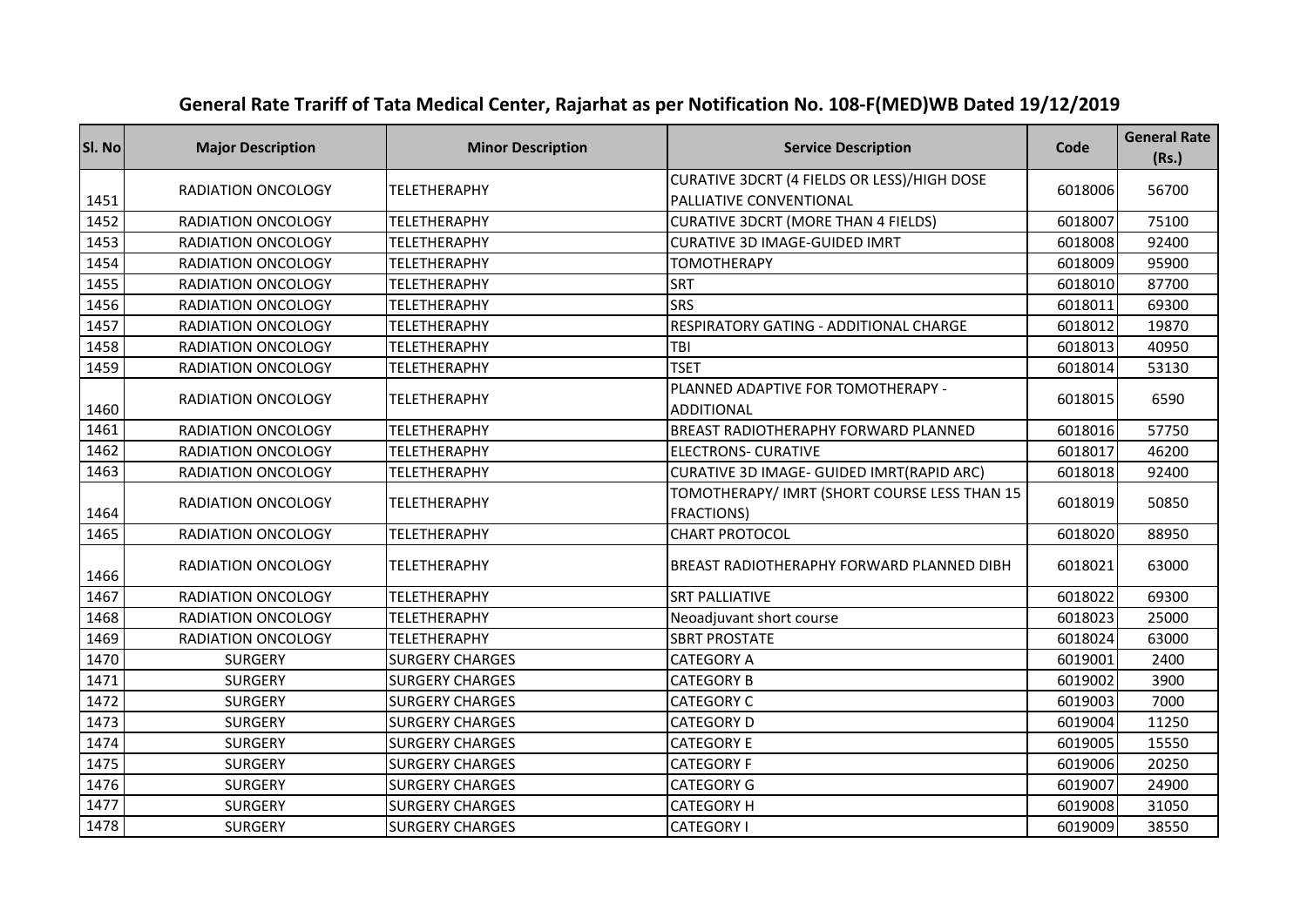| SI. No | <b>Major Description</b>             | <b>Minor Description</b> | <b>Service Description</b>                    | Code    | <b>General Rate</b><br>(Rs.) |
|--------|--------------------------------------|--------------------------|-----------------------------------------------|---------|------------------------------|
| 1479   | <b>SURGERY</b>                       | <b>SURGERY CHARGES</b>   | <b>CATEGORY J</b>                             | 6019010 | 47400                        |
| 1480   | <b>SURGERY</b>                       | <b>SURGERY CHARGES</b>   | <b>CATEGORY K</b>                             | 6019011 | 56700                        |
| 1481   | <b>SURGERY</b>                       | <b>SURGERY CHARGES</b>   | <b>CATEGORY L</b>                             | 6019012 | 66800                        |
| 1482   | <b>SURGERY</b>                       | <b>SURGERY CHARGES</b>   | <b>CATEGORY M</b>                             | 6019013 | 78600                        |
| 1483   | <b>SURGERY</b>                       | <b>SURGERY CHARGES</b>   | <b>CATEGORY N</b>                             | 6019014 | 94000                        |
| 1484   | <b>SURGERY</b>                       | <b>SURGERY CHARGES</b>   | CATEGORY O                                    | 6019015 | 111050                       |
| 1485   | <b>SURGERY</b>                       | <b>SURGERY CHARGES</b>   | <b>CATEGORY P</b>                             | 6019016 | 133250                       |
| 1486   | <b>SURGERY</b>                       | <b>SURGERY CHARGES</b>   | CATEGORY Q                                    | 6019017 | 157150                       |
| 1487   | <b>SURGERY</b>                       | <b>SURGERY CHARGES</b>   | <b>CATEGORY B1</b>                            | 6019018 | 5500                         |
| 1488   | <b>SURGERY</b>                       | <b>SURGERY CHARGES</b>   | CATEGORY B+                                   | 6019019 | 4450                         |
| 1489   | TRANSFUSION MEDICINE SERVICES        | <b>APHERESIS</b>         | PLATELET CONCENTRATE BY APHERESIS             | 6020001 | 11250                        |
| 1490   | TRANSFUSION MEDICINE SERVICES        | <b>APHERESIS</b>         | PLATELET CONCENTRATE BY APHERESIS 1/2 UNIT    | 6020002 | 5750                         |
| 1491   | <b>TRANSFUSION MEDICINE SERVICES</b> | <b>APHERESIS</b>         | APHERESIS GRANULOCYTE CONCENTRATE             | 6020003 | 15750                        |
| 1492   | <b>TRANSFUSION MEDICINE SERVICES</b> | <b>APHERESIS</b>         | THERAPEUTIC PLASMA EXCHANGE                   | 6020004 | 15750                        |
| 1493   | TRANSFUSION MEDICINE SERVICES        | <b>BLOOD COMPONENTS</b>  | WHOLE HUMAN BLOOD I.P                         | 6020005 | 1260                         |
| 1494   | <b>TRANSFUSION MEDICINE SERVICES</b> | <b>BLOOD COMPONENTS</b>  | <b>WASHED RBC</b>                             | 6020006 | 1580                         |
| 1495   | TRANSFUSION MEDICINE SERVICES        | <b>BLOOD COMPONENTS</b>  | PEDIATRIC UNITS - ADDITIONAL/ UNIT            | 6020007 | 1580                         |
| 1496   | TRANSFUSION MEDICINE SERVICES        | <b>BLOOD COMPONENTS</b>  | FRESH FROZEN PLASMA(1 ltr)                    | 6020008 | 2200                         |
| 1497   | <b>TRANSFUSION MEDICINE SERVICES</b> | <b>BLOOD COMPONENTS</b>  | CRYOPRECIPITATE REDUCED PLASMA(CPP 1 ltr)     | 6020009 | 550                          |
| 1498   | <b>TRANSFUSION MEDICINE SERVICES</b> | <b>BLOOD COMPONENTS</b>  | <b>RBC(PACKED CELL)</b>                       | 6020010 | 1450                         |
| 1499   | <b>TRANSFUSION MEDICINE SERVICES</b> | <b>BLOOD COMPONENTS</b>  | PLATELET CONCENTRATE I.P                      | 6020011 | 925                          |
| 1500   | TRANSFUSION MEDICINE SERVICES        | <b>BLOOD COMPONENTS</b>  | CRYOPRECIPITATE (ANTI HAEMOPHILIC FACTOR) I.P | 6020012 | 475                          |
| 1501   | TRANSFUSION MEDICINE SERVICES        | <b>BLOOD COMPONENTS</b>  | CRYOPRECIPITATE REDUCED PLASMA                | 6020013 | 475                          |
| 1502   | TRANSFUSION MEDICINE SERVICES        | <b>BLOOD COMPONENTS</b>  | FRESH FROZEN PLASMA                           | 6020014 | 625                          |
| 1503   | <b>TRANSFUSION MEDICINE SERVICES</b> | <b>BLOOD COMPONENTS</b>  | BUFFY COAT GRANULOCYTE CONCENTRATE            | 6020015 | 1000                         |
| 1504   | TRANSFUSION MEDICINE SERVICES        | <b>BLOOD COMPONENTS</b>  | RBC (PACKED CELL)-PEDIATRIC UNIT 1-60 ml      | 6020016 | 365                          |
| 1505   | <b>TRANSFUSION MEDICINE SERVICES</b> | <b>BLOOD COMPONENTS</b>  | RBC (PACKED CELL) - PEDIATRIC UNIT 2-120 ml   | 6020017 | 730                          |
| 1506   | <b>TRANSFUSION MEDICINE SERVICES</b> | <b>BLOOD COMPONENTS</b>  | RBC (PACKED CELL) - PEDIATRIC UNIT 3-180 ml   | 6020018 | 1095                         |
| 1507   | <b>TRANSFUSION MEDICINE SERVICES</b> | <b>BLOOD COMPONENTS</b>  | RBC (PACKED CELL) - PEDIATRIC UNIT 4-240 ml   | 6020019 | 1450                         |
| 1508   | <b>TRANSFUSION MEDICINE SERVICES</b> | <b>OTHERS</b>            | <b>STEM CELL COLLECTION</b>                   | 6020020 | 15750                        |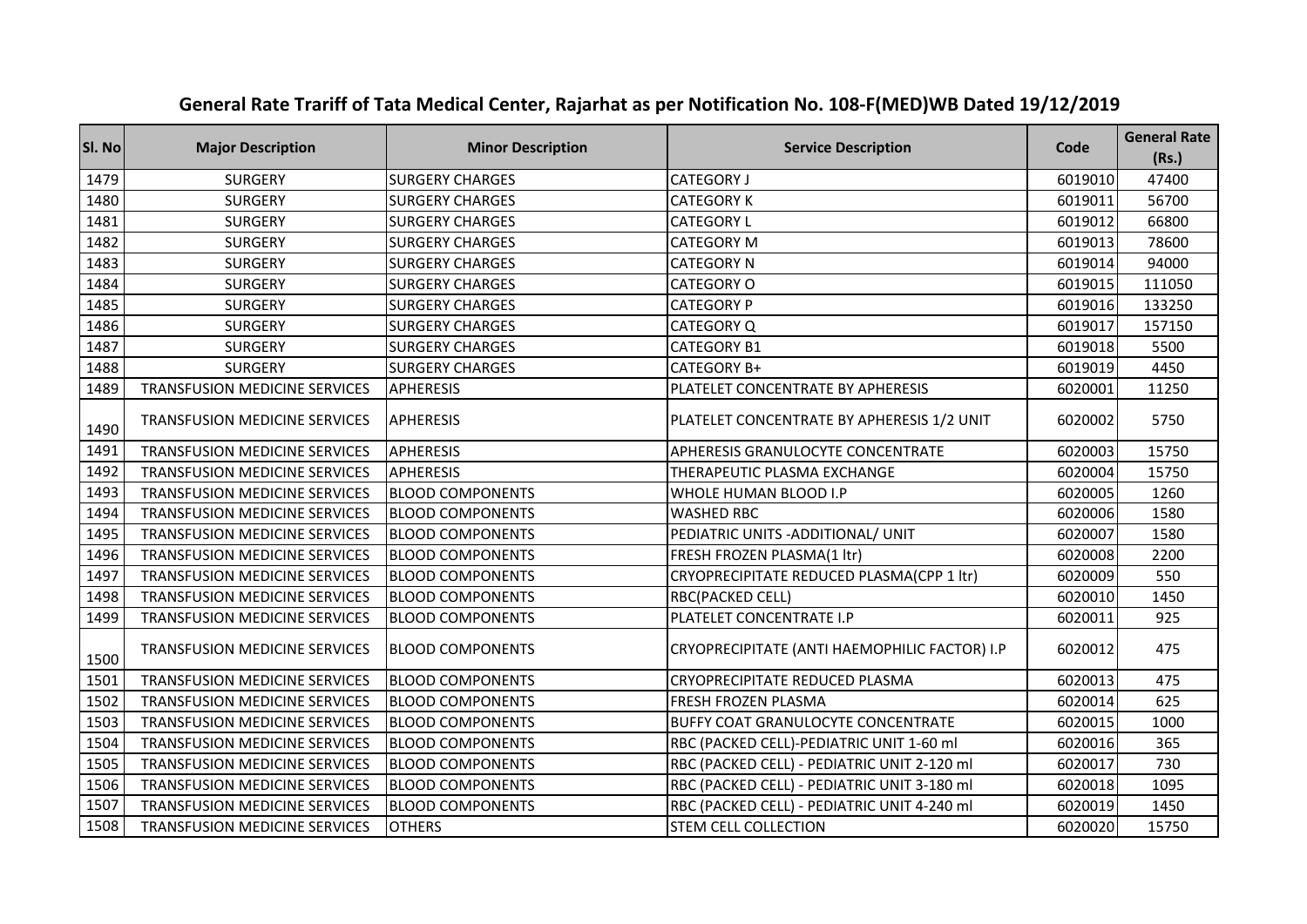| SI. No | <b>Major Description</b>             | <b>Minor Description</b>  | <b>Service Description</b>                                            | Code    | <b>General Rate</b><br>(Rs.) |
|--------|--------------------------------------|---------------------------|-----------------------------------------------------------------------|---------|------------------------------|
| 1509   | <b>TRANSFUSION MEDICINE SERVICES</b> | <b>TEST/PROCEDURES</b>    | CROSS MATCH ROUTINE (SALINE AND AHG)                                  | 6020021 | 280                          |
| 1510   | <b>TRANSFUSION MEDICINE SERVICES</b> | <b>TEST/PROCEDURES</b>    | DIRECT COOMBS TEST                                                    | 6020022 | 580                          |
| 1511   | <b>TRANSFUSION MEDICINE SERVICES</b> | <b>TEST/PROCEDURES</b>    | <b>INDIRECT COOMBS TEST</b>                                           | 6020023 | 480                          |
| 1512   | TRANSFUSION MEDICINE SERVICES        | <b>TEST/PROCEDURES</b>    | EXTRA TEST WHEN CROSS MATCH INCOMPATIBLE                              | 6020024 | 1580                         |
| 1513   | <b>TRANSFUSION MEDICINE SERVICES</b> | <b>TEST/PROCEDURES</b>    | <b>ANTIBODY TITRATION</b>                                             | 6020025 | 1790                         |
| 1514   | <b>TRANSFUSION MEDICINE SERVICES</b> | <b>TEST/PROCEDURES</b>    | <b>BLOOD IRRADIATION CHARGE MANY UNITS</b>                            | 6020026 | 10500                        |
| 1515   | <b>TRANSFUSION MEDICINE SERVICES</b> | <b>TEST/PROCEDURES</b>    | <b>BLOOD IRRADIATION CHARGE ONE UNITS</b>                             | 6020027 | 500                          |
| 1516   | <b>TRANSFUSION MEDICINE SERVICES</b> | <b>TEST/PROCEDURES</b>    | COST OF STERILE CONNECTING DEVICE                                     | 6020028 | 370                          |
| 1517   | TRANSFUSION MEDICINE SERVICES        | TEST/PROCEDURES           | AUTOLOGUS BLOOD COLLECTION                                            | 6020029 | 1050                         |
| 1518   | <b>TRANSFUSION MEDICINE SERVICES</b> | <b>TEST/PROCEDURES</b>    | THERAPEUTIC PHLEBOTOMY                                                | 6020030 | 630                          |
| 1519   | <b>TRANSFUSION MEDICINE SERVICES</b> | <b>TEST/PROCEDURES</b>    | DONOR PATIENT PRE BMT CROSS MATCH                                     | 6020031 | 1050                         |
| 1520   | <b>TRANSFUSION MEDICINE SERVICES</b> | <b>TEST/PROCEDURES</b>    | Buffy granulocyte conc single washing                                 | 6020032 | 130                          |
| 1521   | TRANSFUSION MEDICINE SERVICES        | <b>TEST/PROCEDURES</b>    | Buffy granulocyte conc multiple (upto 5) washing                      | 6020033 | 300                          |
| 1522   | <b>TRANSFUSION MEDICINE SERVICES</b> | <b>TEST/PROCEDURES</b>    | Plt conc I.P Plt conc by apheresis half single washing                | 6020034 | 130                          |
| 1523   | TRANSFUSION MEDICINE SERVICES        | <b>TEST/PROCEDURES</b>    | Platelet conc I.P multiple upto 5 washing                             | 6020035 | 300                          |
| 1524   | TRANSFUSION MEDICINE SERVICES        | <b>TEST/PROCEDURES</b>    | <b>BLOOD IRRADIATION CHARGE 2-10UNITS</b>                             | 6020036 | 2500                         |
| 1525   | TRANSFUSION MEDICINE SERVICES        | <b>TEST/PROCEDURES</b>    | BLOOD IRRADIATION CHARGE MORE THAN 11 UNITS                           | 6020037 | 5000                         |
| 1526   | <b>TRANSFUSION MEDICINE SERVICES</b> | <b>TRANSFUSION CHARGE</b> | ADD TRANSFUSION CHARGE - FRESH FROZEN                                 | 6020038 | 210                          |
| 1527   | TRANSFUSION MEDICINE SERVICES        | <b>TRANSFUSION CHARGE</b> | ADD TRANSFUSION CHARGE - RBC (PACKED CELL))                           | 6020039 | 320                          |
| 1528   | <b>TRANSFUSION MEDICINE SERVICES</b> | <b>TRANSFUSION CHARGE</b> | ADD TRANSFUSION CHARGE - PLATELET                                     | 6020040 | 210                          |
| 1529   | <b>TRANSFUSION MEDICINE SERVICES</b> | <b>TRANSFUSION CHARGE</b> | ADD TRANSFUSION CHARGE - PLASMA                                       | 6020041 | 210                          |
| 1530   | TRANSFUSION MEDICINE SERVICES        | <b>TRANSFUSION CHARGE</b> | ADD TRANSFUSION CHARGE - CRYOPRECIPITATE                              | 6020042 | 210                          |
| 1531   | <b>TRANSFUSION MEDICINE SERVICES</b> | <b>TRANSFUSION CHARGE</b> | ADD TRANSFUSION CHARGE - CRYOPRECIPITATE<br>REDUCED PLASMA            | 6020043 | 210                          |
| 1532   | <b>TRANSFUSION MEDICINE SERVICES</b> | <b>TRANSFUSION CHARGE</b> | ADD TRANSFUSION CHARGE - BUFFY COAT<br><b>GRANULOCYTE CONCENTRATE</b> | 6020044 | 60                           |
| 1533   | <b>UROLOGY</b>                       | <b>UROLOGY PROCEDURES</b> | <b>UROFLOWMETRY</b>                                                   | 6021001 | 390                          |